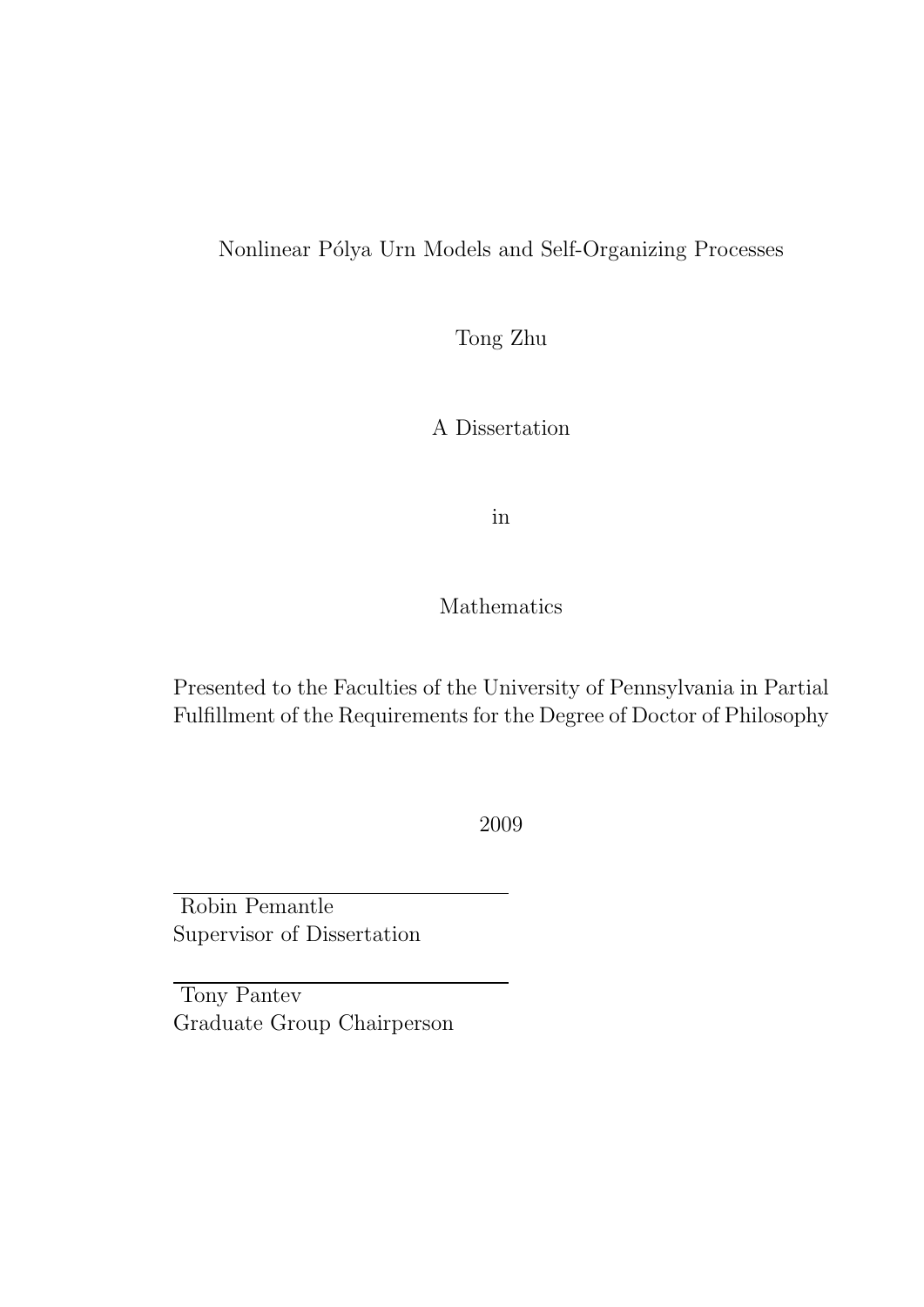## Acknowledgments

First and foremost, I am deeply grateful to my advisor Robin Pemantle. His patient guidance and kind support made this work possible. I am thankful for the chance to study with him and appreciate all the help he has given to me for all these years. Thank you Robin!

I also want to thank Herman Gluck, Herbert Wilf and Tony Pantev for all the help they have given to me during my graduate study. I am so lucky to get your support.

A lot of thanks to Janet Burns, Monica Pallanti and Paula Scarborough, and everyone in the Math Department. Thank you for all the help and making the department like a family.

Last, but not least, I would like to express my deepest gratitude to my parents. Without their unconditional love and support, I would not be able to do what I have accomplished.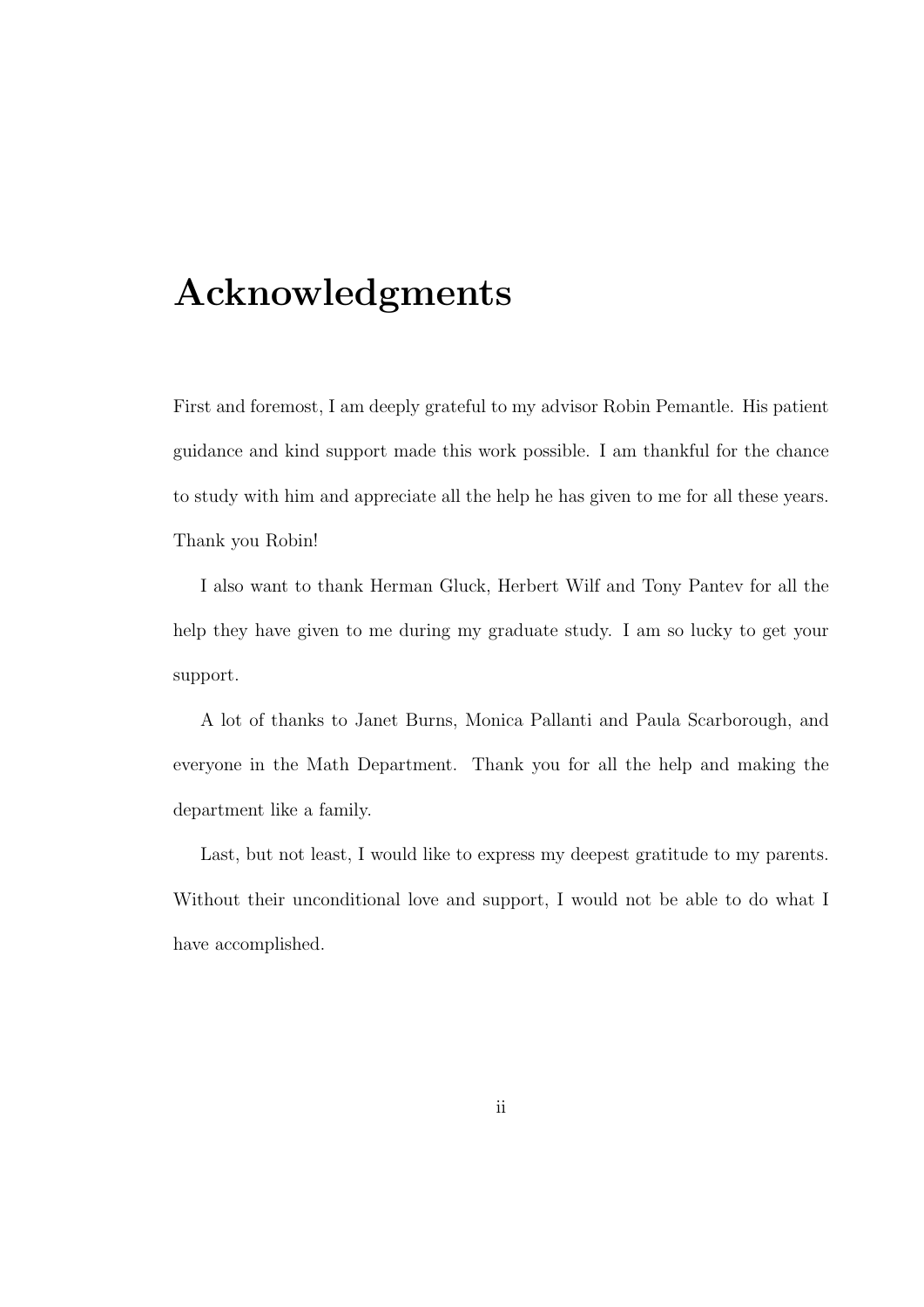#### ABSTRACT

#### Nonlinear Pólya Urn Models and Self-Organizing Processes

#### Tong Zhu

#### Robin Pemantle, Advisor

We consider a class of nonlinear Pólya urn models, which are applied to model self-organizing processes. The first two chapters are devoted to a survey of urn models, theories and methods. In the third chapter, we study the nonlinear urns, which show monopoly properties. We found the asymptotic distributions of the minority color and the attraction time. We showed the asymptotic behaviors of the final monopoly stage. Our main method is the exponential embedding. We have also found a simple probabilistic way to prove combinatorial identities involving symmetric functions. In the last part, we introduce the applications of Pólya urn models and the future studies.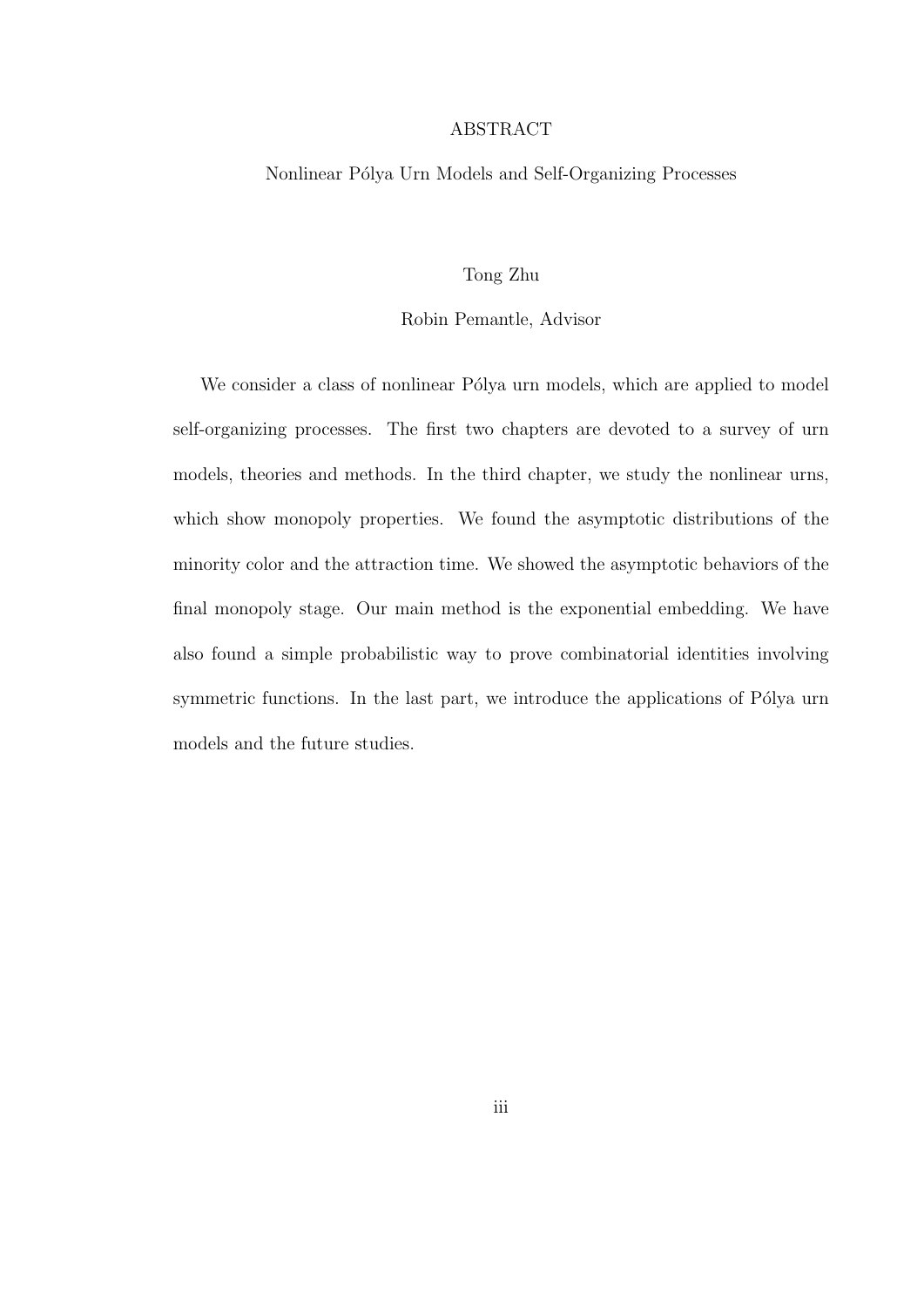# **Contents**

| Introduction<br>1 |                                                                       |                                                                       |
|-------------------|-----------------------------------------------------------------------|-----------------------------------------------------------------------|
| 1.1               |                                                                       | $\overline{2}$                                                        |
| 1.2               |                                                                       | $\overline{5}$                                                        |
|                   |                                                                       | 7                                                                     |
| 2.1               |                                                                       | $\overline{7}$                                                        |
| 2.2               | Martingale Method and Stochastic Approximation                        | 13                                                                    |
|                   | 2.2.1                                                                 | 13                                                                    |
|                   | 2.2.2                                                                 | 17                                                                    |
| 2.3               | Embedding into Multitype Continuous Markov Branching Process          |                                                                       |
|                   |                                                                       | 34                                                                    |
| 2.4               |                                                                       | 43                                                                    |
|                   |                                                                       | 51                                                                    |
| 3.1               |                                                                       | 52                                                                    |
| 3.2               | Summation of independent exponential random variables $\ldots \ldots$ | 54                                                                    |
|                   |                                                                       | <b>Methods and Theories</b><br>A Close Look at the Monopoly Processes |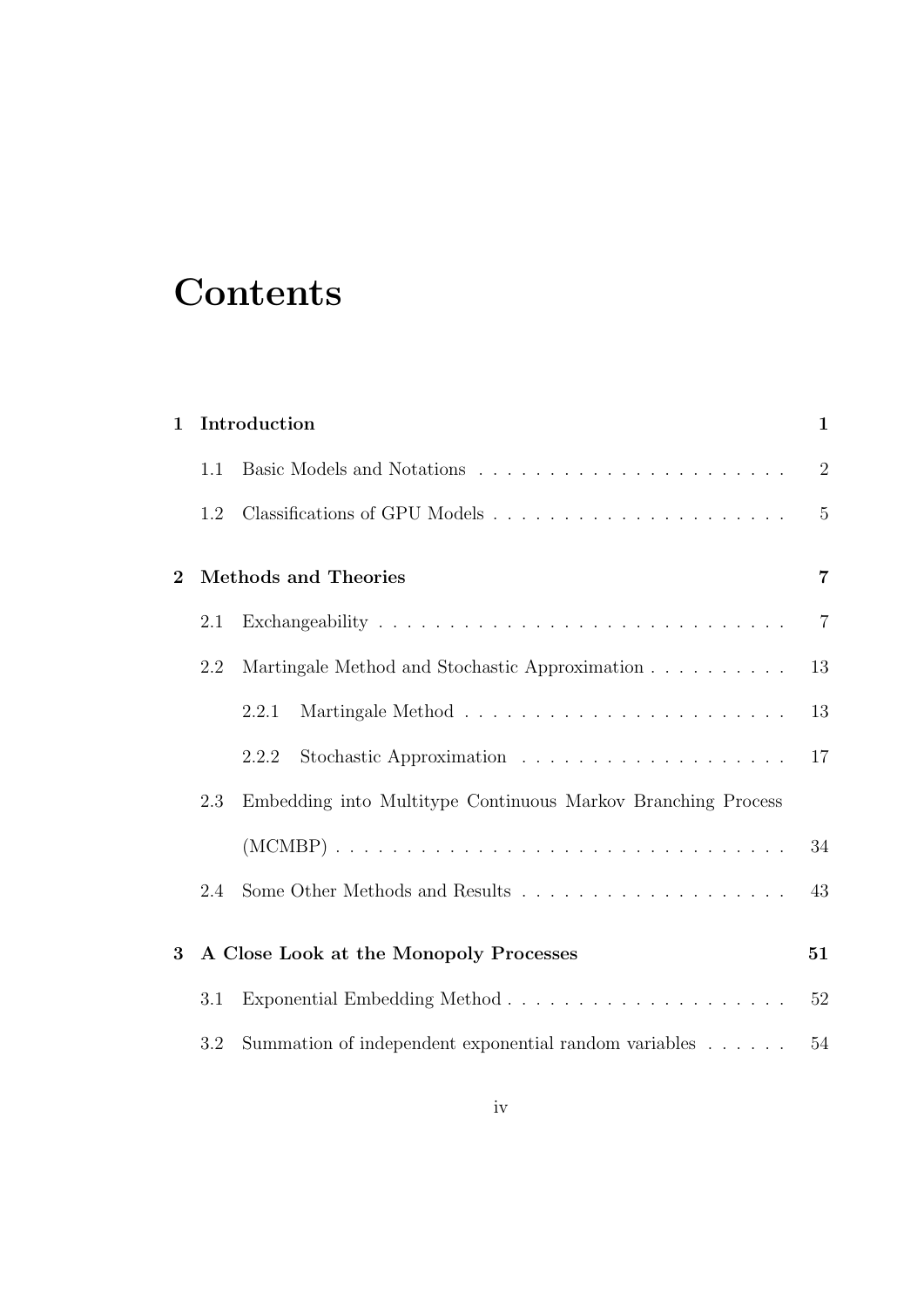|          |     | Probability proof for some combinatorial identities $\ldots \ldots$<br>3.2.1 | 58  |
|----------|-----|------------------------------------------------------------------------------|-----|
|          | 3.3 |                                                                              | 72  |
|          | 3.4 | The Number of Balls of The Minority Color                                    | 74  |
|          | 3.5 |                                                                              | 92  |
|          | 3.6 | Large Time Minority Has Little Chance to Win Back                            | 95  |
|          | 3.7 |                                                                              | 98  |
| 4        |     | <b>Applications of GPU Models</b>                                            | 101 |
|          | 4.1 |                                                                              | 101 |
|          | 4.2 |                                                                              | 104 |
|          | 4.3 |                                                                              | 108 |
|          | 4.4 |                                                                              | 112 |
|          | 4.5 |                                                                              | 115 |
|          | 4.6 |                                                                              | 116 |
|          |     | 4.6.1                                                                        | 116 |
|          |     | 4.6.2                                                                        | 117 |
| $\bf{5}$ |     | <b>Further Development</b>                                                   | 118 |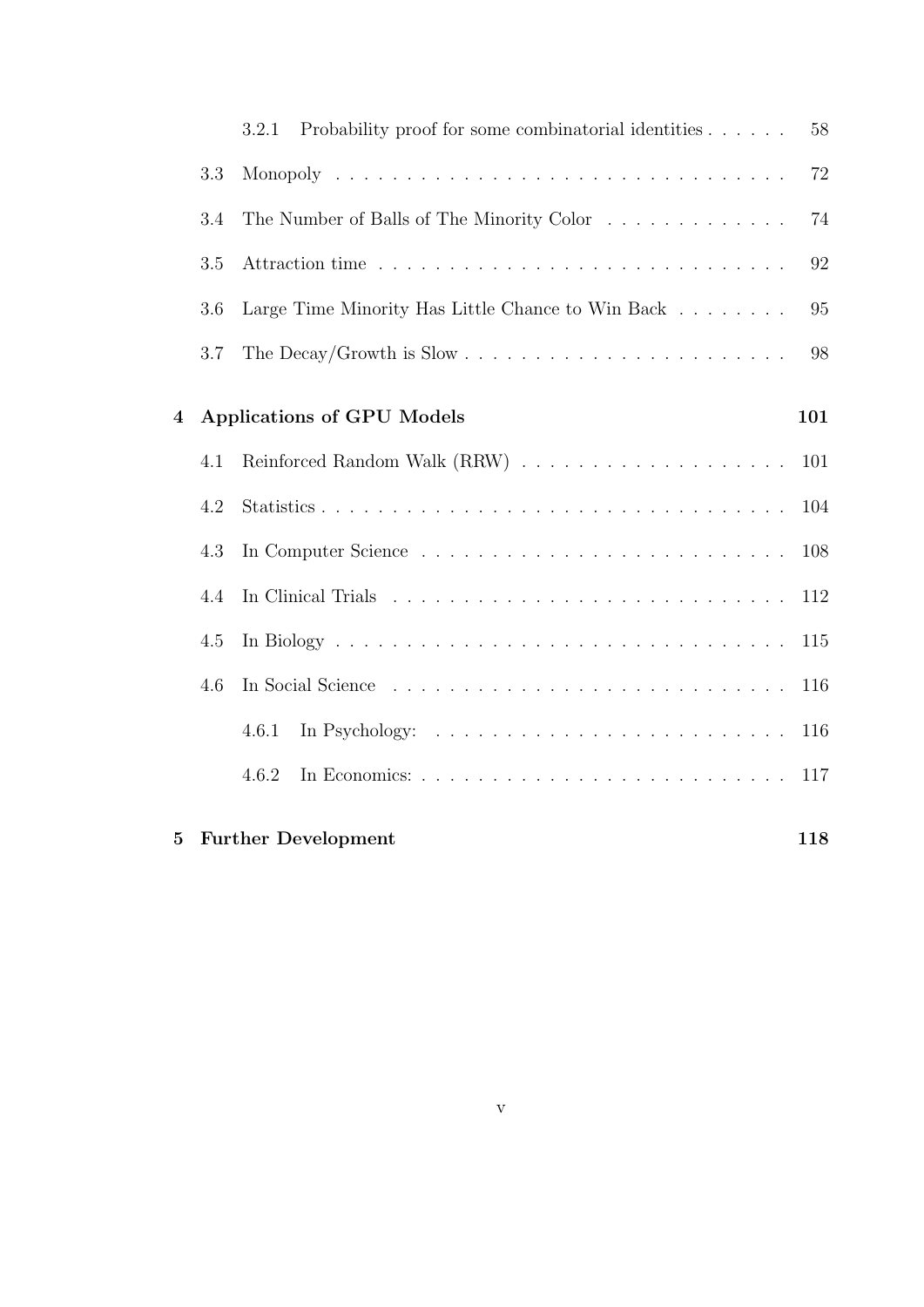## Chapter 1

## Introduction

Urn models are a group of simple and useful probabilistic models ([68], [69]). One significant star in this family is the Pólya urn model and its generalizations.

In 1923, Eggenberger and Pólya  $(39)$  first introduced the original *Eggenberger*-Pólya urn model (usually simplified as  $Pólya$  urn) to study the contagious diseases. Through the past 80 years, people have generalized this model in many different ways. These models are commonly named *generalized Pólya urn models (GPU)*. Not only have the GPU models been widely developed in theories, but they have also been applied to numerous fields, for example, statistics, computer science, biomedicine and economics, etc.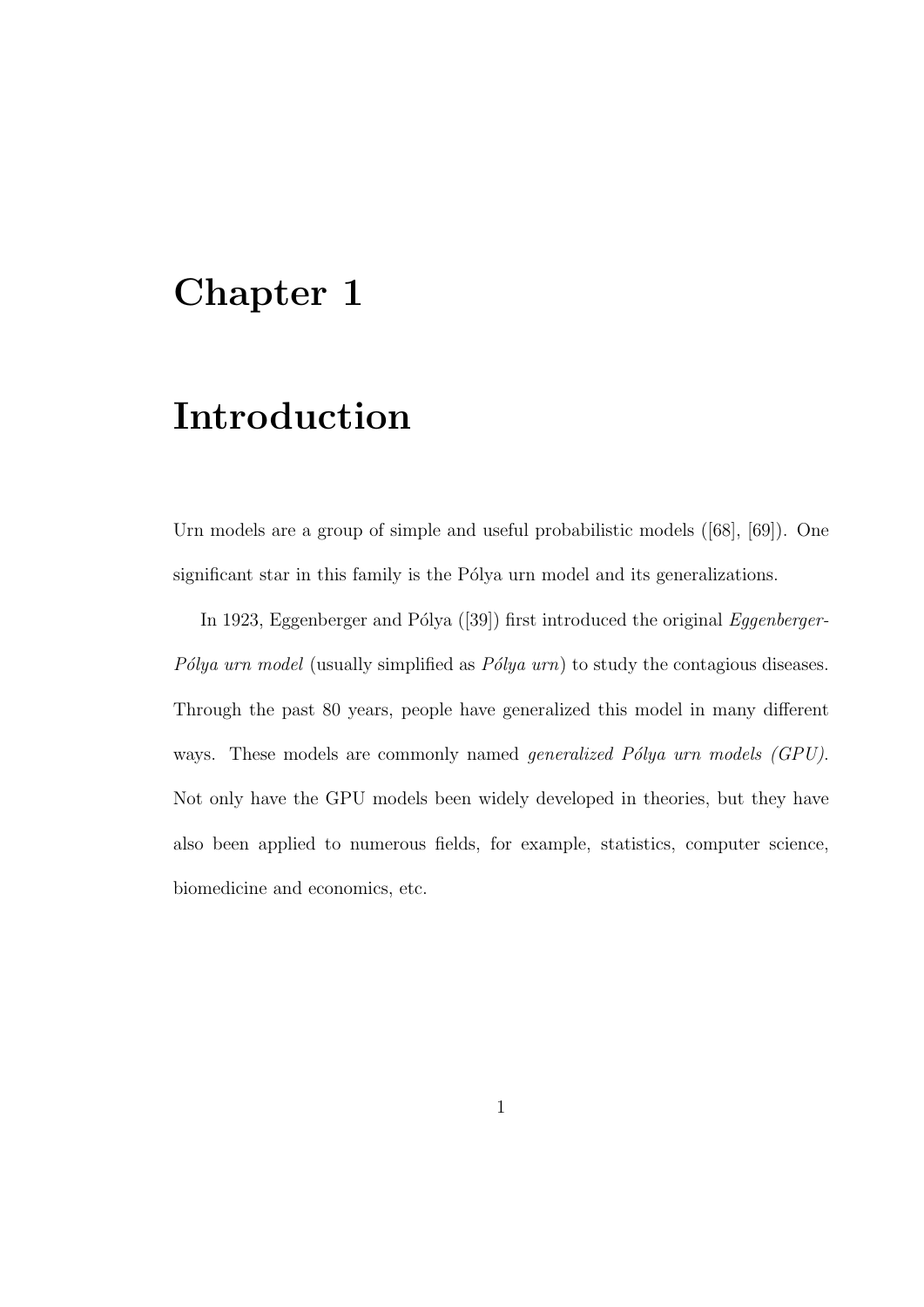### 1.1 Basic Models and Notations

A single-urn GPU model involves an urn containing balls of different colors (or types). At each discrete time (some generalizations consider continuous time intervals), some balls are added or removed according to probabilities depending on the composition of balls of different colors at the time.

Let  $(\Omega, \mathcal{F}, \mathbb{P})$  be a probability space. The randomness we need on this space is defined by a sequence of IID random variables uniform on [0, 1], say  $\{U_{nk} : n \geq$ 1,  $k \ge 1$ . Let  $\mathcal{F}_n$   $(n \ge 1)$  be the  $\sigma$ -field generated by  $\{U_{ik} : 1 \le 1 \le n, k \ge 1\}$  and  $\mathcal{F}_0$  be the trivial one. In most cases,  $\{U_{n1}\}\$ is enough, hence simplified as  $\{U_n\}$ . For an event  $A \in \mathcal{F}$ , the indicator function of A is

$$
\mathbf{1}_A(x) := \begin{cases} 1 & x \in A \\ 0 & x \notin A. \end{cases}
$$

Let  $\mathbb{Z}_+^d$  denote the *d*-dimensional nonnegative integer space. For any vector  $\mathbf{r} = (r_1, ..., r_d) \in \mathbb{Z}_+^d$ , define  $|\mathbf{r}| = r_1 + ... + r_d$ . Let  $\mathbf{R}(n) = (R_1(n), ..., R_d(n))$  be a homogeneous Markov chain with state space  $\mathbb{Z}^d_+$ . In GPU models,  $R_i(n)$  represents the number of balls of color i at time n. Define the normalized vector of  $\mathbf{R}(n)$ :

$$
\mathbf{X}(n) := \begin{cases} \n\frac{\mathbf{R}(n)}{|\mathbf{R}(n)|} & \text{if } |\mathbf{R}(n)| \neq 0 \\
0 & \text{if } |\mathbf{R}(n)| = 0,\n\end{cases}
$$

which shows the composition of colors in the urn. Denote  $\Delta^{d-1} := \{(x_1, ..., x_d) \in$  $\mathbb{R}^d$ :  $\sum_{i=1}^d x_i = 1$ , and  $x_i \geq 0$  for all  $i$  to be the standard  $(d-1)$ -simplex. Hence,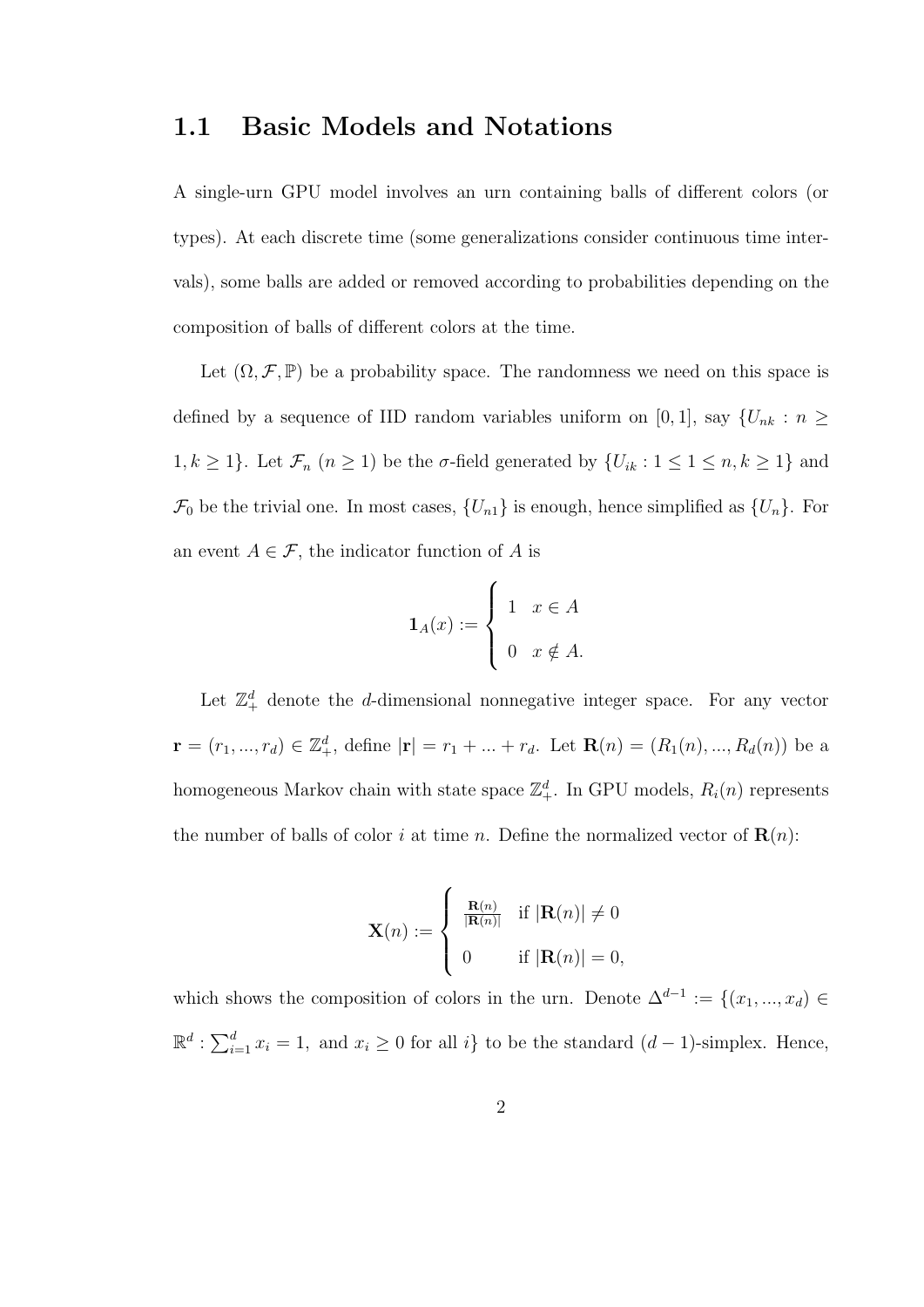$\mathbf{X}(n) \in \Delta^{d-1}$ . Let  $\Upsilon : \mathbb{Z}_{+}^{d} \times \mathbb{Z}_{+}^{d} \to [0,1]$  be the transition kernel of  $\mathbf{R}(n)$ , i.e.  $\Upsilon(\mathbf{r}, \mathbf{r}') = \mathbb{P}(\mathbf{R}(n+1) = \mathbf{r}' | \mathbf{R}(n) = \mathbf{r}).$  In most GPU models, the transition kernel  $\Upsilon$  depends only on  $\mathbf{X}(n)$ . In this dissertation, we refer  $\{\mathbf{R}(n)\}\$ to be a *generalized*  $(Pólya)$  urn process.

Associated with  $\{R(n)\}\$ , there are some other random processes. Let  $\{\xi_n\}$ be the drawn color sequence, with  $\xi_n \in \{1, ..., d\}$  and  $\mathbb{P}(\xi_{n+1}|\mathcal{F}_n) := \mu(\mathbf{X}(n)).$ Also define  $\delta(n) = (\delta_1(n), ..., \delta_d(n)) := \nu(\mathbf{X}(n))$  to be the adding sequence, i.e.  $\delta_i(n) := R_i(n+1) - R_i(n)$ , showing the replacement schemes, which could be either time-homogeneous or inhomogeneous.

In the following, we introduce some examples of GPU models:

**Original Pólya Urn**: Initially, the urn has  $R_1(0)$  balls of color 1 and  $R_2(0)$ balls of color 2. Each time, one ball is drawn out uniformly at random and returned to the urn with another ball of the same color. Formally, at time  $n$  or after the  $n$ -th operation,

$$
\mathbb{P}(\xi_{n+1} = i | \mathcal{F}_n) = \frac{R_i(n)}{R_1(n) + R_2(n)}, \text{ for } i = 1, 2.
$$

And  $\delta_i(n+1) = \mathbf{1}_{\{\xi_{n+1}=i\}}$ .

Friedman's Urn: In 1949, B. Friedman generalized the Pólya urn model in such a way that, each time one ball is drawn from the urn at random, it is returned to the urn with  $\alpha$  balls of the drawn color, as well as  $\beta$  balls of the opposite color. Hence, the distribution of  $\xi_{n+1}$  is the same as in the original Pólya urn. And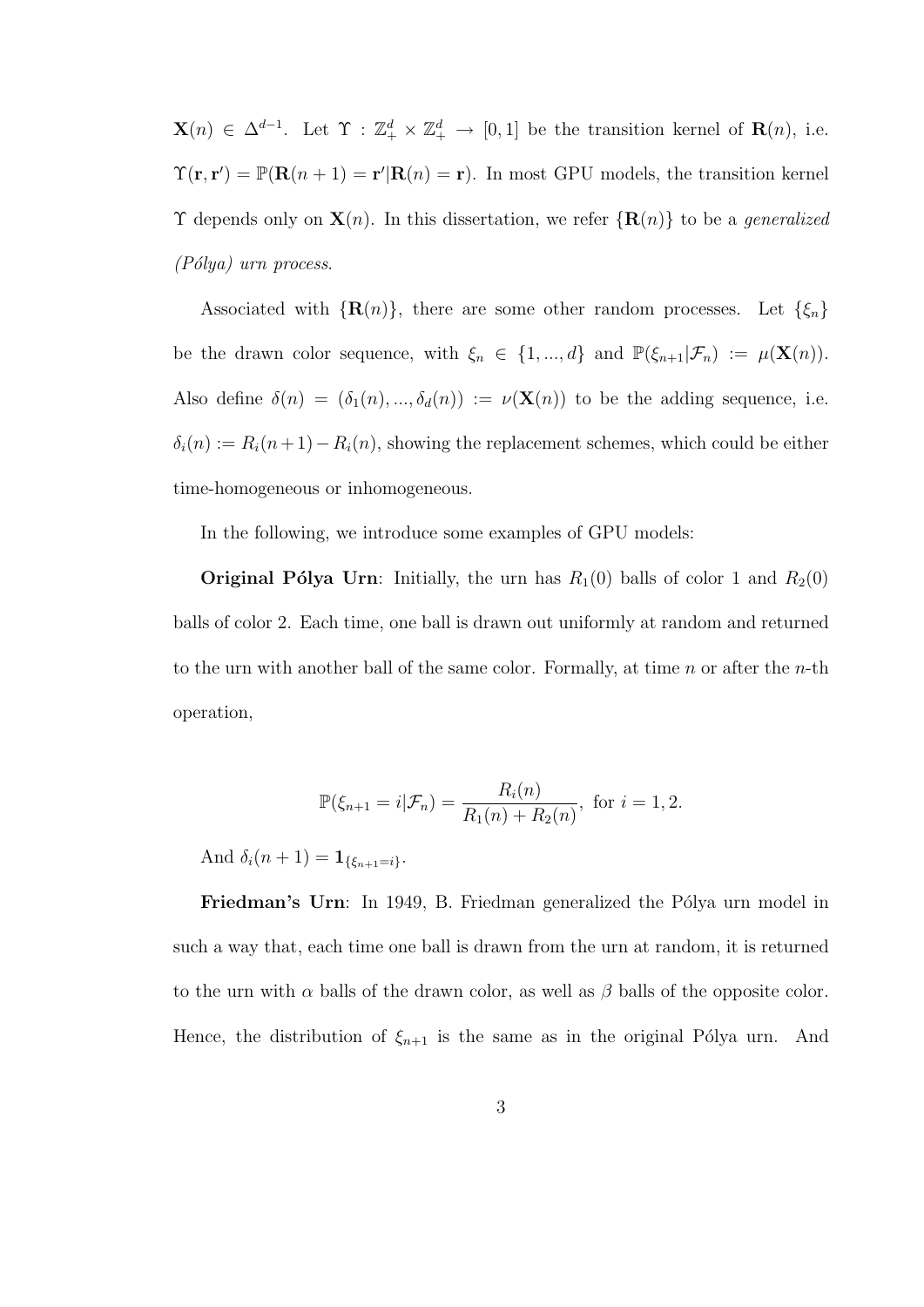$\delta_i(n+1) = \alpha \mathbf{1}_{\{\xi_{n+1}=i\}} + \beta \mathbf{1}_{\{\xi_{n+1}\neq i\}}$ . This gives a matrix form to the replacement scheme, sometimes called a replacement matrix, which is important in determining the behavior of the urn process,

$$
\mathbf{A} := \left( \begin{array}{cc} \alpha & \beta \\ \beta & \alpha \end{array} \right).
$$

The replacement scheme can also be time-inhomogeneous. Generally, suppose the replacement matrix is

$$
\mathbf{A}(n) = (a_{ij}(n))_{i,j=1,\ldots,d}.
$$

Then the adding sequence can be represented by

$$
(\delta_1(n+1), ..., \delta_d(n+1)) = (\mathbf{1}_{\{\xi_{n+1}=1\}}, ..., \mathbf{1}_{\{\xi_{n+1}=d\}}) \cdot \mathbf{A}(n)
$$

GPU with Urn Functions: In many cases, the measure  $\mu(\mathbf{X}_n) = \mathbf{X}_n$ . But for some generalizations, the draws depend on some urn function. This was first introduced in [57]. An urn function  $\mathbf{F}(\mathbf{X}(n)) = (F_1(X_1(n)), ..., F_d(X_d(n)))$  is a function defined on the  $(d-1)$ -simplex

$$
\mathbf{F} : \Delta^d \to \Delta^d.
$$

In other words,  $\mathbb{P}(\xi_{n+1} = i | \mathcal{F}_n) = F_i(X_i(n)).$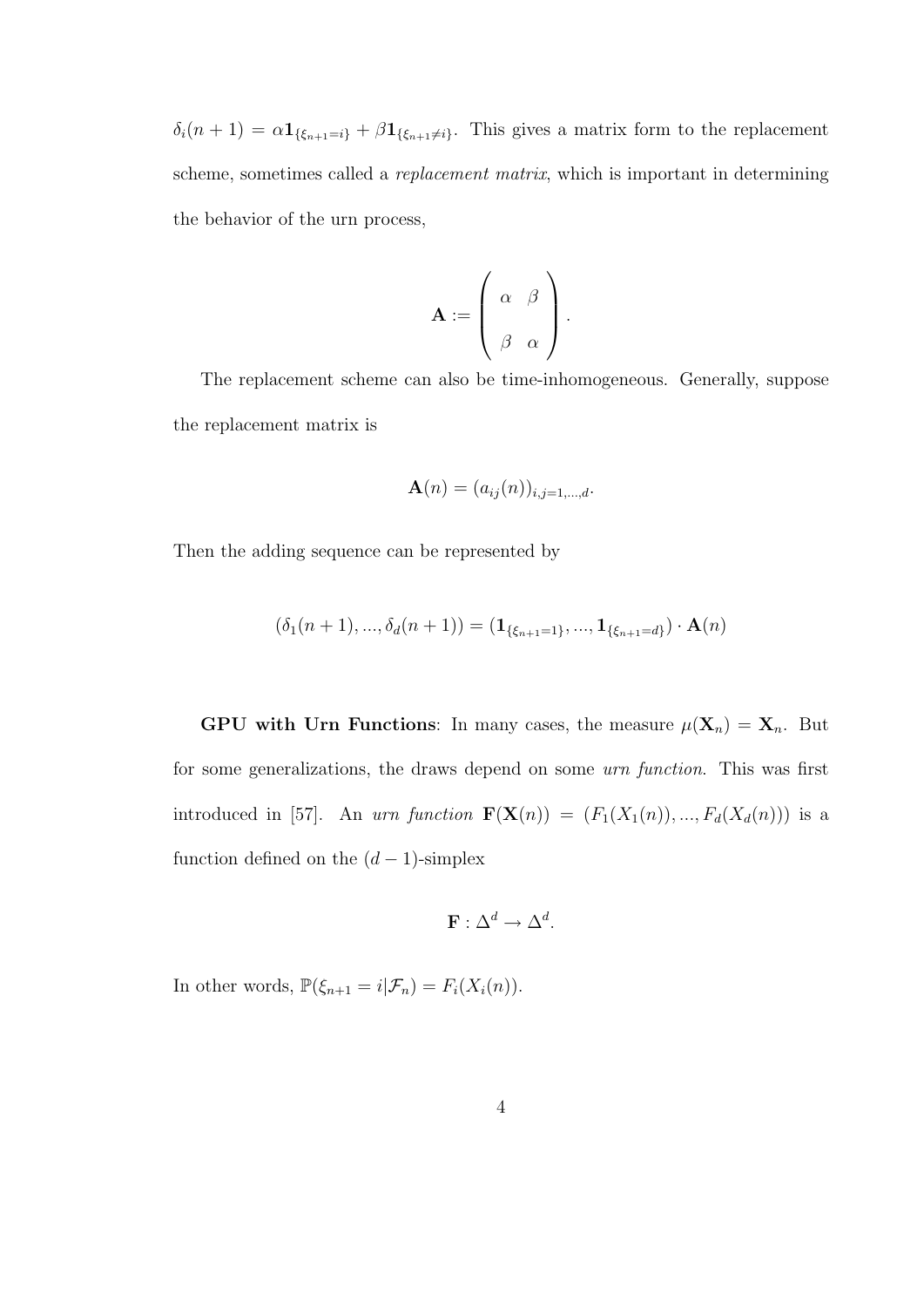### 1.2 Classifications of GPU Models

Given a lot of generalizations, it is good to classify them. In any given iteration of the urn process, it is not hard to see that the drawing and replacing schemes play the key role. Hence, we may classify GPU models based on  $\mu(\mathbf{X}_n)$  and  $\nu(\mathbf{X}_n)$ . For example, the replacement matrix  $A_n$  could be deterministic or random; a deterministic one could be classified by different forms (see for example [44]); even eigenvalues determine the probability behaviors (see for example [66]).

Remark 1.2.1. In Johnson and Kotz's book [68], they have pointed out that "The way in which the replacement is modified determines the particular subclass of distributions arising. In particular, the kind of replacement depends on the results of the sampling." (pp.176). See their book for more details.

These types of classifications are sometimes more or less physical. More essentially, classifying GPU models based on some characteristics is another idea, like (partial) exchangeability, which we will discuss more in later chapters, or asymptotic behaviors. But on the other hands, these are results of the physical operations. Knowing their relations might be another important job. For example, Pouyanne classified some GPU according to their asymptotic behaviors, as well as discussed the eigenvalue of the matrices.

Outline of this dissertation is as follows. In Section 2, we introduce several methods to study GPU models and their main results. Section 3 is devoted to the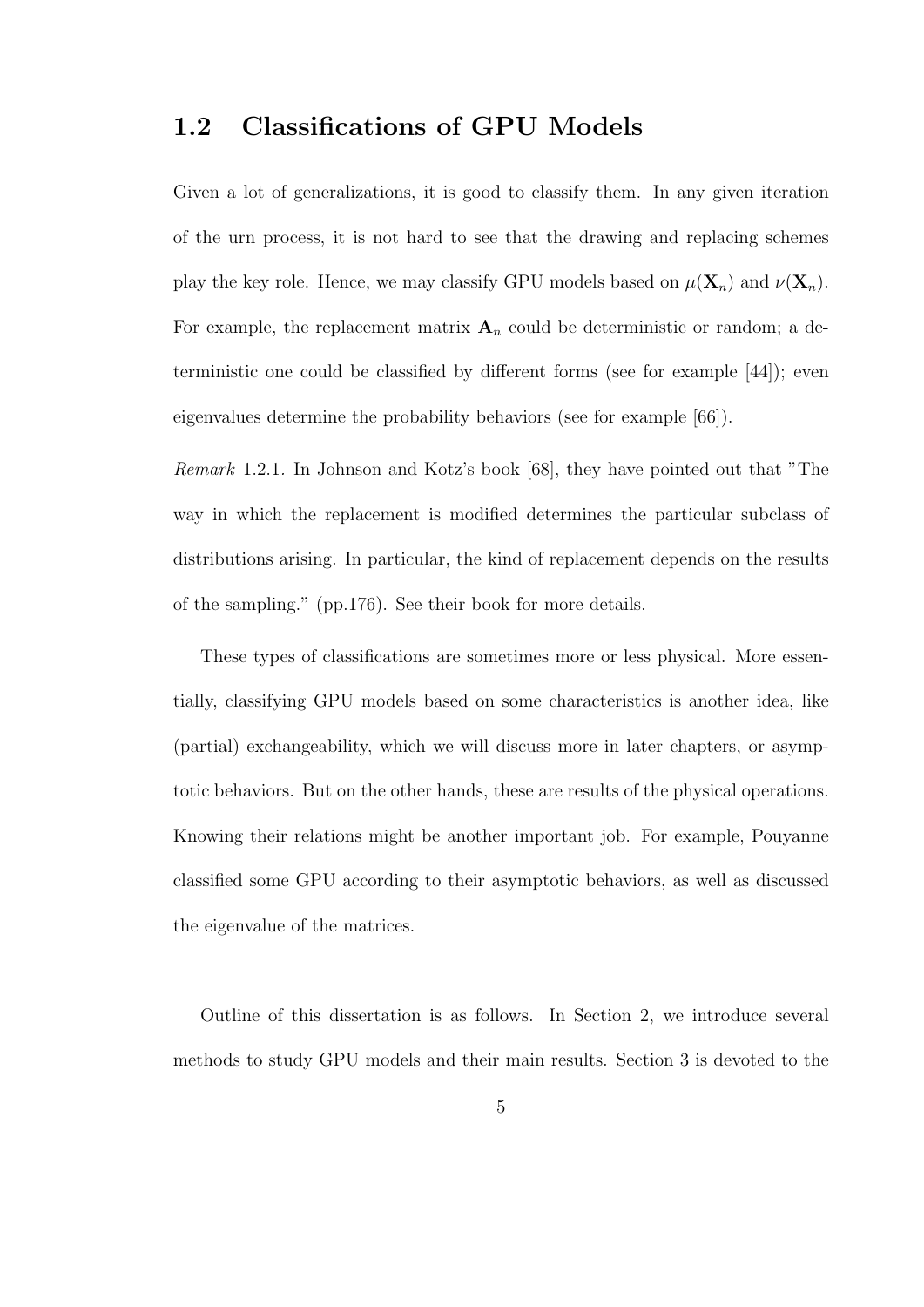discussion of one special type of GPU processes, which shows monopoly properties. Applications of GPU models are introduced in Section 4. And finally in Section 5, we will list some open problems.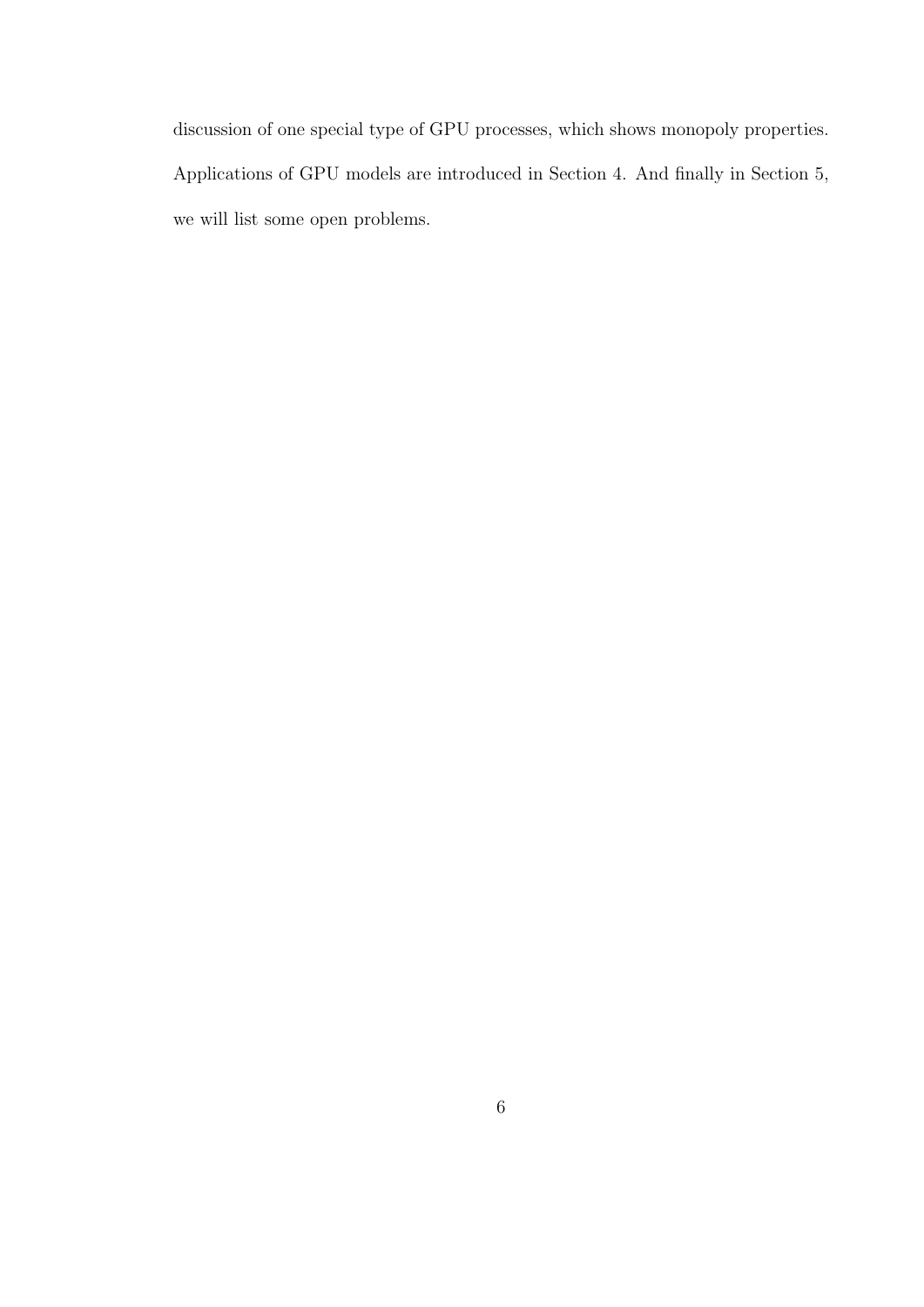## Chapter 2

## Methods and Theories

### 2.1 Exchangeability

Exchangeability is a basic property of the original Pólya urn. As a method, it is not so useful in the study of GPU models, but instead has some applications for statistics, which will be discussed more in later sections.

**Definition 2.1.1.** A sequence  $\{X_n\}$  of random variables is **exchangeable** if for all  $n \geq 2$ ,

$$
(X_1, ..., X_n) \stackrel{\mathcal{D}}{=} (X_{\pi(1)}, ..., X_{\pi(n)})
$$

for all  $\pi \in S(n)$ . And  $S(n)$  is the symmetric group of  $\{1, ..., n\}$ .

**Theorem 2.1.2** (de Finetti Theorem). A sequence  $\{X_n\}$  of Bernoulli random variables is exchangeable if and only if there exists a distribution function  $F(x)$  on [0, 1]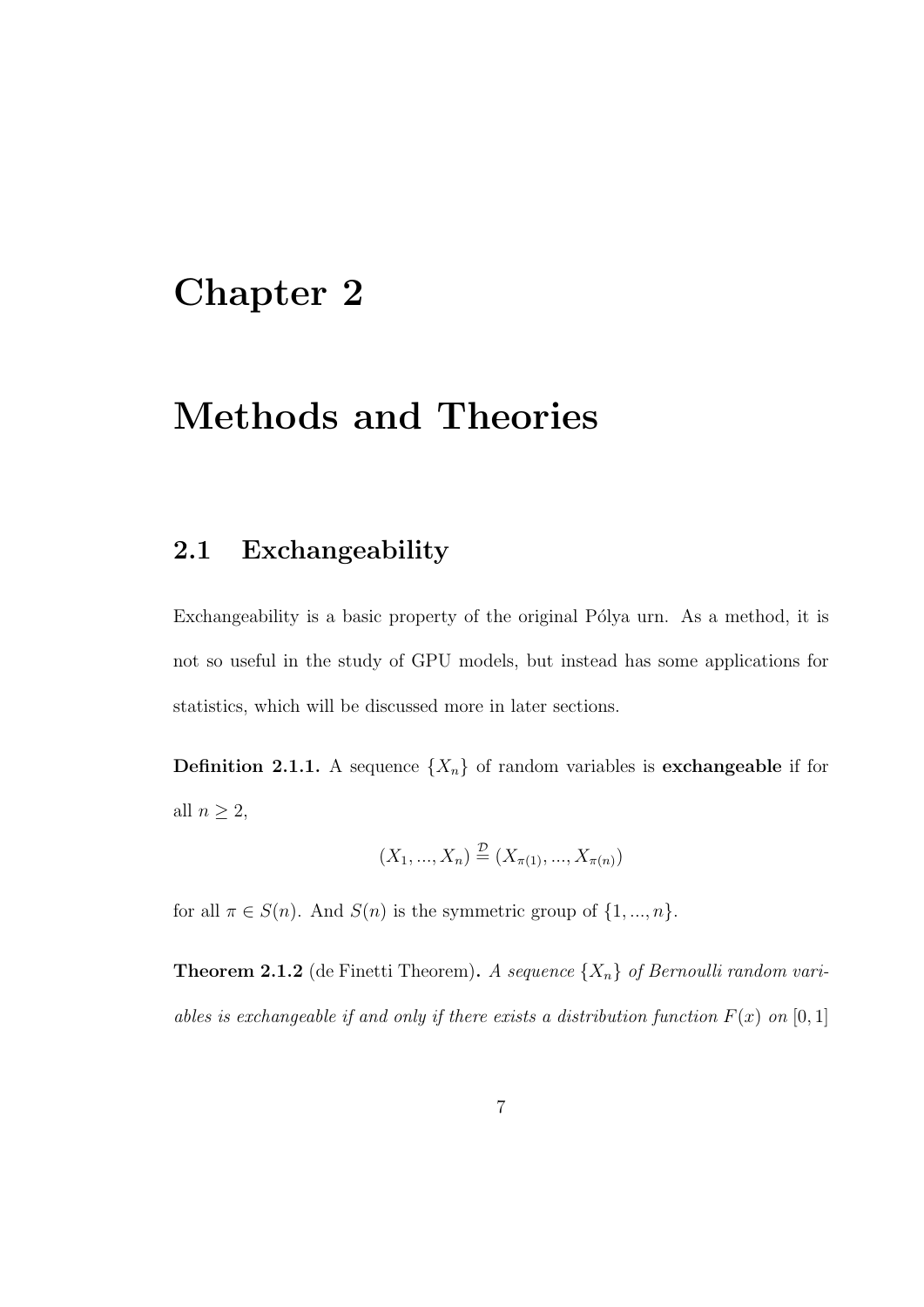such that for all n

$$
\mathbb{P}(X_1 = x_1, ..., X_n = x_n) = \int_0^1 t^{\sum_{i=1}^n x_i} (1-t)^{n-\sum_{i=1}^n x_i} dF(t).
$$

The drawn color sequence of the original Pólya urn model is exchangeable. For the simplicity of discussion, we will set  $\xi_i = 1$  if color 1 is drawn and otherwise,  $\xi_i = 0.$ 

**Theorem 2.1.3.** The sequence  $\{\xi_n\}$  is exchangeable. Hence, there is a random variable  $\Theta$  with values in [0,1] such that given  $\Theta = \theta$ , the variables  $\xi_1, \xi_2, ...$  are independent Bernoulli( $\theta$ ). And the de Finetti measure of  $\{\xi_n\}$ , i.e. the distribution of  $\Theta$  is  $Beta(R_1(0), R_2(0))$ . Conversely, the sequence  $\{\xi_n\}$  can be constructed by a  $Θ$  randomly chosen from [0, 1] with distribution  $Beta(R_1(0), R_2(0))$  in the following step: each  $\xi_n$  is independently color-1 with probability  $\Theta$  and is color-2 with probability  $1 - \Theta$ .

*Proof:* Among any *n* draws, the probability that there are  $m \leq n$  draws of color 1 is always:

$$
\frac{R_1(0)(R_1(0)+1)\cdots(R_1(0)+m-1)\cdot R_2(0)(R_2(0)+1)\cdots(R_2(0)+n-m-1)}{(R_1(0)+R_2(0))(R_1(0)+R_2(0)+1)\cdots(R_1(0)+R_2(0)+n-1)}
$$

This shows the exchangeability of  $\{\xi_n\}$ . The conclusion of the distribution follows from Theorem 2.1.4.  $\blacksquare$ 

**Theorem 2.1.4.** The process  $\{X_1(n)\}_{n\geq 0}$  converges almost surely to some random limit  $X_{\infty}$ . And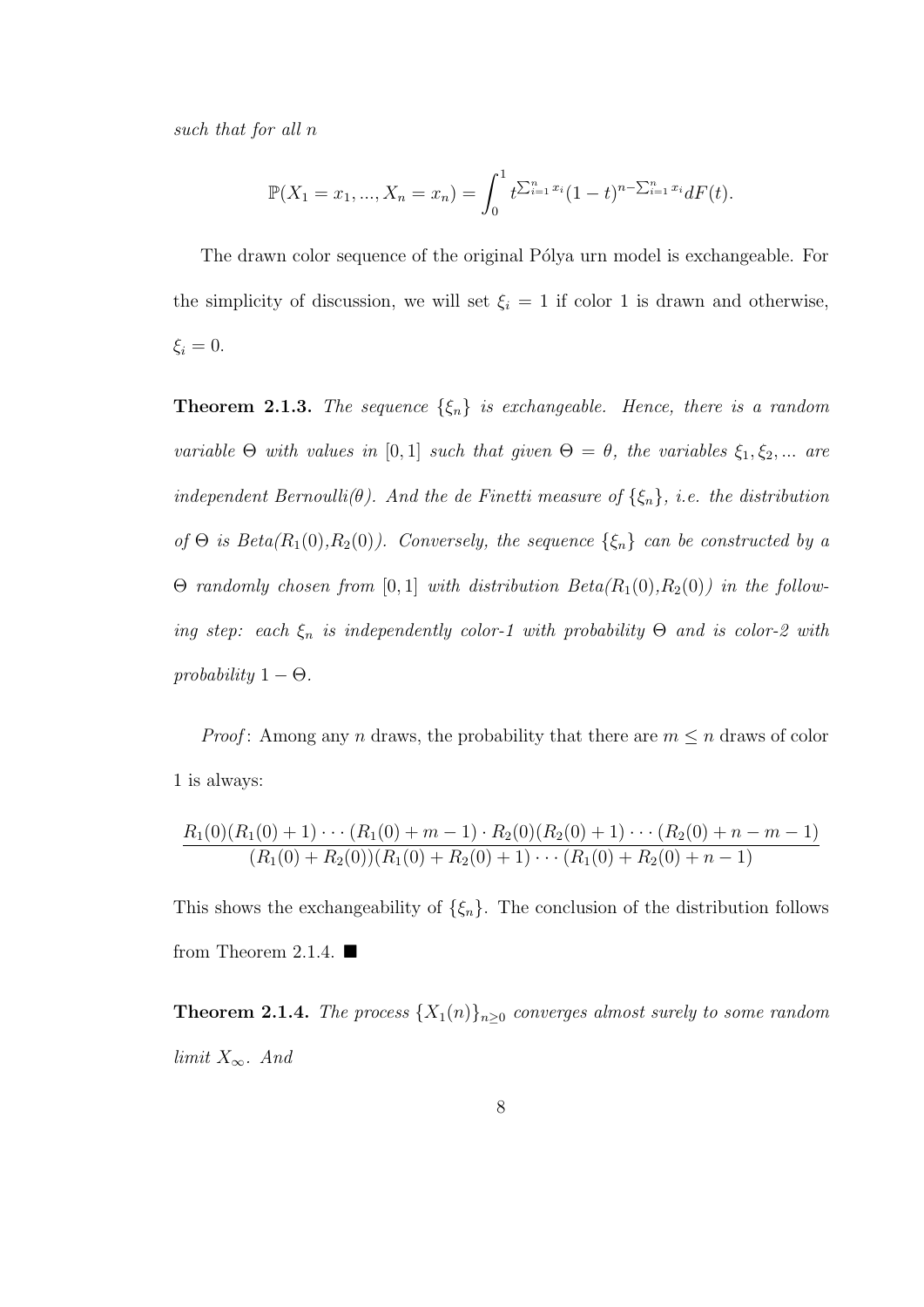- (i) When  $R_1(0) = 1$ ,  $R_2(0) = 1$ ,  $X_\infty$  has a uniform distribution on  $[0, 1]$ ;
- (ii) In general,  $X_{\infty}$  has a beta distribution with parameters  $R_1(0)$  and  $R_2(0)$ .

Proof:

 $\blacksquare$ 

(i) First,  $\{X_1(n)\}_{n\geq 0}$  is a martingale:

$$
\mathbb{E}(X_1(n+1)|\mathcal{F}_n) = \mathbb{E}\Big(\frac{R_1(n) + \mathbf{1}_{\{\xi_{n+1}=1\}}}{R_1(n) + R_2(n) + 1}|\mathcal{F}_n\Big)
$$
  
= 
$$
\frac{R_1(n)}{R_1(n) + R_2(n) + 1} + \frac{1}{R_1(n) + R_2(n) + 1} \frac{R_1(n)}{R_1(n) + R_2(n)}
$$
  
=  $X_1(n)$ .

Obviously, each  $X_1(n)$  is bounded by 1. By Doob's martingale convergence theorem,  $\{X_1(n)\}$  converges to a random variable  $X_{\infty}$  with probability one. The distribution of  $X_{\infty}$  will be a consequence of the general result in (ii).

(ii) In *n* draws, the probability that  $\xi_i = 1$  for all  $1 \leq i \leq n$  is

$$
\mathbb{P}(\xi_i = 1, 1 \le i \le n) = \prod_{i=0}^{n-1} \frac{R_1(0) + i}{R_1(0) + R_2(0) + i}.
$$

On the other hand, by Theorem 2.1.3 and part (i), the  $\Theta$  in Theorem 2.1.3 is just  $X_{\infty}$ . Since  $\{\xi_n\}$  is exchangeable, from Theorem 2.1.2,

$$
\mathbb{P}(\xi_i = 1, 1 \le i \le n) = \mathbb{E}(X_\infty^n).
$$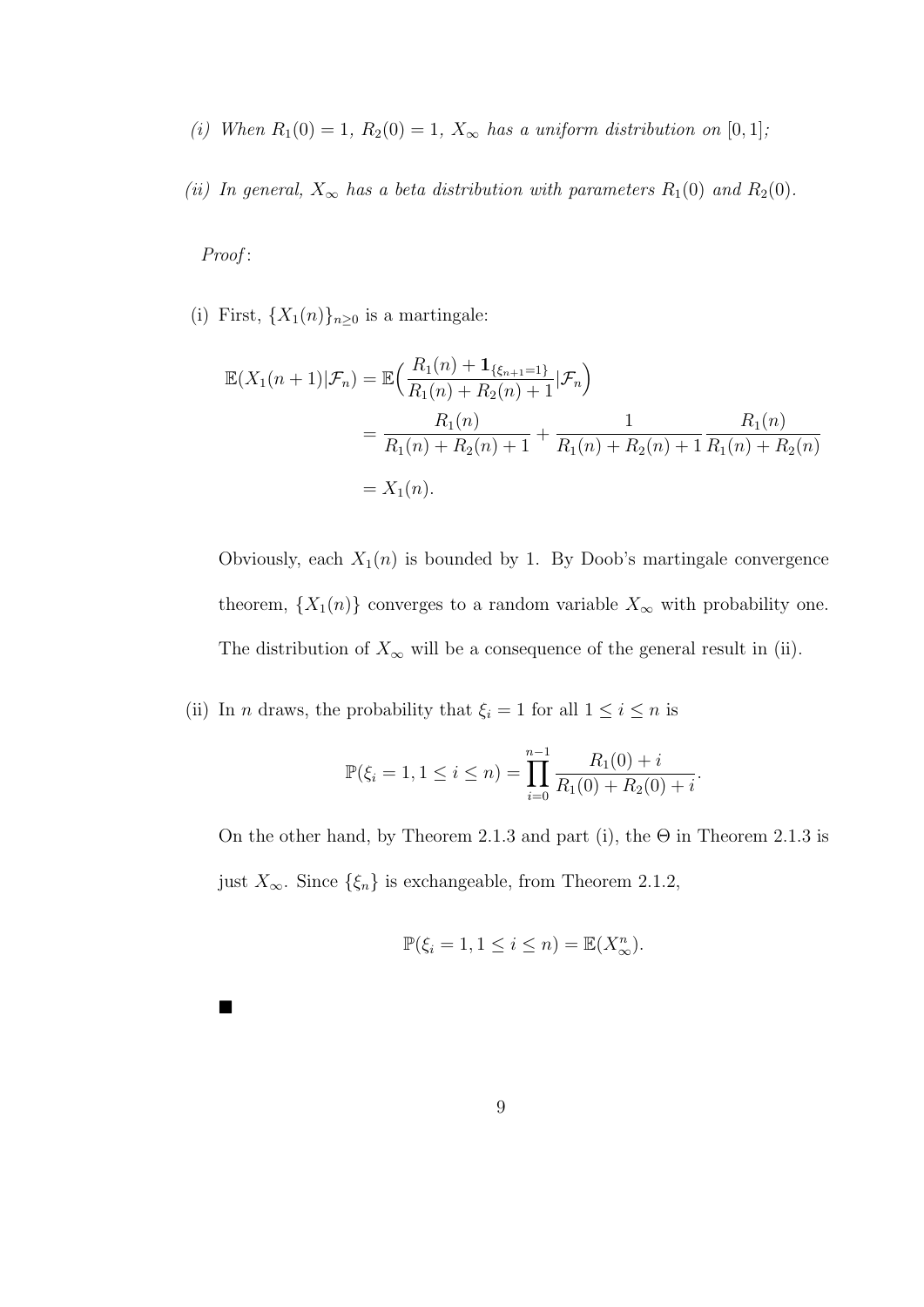In 1980, Diaconis and Freedman generalized de Finetti's theorem for Markov chains [30].

**Definition 2.1.5.** Suppose  $\sigma$  and  $\tau$  are two finite strings on a state space I. We say  $\sigma$  and  $\tau$  are **equivalent**, denoted as  $\sigma \sim \tau$ , if and only if  $\sigma$  and  $\tau$  have the same initial state and the same number of transitions from  $i$  to  $j$  for every pair of states  $i$  and  $j$  in  $I$ .

With this, we can define the generalization of exchangeability, *partial exchange*ability.

**Definition 2.1.6.** A sequence  $X = \{X_n\}_{n\geq 0}$  on state space I is called **partially** exchangeable if for any equivalent strings  $\sigma = (\sigma_0, ..., \sigma_m)$  and  $\tau = (\tau_0, ..., \tau_m)$  in  $I^{m+1},$ 

$$
\mathbb{P}(X_0 = \sigma_0, ..., X_m = \sigma_m) = \mathbb{P}(X_0 = \tau_0, ..., X_m = \tau_m).
$$

Remark 2.1.7. Here we follow the definition of partial exchangeability in Diaconis and Freedman's paper [30], which is sometimes called Markov exchangeability. **Definition 2.1.8.** Let  $P$  be the space of stochastic matrices on  $I \times I$ . X is a mixture of Markov chains if there is a probability  $\mu$  on  $\mathcal P$  such that for all  $m \geq 1$  and all finite sequence  $(i_0, ..., i_m)$  of elements in I,

$$
\mathbb{P}(X_k = i_k : 0 \le k \le m) = \int_{\mathcal{P}} \prod_{k=0}^{m-1} p(i_k, i_{k+1}) \mu(dp).
$$

**Theorem 2.1.9** ([30]). Let  $X := \{X_n\}_{n\geq 0}$  be a sequence of random variables defined on a countable state space I. If  $X$  is recurrent, then  $X$  is a mixture of Markov chains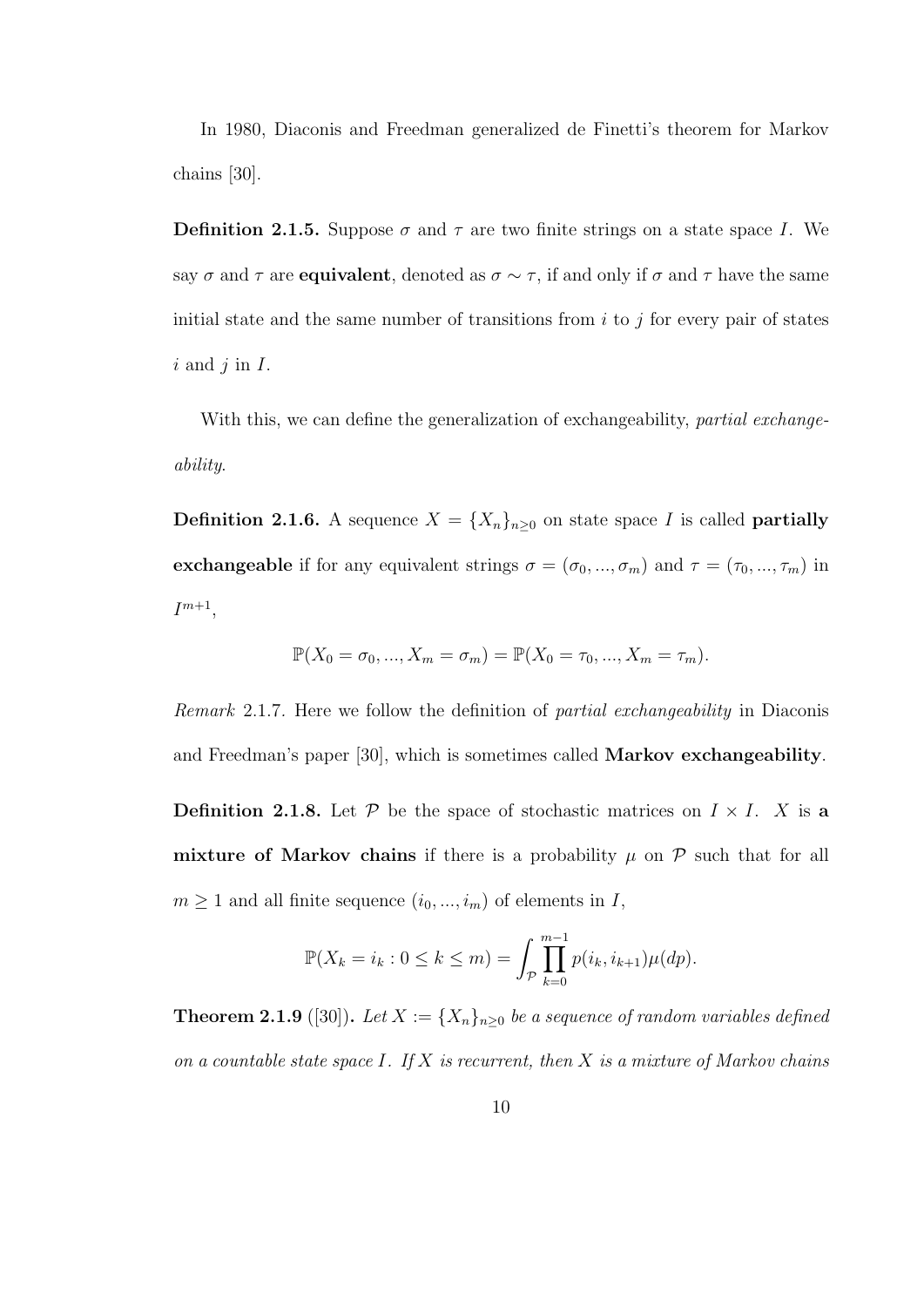if and only if  $X$  is partially exchangeable. And the mixing measure is uniquely determined.

In 2000, Muliere, Secchi and Walker constructed a *reinforced urn process* and showed that it is partially exchangeable. Let  $I$  be a countable state space. With every  $i \in I$ , an urn is associated with composition of balls  $(R_{i1}(n), ..., R_{id}(n))$  of  $d \geq 2$  colors at time  $n \geq 0$ . Given a function  $q: I \times [d] \to I$ , define a reinforced random walk  $Z_n$  on I as follows: fixed an initial state  $i_0 \in I$ , assume  $Z_0 = i_0$  and for all  $n \geq 1$ , if  $Z_{n-1} = i_{n-1} \in I$ , from the urn associated with  $i_{n-1}$  a ball is drawn at random and returned to the urn with another ball of the same color, say color  $m \in [d]$ ; then set  $Z_n = q(i_{n-1}, m)$ .

#### **Theorem 2.1.10** ([82]).  $\{Z_n\}$  defined above is partially exchangeable.

*Proof*: For all  $n \geq 1$  and finite sequence  $(i_0, ..., i_n)$  of *I*, the marginal distribution

$$
\mathbb{P}(Z_0 = i_0, ..., Z_n = i_n) = \prod_{i \in I} \frac{\prod_{m \in [d]} \prod_{k=0}^{l_i(m)-1} (R_{im}(n) + k)}{\prod_{k=0}^{t(i)-1} (k + \sum_{m \in [d]} R_{im}(n))},
$$

where  $l_i(m) := t(i, q(i, m))$  is the number of transitions in  $(i_0, ..., i_n)$  from state i to state  $q(i, m)$  and  $t(i) = \sum_{i' \in I} t(i, i')$ . By computing this probability and definition of partial exchangebility, the authors proved the theorem.  $\blacksquare$ 

By Theorem 2.1.9, when  $\{Z_n\}$  is recurrent, it is a mixture of Markov chains. Muliere, Secchi and Walker [82] also proved the unique mixing distribution on the stochastic matrices space, which is Dirichlet.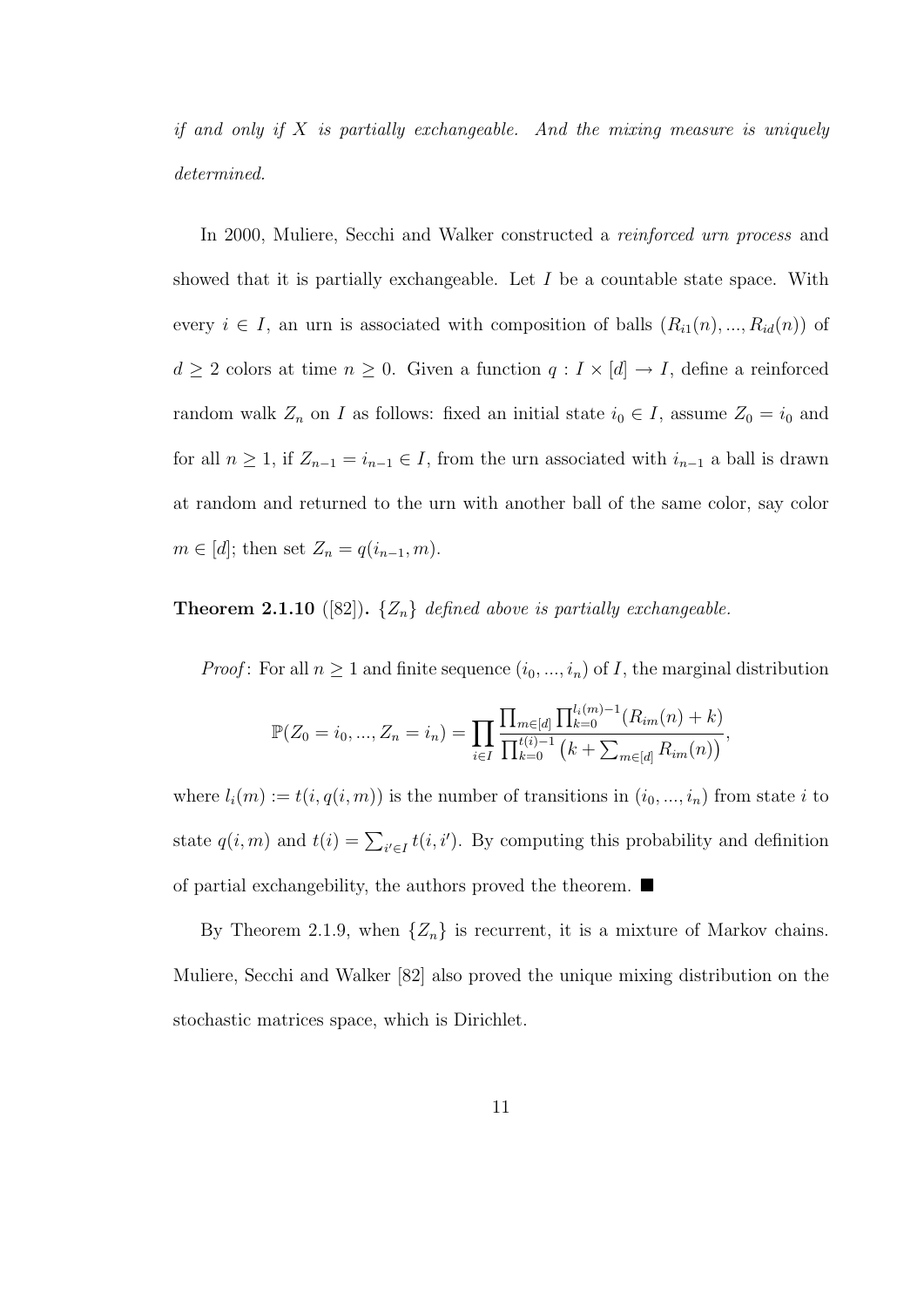Reinforced urn processes are more convenient for constructing more general classes of priors commonly used in Polya trees and beta-Stacy processes.

Comparing with the Pólya urn model, not all Friedman's urns are exchangeable.

**Theorem 2.1.11.** If  $\{\xi_n\}$  is the color sequence generated by a Friedman's urn, then  $\{\xi_n\}$  is infinite and exchangeable if and only if one of the following two conditions is satisfied:

- (a)  $\alpha \geq 0$  and  $\beta = 0$ ;
- (b)  $\alpha = \beta$  and  $R_0 = W_0$ .

Hill, Lane and Sufferth [58] studied the exchangeability property of GPU models with non-identity urn functions. They showed that for 2-color Polya urn models with urn function f, its drawn color sequence is exchangeable if and only if  $f(x) = x$  (i.e. Pólya), or  $f(x) \equiv p$  with  $p \in (0, 1)$  (i.e. Bernoulli) or  $f(x) = 1$  (i.e. deterministic, or always draw red balls).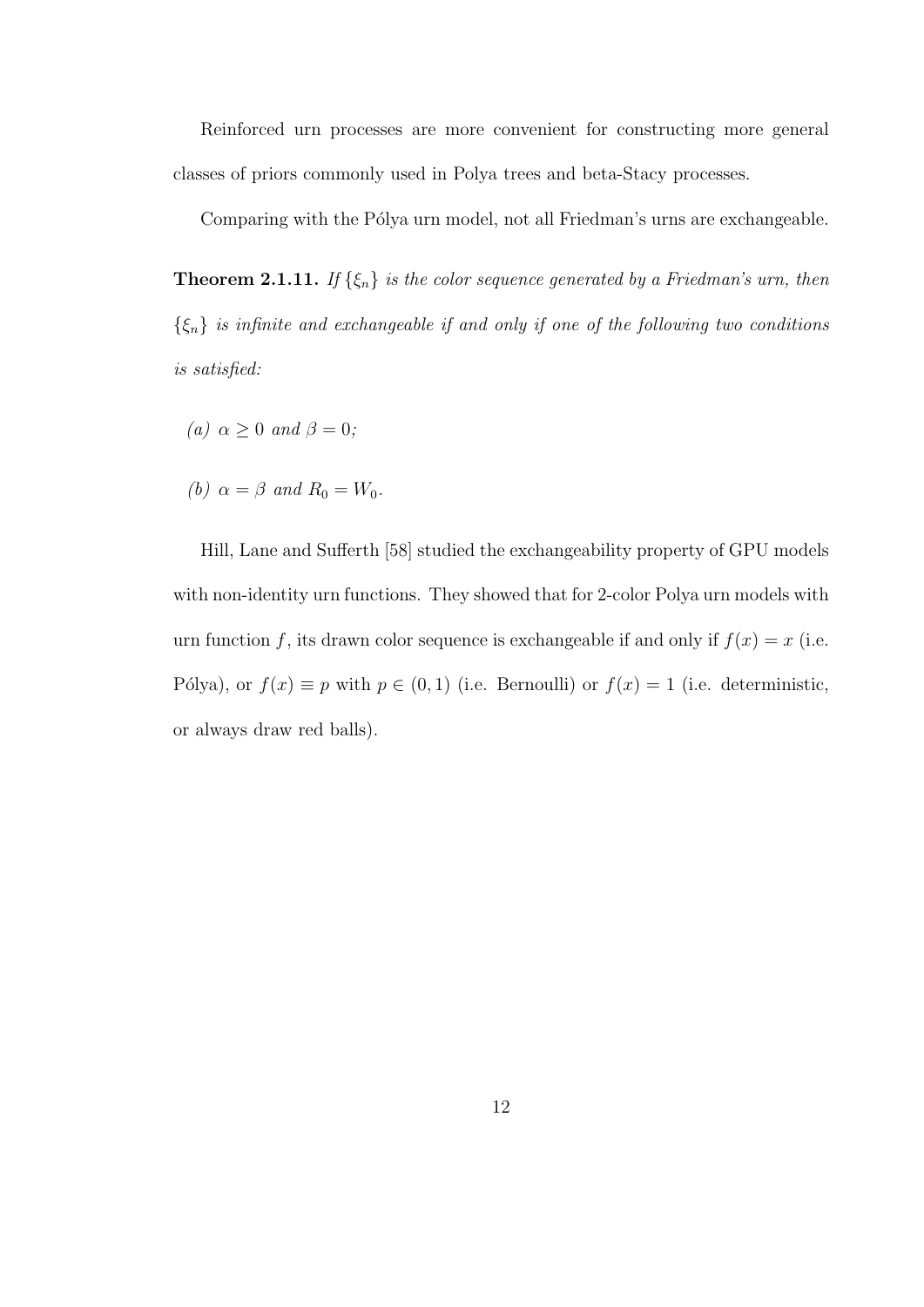# 2.2 Martingale Method and Stochastic Approximation

#### 2.2.1 Martingale Method

B. Friedman [49] generalized the original Pólya urn in a way that every time  $\alpha$  balls of the same color as the drawn ball, as well as  $\beta$  balls of the opposite color are added to the urn. In 1965, D. Freedman [47] used a martingale method and some moment calculations to show the convergence of  $\{X_1(n)\}\$ , the sequence of proportions of color-1 balls in the urn.

**Theorem 2.2.1** ([47]). Let  $\rho = \frac{\alpha - \beta}{\alpha + \beta}$  $\frac{\alpha-\beta}{\alpha+\beta}$ .

- (i) If  $\rho > \frac{1}{2}$  and  $\alpha > 0$ ,  $\beta \geq 0$ , then  $\lim_{n\to\infty} n^{-\rho}(R_1(n) R_2(n)) = Z$  with probability 1, where  $Z$  is some non-degenerate random variable;
- (*ii*) If  $\rho = \frac{1}{2}$  $\frac{1}{2}$  and  $\alpha, \beta > 0$ , then  $(R_1(n) - R_2(n))/$ √  $\overline{n \log n} \stackrel{d}{\rightarrow} N(0, (\alpha - \beta)^2), \; as$  $n \to \infty$ ;
- (iii) If  $\rho < \frac{1}{2}$  and  $\alpha \ge 0$ ,  $\beta > 0$ , then  $(R_1(n) R_2(n))/$ √  $\overline{n} \stackrel{d}{\rightarrow} N(0, (\alpha - \beta)^2/(1 (2\rho)$ ), as  $n \to \infty$ .

Proof:

(i) Let 
$$
s_0 = R_1(0) + R_2(0)
$$
 and  $a_n(i) = 1 + \frac{i(\alpha - \beta)}{s_0 + (\alpha + \beta)n}$ ,  $i \ge 0$ . Define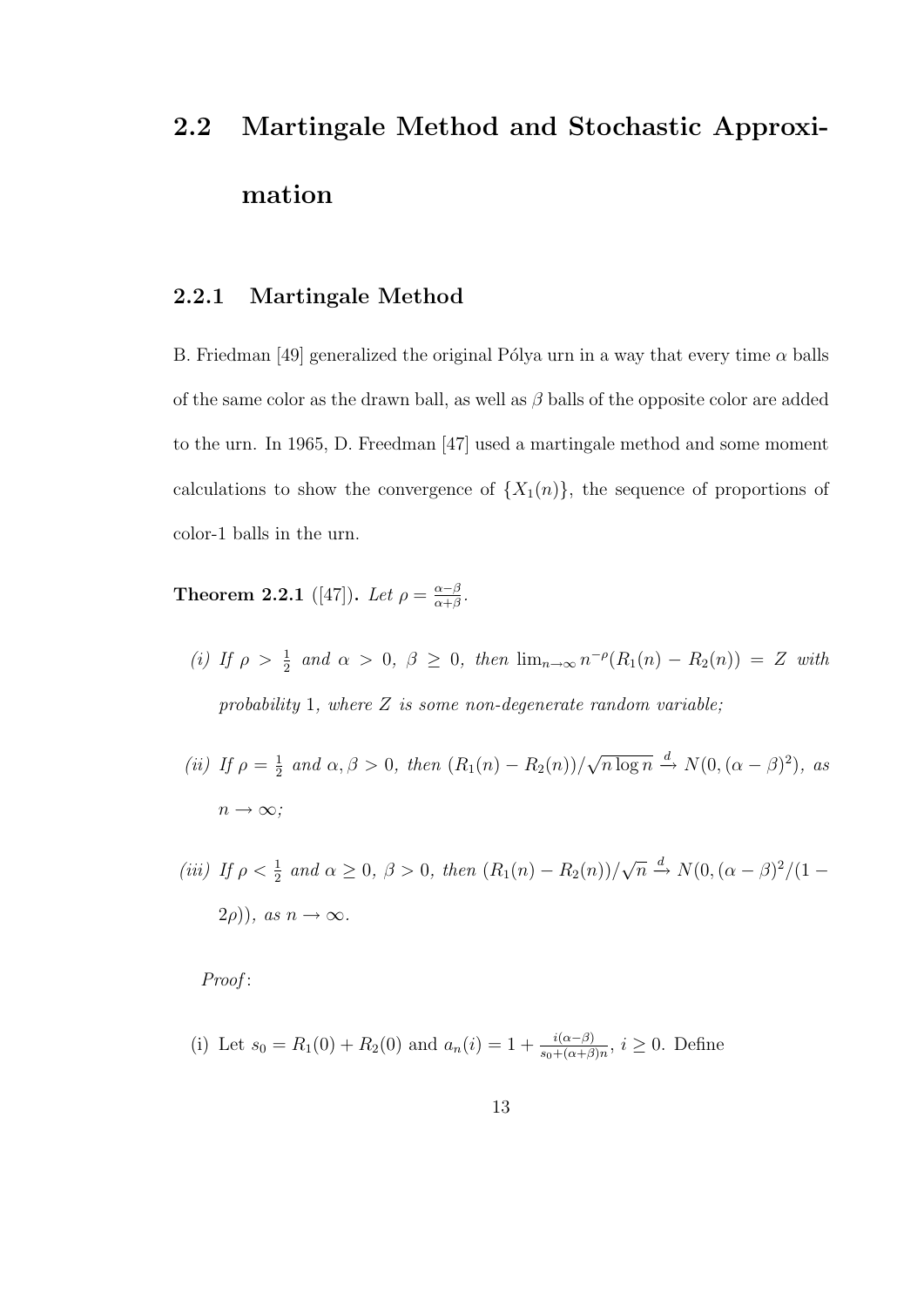$$
Z_n = \frac{R_1(n) - R_2(n)}{\prod_{k=0}^{n-1} a_k(1)}.
$$

We compute that

$$
\mathbb{E}(Z_{n+1}|\mathcal{F}_n) = \left[\prod_{k=0}^n a_k(1)\right]^{-1} \mathbb{E}(R_1(n+1) - R_2(n+1)|\mathcal{F}_n)
$$
  
\n
$$
= \left[\prod_{k=0}^n a_k(1)\right]^{-1} [R_1(n) + \frac{R_1(n)\alpha + R_2(n)\beta}{R_1(0) + R_2(0) + (\alpha + \beta)n}
$$
  
\n
$$
- R_2(n) - \frac{R_1(n)\beta + R_2(n)\alpha}{R_1(0) + R_2(0) + (\alpha + \beta)n}]
$$
  
\n
$$
= \left[\prod_{k=0}^n a_k(1)\right]^{-1} a_n(1)(R_1(n) - R_2(n)) = Z_n
$$

So  $Z_n$  is a martingale. Before showing that  $Z_n$  converges, we estimate  $\prod_{k=0}^n a_k(i)$ for  $i \geq 0$ .

$$
\prod_{k=0}^{n} a_k(i) = \prod_{k=0}^{n} \left[ 1 + \frac{i(\alpha - \beta)}{s_0 + (\alpha - \beta)k} \right]
$$
  
= 
$$
\frac{\Gamma(s_0/(\alpha + \beta))\Gamma((i(\alpha - \beta) + s_0)/(\alpha + \beta) + n + 1)}{\Gamma((i(\alpha - \beta) + s_0)/(\alpha + \beta))\Gamma(s_0/(\alpha + \beta) + n + 1)}.
$$

By Stirling's formula,  $\Gamma(a+n)/\Gamma(b+n) \sim n^{a-b}$  for a, b real. Hence,

$$
\prod_{k=0}^{n} a_k(i) \sim \frac{\Gamma(s_0/(\alpha+\beta))}{\Gamma((i(\alpha-\beta)+s_0)/(\alpha+\beta))} n^{i\rho}.
$$
 (2.2.1)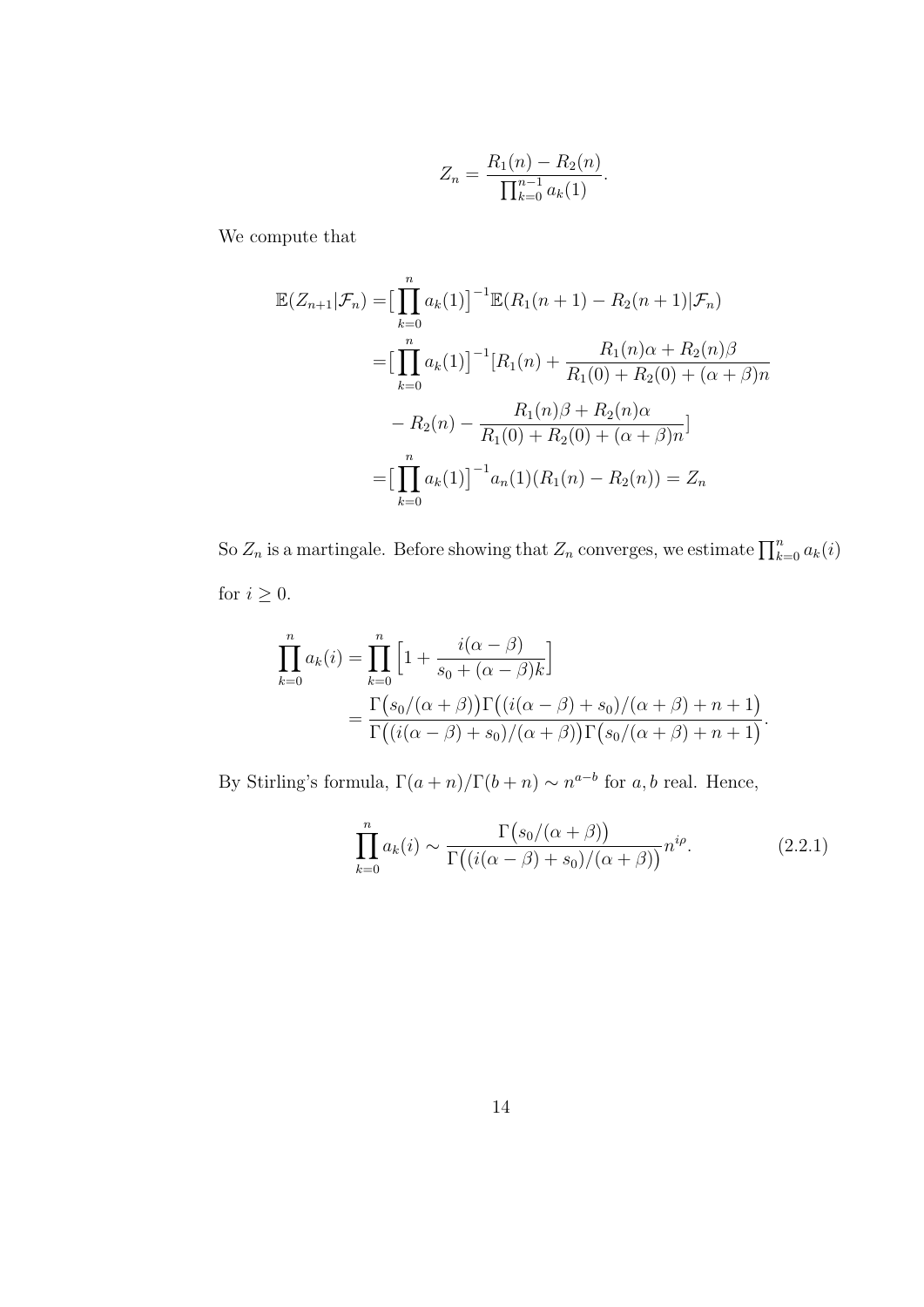Then

$$
\mathbb{E}[(R_1(n+1) - R_2(n+1))^2 | \mathcal{F}_n]
$$
\n
$$
= \frac{R_1(n)}{s_0 + (\alpha + \beta)n} (R_1(n) - R_2(n) + \alpha - \beta)^2 +
$$
\n
$$
+ \frac{R_2(n)}{s_0 + (\alpha + \beta)n} (R_1(n) - R_2(n) - \alpha + \beta)^2
$$
\n
$$
= (R_1(n) - R_2(n))^2 + (\alpha + \beta)^2 + \frac{2(R_1(n) - R_2(n))^2(\alpha - \beta)}{s_0 + (\alpha + \beta)n}
$$
\n
$$
= a_n(2)(R_1(n) - R_2(n))^2 + (\alpha + \beta)^2
$$
\n(2.2.2)

By induction,

$$
\mathbb{E}[(R_1(n+1) - R_2(n+1))^2]
$$
  
= 
$$
\prod_{k=0}^n a_k(2)(R_1(0) - R_2(0))^2 + \left[\sum_{k=0}^n \prod_{j=0}^k a_j(2)\right](\alpha + \beta)^2.
$$

In (2.2.1), let  $i = 2$ , we get  $\sup_n \mathbb{E}(Z_n^2) < \infty$ . So  $Z_n$  converges to a finite limit with probability 1. By letting  $i = 1$  in  $(2.2.1)$ , we complete the proof of part (i).

(ii) If  $\rho = (\alpha - \beta)/(\alpha + \beta) = 1/2$ , we first compute the moments of  $R_1(n) - R_2(n)$ .

If  $R_1(0) = R_2(0), R_1(n) - R_2(n)$  has a symmetric distribution, hence  $\mathbb{E}[(R_1(n) - R_2(n))$  $(R_2(n))^{2k+1}$  = 0 for all k nonnegative integer. When  $R_1(0) \neq R_2(0)$  and  $k = 0$ , similar to the computation of  $(2.2.2)$ ,

$$
\mathbb{E}(R_1(n+1) - R_2(n+1)) = \prod_{j=0}^{n} a_j(1)(R_1(0) - R_2(0)) \sim n^{\frac{1}{2}}.
$$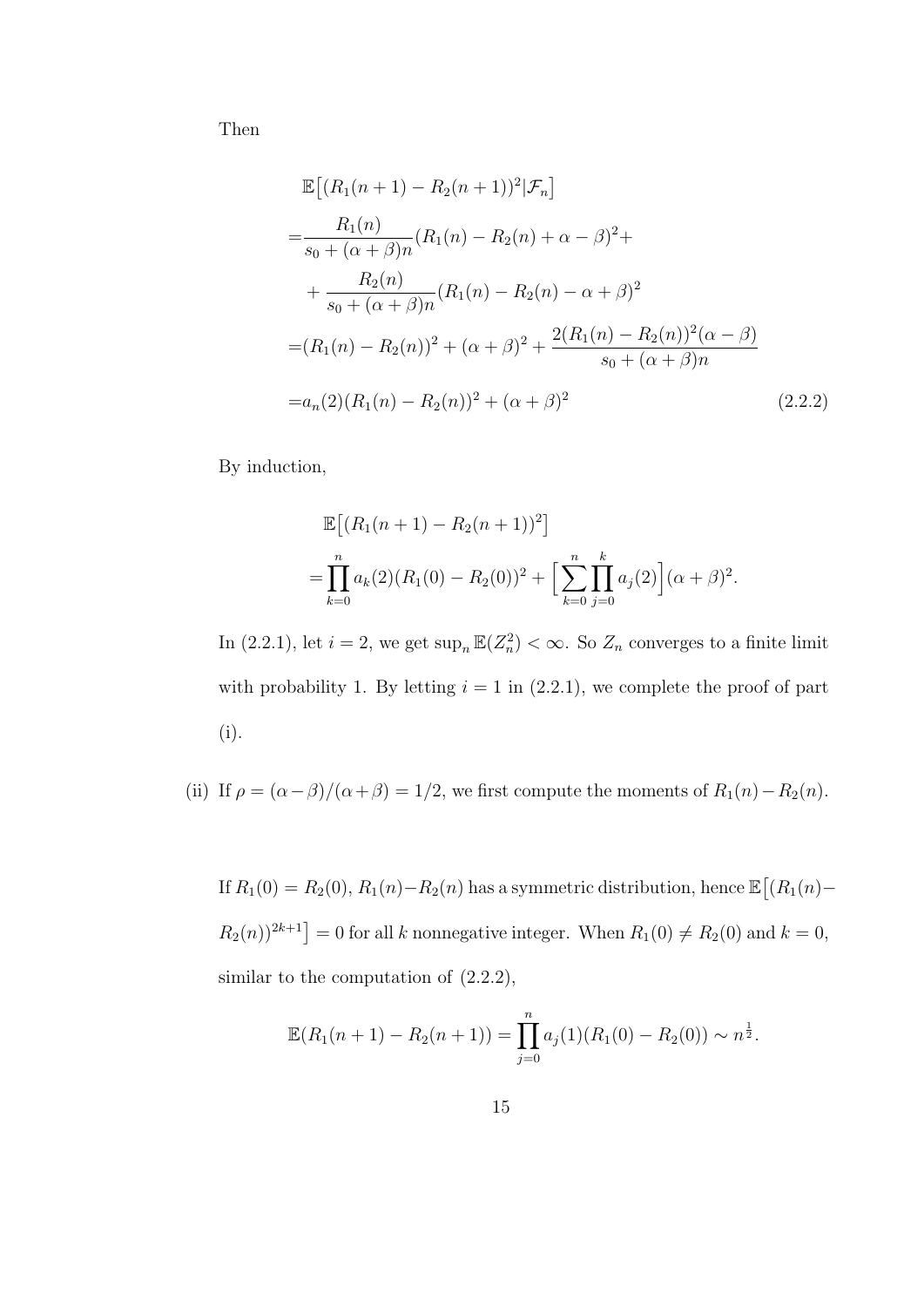When  $k \neq 0$ ,

$$
\mathbb{E}\left[\left(R_{1}(n+1)-R_{2}(n+1)\right)^{2k+1}|\mathcal{F}_{n}\right]
$$
\n
$$
=\frac{R_{1}(n)}{s_{0}+(\alpha+\beta)n}\left(R_{1}(n)-R_{2}(n)+\alpha-\beta\right)^{2k+1}+\n+ \frac{R_{2}(n)}{s_{0}+(\alpha+\beta)n}\left(R_{1}(n)-R_{2}(n)-\alpha+\beta\right)^{2k+1}\n= \frac{R_{1}(n)}{s_{0}+(\alpha+\beta)n}\sum_{j=0}^{2k+1}\binom{2k+1}{j}(R_{1}(n)-R_{2}(n))^{j}(\alpha-\beta)^{2k+1-j}+\n+ \frac{R_{2}(n)}{s_{0}+(\alpha+\beta)n}\sum_{j=0}^{2k+1}\binom{2k+1}{j}(R_{1}(n)-R_{2}(n))^{j}(-\alpha+\beta)^{2k+1-j}\n= a_{n}(2k+1)(R_{1}(n)-R_{2}(n))^{2k+1}+\sum_{j=1}^{k}\left\{\left[\binom{2k+1}{2j}(\alpha-\beta)^{2j}+\n+ \frac{\binom{2k+1}{2j+1}}{s_{0}+(\alpha+\beta)n}(\alpha-\beta)^{2j+1}\right](R_{1}(n)-R_{2}(n))^{2k+1-2j}\right\}
$$
\n(2.2.3)

Let

$$
b_n(2k+1) = \sum_{j=1}^k \left\{ \left[ \binom{2k+1}{2j} (\alpha - \beta)^{2j} + \frac{\binom{2k+1}{2j+1}}{s_0 + (\alpha + \beta)n} (\alpha - \beta)^{2j+1} \right] \right\}
$$

$$
(R_1(n) - R_2(n))^{2k+1-2j} \right\}
$$

By induction, we can get  $b_n(2k+1) \sim n^{k-\frac{1}{2}}(\log n)^{k-1}$ . From the recursion  $(2.2.3)$  and  $(2.2.1)$ ,

$$
\mathbb{E}[(R_1(n+1) - R_2(n+1))^{2k+1}] \sim n^{k + \frac{1}{2}} (\log n)^k
$$

So

$$
\mathbb{E}[(R_1(n+1) - R_2(n+1))^{2k+1}] = o[(n \log n)^{k+\frac{1}{2}}].
$$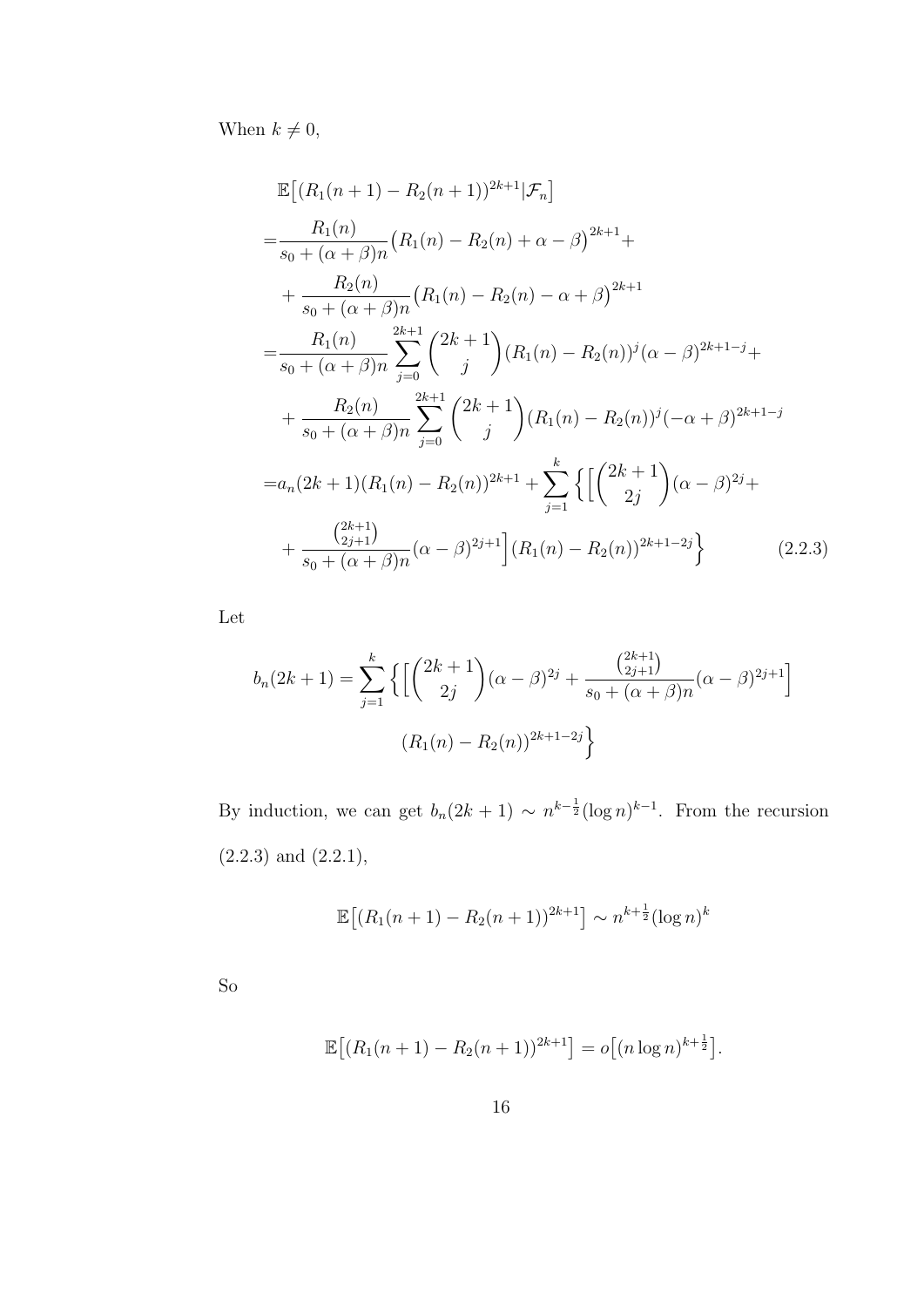Similarly, we can get

$$
\mathbb{E}[(R_1(n+1) - R_2(n+1))^{2k}] \sim \mu(2k)(n \log n)^k,
$$

where  $\mu(2k)$  is defined recursively by

$$
\mu(2k+2) = \frac{(\alpha - \beta)^2}{k+1} \binom{2k+2}{2} \mu(2k),
$$

with  $\mu(0) = 1$ .

Note that  $\mu(2k)$  is the 2k-th moment of a normal distribution with mean 0 and variance  $(\alpha - \beta)^2$ . Normal distribution is determined uniquely by its moments. Hence by moment convergence criterion,  $(R_1(n) - R_2(n))/$ √  $\sqrt{n \log n} \stackrel{d}{\rightarrow}$  $N(0, (\alpha - \beta)^2).$ 

(iii) The proof is similar to (ii), by estimating the moments of  $(R_1(n) - R_2(n))$ . ■

Corollary 2.2.2. When  $\beta \neq 0$ ,  $\lim_{n\to\infty} R_1(n)/[R_1(n)+R_2(n)] = \frac{1}{2}$  with probability 1.

#### 2.2.2 Stochastic Approximation

A stochastic approximation process (algorithm)  $\{X(n)\}_{n\geq 0}$  is a discrete time stochastic process defined in Euclidean space  $\mathbb{R}^d$  and in general can be written as

$$
\mathbf{X}(n+1) = \mathbf{X}(n) + \epsilon_n \big( \mathbf{F}(\mathbf{X}(n)) + \zeta_{n+1} \big). \tag{2.2.4}
$$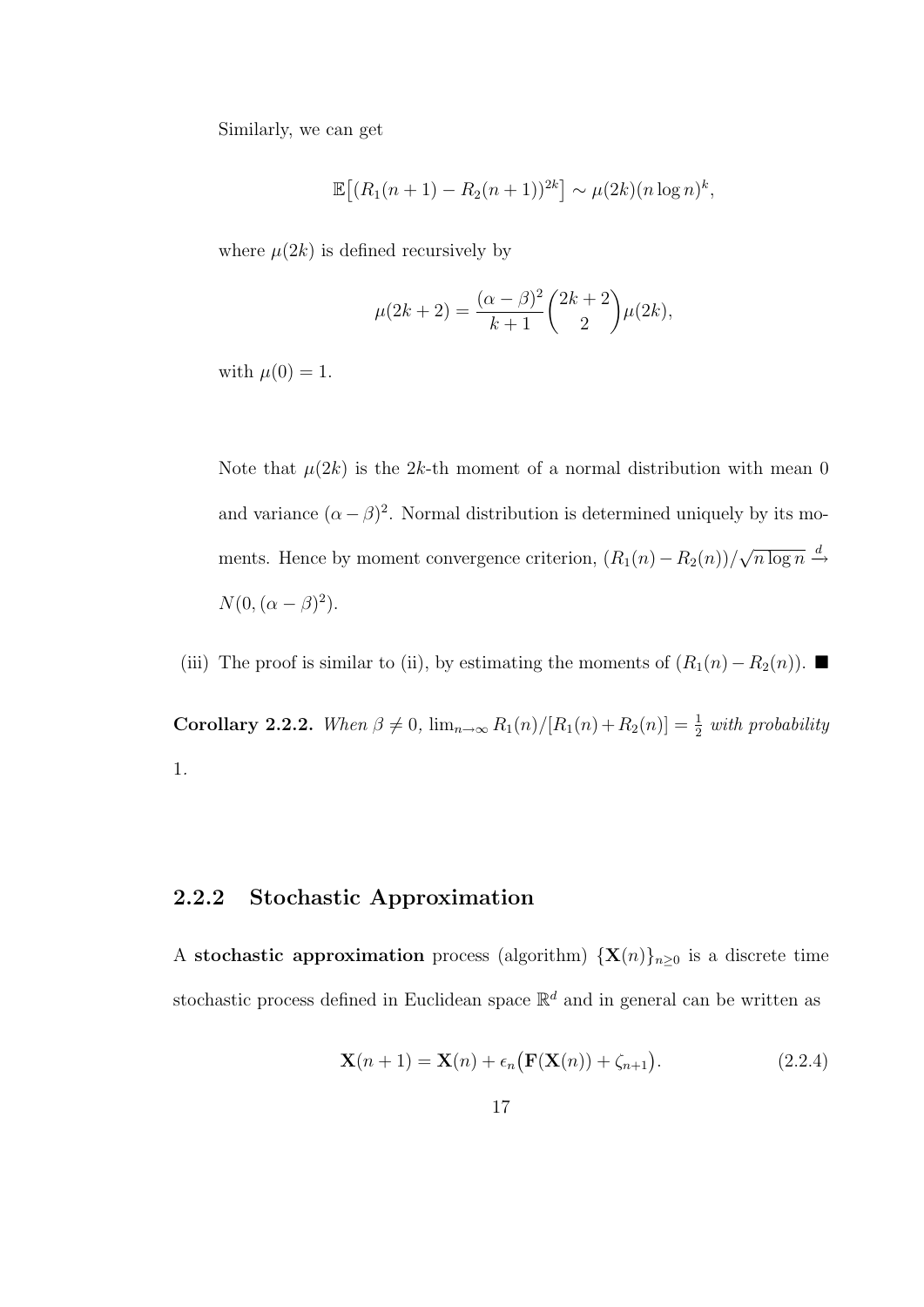In (2.2.4),  $\{\epsilon_n\}_{n\geq 1}$  are a given sequence called the *step sizes* and satisfy

$$
\epsilon_n \ge 0
$$
 for all  $n; \sum \epsilon_n = \infty$  and  $\lim_{n \to \infty} \epsilon_n = 0;$ 

 $\mathbf{F} : \mathbb{R}^d \to \mathbb{R}^d$  is a deterministic vector field on  $\mathbb{R}^d$  and  $\zeta_n \in \mathbb{R}^d$  are (deterministic or random) noises.

One of the oldest stochastic approximation algorithm was introduced by Robbins and Monro in 1951 [99]. They applied such a method to approximate the solution of an equation  $M(x) = a$ , which has a unique root, say  $x = \theta$ . In this equation, suppose  $M(x)$  is unknown and there are only some experiment observations, and a is a given constant. They set up a recursive algorithm with (2.2.4) in a form

$$
x_{n+1} = x_n + \epsilon_n (a - y_n),
$$

where  $\mathbb{E}(y_n) = M(x)$ .

Theorem 2.2.3 ([99]). Suppose

- (i)  $y_n$  are bounded almost surely;
- (ii)  $\epsilon_n$  is of type 1/n, i.e. there are constants  $0 < c_1 < c_2$  such that  $c_1/n \leq \epsilon_n \leq$  $c_2/n$  for all n;

(iii) M is nondecreasing and  $M'(\theta) > 0$ .

Then  $x_n \to \theta$  in probability.

The Robbins-Monro approximation is a basis of stochastic approximation (algorithm). It has also been an important method to study GPU models, for example,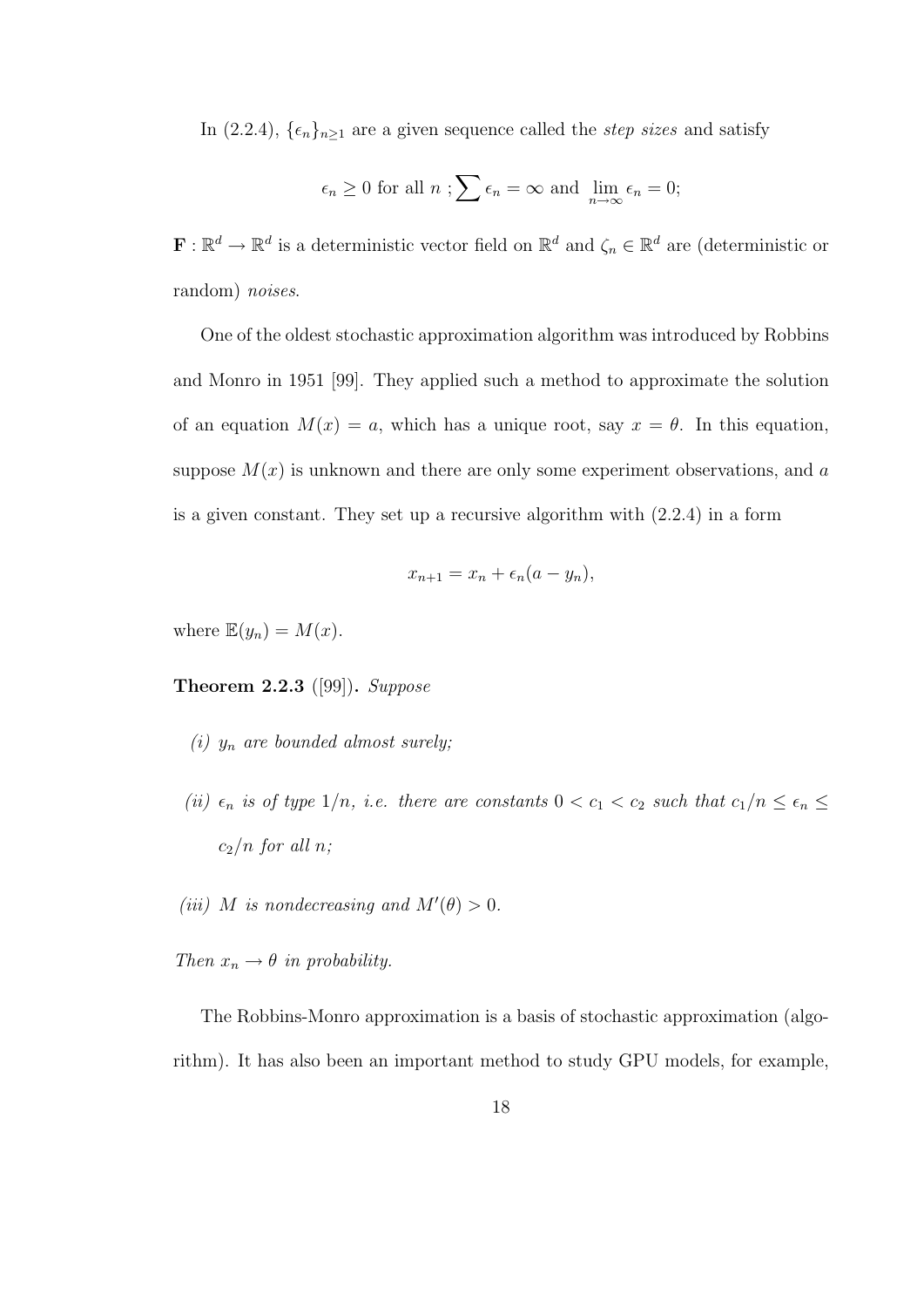Hill, Lane and Sudderth [57], Arthur, Ermoliev and Kaniovski [3], Pemantle [90] and [91], Benaim and Hirsch [17], Higueras, Moler, Plo and Miguel, etc. Some of the results might be applied to general stochastic approximation processes as well.

For our GPU urn models, following the notation in Chapter 1, suppose an urn initially has  $d$  balls with  $d$  different colors. Each time the probability of drawing a color depends on an urn function  $\mathbf{F}(\mathbf{X}(n))$ , and then one new ball of the drawn color is added to the urn. The expected change of  $\mathbf{X}(n)$  is:

$$
\mathbb{E}(\mathbf{X}(n+1) - \mathbf{X}(n)|\mathcal{F}_n) = \frac{1}{d+n+1} [\mathbf{F}(\mathbf{X}(n)) - \mathbf{X}(n)].
$$

Hence,  $\{X(n)\}\$ is a stochastic approximation process:

$$
\mathbf{X}(n+1) - \mathbf{X}(n) = \frac{1}{d+n+1} [\mathbf{F}(\mathbf{X}(n)) - \mathbf{X}(n) + \zeta_{n+1}],
$$
 (2.2.5)

where  $\zeta_{n+1}$  is the martingale difference noise  $\mathbf{X}(n+1) - \mathbb{E}(\mathbf{X}(n+1)|\mathcal{F}_n)$  and obviously  $\mathbb{E}(\zeta_{n+1}|\mathcal{F}_n)=0.$ 

First, the limit of a stochastic process  $\{X(n)\}\$  satisfying (2.2.5) lies in the fixed **point** set of **F**, i.e. the set  $S := {\mathbf{p} : \mathbf{F}(\mathbf{p}) = \mathbf{p}}$ . In this section, S is only refered to **F**'s fixed point set. For a two color case,  $d = 2$ , we have

**Theorem 2.2.4.** If F is continuous, then  $\mathbb{P}(\lim_{n\to\infty}X_1(n)\in S)=1$ .

*Proof*: First, for  $\forall \epsilon > 0$ , let

$$
U_{\epsilon} := \{x : F(x) - x > \epsilon\}
$$
  

$$
D_{\epsilon} := \{x : F(x) - x < -\epsilon\}.
$$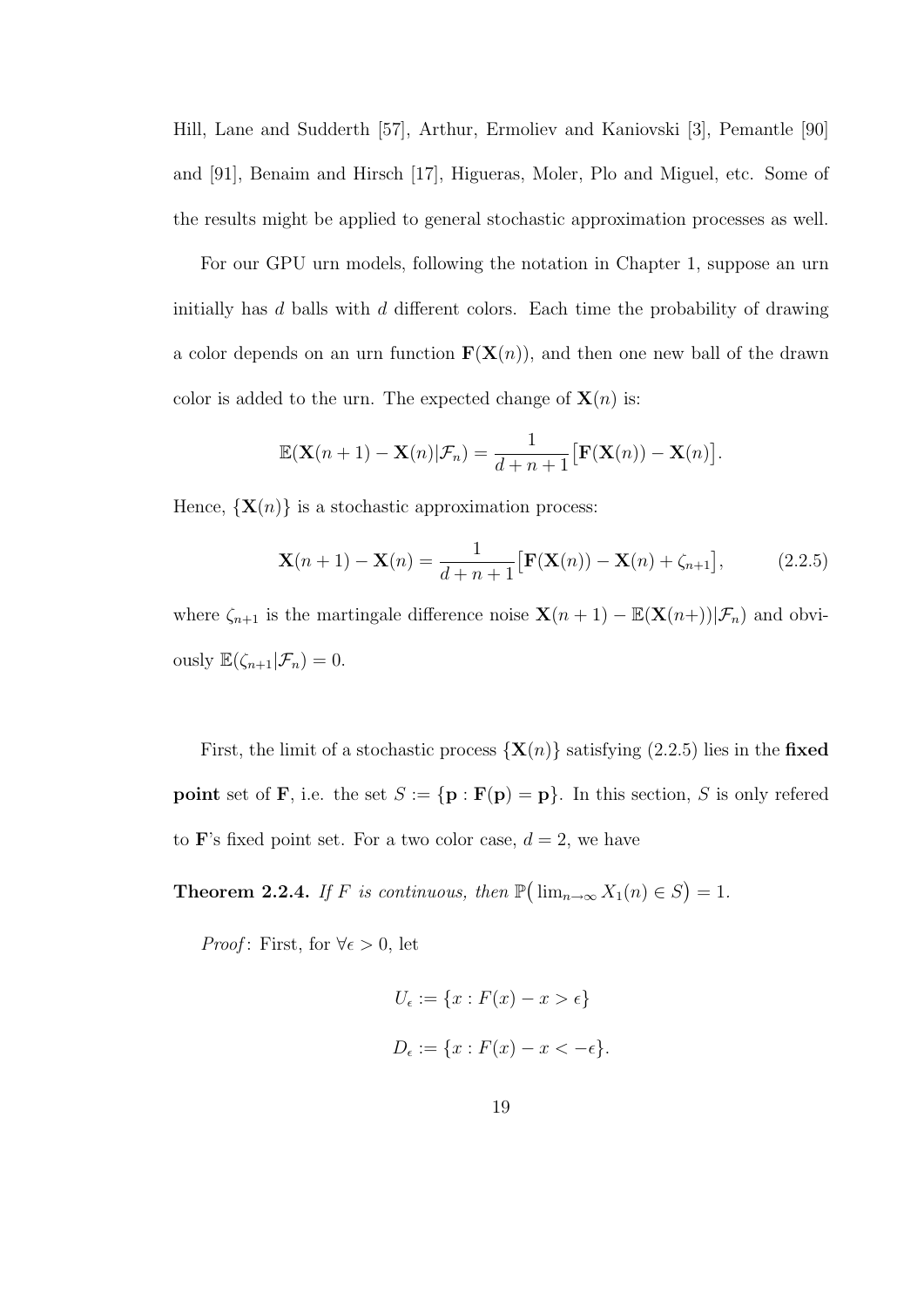If there is some  $n_0 \geq 0$  such that  $X_1(n_0) \in U_{\epsilon}$ , then

$$
\mathbb{P}(\lim_{n \to \infty} X_1(n) \notin U_{\epsilon}) = 1.
$$
\n(2.2.6)

To prove (2.2.6), consider the first exit time  $\tau$  of  $\{X_1(n)\}$  from  $U_{\epsilon}$  and let  $\tau_n$  be the minimum of  $\tau$  and  $n \geq n_0$ . Then the event  $\{\tau_n \geq k\}$  is  $\mathcal{F}_{k-1}$  measurable. By

$$
\mathbb{E}(X_1(\tau_n)) \ge \mathbb{E}\left(\sum_{k=n_0+1}^n (X_1(k) - X_1(k-1))\mathbf{1}_{\{\tau_n \ge k\}}\right)
$$
  
 
$$
\ge \mathbb{E}\left(\sum_{k=n_0+1}^n \mathbb{E}(X_1(k) - X_1(k-1)|\mathcal{F}_{k-1})\mathbf{1}_{\{\tau=\infty\}}\right).
$$
 (2.2.7)

Note that  $\mathbb{E}(X_1(\tau_n)) \leq 1$  and by Markovian property and  $(2.2.5)$ , if  $X_1(k-1) \in U_{\epsilon}$ , then

$$
\mathbb{E}(X_1(k) - X_1(k-1)|\mathcal{F}_{k-1}) = \mathbb{E}(X_1(k) - X_1(k-1)|X_1(k-1))
$$
  

$$
\ge \epsilon/(d+k).
$$
 (2.2.8)

From (2.2.7) and (2.2.8), we can get for  $\forall n \ge n_0$  and  $\forall n_0 \ge 0$ ,

$$
\epsilon \sum_{k=n_0+1}^{n} \mathbb{P}(\tau = \infty) / (d+k) \le 1.
$$

But  $\sum_k 1/(d+k) \to \infty$ , so  $\mathbb{P}(\tau = \infty = 0$ . Similarly,

$$
\mathbb{P}(\lim_{n \to \infty} X_1(n) \notin D_{\epsilon}) = 1.
$$
\n(2.2.9)

For  $\forall \epsilon > 0$ , (2.2.6) and (2.2.9) are true. Hence

$$
\mathbb{P}(|\lim(X_1(n) - F(X_1(n))| \le \epsilon) = 1.
$$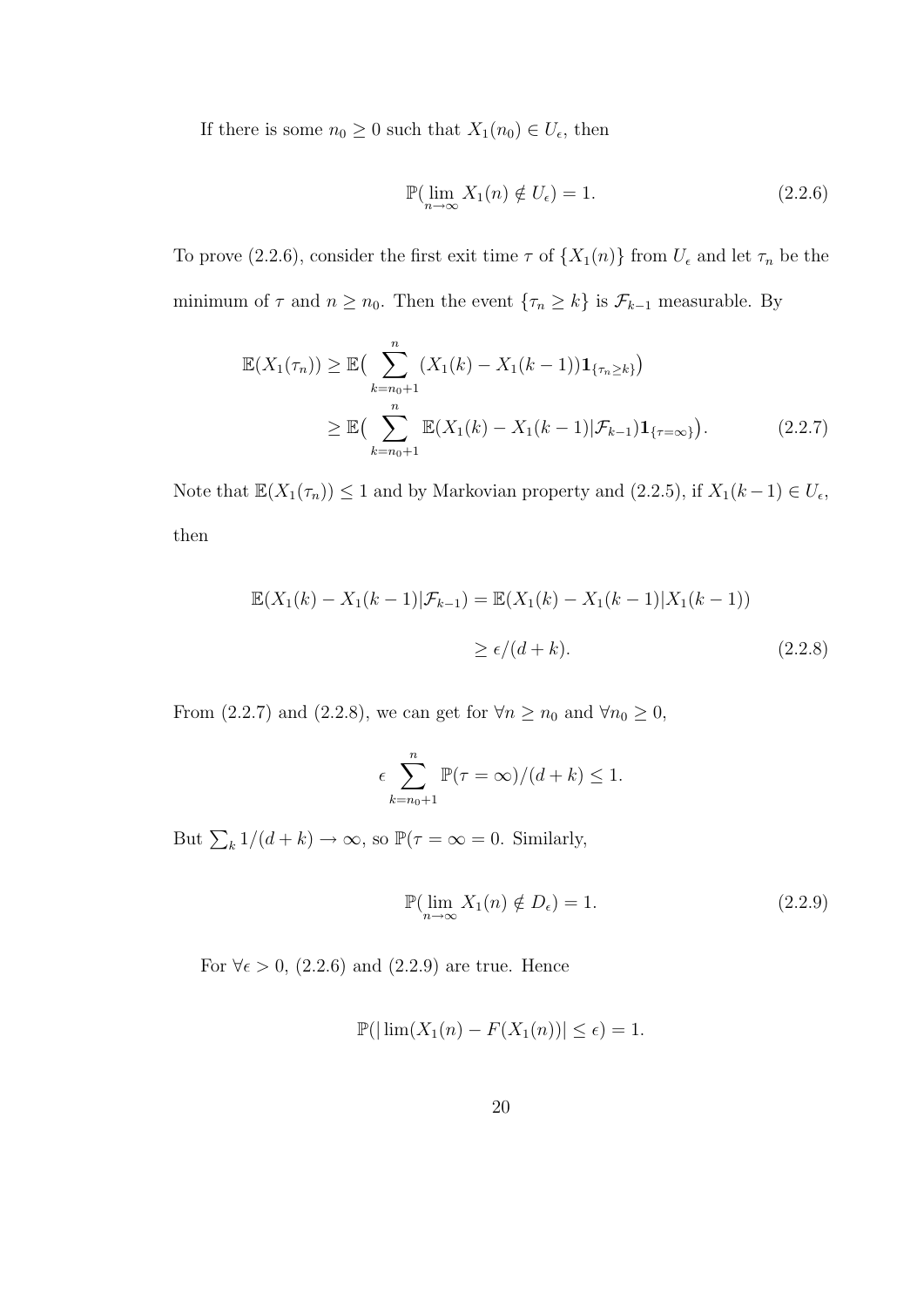So  $\mathbb{P}(\lim X_1(n) \in S) = 1$ .

Can all fixed points be the limit of  $X_1(n)$ ? The answer is no.

In 1980, Hill, Lane and Sudderth, who first raised the concept of urn function, considered the two color case,  $d = 2$ .

**Definition 2.2.5.** A point  $p_0 \in [0, 1]$  is called an upcrossing point (downcrossing **point**) for F if  $p_0 \in S$  and for all p in some neighborhood of  $p_0$ ,  $p < p_0 \Rightarrow F(p) < p$  $(F(p) > p$ , respectively) and  $p > p_0 \Rightarrow F(p) > p$   $(F(p) < p$ , resp.). And  $p_0 \in S$  is a touch point if  $F(p) > p$  (or  $F(p) < p$ ) for all  $p \neq p_0$  in a neighborhood of  $p_0$ .

**Theorem 2.2.6** ([57], I). If F is continuous in a neighborhood of  $p_0 \in [0, 1]$  and  $p_0$ is a downcrossing point of F, then  $\mathbb{P}(X_1(n) \to p_0) > 0$ .

Arthur, Ermoliev and Kaniovski generalized Hill, Lane and Sudderth's results to higher dimensional situations. For  $d \geq 2$ , suppose  $\langle, \rangle$  is the inner product of  $\mathbb{R}^d$ . A classification of fixed points is:

**Definition 2.2.7.** A point  $\mathbf{p}_0 \in S$  is called a **stable point** if for some neighborhood U of  $\mathbf{p}_0$ , there is a symmetric positive definite matrix A such that

$$
\langle A \cdot [\mathbf{p} - \mathbf{F}(\mathbf{p})], \mathbf{p} - \mathbf{p}_0 \rangle > 0, \qquad \forall \mathbf{p} \in U \cap [0, 1]^d, \qquad \mathbf{p} \neq \mathbf{p}_0.
$$

Similarly, a point  $\mathbf{p}_0 \in S$  is called an **unstable point** if for some neighborhood U of  $\mathbf{p}_0$ , there is a symmetric positive definite matrix A such that

$$
\langle A \cdot [\mathbf{p} - \mathbf{F}(\mathbf{p})], \mathbf{p} - \mathbf{p}_0 \rangle < 0, \qquad \forall \mathbf{p} \in U \cap [0, 1]^d, \qquad \mathbf{p} \neq \mathbf{p}_0.
$$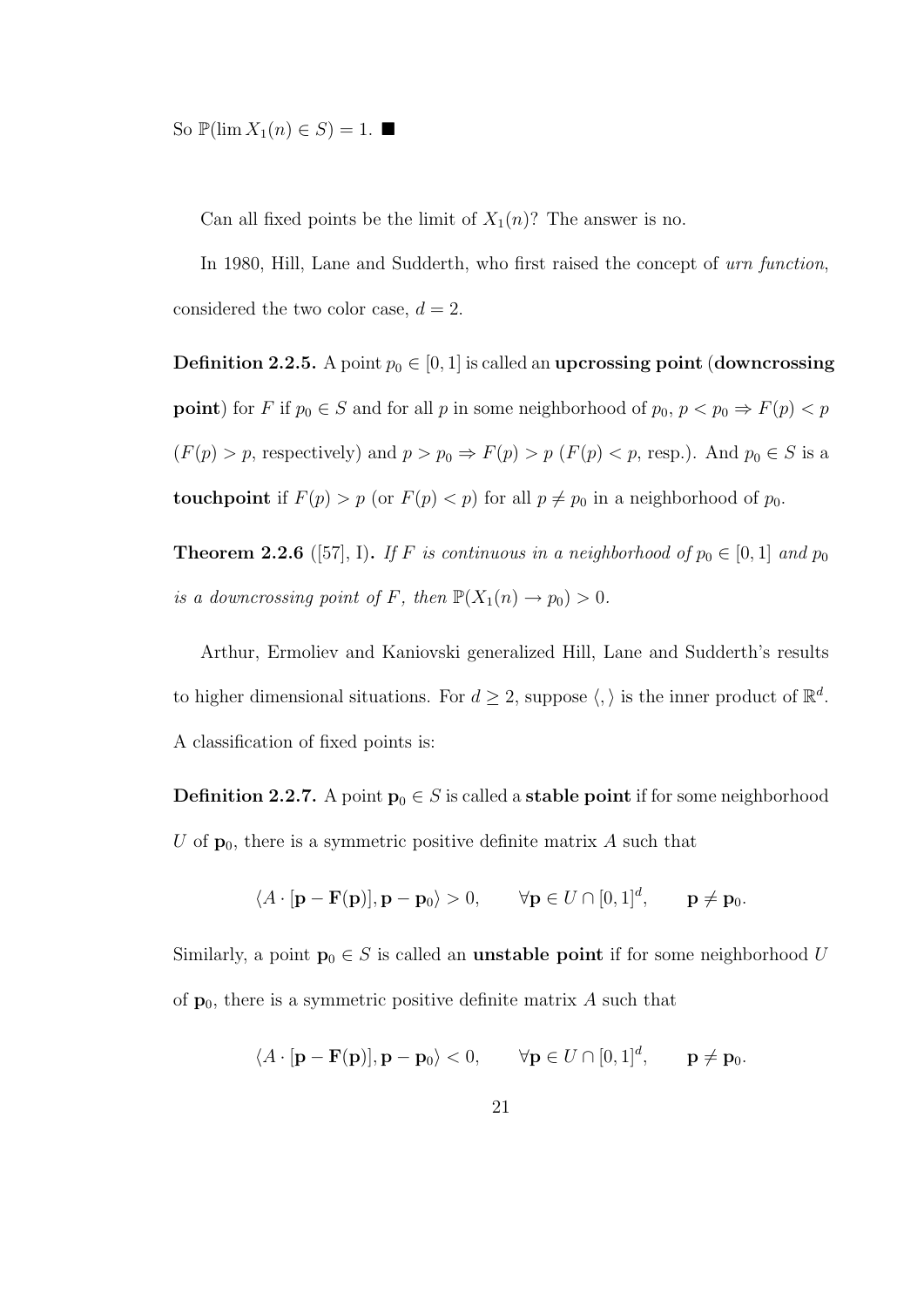**Theorem 2.2.8** ([3], I). If  $\mathbf{p}_0$  is a stable point of  $\mathbf{F}$ , then  $\mathbb{P}(\mathbf{X}(n) \to \mathbf{p}_0) > 0$ .

Proof of Theorem 2.2.6: It can be shown that if there exists a continuous urn function G such that  $p_0$  is the only fixed point of G and  $F(p) \ge G(p)$  for  $p < p_0$ and  $f(p) \le g(p)$  for  $p > p_0$ , then  $X_1(n)$  converges to  $p_0$  almost surely. Choose a neighborhood N of  $p_0$  where F is continuous and  $\{p_0\} = N \cap S$ . Then we can construct an urn process with the same initial condition as the urn process for F and a proportion sequence  ${Y_1(n)}$  and urn function G. By  ${Y_1(n)}$  converging to  $p_0$  almost surely and comparing  $\{X_1(n)\}\$  and  $\{Y_1(n)\}, \mathbb{P}(X_1(n) \to p_0) > 0$ .

Proof of Theorem 2.2.8: By definition of stable points, there exists a symmetric positive definite matrix A such that

$$
\langle A \cdot (\mathbf{p} - \mathbf{F}(\mathbf{p})), \mathbf{p} - \mathbf{p}_0 \rangle > 0,
$$

for all  $\mathbf{p} \in U \cap [0, 1]^d$  and  $\mathbf{p} \neq \mathbf{p}_0$ . So define a function

$$
\mathcal{L}(\mathbf{p}) := \langle A \cdot (\mathbf{p} - \mathbf{p}_0), \mathbf{p} - \mathbf{p}_0 \rangle.
$$

Since A is positive definite,  $\mathcal L$  is positive definite too. And  $\mathcal L$  is twice differentiable and  $\nabla \mathcal{L} \cdot (\mathbf{F}(\mathbf{p}) - \mathbf{p}) \leq 0$ . Hence  $\mathcal{L}$  is a Lyapunov function. Then by the following lemma, we can finish the proof.  $\blacksquare$ 

**Lemma 2.2.9.** Suppose an urn function  $\bf{F}$  is continuous and its fixed point set S contains a finite connected component. If there exists a Lyapunov function  $\mathcal L$  such that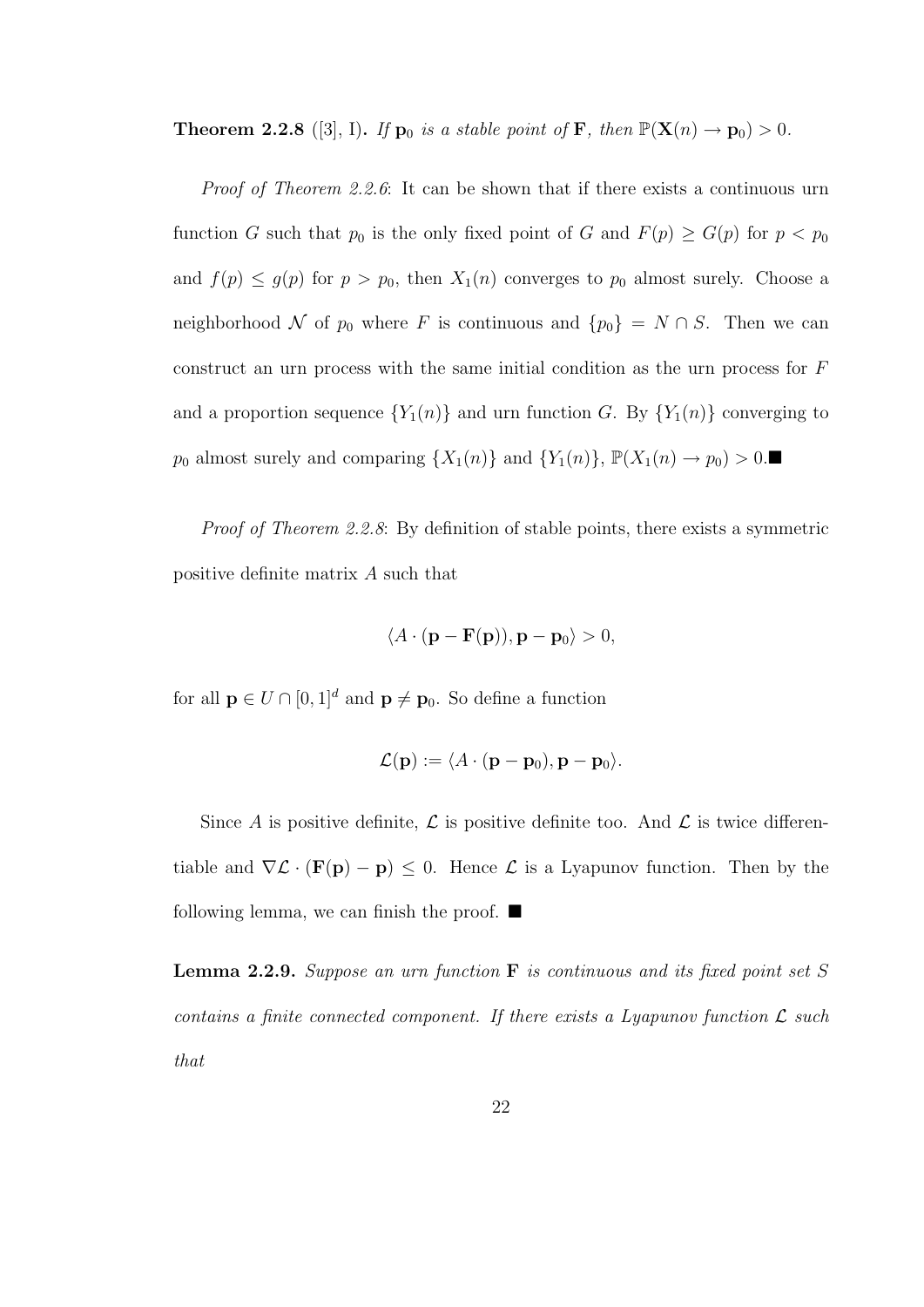(i)  $\mathcal L$  is twice differentiable;

- (ii)  $\mathcal{L}(\mathbf{p}) > 0$  for all  $\mathbf{p} \in [0, 1]^d$  and
- (iii)  $\langle \mathbf{F}(\mathbf{p}) \mathbf{p}, \mathcal{L}_{\mathbf{p}}(\mathbf{p}) \rangle < 0$  for  $\mathbf{p} \in [0, 1]^d \subset \mathcal{N}(S)$ , which is an open neighborhood of S.

Then  $\{X(n)\}\$  converges to a point of S or to the border of a connected component.

*Proof*: First,  $\mathcal{L}(\mathbf{X}(n))$  is a supermartingale. On  $S \subset \mathcal{N}(S)$ , the expected increment of  $\mathcal L$  is always less than some negative value. Hence the process will exit  $S \subset \mathcal{N}(S)$  in finite time, hence enters  $\mathcal{N}(S)$  infinitely many times. It is also not hard to show that  $\sum_{i=0}^{n} (1/d + i) \zeta_i$ , where  $\zeta_i$  is the noise in (4), is a martingale and converges. It means that at large time, there is no enough perturbation for the process to leave  $\mathcal{N}(S)$ . S has finite connected components. So  $\{X(n)\}\$ converges to a single one of them or its border. Besides, it is impossible for  $\{X(n)\}\)$  to converge to different points inside  $S$ , because the expected increment in  $S$  is zero and the perturbation converges.

On the other hand, some fixed points will never be the convergent limits.

**Theorem 2.2.10** ([57], II). If F is continuous in a neighborhood of  $p_0 \in [0, 1]$  and  $p_0$  is a upcrossing point of  $F$ , then

$$
\mathbb{P}(X_1(n) \to p_0) = 0.
$$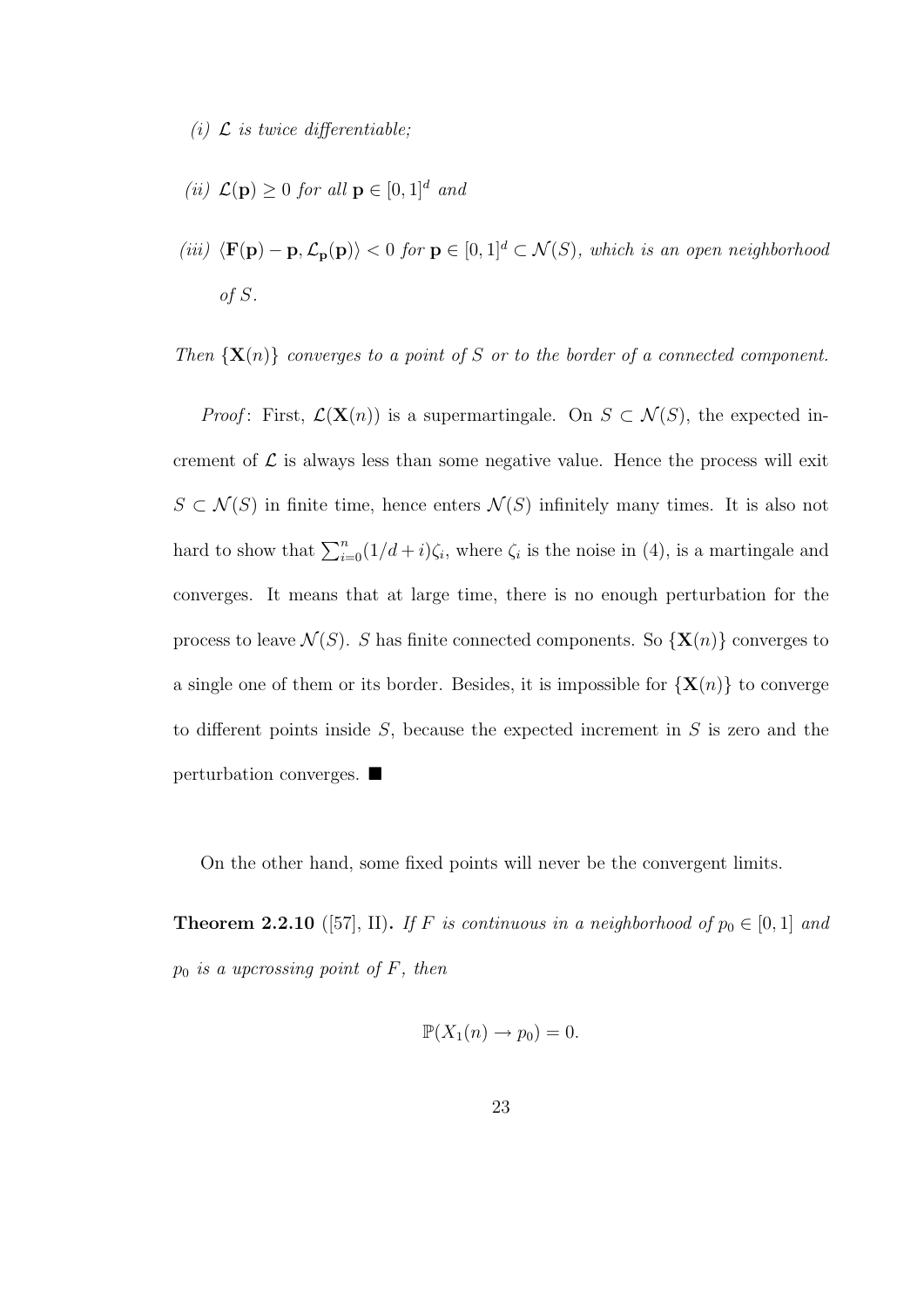For higher dimensions,

**Theorem 2.2.11** ([3], II). If  $\mathbf{p}_0$  is an unstable point of  $\mathbf{F}$  and is not a vertex of the d-simplex, then  $\mathbb{P}(\mathbf{X}(n) \to \mathbf{p}_0) = 0$ .

In 1990, Pemantle showed the nonconvergence to linearly unstable points for a general class of stochastic approximation processes.

Go back to look at (2.2.4). Usually,  $\epsilon_n$  is assumed to decrease to 0 as  $n \to \infty$ . Also, the noise is expected to be zero. So  $\{X(n)\}\$ approximates the solution of the ODE

$$
\frac{d\mathbf{X}}{dt} = \mathbf{F}(\mathbf{X}).\tag{2.2.10}
$$

Associated to the differential flow defined by (2.2.6), there are some analogue to Definition 2.2.7:

**Definition 2.2.12.** A critical point p of F. i.e.  $F(p) = 0$ , is linearly stable if all the eigenvalues of  $D\mathbf{F}$  have negative real parts, where  $D\mathbf{F}$  is the linear approximation of **F**. If some eigenvalue has a positive real part, then **p** is called a **linearly** unstable point.

**Theorem 2.2.13** ([90]). Suppose  $\{X(n)\}\$  satisfies (2.2.4) and lies in an open subset  $\Delta \subset \mathbb{R}^d$ . Assume **F** is smooth enough. Let  $\mathbf{p}_0 \in \Delta$  be a critical point, i.e.  $\mathbf{F}(\mathbf{p}_0) = 0$ and U be a neighborhood of  $\mathbf{p}_0$ . If n is large enough, whenever  $\mathbf{X}(n) \in U$  the following conditions are satisfied: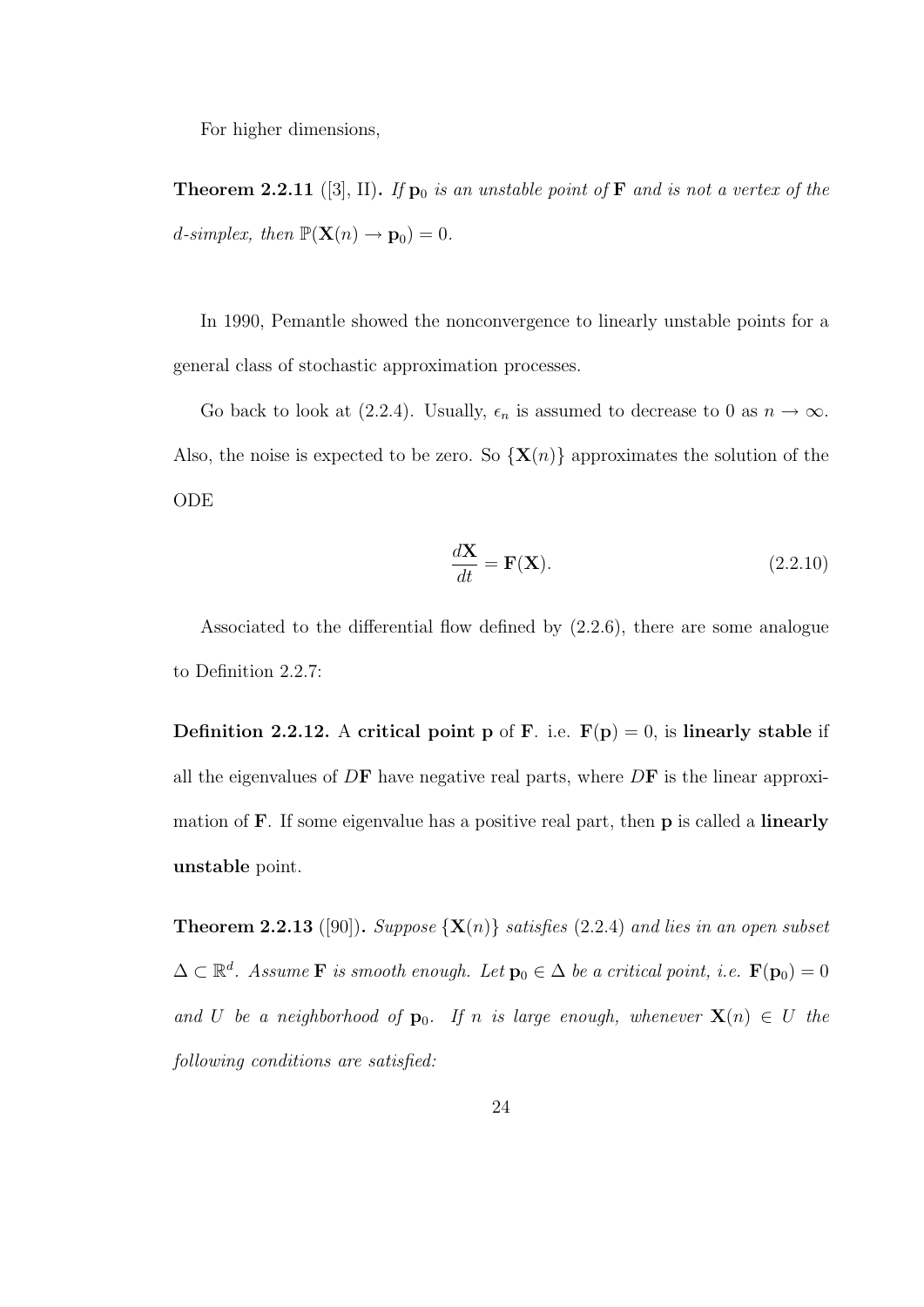(i)  $\mathbf{p}_0$  is linearly unstable;

$$
(ii) \ c_1/n^{\gamma} \le a_n \le c_2/n^{\gamma};
$$

- (iii)  $\mathbb{E}(\langle \zeta_n, \theta \rangle^+ | \mathcal{F}_n) \geq c_3/n^{\gamma}$  for every unit tangent vector  $\theta \in T\Delta$ ;
- (iv)  $|\zeta_n| \leq c_4/n^{\gamma}$ ,

where  $\gamma \in (1/2, 1]$  and  $c_1, c_2, c_3, c_4$  are positive constants. Then,

$$
\mathbb{P}(\mathbf{X}(n) \to \mathbf{p}_0) = 0.
$$

Proof of Theorem 2.2.10: By the construction comparison in  $(1)$ , without loss of generality, we may assume  $F(p) \leq p$  for  $p < p_0$  and  $F(p) \geq p$  for  $p > p_0$ . Suppose the statement is not true, i.e.

$$
\mathbb{P}(X_1(n) \to p_0) = \delta > 0. \tag{2.2.11}
$$

To show the contradiction, we first construct a process  $\{(Y(n), q(n))\}$  associated with F in a way that:  $Y(0) = 1/2$  and  $q(0) = F(1/2)$ ;  $Y(1) = 1/3$ , with probability 1 –  $q(0)$ ,  $Y(1) = 2/3$  with probability  $q(0)$  and  $q(1) = F(Y(1))$ ; in general  $Y(n+1) = ((2+n)Y(n)+\xi_{n+1})/(n+3)$  with  $\mathbb{P}(\xi_{n+1} = 1) = q(n) = 1 - \mathbb{P}(\xi_{n+1} = 0)$ , and  $q(n + 1) = F(Y(n + 1))$ ; and so on. Clearly,  $\{Y(n)\}\$  has the same distribution as the urn process  $\{X_1(n)\}\$  with urn function F.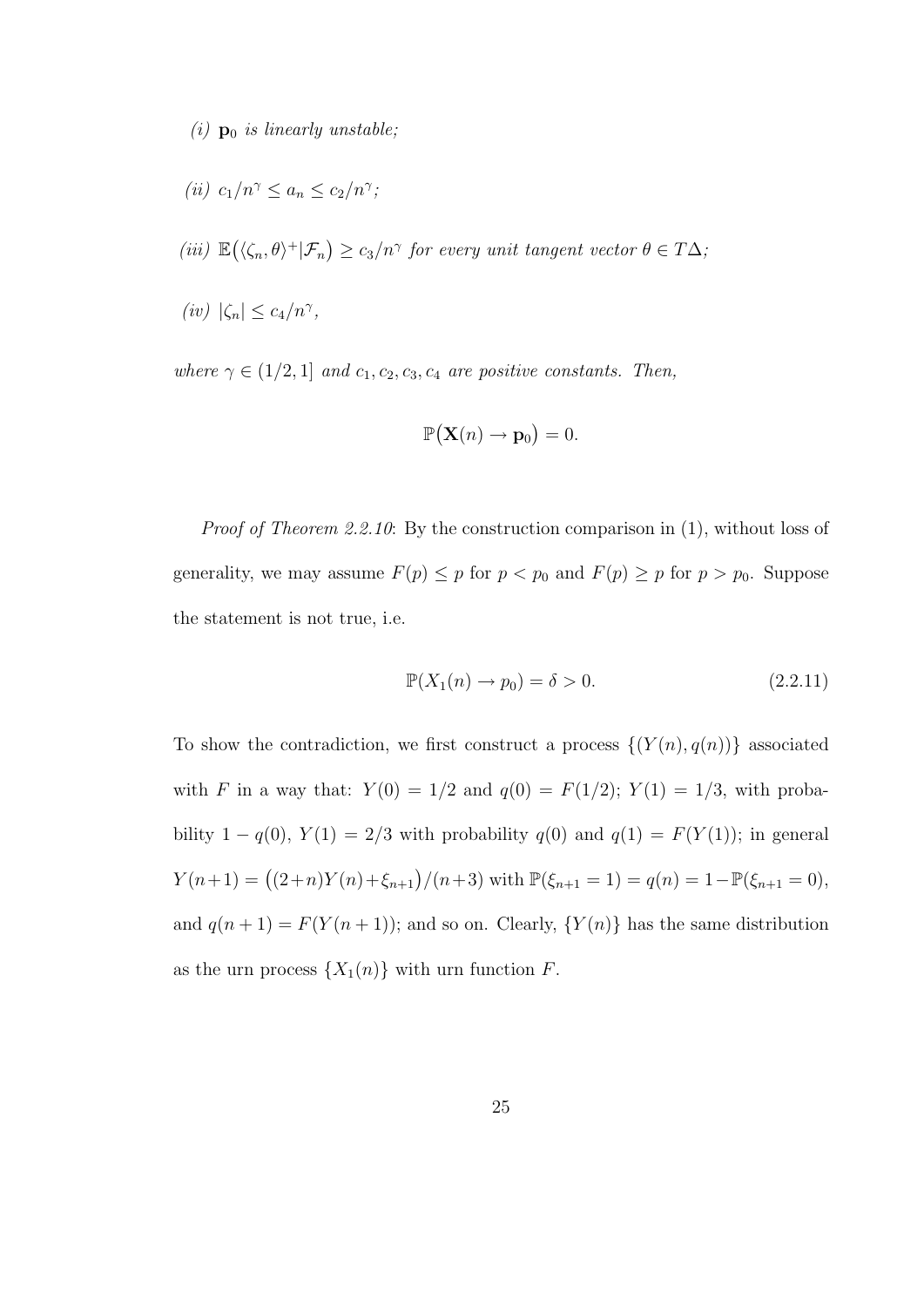Given two reals  $\alpha > 0$  and  $\beta > 0$ , let  $\varphi_{\alpha+1,\beta+1}(x)$  be the probability density function of a Beta distribution with parameters  $(\alpha + 1, \beta + 1)$ . For an F, define a utility function for  $Y := \{Y_n\}$  associated with  $F$ 

$$
u(Y) := \int \lim_{n} \varphi_{\alpha+1,\beta+1}(Y_n) dY.
$$

**Lemma 2.2.14.** If  $\alpha/(\alpha+\beta) = p_0$ , then for  $F(x) = x$ , the associated process  $\{Y_n\}$ , which shares the same distribution as the original  $P\'{o}lya$  process, has the maximum utility function among all F's associated processes.

The proof of this lemma contains some straightforward computation for Beta distributions. Since we only need its conclusion, the proof is omitted here.

Also, define two sequences  $\{\alpha_n\}$  and  $\{\beta_n\}$  such that  $\alpha_n + \beta_n \to \infty$  and  $\alpha_n/(\alpha_n + \beta_n)$  $\beta_n$ )  $\rightarrow$   $p_0$ . Let  $\varphi_{\alpha_n+1,\beta_n+1}(x)$  be the probability density function of a Beta distribution with parameters  $(\alpha_n + 1, \beta_n + 1)$ . Then

**Lemma 2.2.15.** The sequence of Beta distributions with parameters  $(\alpha_n+1, \beta_n+1)$ converges in distribution to a point mass at  $p_0$ . And

$$
\sup \varphi_{\alpha_n+1,\beta_n+1} \to \infty.
$$

*Proof of the lemma*: By the mean of a beta  $(\alpha_n + 1, \beta_n + 1)$  is  $(\alpha_n + 1)/(\alpha_n + 1)$  $(\beta_n+2) \to p_0$  and the variance is  $(\alpha_n+1)(\beta_n+1)/[(\alpha_n+\beta_n+2)^2(\alpha_n+\beta_n+1)] \to 0$ , therefore the first convergence assertion is proved. Then since the variance goes to zero, the density functions can not remain bounded. QED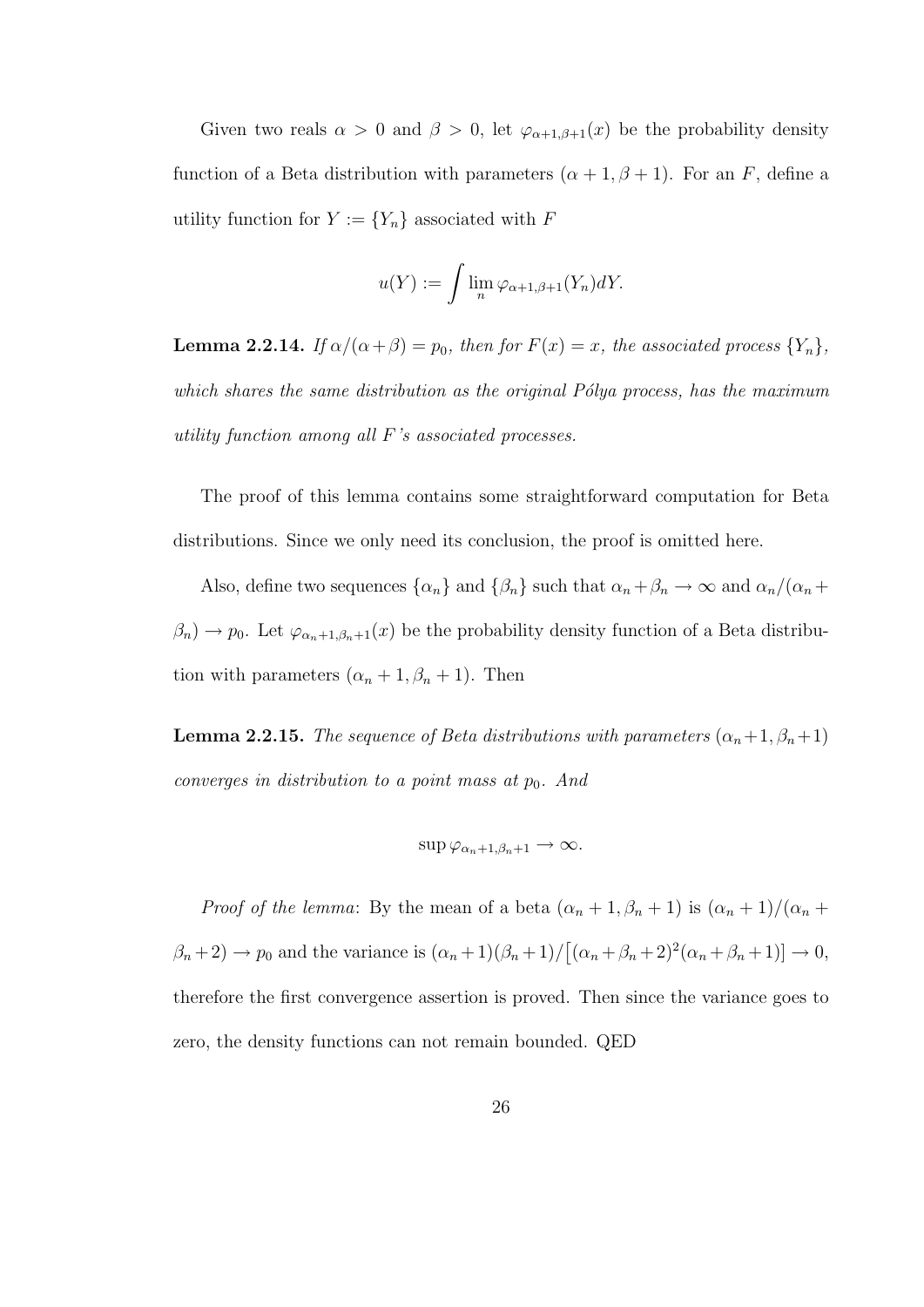Now we are ready to prove our theorem. The urn function  $F$  is not the identity function. By  $(10)$ , we have that the utility function of the associated process satisfies

$$
u(Y) \ge \delta \varphi_{\alpha+1,\beta+1}(p_0).
$$

Let  $\alpha + \beta \to \infty$  and  $\alpha/(\alpha + \beta) = p_0$ . From Lemma 2,  $u(Y) \to \infty$ . On the other hand, the utility function associated with the identity function, i.e. the original Pólya urn process, approaches  $\varphi_{1,1}(p_0) < \infty$ , by direct computation. The conclusion of Lemma 1 gives the contradiction.

Before proving Theorem 2.2.11, a lemma for general stochastic approximation processes is needed.

**Lemma 2.2.16.** If a process  $\{X(n)\}\$  defined by (3) satisfies:

- (i) Let  $S := \{ \mathbf{p} : \mathbf{F}(\mathbf{p}) = 0 \}$  and  $S' \subset S$ , for  $\mathbf{p}_0 \in S'$  and  $\mathbf{p}$  in a neighborhood of  $\mathbf{p}_0$ , there exists a symmetric positive definite matrix A such that  $\langle A \cdot (\mathbf{p} - A) \rangle$  $\mathbf{p}_0$ ),  $\mathbf{F}(\mathbf{p})\rangle < 0$ ;
- (ii)  $\{\zeta_n\}$  has bounded fourth moments and for the matrix  $B(\mathbf{p}, n) := (\mathbb{E}(\zeta_n^i(\mathbf{p}) \times$  $\zeta_n^j(\mathbf{p}))\big|_{1\leq i,j\leq d}$ , where  $\zeta_n^i$  is the *i*-th component of  $\zeta_n$ , there are constants  $c_1>0$ and  $c_2 > 0$  such that

$$
c_1 \le tr(B) \le c_2;
$$

(iii) There exist some  $k > 0$  and  $r \in (0, 1)$  such that

$$
|\mathbf{F}(\mathbf{p})|^2 + |tr(B(\mathbf{p}, n) - B(\mathbf{p}_0, n))| \le k|\mathbf{p} - \mathbf{p}_0|^r.
$$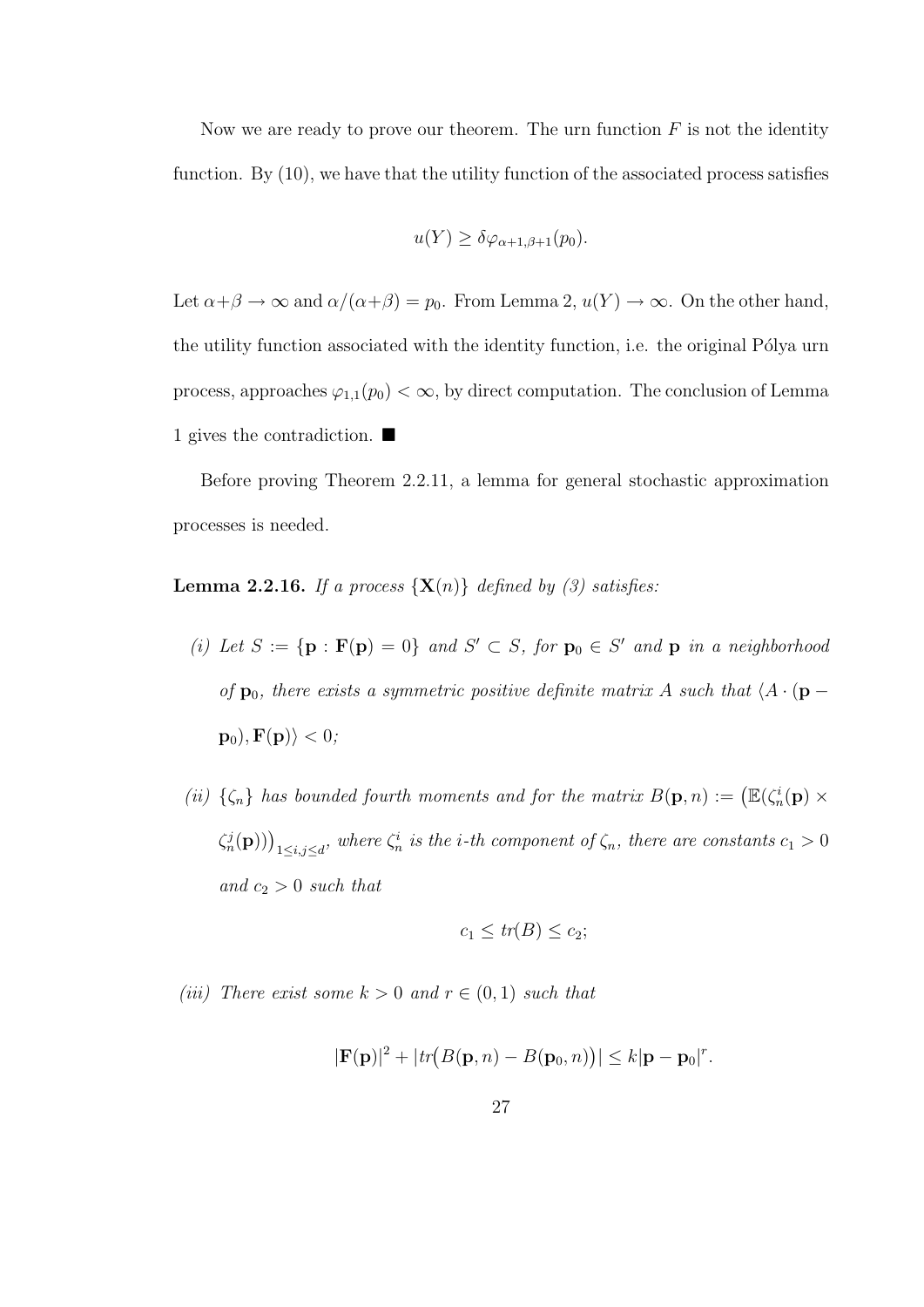Then 
$$
P(X(n) \rightarrow p_0) = 0
$$
.

Proof of Theorem 2.2.11: All we need to do is to check that the urn process defined in (2.2.5) satisfies the three conditions in Lemma 4. Condition (i) is directly from the definition of unstable points. It is also easy to see that  $\zeta_n$  has bounded fourth moments. Now the diagonal elements in the matrix  $B(\mathbf{p}, n)$  are in the form:

$$
\mathbb{E}(\zeta_n^i(\mathbf{p})^2) = F_i(p_i)(1 - F_i(p_i)).
$$

At an unstable point  $\mathbf{p}_0$ ,  $\mathbf{F}(\mathbf{p}_0) = \mathbf{p}_0$ . So  $\text{tr}(B(\mathbf{p}_0, n)) = \sum_{i=1}^d p_{0i}(1 - p_{0i})$ . Since  $\mathbf{p}_0$ is not a vertex of the simplex,  $tr(B)$  is bounded above and below.

Sketch of proof of Theorem 2.2.13: First, the stable manifold theorem helps to decompose the tangent subspace DF.

**Theorem 2.2.17** (Stable Manifold Theorem). Let  $\mathbf{F}$ ,  $\vec{p}_0$  and DF be defined as in the theorem. Set  $\Delta = [0,1]^d$ . Decompose the image of  $D\mathbf{F}(\Delta)$  into two complementary subspaces  $D\mathbf{F}(\Delta) = U \oplus W$ , where W is the subspace spanned by eigenvectors of DF whose corresponding eigenvalues have positive real parts and U is spanned by eigenvectors whose corresponding eigenvalues have nonpositive real parts. Then there is a neighborhood N of 0 in U and a function  $g \in \mathcal{C}^2 : \mathcal{N} \to W$ such that  $g(\mathbf{0}) = \mathbf{0}$  and the derivative of g at  $\mathbf{0}$ ,  $D_{\mathbf{0}}(g) = 0$ . Furthermore, let  $S = {\mathbf{p}_0 + \mathbf{u} + g(\mathbf{u}) | \mathbf{u} \in U}$ . F is always tangent to S.

With the help of the stable manifold theorem, a function  $\eta$  is constructed, measuring the distance from the particle to  $p_0$  in an unstable direction, where we may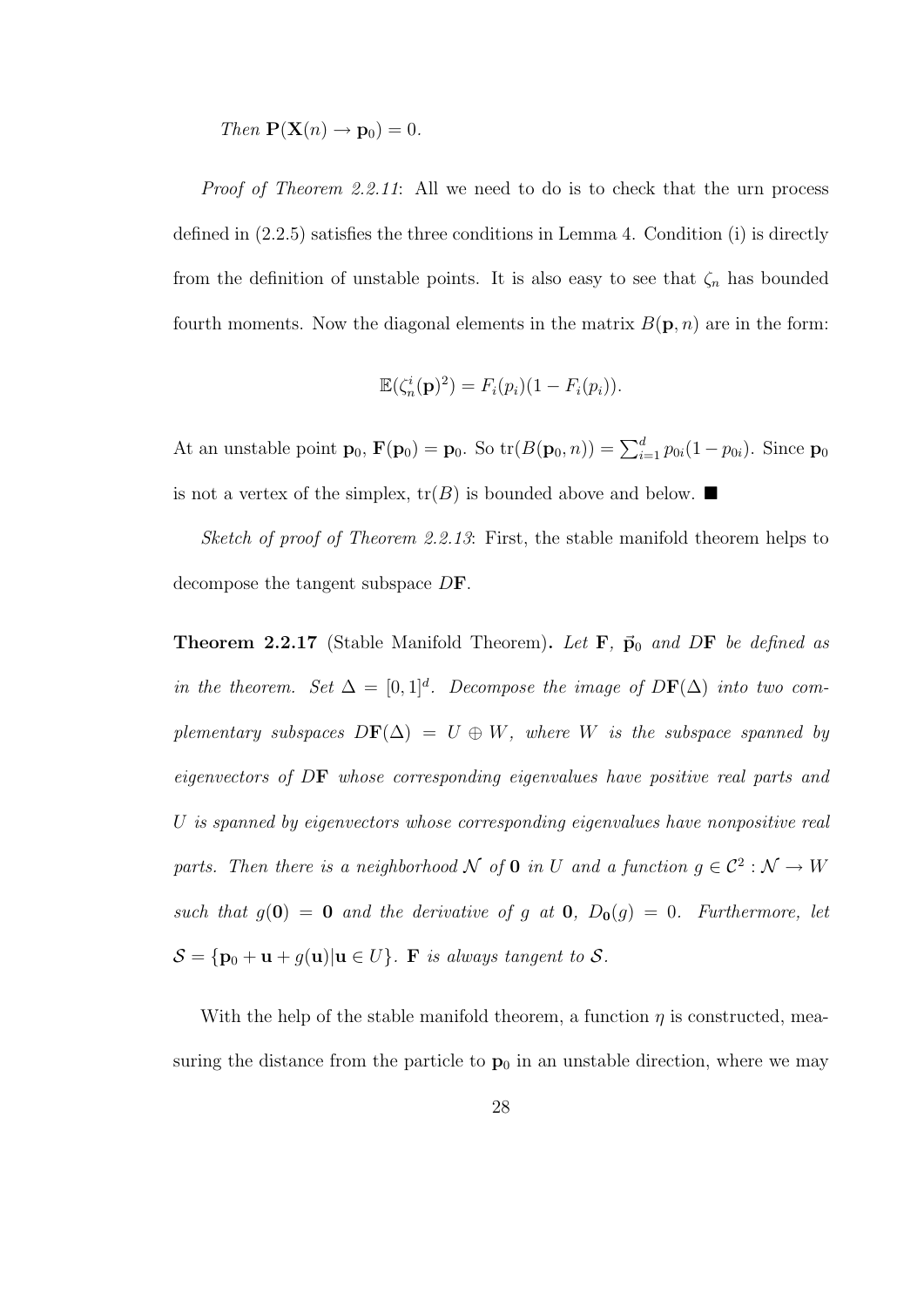think of the movement of the process as a movement of a particle. The fact that not all eigenvalues of T have positive real parts implies the existence of U.

After the geometric decomposition and construction, there are two probabilistic estimations of the difference sequence of  $\{X(n)\}\$ in order to show that the noise  $\zeta_n$  always keeps the particle at some distance from  $\mathbf{p}_0$  and never gets into a small neighborhood of  $\mathbf{p}_0$ .

In 1991, Pementle also found the conditions of convergence to touchpoints.

**Theorem 2.2.18** ([91]). Suppose F is continuous and  $p_0$  is a touchpoint of F. If  $F(p) > p$  and  $\frac{F(p)-p}{p_0-p} \leq k$  for some  $k < \frac{1}{2}$  and all  $p \in (p_0 - \epsilon, p_0)$  for some  $\epsilon > 0$  (or similarly, if  $F(p) < p$ , and  $\frac{F(p)-p}{p_0-p} \le k$  for some  $k < \frac{1}{2}$  and all  $p \in (p_0, p_0 + \epsilon)$ ), then  $\mathbb{P}(X_1(n) \to p_0) > 0.$ 

*Proof of Theorem 2.2.18*: Without loss of generality, we may assume that  $F(p)$ p for all  $p \in (0,1)$   $\{p_0\}$ . From  $(2.2.7)$  and  $(2.2.10)$  in the proof of Theorem 10, it suffices to prove that with positive probability there is an  $N > 0$  such that whenever  $n > N$ ,  $X_1(n) < p_0$ . By Theorem 10,  $X_1(n)$  converges to a fixed point of F. Hence the limit must be  $p_0$ .

Suppose for  $k < 1/2$ ,  $\frac{F(p)-p}{p_0-p} \le k$  for all  $p \in (p_0 - \epsilon, p_0)$ . Choose  $k_1$  and  $\gamma > 1$ such that  $k < k_1 < 1/2$  and  $\gamma k_1 < 1/2$ . Then, define a function  $g(r) = r e^{(1-r)/2k_1\gamma}$ . Note that  $g(1) = 1$  and  $g'(1) = 1 - 1/2k_1\gamma < 0$ . Hence there is a  $r_0 \in (0, 1)$  such that  $g(r_0) > 1$ . Also define  $T(n) := e^{n(1-r_0)/\gamma k_1}$ . So  $g(r_0)^n = r_0^n \sqrt{T(n)} > 1$ . Choose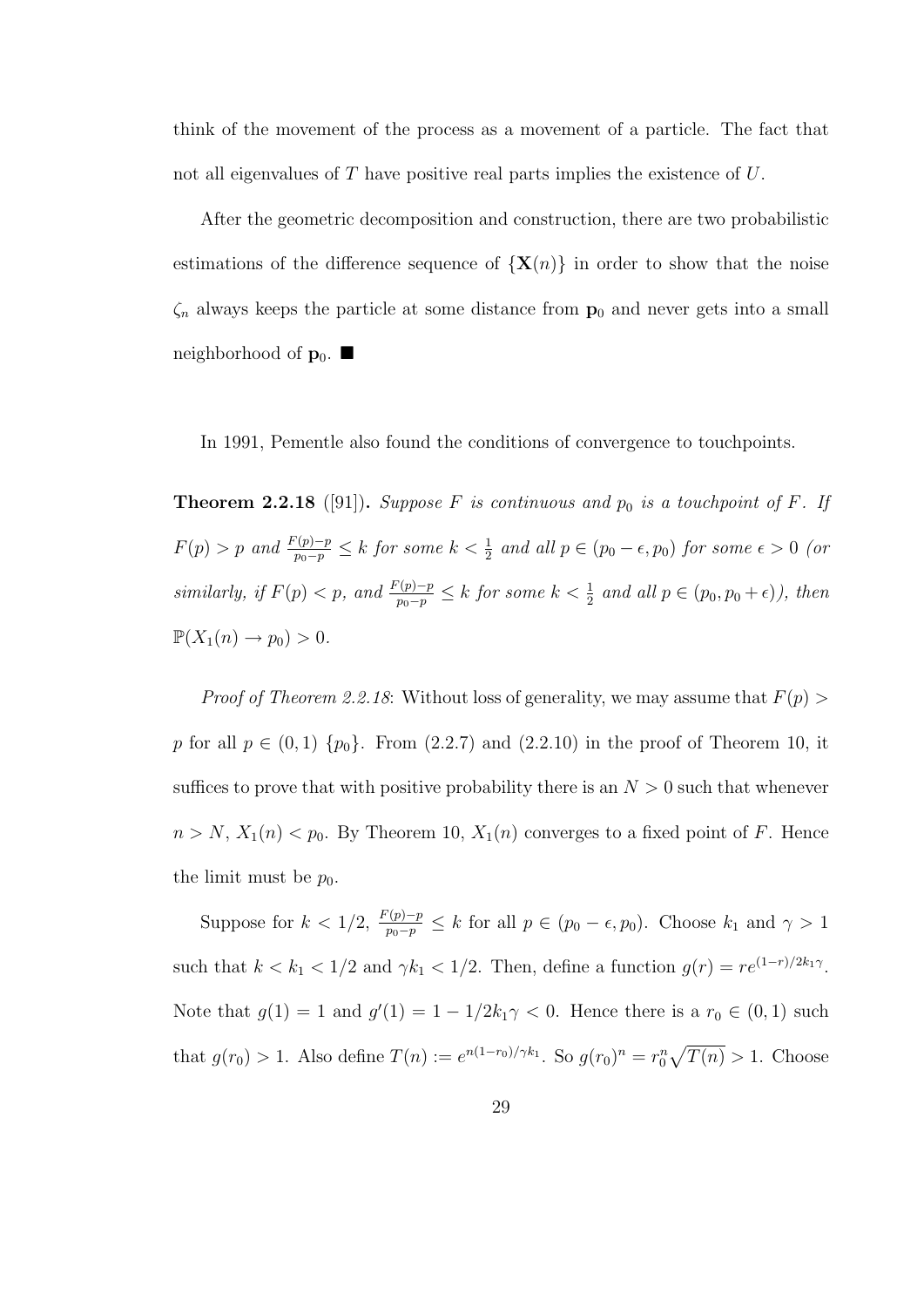an M big enough such that  $\gamma r_0^M < \epsilon$ . Let

$$
\tau_M := \inf\{i > T(M)|X_1(i-1) < p_0 - r_0^M < X_1(i)\}
$$

if there is such an *i*; if not, then let  $\tau_M = -\infty$ . Since  $F : (0,1) \to (0,1)$ ,  $\mathbb{P}(\tau_M >$  $T(M)) > 0$ . For all  $n > M$ , define

$$
\tau_{n+1} := \inf\{i \ge \tau_n | X_1(i) > p_0 - r_0^{n+1}\}.
$$

If for some  $i_0 > T_M$ ,  $X_1(i_0) \ge p_0$ , then for all  $n \ge M$ ,  $\tau_n \le i_0$ .

Define

$$
\eta_n = \begin{cases}\n(1 - F(X_1(n)))/(n+2) & \text{with probability } F(X_1(n)), \\
-F(X_1(n))/(n+2) & \text{with probability } 1 - F(X_1(n))\n\end{cases}
$$

Then for all  $m > n$ , define  $Z_{n,m} := \sum_{i=n}^{m-1} \eta_i$ .

Now for event  $\mathfrak{A} := \{\inf_{i > \tau_n} X_1(n) \geq p_0 - \gamma r_0^n\}$ , estimate

$$
\mathbb{P}(\mathfrak{A}^c | \tau_n > T(N)) \le \mathbb{P}\left(\inf_{i > \tau_n} Z_{\tau_n, i} < -(\gamma_0 - 1)r_0^n | \tau_n > T(N)\right)
$$
  

$$
\le \mathbb{E}\left(Z_{\tau_n, \infty}^2 | \tau_n > T(N)\right) / [(\gamma_0 - 1)r_0^n]^2
$$
  

$$
\le e^{-n(1-r_0)/k_1\gamma_0} / [(\gamma_0 - 1)r_0^n]^2
$$
  

$$
= [(\gamma_0 - 1)g(r_0)^n]^{-2}.
$$

Let  $A_n = \mathbb{E}(X_1(n+1) - X_1(n)|\mathcal{F}_n)$ . If  $\mathfrak A$  holds, then

$$
\sum_{T(n) < i < T(n+1)} A_i = \sum_{T(n) < i < T(n+1)} [F(X_1(n)) - X_1(n)]/(n+2) \\
 < \frac{k}{k_1} (r_0^n - r_0^{n+1}) + \frac{k \gamma_0 r_0^n}{T(n)}.
$$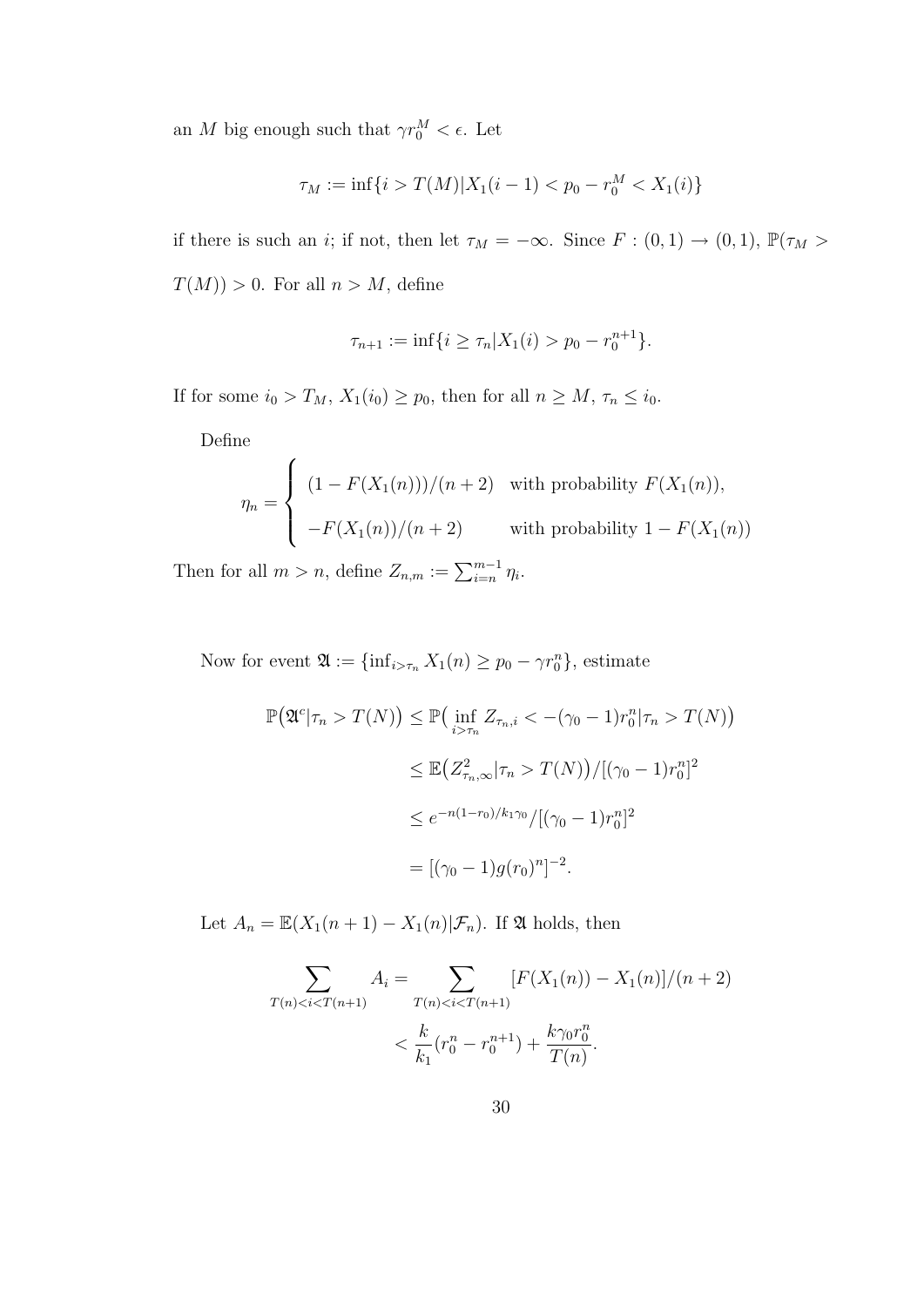Note that if  $\mathfrak A$  holds and  $\tau_{n+1} \leq T(n+1)$ , then it must be

$$
Z_{\tau_n, \tau_{n+1}} = X_1(\tau_{n+1}) - X_1(\tau_n) - \sum_{i=\tau_n}^{\tau_{n+1}-1} A_i
$$
  
\n
$$
\geq r_0^n (1 - r_0)(1 - k/k_1) - \zeta_n - k\gamma_0 r_0^n / T(n),
$$

where  $\zeta_n$  is bounded by  $X_1(\tau_n) - X_1(\tau_n - 1) < 1/\tau_n < 1/T(n)$ . By the discussion at the beginning of the proof, we know that  $1/T(n) = o(r_0^{2n})$ , so

$$
l_0 := r_0^n(1 - r_0)(1 - k/k_1) - \zeta_n - k\gamma_0 r_0^n/T(n) \sim r_0^n(1 - r_0)(1 - k/k_1).
$$

Then by the fact that  $\mathbb{E}(Z_{\tau_n,\infty}^2|\tau_n > T(N)) < 1/T(n)$ ,

$$
\mathbb{P}(\tau_{n+1} \leq T(n+1)|\tau_n > T(N))
$$
  
\n
$$
\leq \mathbb{P}(\mathfrak{A}^c|\tau_n > T(N))
$$
  
\n
$$
+ \mathbb{P}(\mathfrak{A} \text{ and } \sup_{\tau_{n+1}} Z_{\tau_n, \tau_{n+1}} \geq l_0|\tau_n > T(N))
$$
  
\n
$$
\leq [(1 - \gamma_0)g(r_0)^n]^{-2} + [(1 - r_0)(1 - k/k_1)g(r_0)^n]^{-2}.
$$

Taking the summation, we can get

$$
\mathbb{P}(\tau_n > T(n) \text{ for all } n > M)
$$
  
= 
$$
\mathbb{P}(\tau_M > T(M)) \prod_{n \ge M} \left(1 - \mathbb{P}(\tau_{n+1} \le T(n+1)|\tau_n > T(n))\right) > 0.
$$

This shows that  $X_1(n)$  will eventually be  $\lt p_0$ .

In 1993, Benaïm and coauthors established a more comprehensive dynamical system approach to stochastic approximation. Since our focus is on urn models, here we will only state some related results.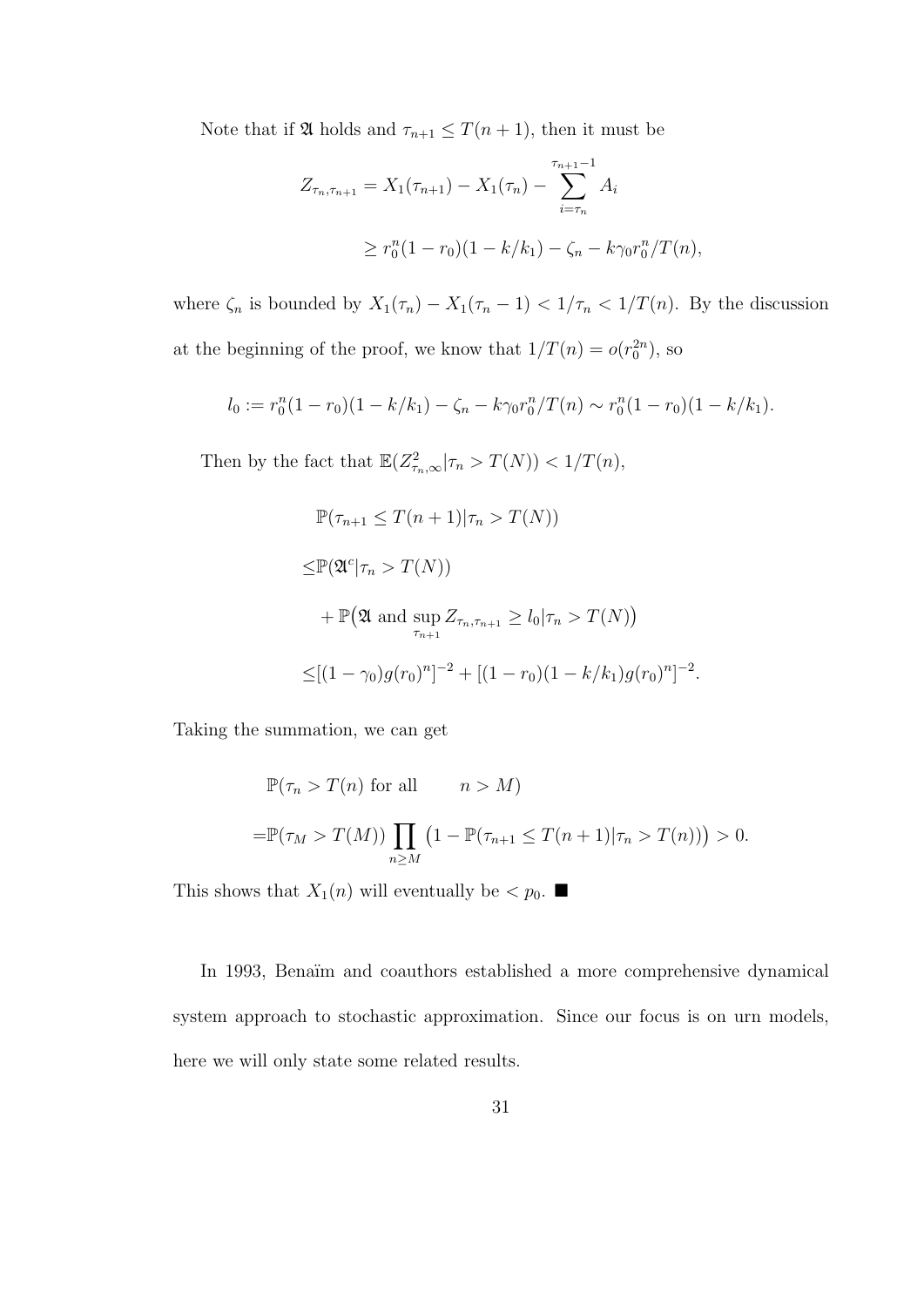In (3), suppose  $\{X_n\}$  have values in a compact set  $\Delta \subset \mathbb{R}^d$  and **F** is a bounded  $\mathcal{C}^m$  mapping with  $m \geq 1$ . Then the vector field of **F** can generate a  $\mathcal{C}^m$  flow  $\Phi$  in the following way:

$$
\Phi: \mathbb{R} \times \mathbb{R}^d \to \mathbb{R}^d
$$

$$
(t, \mathbf{X}) \mapsto \Phi_t(x)
$$

defined by

$$
\Phi_0 = Id
$$

$$
\frac{d\Phi_t(\mathbf{X})}{dt} = \mathbf{F}(\Phi_t(\mathbf{X})).
$$

Then the asymptotic behavior of  $\{X_n\}$  can be approximated by the asymptotic behavior of  $\Phi$ , which needs some topological definitions:

Definition 2.2.19. A subset  $\Lambda \subset \mathbb{R}^d$  is an attractor of  $\Phi$  if

- (i)  $\Lambda \neq \emptyset$  is compact and invariant, i.e.  $\Phi_t(\Lambda) = \Lambda;$
- (ii) There is a neighborhood  $\mathcal{N}(\Lambda)$  of  $\Lambda$  such that as  $t \to \infty$ , the Euclidean distance  $d(\Phi_t(\mathbf{x}), \Lambda) \to 0$  uniformly in  $\mathbf{x} \in \mathcal{N}(\Lambda)$ .

Applied to the urn processes in  $(4)$ , Benaïm and Hirsch got:

**Theorem 2.2.20** ([17], I). As in (4), suppose  $\mathbf{F} : [0,1]^d \to [0,1]^d$  is a  $\mathcal{C}^1$ . If

(*i*)  $\mathbf{F}([0,1]^d) \subset Int([0,1]^d);$ 

(ii) The vector field  $(\mathbf{F} - Id)$  has an attractor  $\Lambda \subset Int([0,1]^d)$ .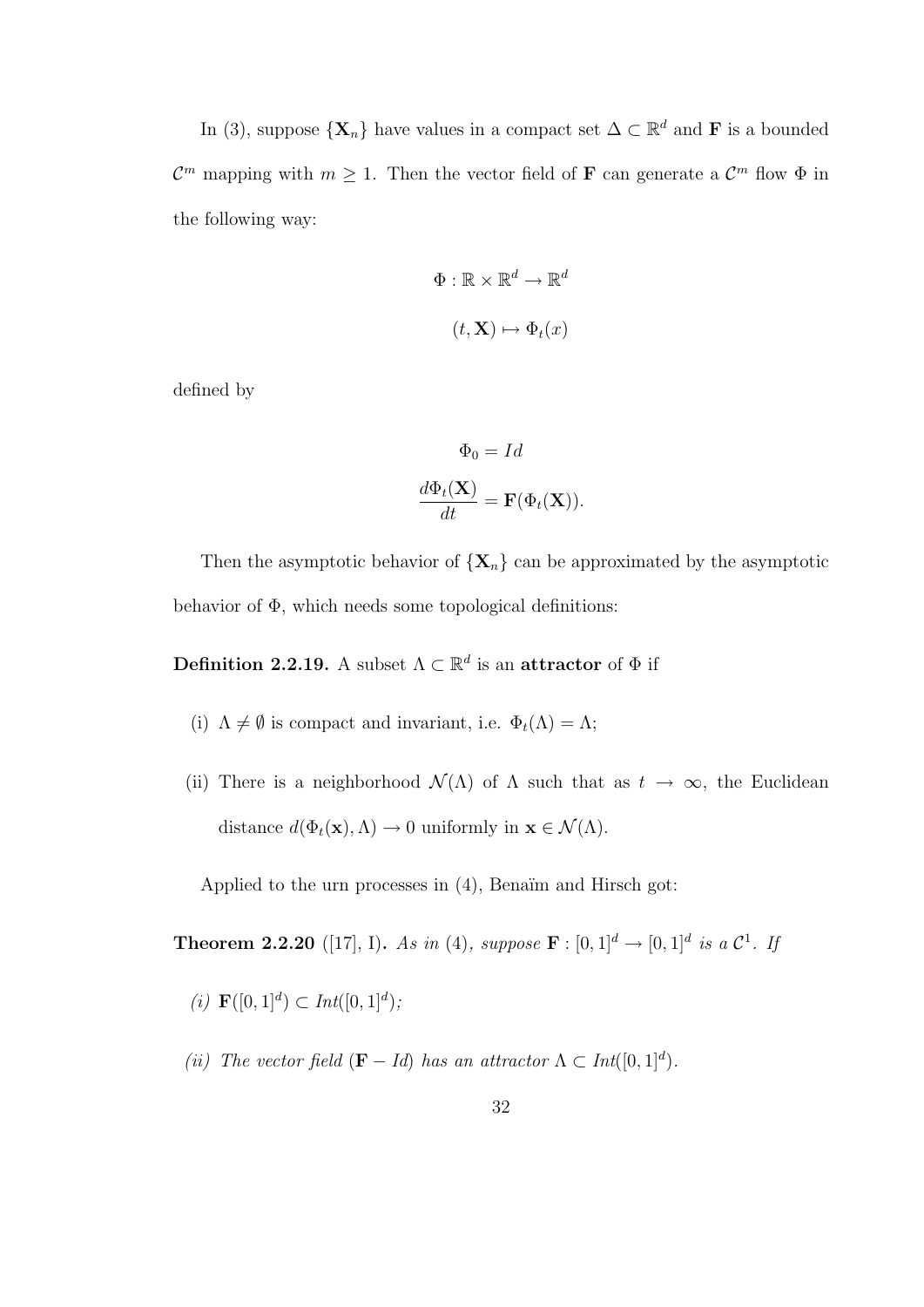Then  $\mathbb{P}(\{\lim \mathbf{X}_n\} \subset \Lambda) > 0.$ 

A better result can be derived for a special type of GPU model, called Morse-*Smale* urn, which means the vector field of the urn funciton  $\bf{F}$  is **Morse-Smale**:

- (1) All periodic orbits of F are hypernolic and all intersections of their stable and unstable manifolds are transverse;
- (2) Every alpha or omega limit set is a periodic orbit;
- (3) **F** is transverse to the boundary of the manifold where **F** is defined;
- (4) F has a global attractor.

**Theorem 2.2.21** ([17], II). Suppose the urn function  $\mathbf{F}$  is  $\mathcal{C}^2$ . If

- (i)  $\mathbf{F}([0,1]^d) \subset Int([0,1]^d);$
- (ii)  $(F Id)$  is a Morse-Smale vector field on  $\mathbb{R}^d$ ,

#### then

- (1) For all the distinct hyperbolic periodic orbits  $\Gamma_i$  of  $\mathbf{F}$ ,  $\sum_i \mathbb{P}(\{\lim \mathbf{X}_n\} = \Gamma_i)$ 1. In other words, the limits of  $\{X_n\}$  all fall in the hyperbolic periodic orbits of the urn function, and
- (2)  $\mathbb{P}(\{\lim \mathbf{X}_n\} = \Gamma_i) > 0 \Leftrightarrow \Gamma_i$  is linearly stable.

Please see the original paper for proofs of the above theorems.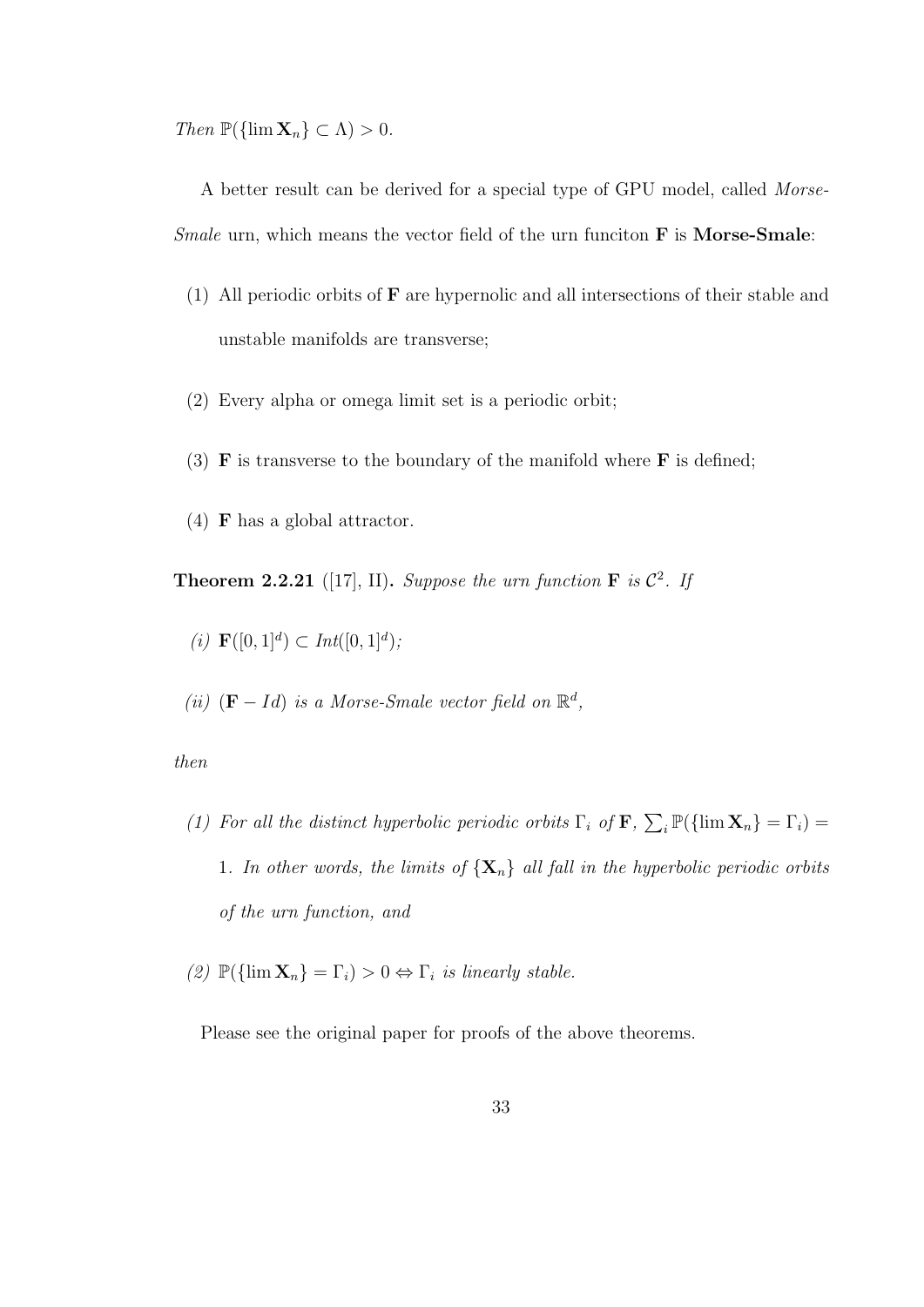# 2.3 Embedding into Multitype Continuous Markov Branching Process (MCMBP)

A definition from Athreya and Ney's classical book on branching processes:

**Definition 2.3.1.** A stochastic process  $\{\mathcal{X}(t) = (\mathcal{X}_1(t), ..., \mathcal{X}_d(t))\}$  defined on a probability space  $(\Omega, \mathcal{F}, \mathbb{P})$  is called a **d-dimensional continuous time Markov** branching process if:

- (i) Its state space is in  $\mathbb{Z}^{d+} := {\mathbf{x} = (x_1, ..., x_d) \in \mathbb{Z}^d | x^i \geq 0, i = 1, ...d};$
- (ii) It is a strong Markov process with respect to  $\mathcal{F}_t := \sigma(\mathcal{X}(s); s \le t);$
- (iii) The transition probabilities  $\mathbb{P}(\mathbf{i}, \mathbf{j}; t)$  satisfy

$$
\sum_{\mathbf{j}\in\mathbb{Z}^{p+}}\mathbb{P}(\mathbf{i},\mathbf{j};t)\mathbf{s}^{\mathbf{j}} = \prod_{k=1}^{d} \big[\sum_{\mathbf{j}\in\mathbb{Z}^{d+}}\mathbb{P}(\mathbf{e}_k,\mathbf{j};t)\mathbf{s}^{\mathbf{j}}\big]^{i_k} \tag{2.3.1}
$$

where  $\mathbf{i} = (i_1, ..., i_d) \in \mathbb{Z}^{d+}$ , s is in the unit cube in  $\mathbb{R}^{d+}$ ,  $\mathbf{s}^{\mathbf{j}} = \prod_{k=1}^d s_k^{j_k}$  $\frac{j_k}{k}$  and  ${e_k}_{k=1}^d$  is the normal basis of  $\mathbb{R}^d$ , i.e.  $e_k = (0, ..., 1, ...0)$  with 1 in the k-th component.

In this definition,  $\mathcal{X}_i(t)$  is referred to the number of particles of type i at time  $t \geq 0$  and each particle has a random life time with exponential distribution. The lifetimes are independent. Hence the process is Markovian. Equation (11) characterizes its branching process property. Let

$$
\mathbf{f}(\mathbf{s}) := (f_1(\mathbf{s}), ..., f_d(\mathbf{s})),
$$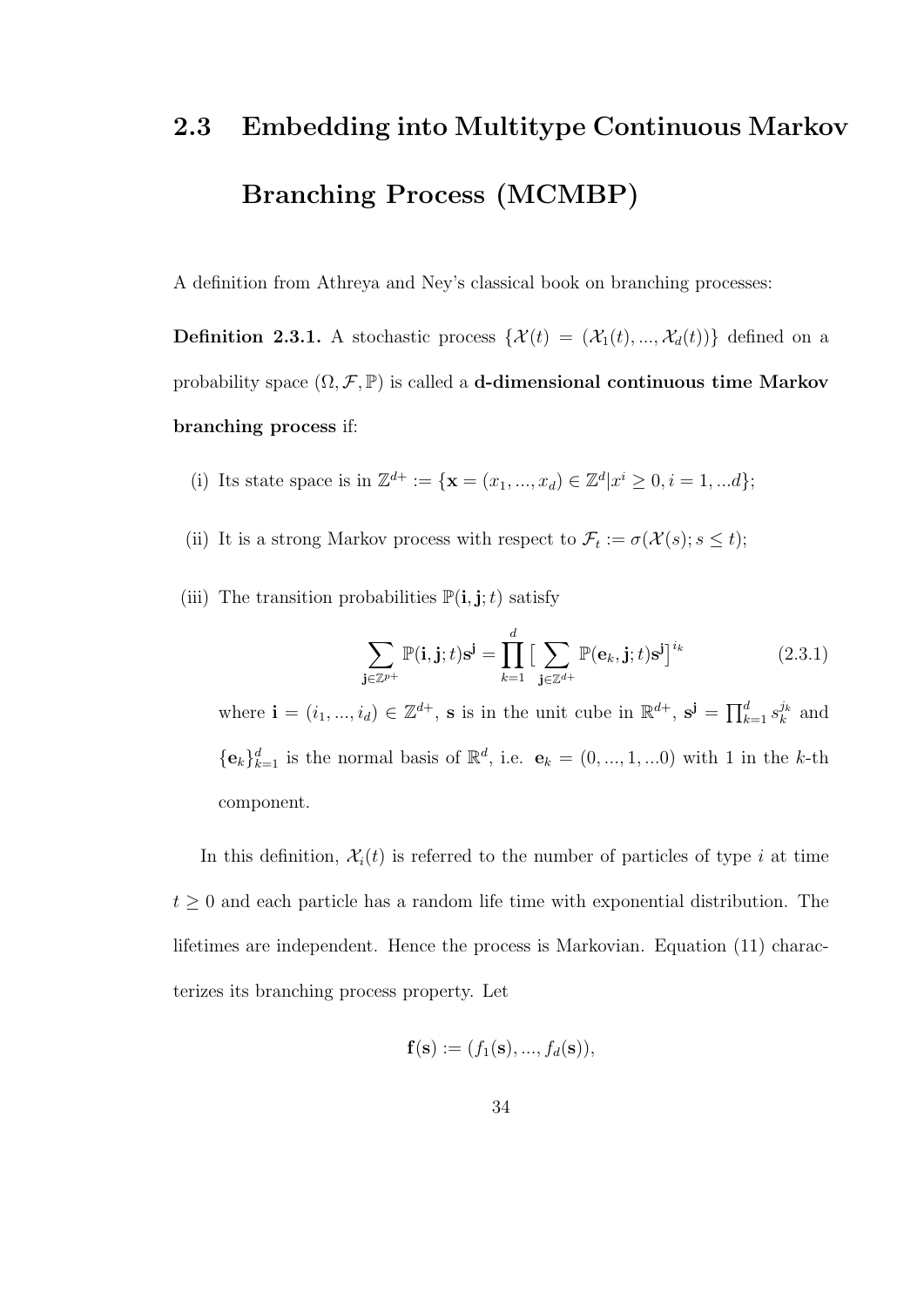where

$$
f_i(\mathbf{s}) = \sum_{\mathbf{j} \in \mathbb{Z}^{d+}} p_i(\mathbf{j}) \mathbf{s}^{\mathbf{j}}
$$

and  $p_i(\mathbf{j})$  is the probability that a particle of type i produces  $j_k$  new particles of type k,  $1 \leq k \leq d$ . From a one dimensional branching process, it is not hard to see that for  $\mathbf{i} = (0, ..., i_k, ..., 0)$  with the only non-zero  $i_k$  at the k-th component,  $\sum_{\mathbf{j}} \mathbb{P}(\mathbf{i}, \mathbf{j}; t) \mathbf{s}^{\mathbf{j}} = \left( \sum_{\mathbf{j}} \mathbb{P}(\mathbf{e}_k, \mathbf{j}; t) \mathbf{s}^{\mathbf{j}} \right)^{i_k}$ . Then the left hand side of (11) follows.

Associated with an urn process  $\{X(n)\}_{n\geq 0}$  with a uniformly random drawing scheme, an MCMBP  $\{\mathcal{X}(t) = (\mathcal{X}_1(t), ..., \mathcal{X}_d(t))\}_{t \geq 0}$  can be defined with initial state  $\mathcal{X}(0) = \mathbf{X}(0)$  and:

- 1) the lifetime of all types of particles, say  $r_i \stackrel{\mathcal{D}}{\sim} \exp(1)$ ;
- 2) the probability generating function  $f(s)$  equals the p.g.f. of  $\nu(R(n))$  defined in Section 1.1;
- 3) all the  $r_i$ 's and  $\nu(\mathbf{R}(n))$  are independent.

Let  ${\lbrace \tau_n \rbrace_{n\geq 0}}$  with  $\tau_0 = 0$  be the *split times* for this process. Then it is not hard to see that the two processes  ${\mathbf \{X}(n)\}_{n\geq 0}$  and  ${\mathcal \{X}(\tau_n)\}_{n\geq 0}$  are equivalent. So the works done for  $\mathcal{X}(t)$  can be applied to  $\mathbf{X}(n)$ .

This method was introduced by Athreya and Karlin in 1968. It used the similarity between the drawing-replacing procedure in urn models and the splitting scheme in branching processes. As the authors noted, the Pólya urn model had been a basic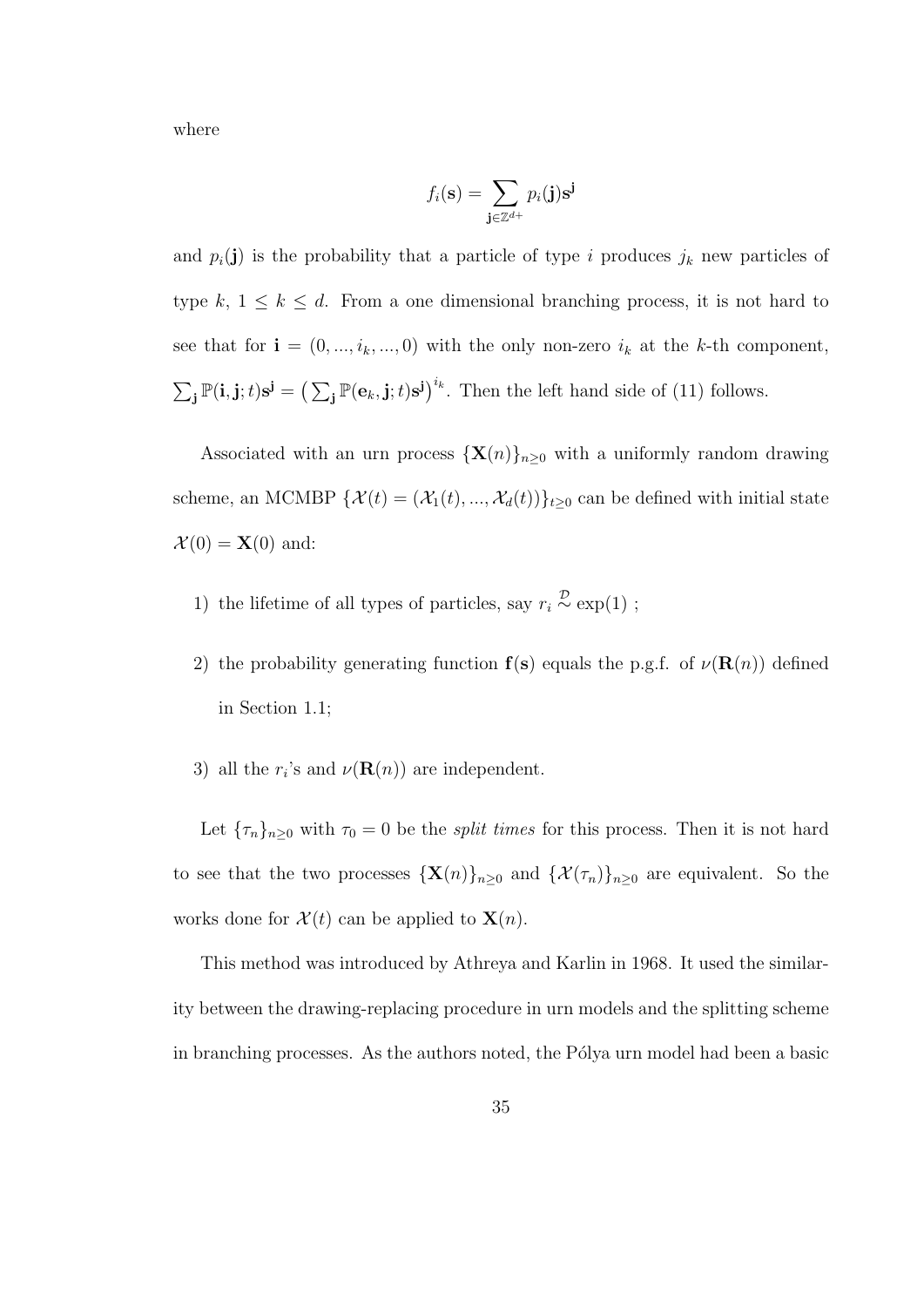method to study branching process. On the other hand, branching processes can help "investigate the fluctuation behavior of urn scheme" by "exploiting properties of branching processes". Their main result is:

**Theorem 2.3.2** ([7],I). For a d-dimensional MCMBP  $\mathcal{X}(t)$ , let A be its generating matrix (we may think of it as the replacement matrix for urn models). Suppose  $\lambda_1$ is the largest eigenvalue of A, with eigenvector  $v_1$ . For an eigenvector  $v_1$  of A with eigenvalue  $\lambda \neq \lambda_1$ . Define

$$
W\mathbf{u} := \lim_{t \to \infty} (X)(t)e^{-\lambda_1 t},
$$

where  $W$  is some scalar random variable and  $\bf{u}$  is a unit vector. And

$$
Y_{\mathbf{v}}(t) := e^{\lambda t} \big( \mathbf{v} \cdot \mathcal{X}(t) \big), \qquad t \ge 0.
$$

If  $\lambda_1 > 2Re\lambda$  and the second moment of f exists, then

$$
\lim_{n \to \infty} \mathbb{P}(0 < x_1 \le W \le x_2 < \infty, Y_{\mathbf{v}}(\tau_n) / \sqrt{\mathbf{u} \cdot \mathcal{X}(\tau_n)} \le y) =
$$
\n
$$
\mathbb{P}(0 < x_1 \le W \le x_2 < \infty | \mathcal{X}(0) ) \Phi(y/\sigma),
$$

where

$$
\Phi(x) := \frac{1}{2\pi} \int_{infty}^{x} e^{-t^2/2} dt
$$

$$
\sigma_i(t)^2 := e^{-\lambda_1 t} \mathbb{E}(Y_\mathbf{v}(t)^2 | \mathcal{X}(0) = \mathbf{e}_i)
$$

$$
\sigma(t)^2 := \sum_{i=1}^d u_i \sigma_i(t)^2
$$

$$
\sigma := \lim_{t \to \infty} \sigma(t)^2.
$$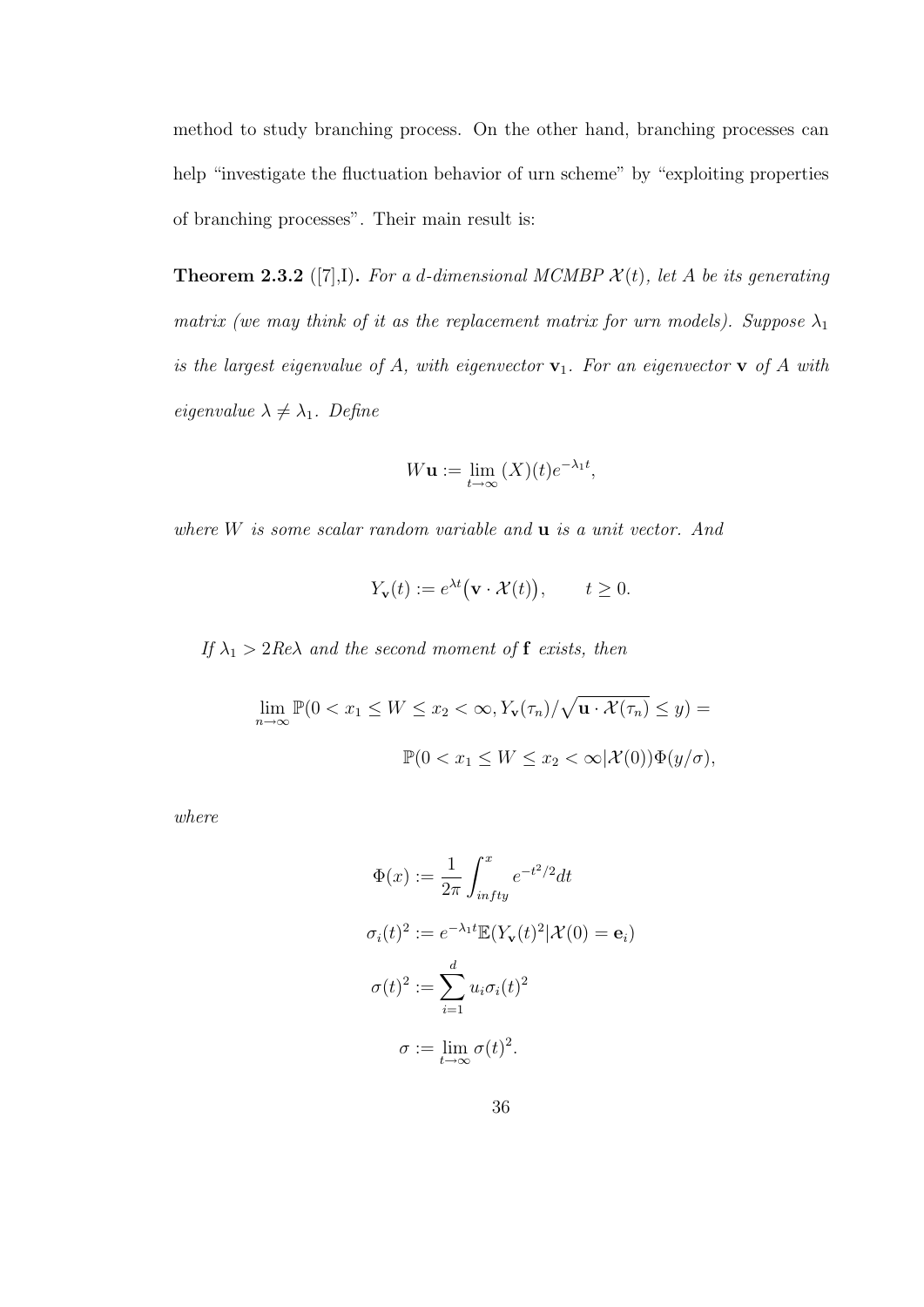As a corollary of this theorem, we can get a result for GPU models:

**Corollary 2.3.3** ([7], II). As defined in section 1.1, let  $A = (a_{ij})$  be the replacement matrix of a d-color Pólya process  ${X(n)}$ . Suppose  $\lambda_1$  is the largest eigenvalue of A and  $\lambda \neq \lambda_1$  is another eigenvalue with eigenvector **v**. If  $2Re\lambda < \lambda_1$  and  $\mathbb{E}(a_{ij}^2) < \infty$ for all  $i, j$ , then

$$
\frac{\mathbf{v} \cdot \mathbf{X}(n)}{\sqrt{n}} \xrightarrow{d} N(0, c), \text{ as } n \to \infty,
$$

where c is a constant.

Until 2003, Janson used Athreya and Karlin's embedding method again. He proved some functional limit theorems for multitype branching processes, in which the GPU models can be embedded. As applications of the general theorems, we can get asymptotic normality theorems for  $\{X(n)\}\$ as well as joint asymptotic normality for  $(\mathbf{X}(n), \mathbf{N}(n))$ , where  $\mathbf{N}(n) = (N_1(n), ..., N_d(n))$  and  $N_i(n) = \sum_{k=1}^{n} \mathbf{1}_{\{\xi_k = i\}}$ . In [66], the author also gave a survey of related papers on GPU models, especially those getting similar results but using different methods, such as [108], [10], and [13], which we will introduce later.

In Janson's 2004's paper, he studied GPU models with two colors and triangular replacement matrices. So according to our notation, let  $(R_1(n), R_2(n))$  be the composition of the urn at time  $n$ . The replacement matrix is: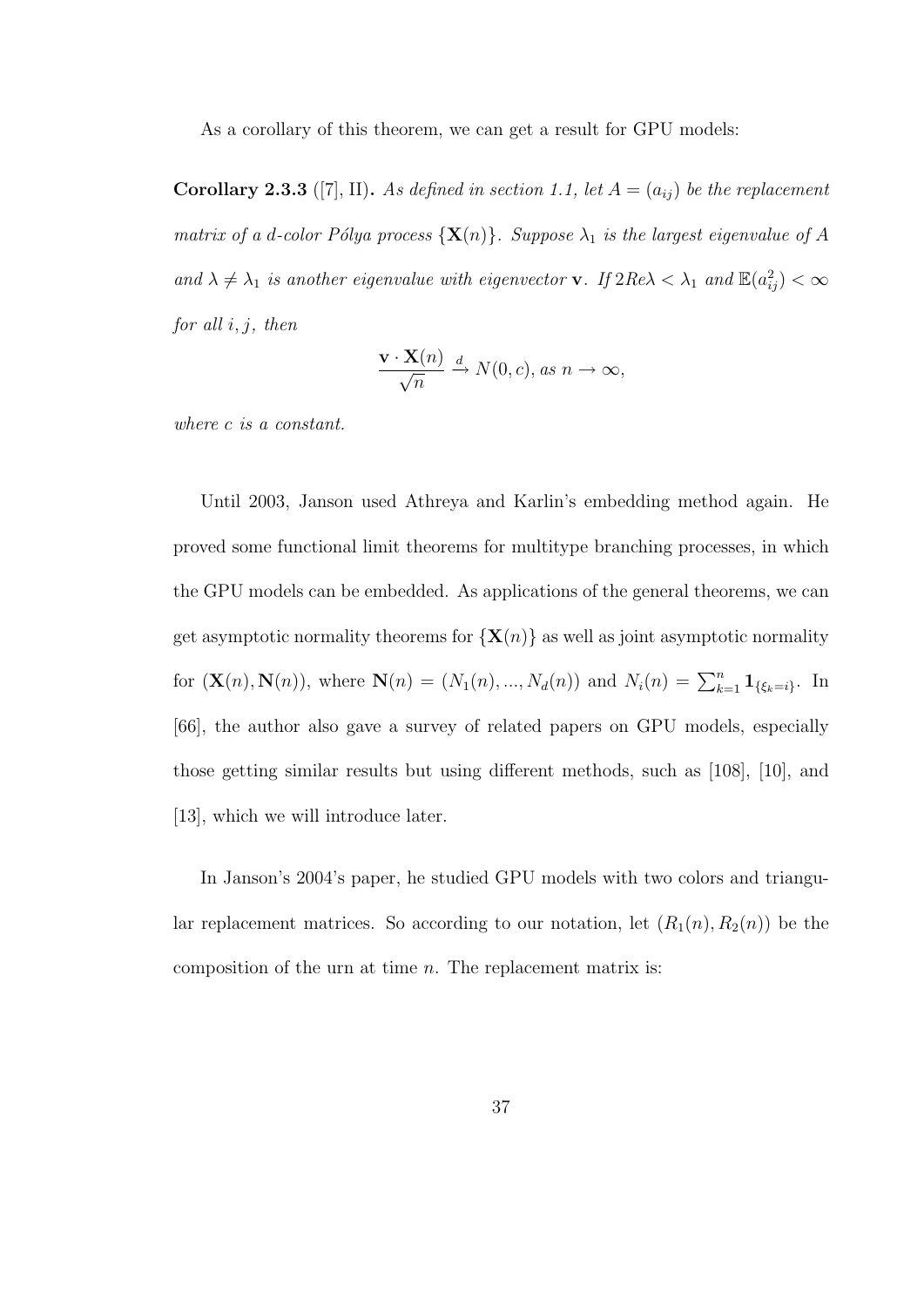$$
A = \left(\begin{array}{cc} \alpha & \beta \\ \gamma & \delta \end{array}\right)
$$

Here, we allow  $\alpha, \delta \ge -1$  and  $\beta, \gamma \ge 0$ . **Note:** in the 2-color case, when  $\beta, \gamma > 0$ , we call the replacement matrix *irreducible*. In Janson's paper, he assumed  $\beta = 0$ and got:

**Theorem 2.3.4** ([66], I). Suppose  $\delta, \gamma, R_2(0) > 0$ .

(i) If  $\alpha < \delta/2$ , then

$$
n^{-1/2}(R_2(n) - \delta \frac{\delta - \alpha}{\delta - \alpha + \gamma}n) \xrightarrow{d} N(0, \sigma^2),
$$

where  $\sigma^2 = \frac{\gamma \delta^3 (\delta - \alpha)}{(\delta - 2\alpha)(\delta - \alpha)^2}$  $\frac{\gamma \delta^{\circ} (\delta - \alpha)}{(\delta - 2\alpha)(\delta - \alpha + \gamma)^2}.$ 

(ii) If  $\alpha = \delta/2$ , then

$$
(n \ln n)^{-1/2} (R_2(n) - \delta \frac{\delta - \alpha}{\delta - \alpha + \gamma} n) \xrightarrow{d} N(0, \sigma^2),
$$

where  $\sigma^2 = \frac{\alpha \gamma \delta^2}{(\alpha + \alpha)^2}$  $\frac{\alpha\gamma\delta^2}{(\alpha+\gamma)^2}$ .

(iii) If  $\delta/2 < \alpha < \delta$ , then

$$
n^{-\alpha/\delta}(R_2(n)-\delta\frac{\delta-\alpha}{\delta-\alpha+\gamma}n)\xrightarrow{d}W:=-\frac{\delta(\delta-\alpha)^{1+\alpha/\delta}}{\alpha(\delta-\alpha+\gamma)^{1+\alpha/\delta}}Z,
$$

where  $Z$  is a random variable with the characteristic function given by

$$
\mathbb{E}e^{itZ} = \frac{1}{\Gamma(R_2(0)/\delta)} \int_0^\infty (1 - i\alpha t x^{0-\alpha/\delta})^{-R_1(0)/\alpha} e^{g(t,x)} x^{R_2(0)/\delta - 1} dx,\tag{\dagger}
$$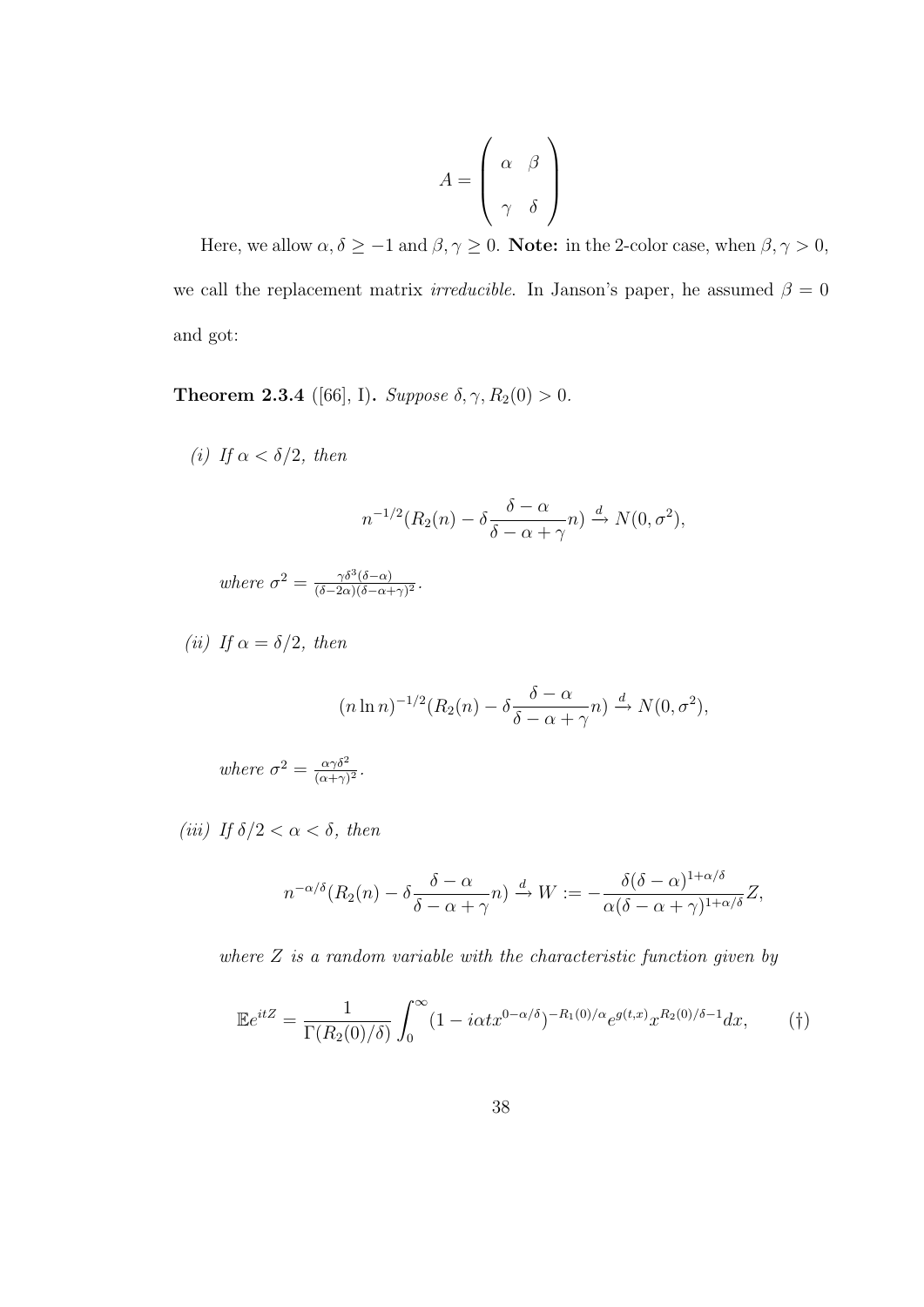with

$$
g(t,x) := \int_x^{\infty} \varphi_2(-i\alpha t u^{-\alpha/\delta}) du - i \frac{\gamma}{1 - \alpha/\delta} t x^{1 - \alpha/\delta} - x, \qquad (\ddagger)
$$

where  $\varphi_2(z) := (1+z)^{-\gamma/\alpha} - 1 + (\gamma/\alpha)z$ .

(iv) If  $\alpha = \delta$ , then

$$
\frac{\ln^2 n}{n} (R_2(n) - \frac{\alpha^2}{\gamma} \frac{n}{\ln n} - \frac{\alpha^2}{2} \frac{n \ln \ln n}{\ln^2 n}) \xrightarrow{d} W := \frac{\alpha^2}{\gamma^2} (\gamma \ln \frac{\gamma}{\alpha} + \gamma - \alpha - Z),
$$

where  $Z$  is a random variable with the characteristic function given by  $(†)$ with

$$
g(t,x) := \int_x^{\infty} \varphi_2(-i\alpha t u^{-1}) du - i\gamma t \ln x - x.
$$

(v) If  $\alpha > \delta$ , then

$$
n^{\delta/\alpha} R_2(n) \xrightarrow{d} W := \delta \alpha^{\delta/\alpha} Z^{-\delta/\alpha},
$$

where  $Z$  is a random variable with the characteristic function given by  $(\dagger)$  and

(‡) or

$$
g(t,x) := \int_x^{\infty} \varphi_1(-i\alpha t u^{-\alpha/\delta}) du - x
$$

with  $\varphi_1(z) := (1+z)^{-\gamma/\alpha} - 1$ .

A special case on diagonal replacement matrices is

**Theorem 2.3.5** ([66], II). Suppose  $\beta = \gamma = 0$ , and  $\alpha, \delta, R_1(0), R_2(0) > 0$ . Let  $U \sim \Gamma(R_1(0)/\alpha, 1)$  and  $V \sim \Gamma(R_2(0)/\delta, 1)$  be two independent random variables with Gamma distribution.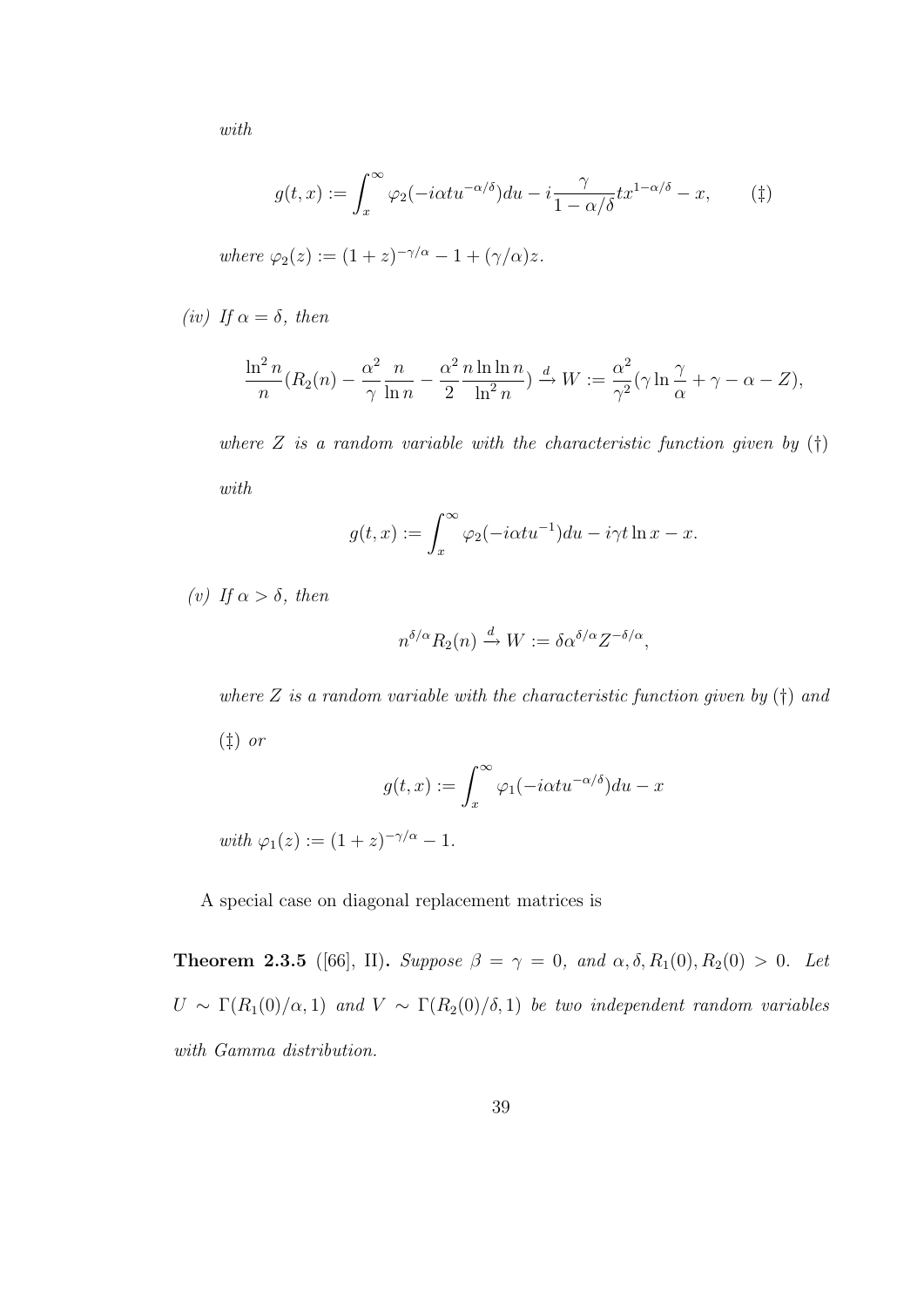(i) If  $\alpha > \delta$ , then

$$
n^{-\alpha/\delta}(n\delta - R_2(0)) \xrightarrow{d} W := \delta UV^{-\alpha/\delta}
$$

(ii) If  $\alpha = \delta$ , then

$$
n^{-1}R_2(n) \xrightarrow{d} W := \delta \frac{V}{U + V}.
$$

So  $W/\delta$  has a  $Beta(R_2(0)/\delta, R_1(0)/\alpha)$  distribution.

(iii) If  $\alpha > \delta$ , then

$$
n^{-\delta/\alpha} R_2(n) \xrightarrow{d} W := \delta U^{-\delta/\alpha} V
$$

Theorem 2.3.6 ([66], III). With the same assumption in Theorem 22, the moments of  $W$  can be given by,

(i) If  $\alpha < \delta$ , then

$$
\mathbb{E}W^s = \delta^s \frac{\Gamma(R_1(0)/\alpha + s)\Gamma(R_2(0)/\delta - s\alpha/\delta)}{\Gamma(R_1(0)/\alpha)\Gamma(R_2(0)/\delta)}, \qquad -R_1(0) < s\alpha < R_2(0).
$$

$$
(ii) If  $\alpha = \delta$ , then
$$

$$
\mathbb{E}W^s = \delta^s \frac{\Gamma((R_1(0) + R_2(0))/\alpha)\Gamma(R_2(0)/\delta + s)}{\Gamma(R_2(0)/\delta)\Gamma((R_1(0) + R_2(0) + s\delta)/\alpha)}, \qquad s \ge 0.
$$

(iii) If  $\alpha > \delta$ , then

$$
\mathbb{E}W^s = \delta^s \frac{\Gamma(R_1(0)/\alpha - s\delta/\alpha)\Gamma(R_2(0)/\delta + s)}{\Gamma(R_1(0)/\alpha)\Gamma(R_2(0)/\delta)}, \qquad -R_2(0) < s\delta < R_1(0).
$$

If we consider the behavior of the urn after a fixed number of draws of color-2, let  $X^{(m)}$  be the number of color-1 balls in the urn when m color-2 balls have been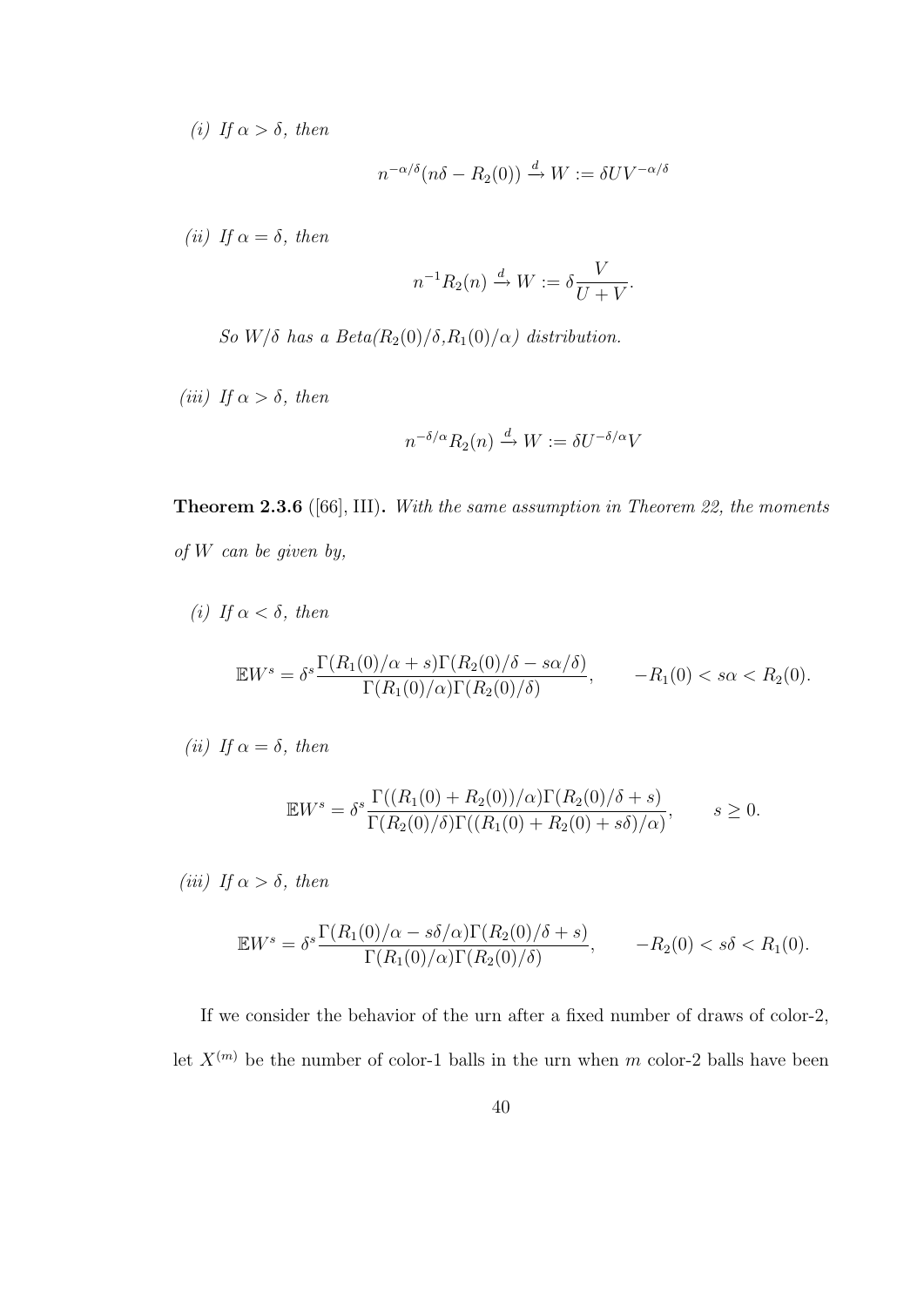drawn. Janson gave the probability generating function of  $X^{(m)}$ , as well as a limit theorem for it:

**Theorem 2.3.7** ([66], IV). Suppose  $\beta = 0$  and  $\delta$ ,  $R_2(0) > 0$ . Let  $m \to \infty$ :

(i) If  $\alpha < \delta/2$ , then

$$
m^{-1/2}(X^{(m)} - \frac{\gamma}{1 - \alpha/\delta}m) \xrightarrow{d} N(0, \sigma^2),
$$

where  $\sigma^2 = \frac{\alpha^2 \gamma \delta(\delta + \gamma - \alpha)}{(\delta - 2\alpha)(\delta - \alpha)^2}$  $\frac{\alpha^2 \gamma \delta(\delta + \gamma - \alpha)}{(\delta - 2\alpha)(\delta - \alpha)^2}.$ 

(ii) If  $\alpha = \delta/2$ , then

$$
(m \ln m)^{-1/2} (X^{(m)} - \frac{\gamma}{1 - \alpha/\delta}m) \xrightarrow{d} N(0, \gamma(\gamma + \alpha)).
$$

(iii) If  $\delta/s < \alpha < \delta$ , then

$$
m^{-\alpha/\delta}(X^{(m)} - \frac{\gamma}{1 - \alpha/\delta}m) \xrightarrow{d} Z,
$$

where  $Z$  is the same as in Theorem(Janson, 2004, I) (iii).

(iv) If  $\alpha = \delta$ , then

$$
m^{-1}(X^{(m)} - \gamma m \ln m) \xrightarrow{d} Z,
$$

where  $Z$  is the same as in Theorem(Janson, 2004, I) (iv).

(v) If  $\alpha > \delta$ , then

$$
m^{-\alpha/\delta}X^{(m)} \xrightarrow{d} Z
$$

where Z is the same as in Theorem(Janson, 2004, I)(v).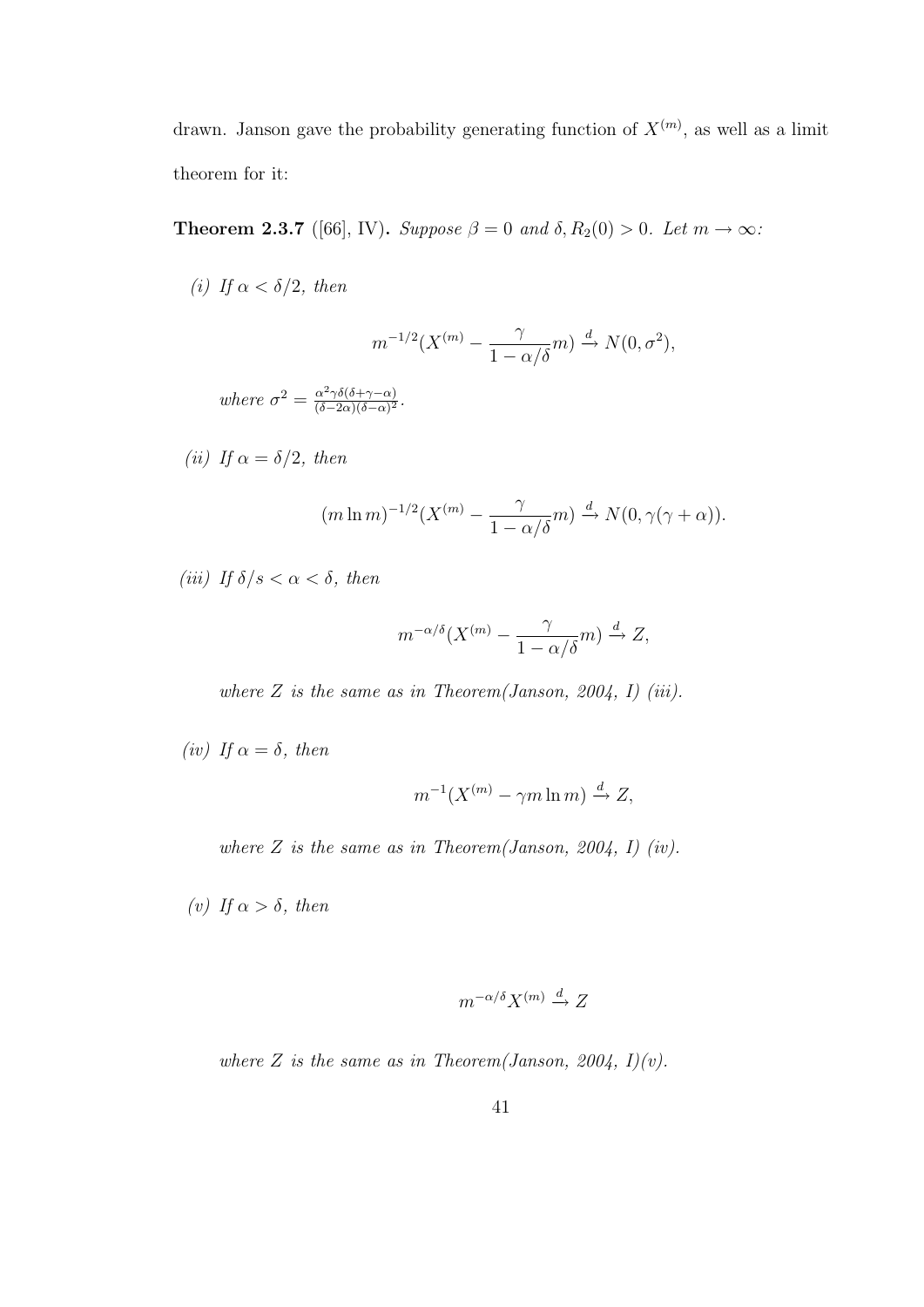In the 2004 paper, Janson also discussed the case in which the number of balls of one color stays fixed.

Theorem 2.3.8 ([66], V). Suppose  $\beta = \delta = 0$ .

(i) If  $\alpha > 0$ ,  $\gamma > 0$  and  $R_2(0) > 0$ , then  $\{R_1(n)\}\$  is a persistent irreducible Markov chain with period  $\gamma/|\alpha| + 1$ . Assume  $\alpha = -1$ . Then

$$
R_1(n) \equiv R_1(0) - n \mod (\gamma + 1).
$$

*For*  $∀k ≥ 0$ ,

$$
\mathbb{P}(R_1(n) = k) - \mathbf{1}_{\{k \equiv R_1(0) - n \mod (\gamma + 1)\}} \sum_{j=k-\gamma}^{k} \mathbb{P}(W = k) \to 0,
$$

where  $W$  is a compound Poisson distributed random variable with probability generating function

$$
\mathbb{E}(z^W) = \exp\big(R_2(0)\sum_{j=1}^{\gamma} \frac{z^j-1}{j}\big).
$$

(ii) If  $\alpha = 0$ , then

$$
n^{-1/4}(R_1(n) - \sqrt{2\gamma R_2(0)}n^{1/2}) \xrightarrow{d} N(0, \sqrt{2\gamma^3 R_2(0)}/3).
$$

(iii) If  $\alpha > 0$  and either  $R_1(0) > 0$  or  $\gamma > 0$ , then

$$
(\ln n)^{-1/2} \big( R_1(n) - \alpha n - \frac{\gamma - \alpha}{\alpha} R_2(0) \ln n \big) \xrightarrow{d} N\big(0, \frac{(\gamma - \alpha)^2}{\alpha} R_2(0)\big).
$$

A simple version of Athreya and Karlin's embedding method will be discussed more in Section 5.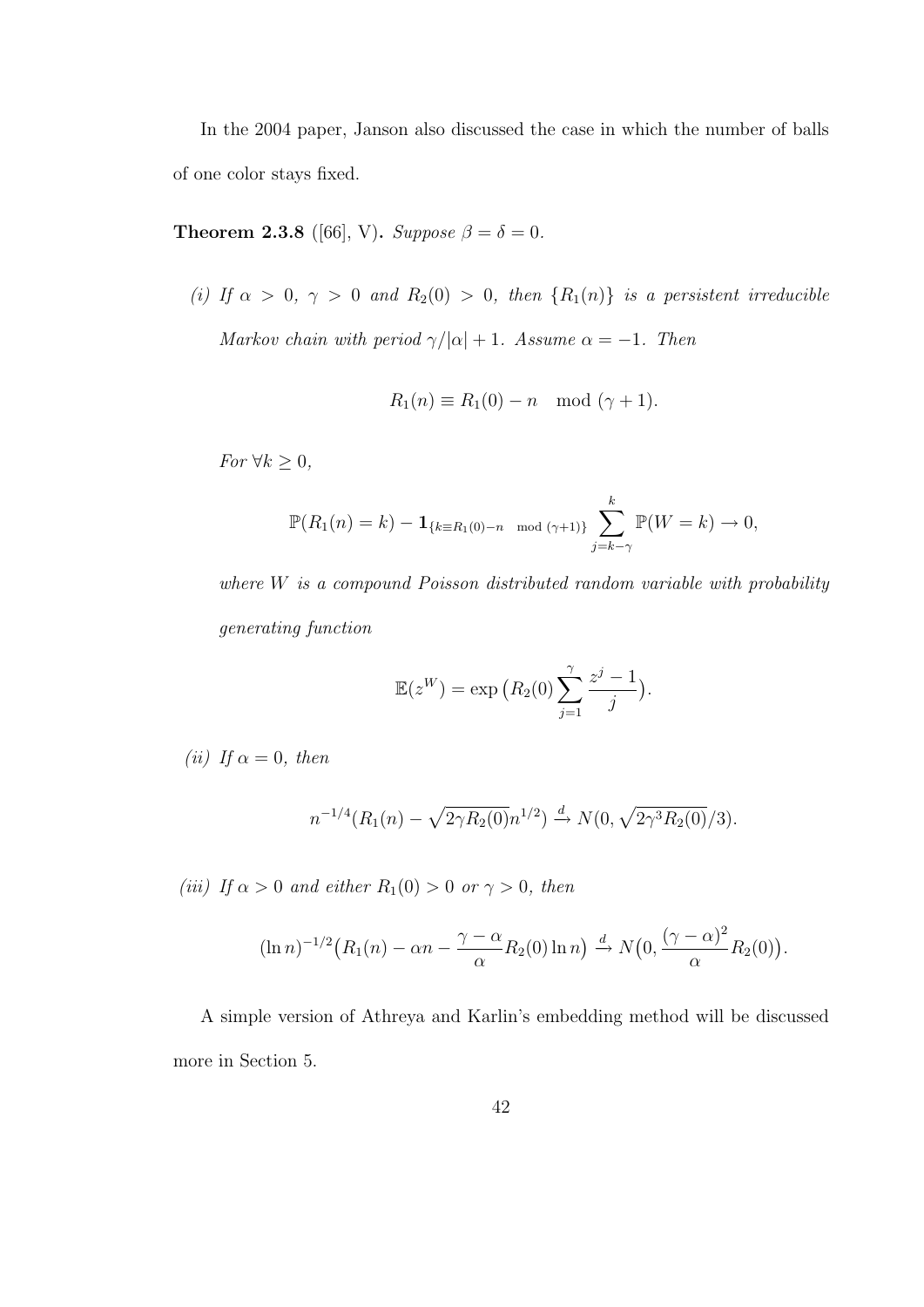## 2.4 Some Other Methods and Results

For completeness and convenience to apply, we state some theorems about GPU models which people obtained when they needed them for applications. In fact, many of them can be found in a more general version in Janson's paper [66].

In 1985, Bagchi and Pal gave a sufficient condition for the asymptotic normality behavior of balanced 2-color GPU models. And the replacement matrix should satisfy: 1)  $\alpha+\beta=\gamma+\delta\geq$  1; 2)  $\alpha\neq\gamma;$  3)  $\beta,\gamma\geq0$  and 4) If  $\alpha<0$  then  $\alpha$  divides  $\gamma$ and  $R_1(0)$ . Similarly, if  $\delta < 0$  then  $\delta$  divides  $\beta$  and  $R_2(0)$ . An urn scheme satisfying these conditions is called a tenable urn. Intuitively, an urn is tenable if we can not draw more balls of a certain type than are present in the urn. By a method of moment, they got that:

**Theorem 2.4.1** ([9]). If  $\frac{\alpha-\gamma}{\alpha+\beta} \leq 2$  and  $\alpha-\gamma \neq 0$ , then

$$
\mathbb{P}(\frac{R_1(n) - \mathbb{E}(R_1(n))}{\sigma(R_1(n))} < x) \to \Phi(x),
$$

where  $\sigma(R_1(n))$  is the standard deviation of  $R_n$  and  $\Phi(x)$  is the standard normal distribution.

Motivated by this paper and with the same assumptions, Gouet (1993) [53] used the martingale technique to find some functional central limit theorems for  $R_1(n)$ :

**Theorem 2.4.2** ([53], I). In a tenable urn process with  $\beta \gamma > 0$ ,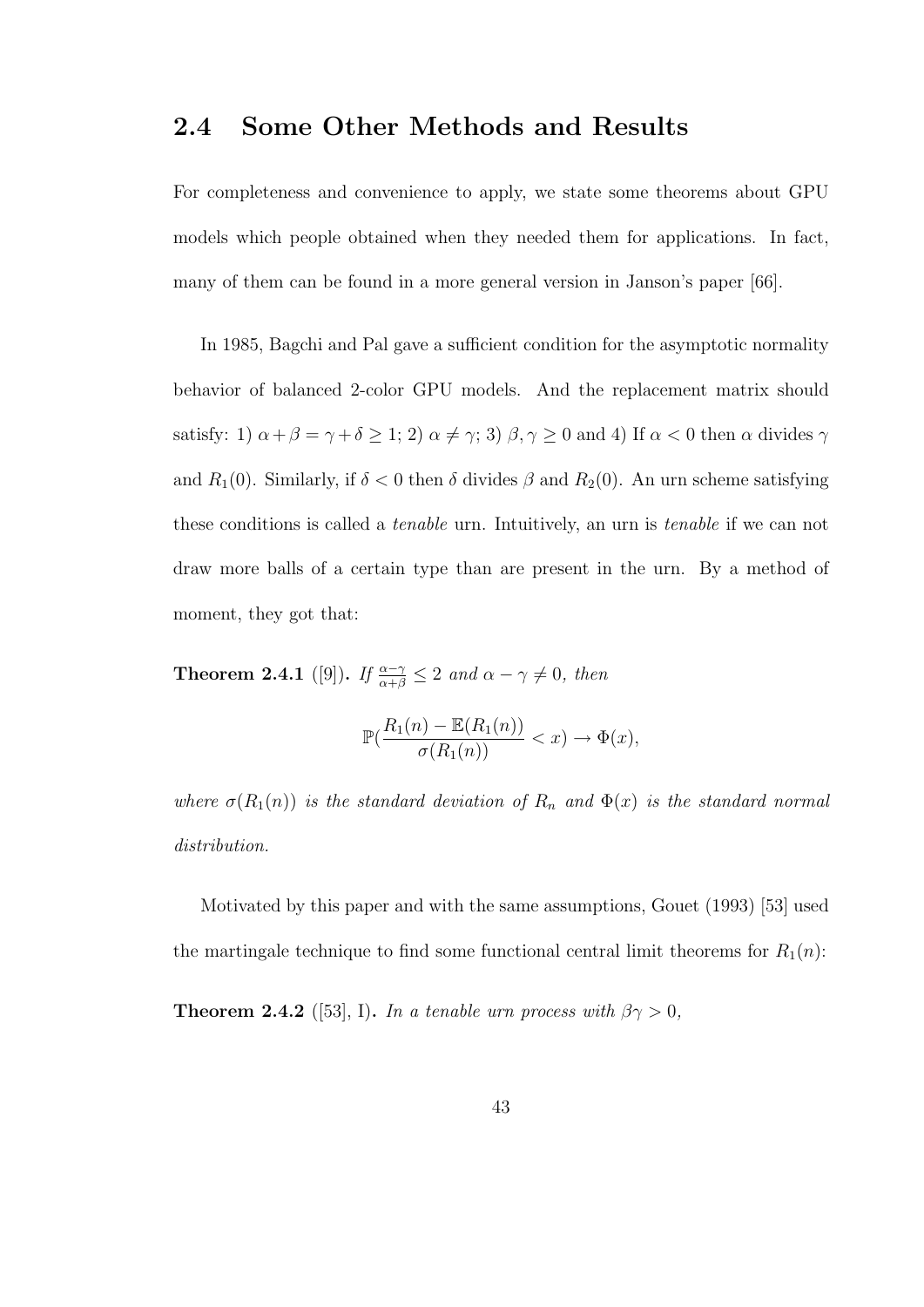(i) If the ratio of eigenvalues of A,  $\rho := (\alpha - \gamma)/(\alpha + \beta) > 1/2$ , then

$$
n^{-1/2}(R_1([nt]) + (nt)^{\rho}(b_{[nt]} - Z)) \Rightarrow t^{1-\rho}W \circ \varphi(t),
$$

where W(t) is the Wiener process,  $\varphi(t) = \beta \gamma/(2\rho - 1)(\rho/(1 - \rho))^{2} t^{2\rho - 1}$ , Z is a nondegenerate random variable independent of  $W$  and  $b_k$  is defined by  $a_n := \Gamma((R_1(n) + R_2(n))/(\alpha + \beta))/\Gamma(\rho + T_n/(\alpha + \beta))$  and  $b_n := -\gamma \sum_{k=1}^n a_k$ .

(ii) If  $\rho = 1/2$ , then

$$
(n^{t} \ln n)^{-1/2} (R_1([n^{t}]) - \frac{\gamma}{\gamma + \beta} (R_1([n^{t}]) + R_2([n^{t}])) \Rightarrow W \circ \varphi(t)
$$

where  $\varphi(t) = \beta \gamma t$ .

(iii) If  $\rho < 1/2$ , then

$$
n^{-1/2}(R_1([nt]) - \frac{\gamma}{\gamma + \beta}(R_1([nt]) + R_2([nt])) \Rightarrow t^{\rho}W \circ \varphi(t),
$$

where 
$$
\varphi(t) = \frac{\beta \gamma}{(1 - 2\rho)(\rho/(1 - \rho))^{2}} t^{1-2\rho}
$$
.

Gouet also considered the triangular replacement matrix case:

**Theorem 2.4.3** ([53], II]. In a tenable urn process, suppose  $\beta \gamma = 0$  and  $max(\beta, \gamma) >$ 0. Then

$$
n^{-\rho/2}(R_1([nt^{1/\rho}])-n^{\rho}tZ)\Rightarrow W\circ\varphi(t),
$$

where  $\varphi(t) = \alpha Zt$  and Z is a nondegenerate positive random variable independent of  $W$ .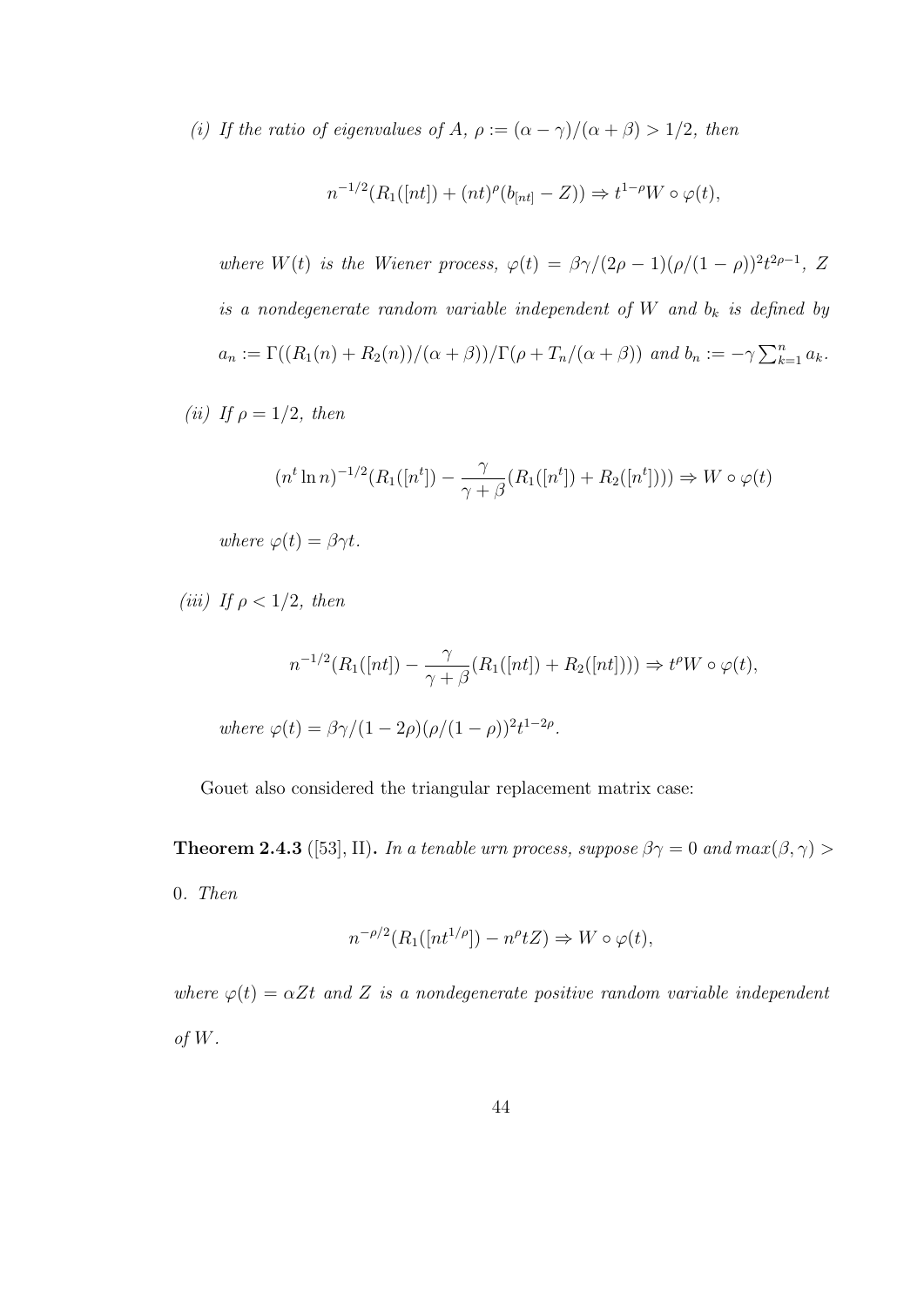In 1996, Smythe generalized Bagchi and Pal's results and gave some central limit theorems for GPU models under conditions on eigenvalues and eigenvectors of generating matrices. By generating matrix, we mean if the entries in the replacement matrix are random numbers, i.e. the urn model is under a random environment, then take  $\tilde{A} = [\tilde{a}_{ij}]$  with  $\tilde{a}_{ij} = \mathbb{E}^{(i)}(a_{ij})$  where  $\mathbb{E}^{(i)}$  is the expectation conditional on the drawing of s color i ball. For application purpose, the author also defined a type of GPU, extended polya urns(EPU): drawn balls not necessarily replaced, i.e. the diagonal elements in the replacement matrix could be negative. Several assumptions are needed for EPU's considered in this paper:

- (1)  $\tilde{a}_{ij} \ge 0$  and  $\sum_{i=1}^{d} \tilde{a}_{ij} =$ a positive constant;
- (2)  $\mathbb{E}^{(i)}[a_{ij}^2] < \infty$  for all  $i, j$ ;
- (3) The maximal eigenvalue of  $\tilde{A}$  is simple and has a strictly positive left eigenvector.

The asymptotic normality for both  $d = 2$ -color and  $d > 2$ -color cases are gotten:

**Theorem 2.4.4** ([108]). When  $d = 2$ , let  $\lambda_0$  be the maximal eigenvalue of  $\tilde{A}$ . Suppose any other eigenvalue  $\lambda$  satisfies  $2\lambda < \lambda_0$ . Also, let  $\xi$  be a right eigenvector of the nonprincipal eigenvalue of  $\tilde{A}$ . Then

(*i*)  $(\xi \cdot X_1(n))/$ √  $\overline{n}$  and  $(\xi \cdot N_n)/$ √  $\overline{n}$  are each asymptotic normal.

(ii) If  $\xi \cdot (X_1(n+1) - X_1(n))$  is  $\mathbb{P}^{(i)}$ -nondegenerate for  $i = 1, 2$ , where  $\mathbb{P}^{(i)}$  is the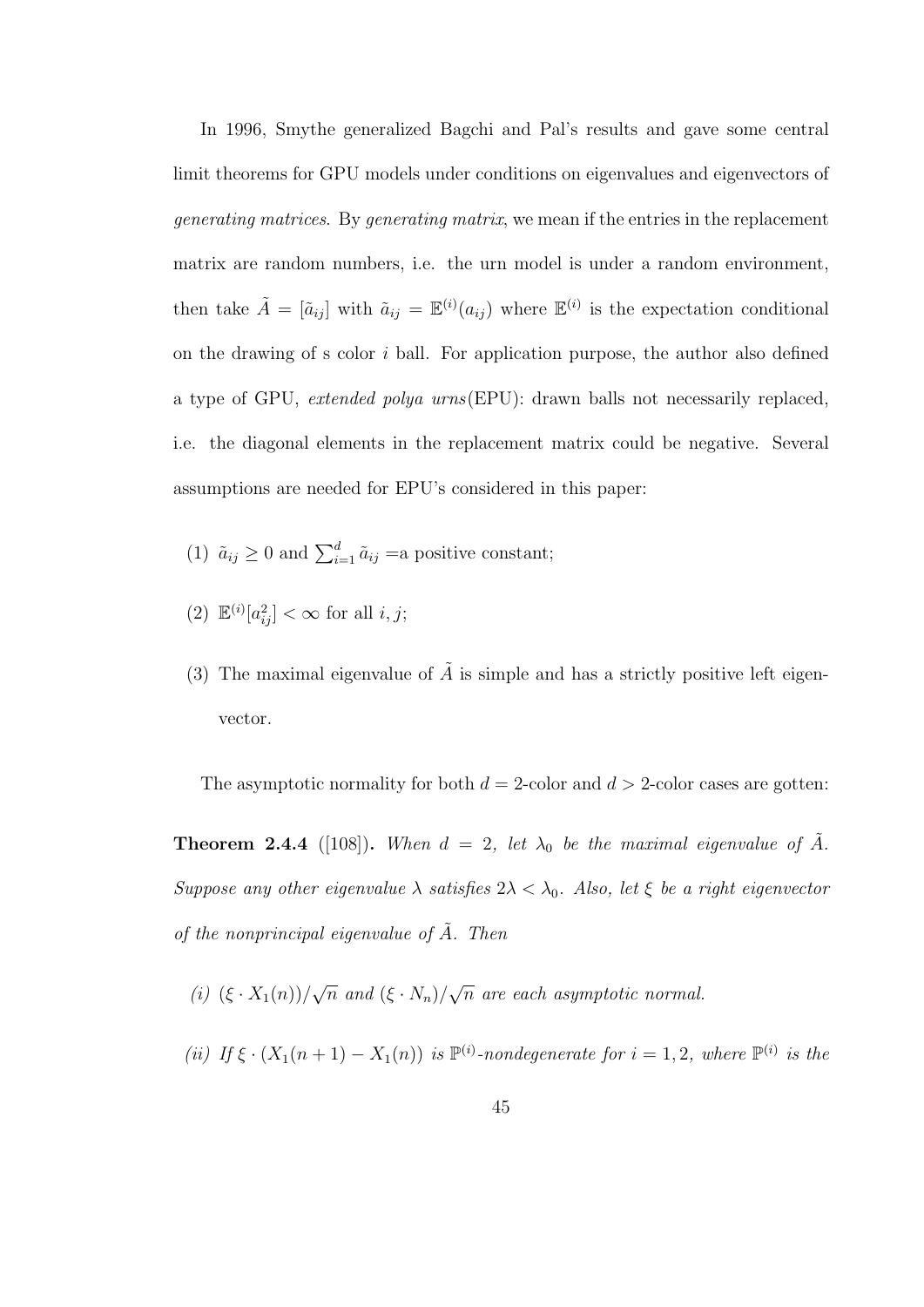probability conditional on a draw of color i, then  $n^{-1/2}(\xi \cdot X_1(n), \xi \cdot N_n)$  has an asymptotic bivariate normal distribution.

- (iii) Let  $w = (w_1, w_2)$  be the left eigenvector of  $\lambda_0$  and  $\lambda$  be the other eigenvalue of  $\tilde{A}$ . If for any nonzero vector  $v = (v_1, v_2), v \cdot (X_{n+1} - X_n)$  is not constant almost surely for  $\mathbb{P}^{(i)}$ ,  $i = 1, 2$ , then  $n^{-1/2}(X_{n1} - n\lambda_0w_1, X_{n2} - n\lambda w_2)$  is asymptotically bivariate normal.
- (iv) If for any nonzero vector  $v = (v_1, v_2), v \cdot (X_{n+1} x_n)$  is  $\mathbb{P}^{(i)}$ -nondegenerate for  $i = 1$  or 2, then  $n^{-1/2}(X_{n1} - n\lambda_0w_1, X_{n2} - n\lambda_0w_2, N_{n1} - nw_1)$  is asymptotically trivariate normal.

The case for  $d > 2$  needs the consideration of complex eigenvalues and eigenvectors. A few more assumptions are added. But the results are parallel, so we won't state them here.

Bai and Hu [10] generalized Smythe's results for nonhomogeneous generating matrices. Let  $\tilde{A}_n = [\tilde{a}_{ij}^n] := [\mathbb{E}(a_{ij}^n)]$  to be the generating matrix at time n. If  $\tilde{A}_n = \tilde{A}$  for all n, then we call the GPU model homogeneous. Athreya and Karlin [7] and Smythe [108] have all studied homogeneous GPU models. But in practical applications, the generating matrices are usually nonhomogeneous, like in the adaptive clinical trials. They kept the first one in Smythe's assumptions and supposed that there exists a positive regular matrix H such that  $\sum_{n=1}^{\infty} \|\tilde{A}_n - H\|_{\infty}/n < \infty$ , i.e. the generating matrices, though different from each other, are still close to some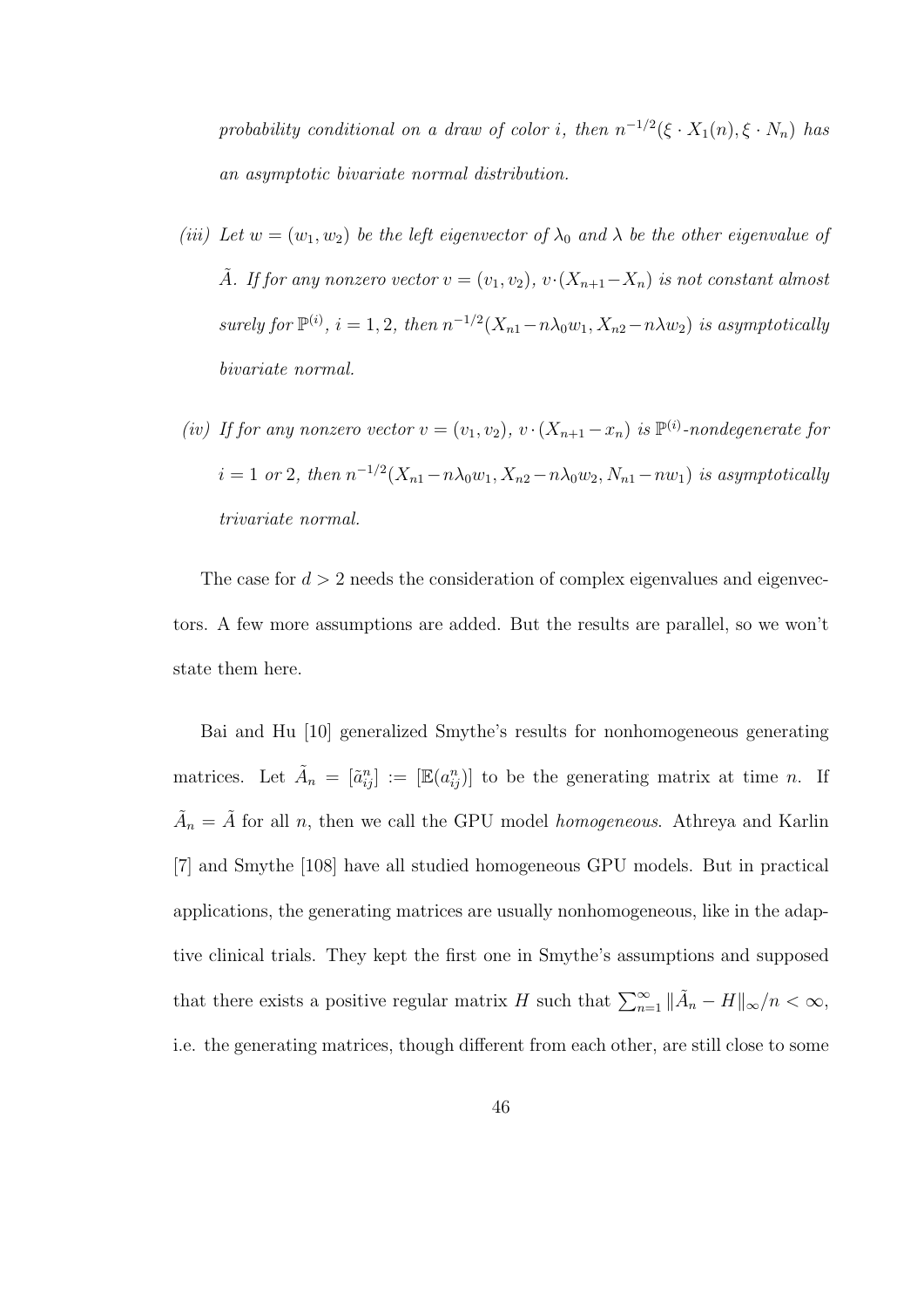H. Then they showed that

**Theorem 2.4.5** ([10], I).  $n^{-\lambda}(\mathbb{E}X_n)$  converges to a constant vector  $\vec{v}$  of nonnegative entries, where  $\lambda$  is the unique maximal eigenvalue of H and  $\vec{v}$  is the left eigenvalue of H corresponding to  $\lambda$ .

**Theorem 2.4.6** ([10], II).  $n^{-\lambda}X_n$  converges in probability to  $\vec{v}$  in the above theorem.

Under a few more assumptions, they also proved the asymptotic normalities:

**Theorem 2.4.7** ([10], III). Let  $\tau$  be the maximum of zero and the real parts of all the non-maximal eigenvalues of H. If  $\tau < 1/2$ , then  $n^{-1/2}(X_n - \mathbb{E}X_n)$  is asymptotically normal with mean vector 0. If  $\tau = 1/2$ , then  $n^{-1/2} (\lg n)^{\nu - 1/2} (X_n - \mathbb{E} X_n)$ is asymptotically normal with mean vector 0, where  $\nu$  is the maximal order of the Jordan forms of H.

These results apply for the homogeneous case.

Later, in 2002, Bai, Hu and Zhang gave the weak and strong approximation for  ${R_n}$  by a Gaussian process for both homogeneous and nonhomogeneous in the 2-color GPU models based on Gouet's theorems.

In Athreya and Karlin's paper [7], they suggested an open question about the asymptotic normality of  $N_n$ . Bai and Hu [14] gave an answer to this question as well as an explicit formula for the asymptotic variance of  $N_n$  and showed the consistency of both  $X_n$  and  $N_n$  for both homogeneous and nonhomogeneous generating matrices.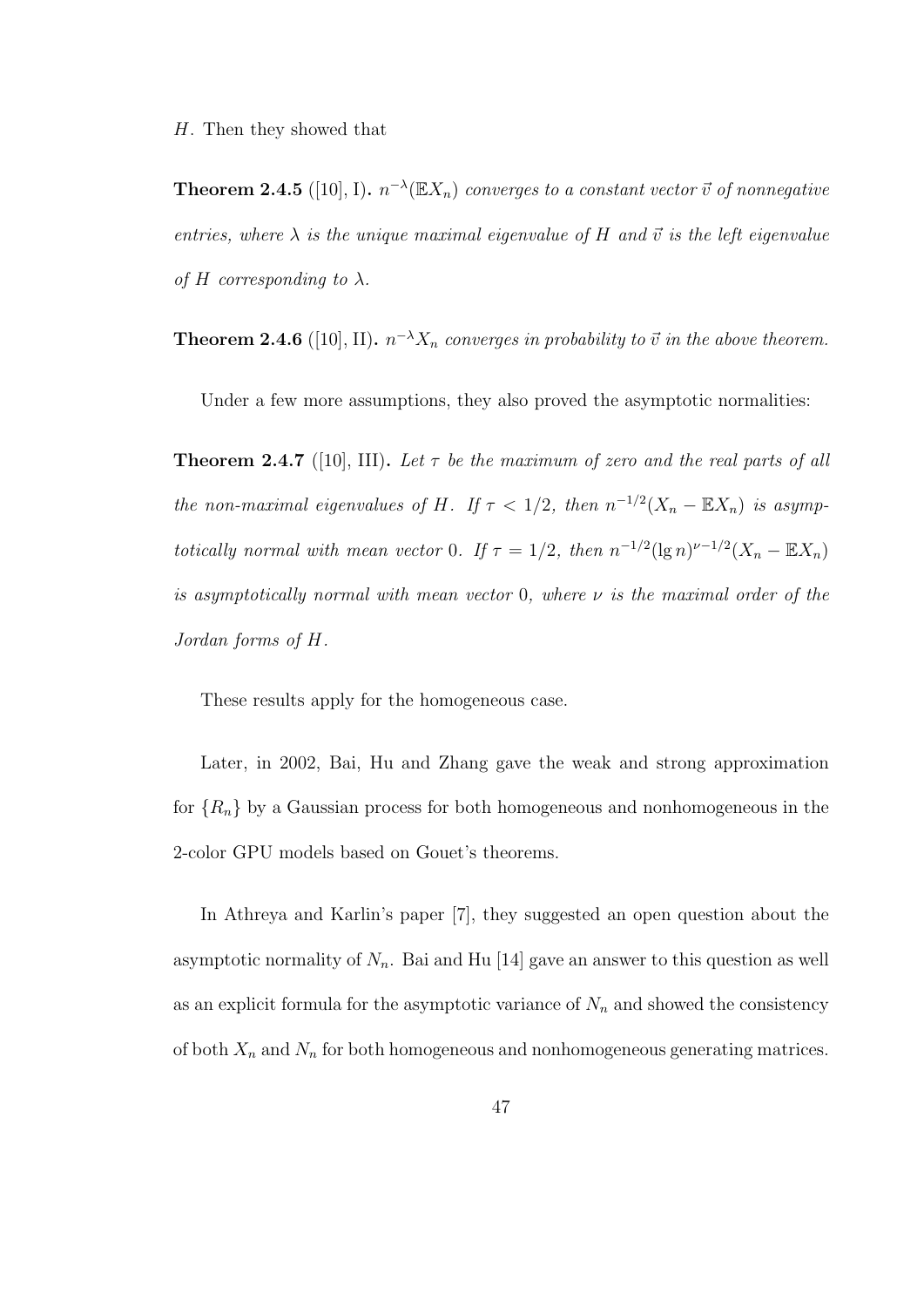There are more results by Bai and Hu, etc.. Please see the papers listed in the reference.

Kotz, Mahmoud and Robert [70] considered the case of 2-colored GPU's with nonnegative and fixed replacement matrix elements, not necessarily balanced. They calculated the exact form of the distribution of  $\{N_{ni}\}\$  by calculating some recurrence relations of the urn process.

**Theorem 2.4.8** ([70]). For  $1 \le r \le n$ ,

$$
\mathbb{P}(N_{n1} = r) = \sum_{1 \le i_1 < i_2 < \dots < i_r \le n} \prod_{k=1}^r (\phi(i_k, k) \prod_{i_{k-1} < j < i_k} (1 - \phi(j, k))),
$$
\nwhere

\n
$$
\phi(x, y) = \frac{N_{01} + \beta(x - y) + \delta(y - 1)}{N_{02} + N_{01} + (\alpha + \beta)(x - y) + (\gamma + \delta)(y - 1)}.
$$

Motivated by understanding the  $2-3$  tree, Flajolet, Gabarr $\acute{o}$  and Pekari studied the balanced 2-colored GPU models, especially with negative diagonal entries in the replacement matrix. So the urn models are assumed to be tenable. First, they got the probability generating function of  $R_n$ :

**Theorem 2.4.9** ([45], I). Suppose the replacement matrix is of the form  $\sqrt{ }$  $\vert$  $-\alpha$   $\alpha + s$  $\beta + s$  –  $\beta$  $\setminus$  $\Bigg\}$ with  $\alpha, \beta > 0$ . Then the probability generating function at time n of the urn's co

position is

$$
p_n(u) := \frac{\Gamma(n+1)\Gamma((R_0 + B_0)/s)}{s^n \Gamma(n + \frac{(R_0 + B_0)}{s})}([z^n]H(z, u)),
$$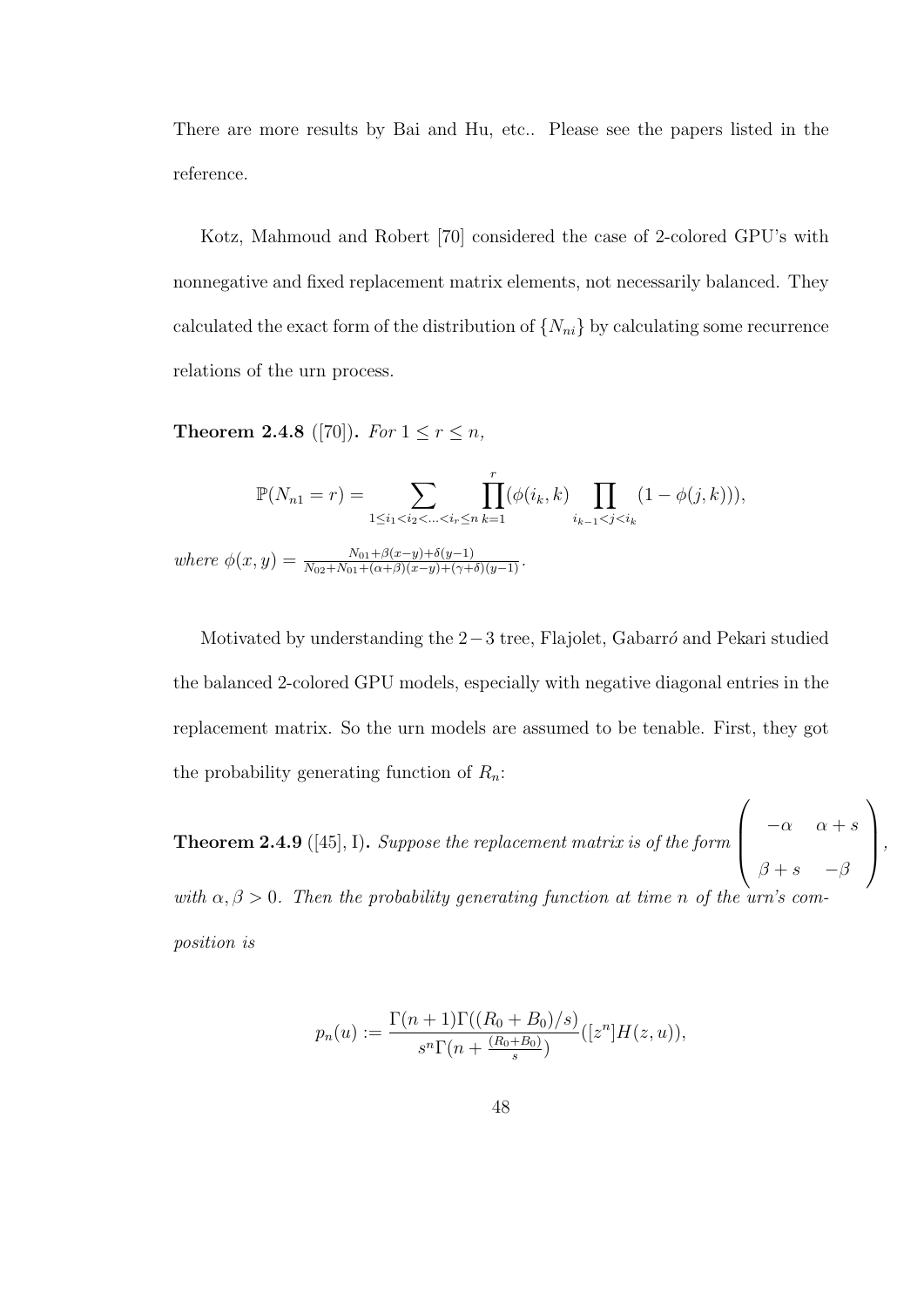where,  $[z^n]H(z, u)$  means the coefficient of  $z^n$  in H and

$$
H(z, u) = \delta(u)^{R_0 + B_0} \psi(z\delta(u)^s + I(u))
$$

with 
$$
\delta(u) := (1 - u^{\alpha + \beta + s})^{1/(\alpha + \beta + s)}
$$
,  $I(u) := \int_0^u \frac{t^{\alpha - 1}}{\delta(t)^{\alpha + \beta}} dt$  and  $\psi(I(u)) = \frac{u^{R_0}}{\delta(u)^{R_0 + B_0}}$ .

They also gave the Gaussian law and the convergence speed of  $X_{n1}$ , as well as calculation of the moments:

**Theorem 2.4.10** ([45], II]. For a GPU with negative diagonal entries in the replacement matrix,  $R_n$  is asymptotically Gaussian with speed of convergence to the limit  $O(n^{-1/2})$ .

Theorem 2.4.11 ([45], 2004, III). For a GPU with negative diagonal entries in the replacement matrix and any  $r > 0$ , the r-th factorial moment of the distribution of  $R_n$  is of hypergeometric type: it's a finite linear combination of terms of the form

$$
\frac{\binom{n+(R_0+B_0)/s+l-k(\alpha+\beta+s)/s-1)}{n}}{\binom{n+(R_0+B_0)/s-1}{n}}
$$

with  $0 \leq l, k \leq r$ .

 $Remark$  2.4.12. Note that Flajolet, Gabarró and Pekari devised a relatively new and purely analytic method. It starts with trying to find a combinatorial structure of the model and to find a PDE for the exponential generating function(egf) for the probability generating function(pgf) of the GPU. By solving the PDE, we can find an expression of the pgf at time  $n$  as the coefficient of the egf. Then it needs to build a complex-analytic structure with the complex Fermat curve and connect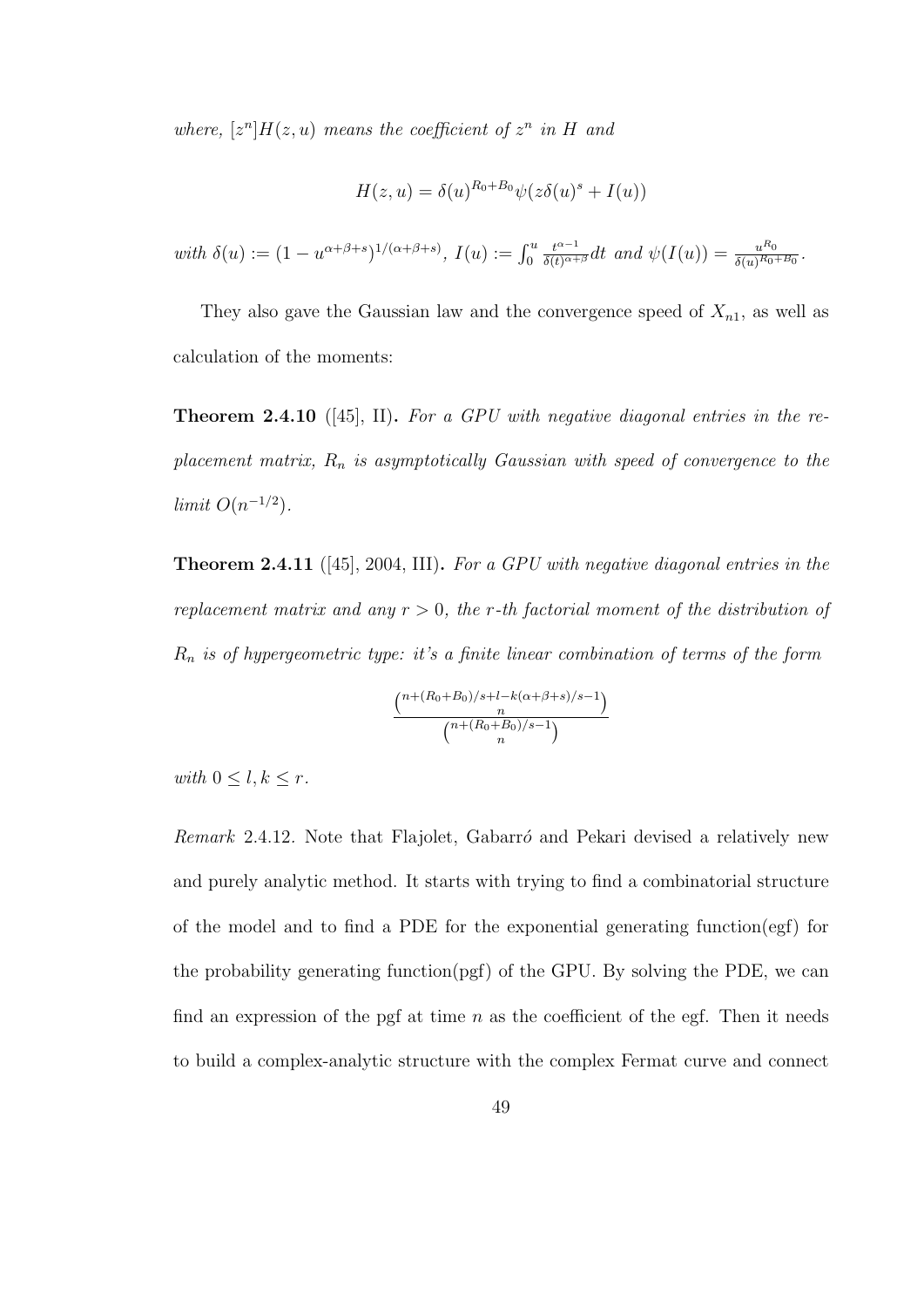the nature of the urn model with a conformal map, which leads to some probability consequences, like large deviations, convergence speed and moments. The analytic method seems to be able to produce plenty of results. However it needs the requirements of a balanced urn and can be applied mainly to 2-colored GPU's and some special cases of 3-colors, according to the authors.

Remark 2.4.13. Similar to the analytic method, Inoue and Aki [61] used another method based on the conditional probability generating functions to calculate the exact joint distribution of the number of balls with particular colors which are drawn in the first  $n$  draws. Their method can be applied to GPU models with  $d \geq 2$  colors and nonrandom replacement matrices with nonnegative entries.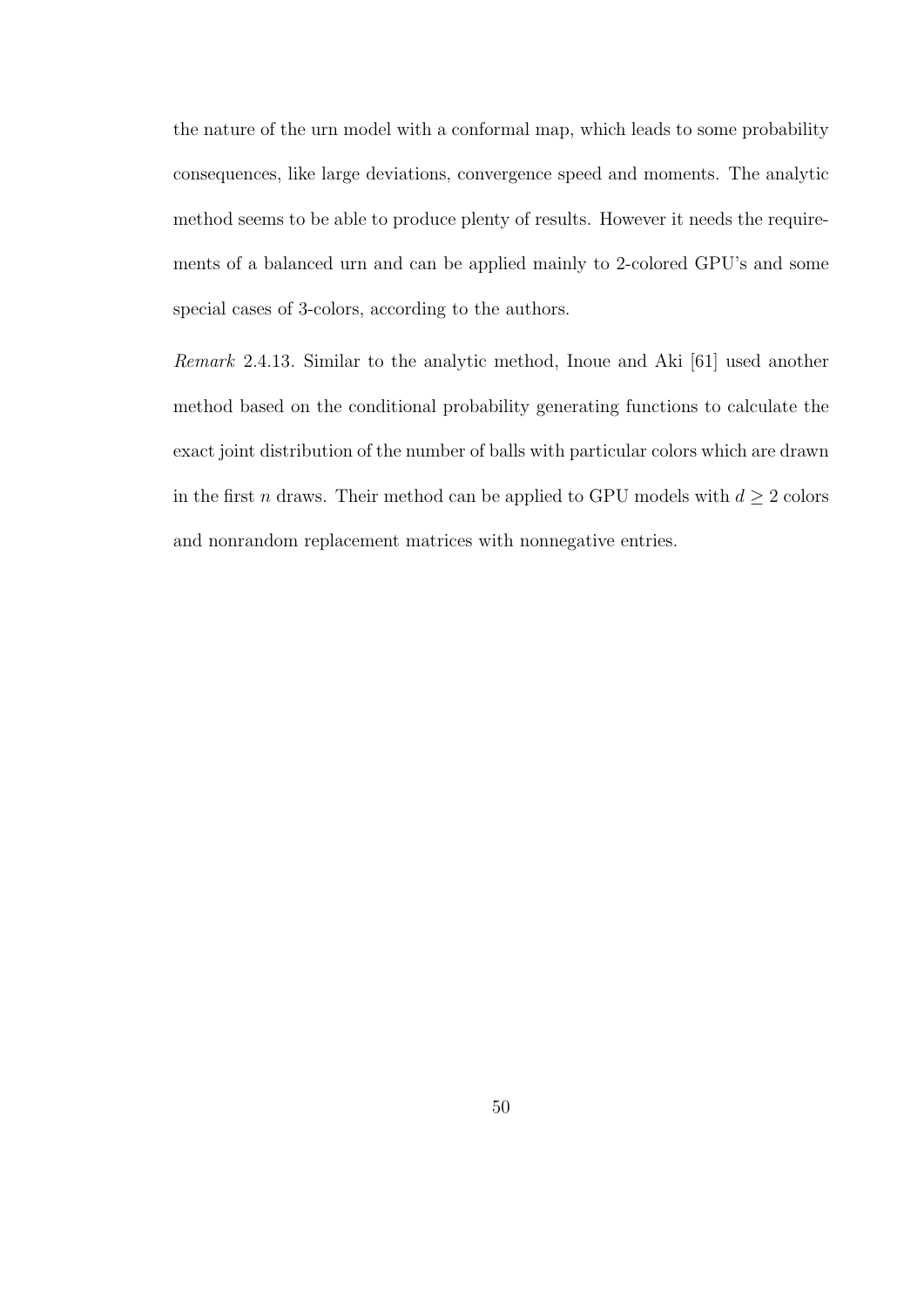## Chapter 3

# A Close Look at the Monopoly Processes

This chapter studies a non-linear GPU model, which exhibits a monopoly property. What is different from the original Pólya urn process is the drawing probability, which depends not only on the current numbers of balls of different colors in the urn, but also on some given nonlinear functions, called feedback functions. The intuition of a feedback function is the same as an urn function. So we use  $F(x) \geq 0$ as well for feedback function. With the setup in Section 1.1, the probability of drawing a ball of color  $i$  at time n is

$$
\mathbb{P}(\text{color } j \text{ is drawn}|\mathcal{F}_n) = \frac{F(R_j(n))}{\sum_{k=1}^d F(R_k(n))}, \qquad j = 1, ..., d. \tag{3.0.1}
$$

It is well known that when  $F(x)$  satisfies certain conditions, monopoly happens, i.e. after finite times only one color can be drawn out. Hence if the system does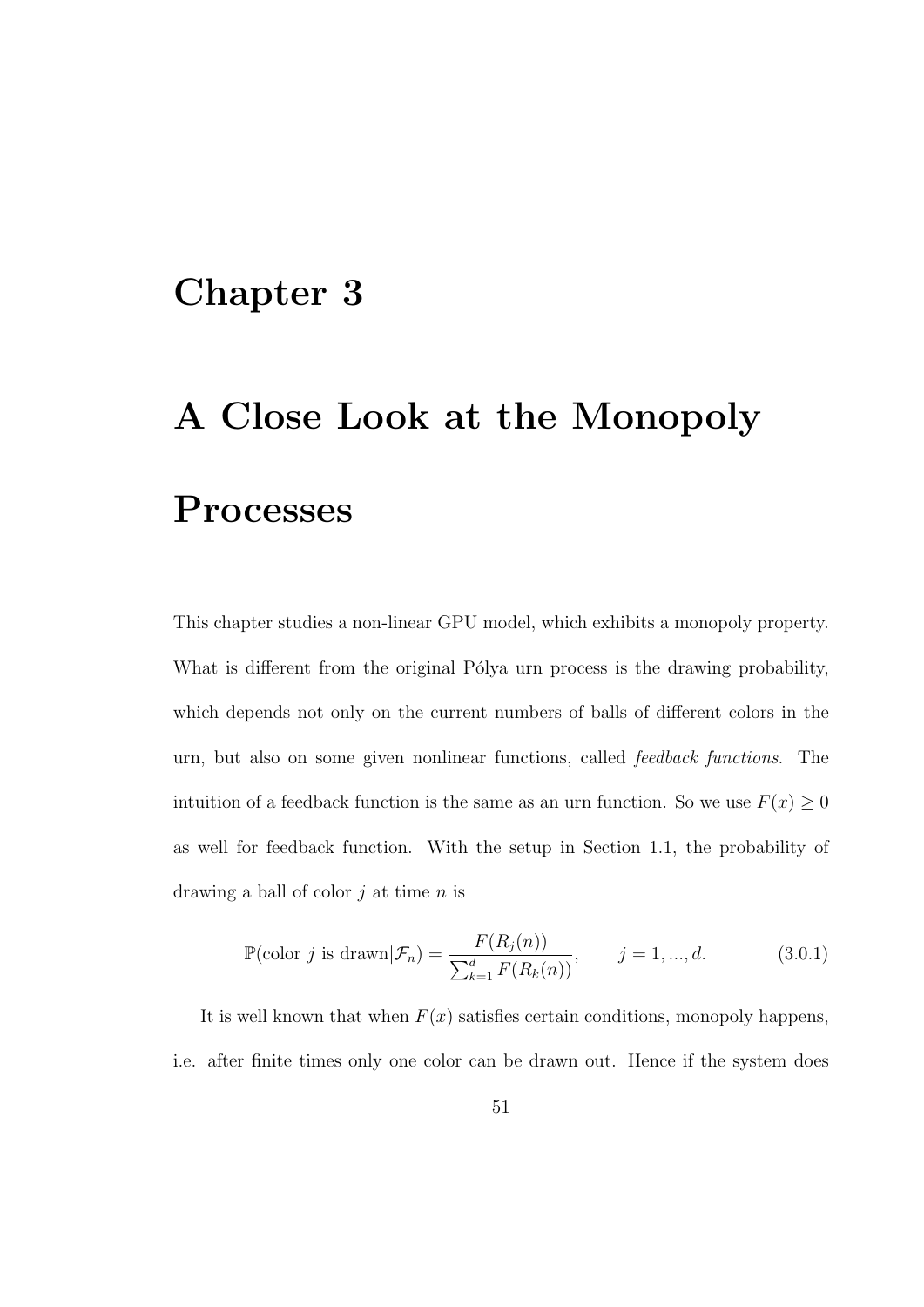not stop, the monopoly color will have infinitely many balls and there are only a finite number of balls in the other colors. The simplest example of such a feedback function is  $F(x) = x^{\alpha}$  with  $\alpha > 1$ . In this paper, we require that  $F(x)$  should satisfy the following monopoly conditions:

- (C1)  $F(x) > 0$  for all  $x > 0$ ;
- (C2)  $F(x) \geq F(y)$  if  $x > y$ ;
- (C3)  $\sum_{n=1}^{\infty} 1/F(n) < \infty$ .

Without loss of generality, in this paper we always assume the initial composition in the urn is  $(1, \ldots, 1)$ .

The asymptotic behaviors of the type of monopoly processes defined before are studied in the following two aspects:

- 1. The final number of balls of the minority colors in the urn.
- 2. After what time are all draws the same color?

## 3.1 Exponential Embedding Method

One of our main tools is the exponential embedding method, invented by Herman Robin and introduced by Burgess Davis in 1990 [28].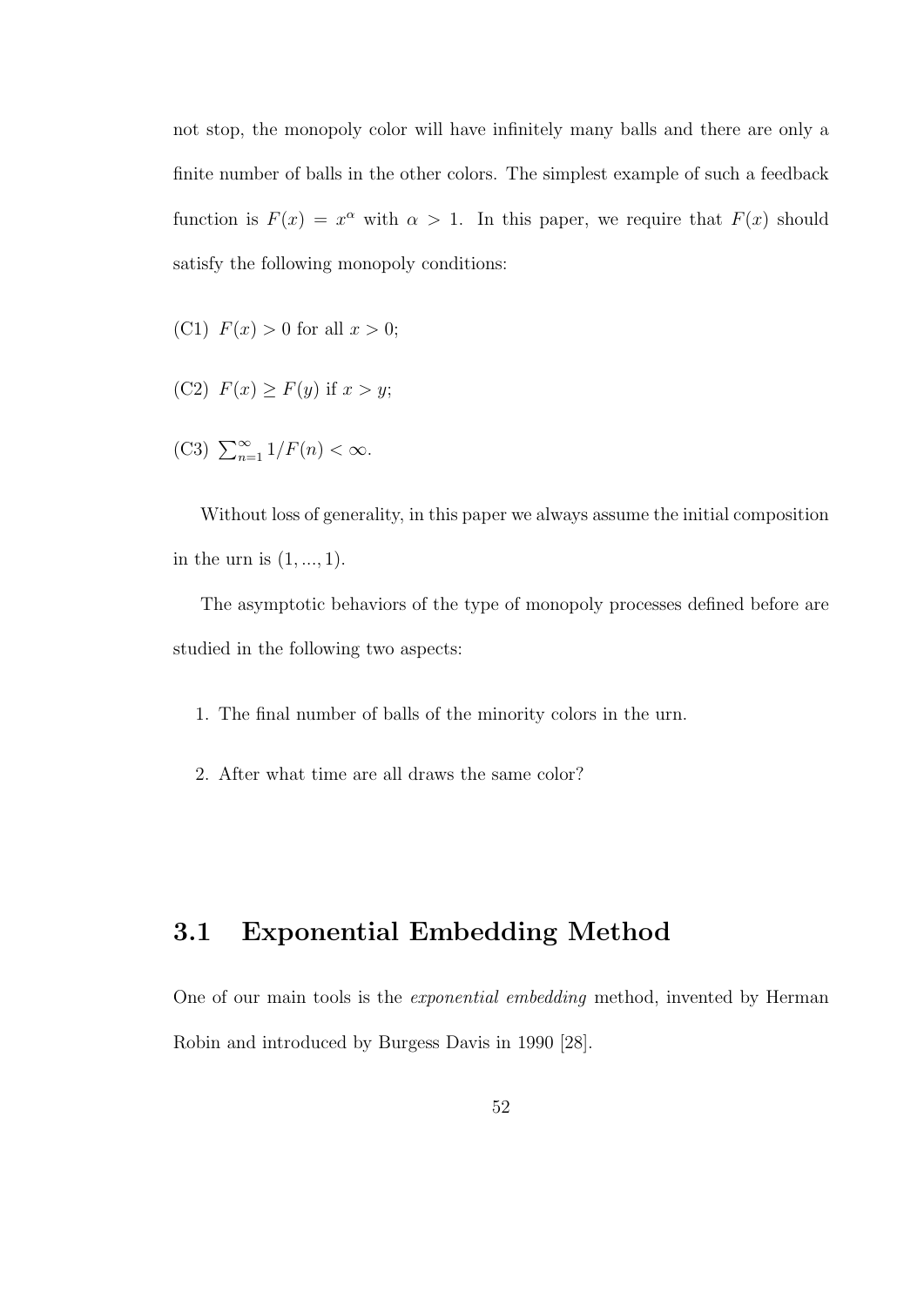Define independent random variables  $\{r_k(n), n \geq 1\}_{k=1}^d$ . Each  $r_k(n)$  is exponentially distributed with mean  $1/F(n)$ . For all k, define

$$
\Sigma_k(N) := \sum_{n=1}^N r_k(n), \qquad N \ge 1.
$$

Now write all of these  $\{\Sigma_k(N)\}\$ in an increasing order, say  $t_1 < t_2 < \dots$ . Define another random variable sequence  $\{\gamma_i\}_{i\geq 1}$  according to this order: if  $t_i = \sum_{k_i}(N)$ for some  $1 \leq k_i \leq d$  and  $N \geq 1$ , then let  $\gamma_i = \xi_{k_i}$ ,  $i = 1, 2, ...,$  where  $\xi_{k_i}$  means the  $k_i$ -th color.

**Theorem 3.1.1** ([28], Rubin's Theorem). The sequence  $\{\gamma_i\}$  defined above is equivalent in distribution to the sampling color sequence to our nonlinear Polya urn process.

This proof of this theorem can be found in [28]. Here we will state it in a more general pattern.

*Proof*: First, we will use the fact that if  $X_1, ..., X_m$  ( $m \geq 2$ ) are independent exponential random variables with parameter  $\lambda_1, ..., \lambda_m$ , respectively, then  $min(X_1, ..., X_m)$  is also exponential with parameter  $\lambda_1 + ... + \lambda_m$ . Secondly, for two independent exponential random variables  $X_1 \sim \exp(\lambda_1)$  and  $X_2 \sim \exp(\lambda_2)$ ,  $\mathbb{P}(X_1 < X_2) = \lambda_1/(\lambda_1 + \lambda_2).$ 

By induction, in the  $\{\gamma_i\}$  sequence when  $i = 1$ , since the initial values are all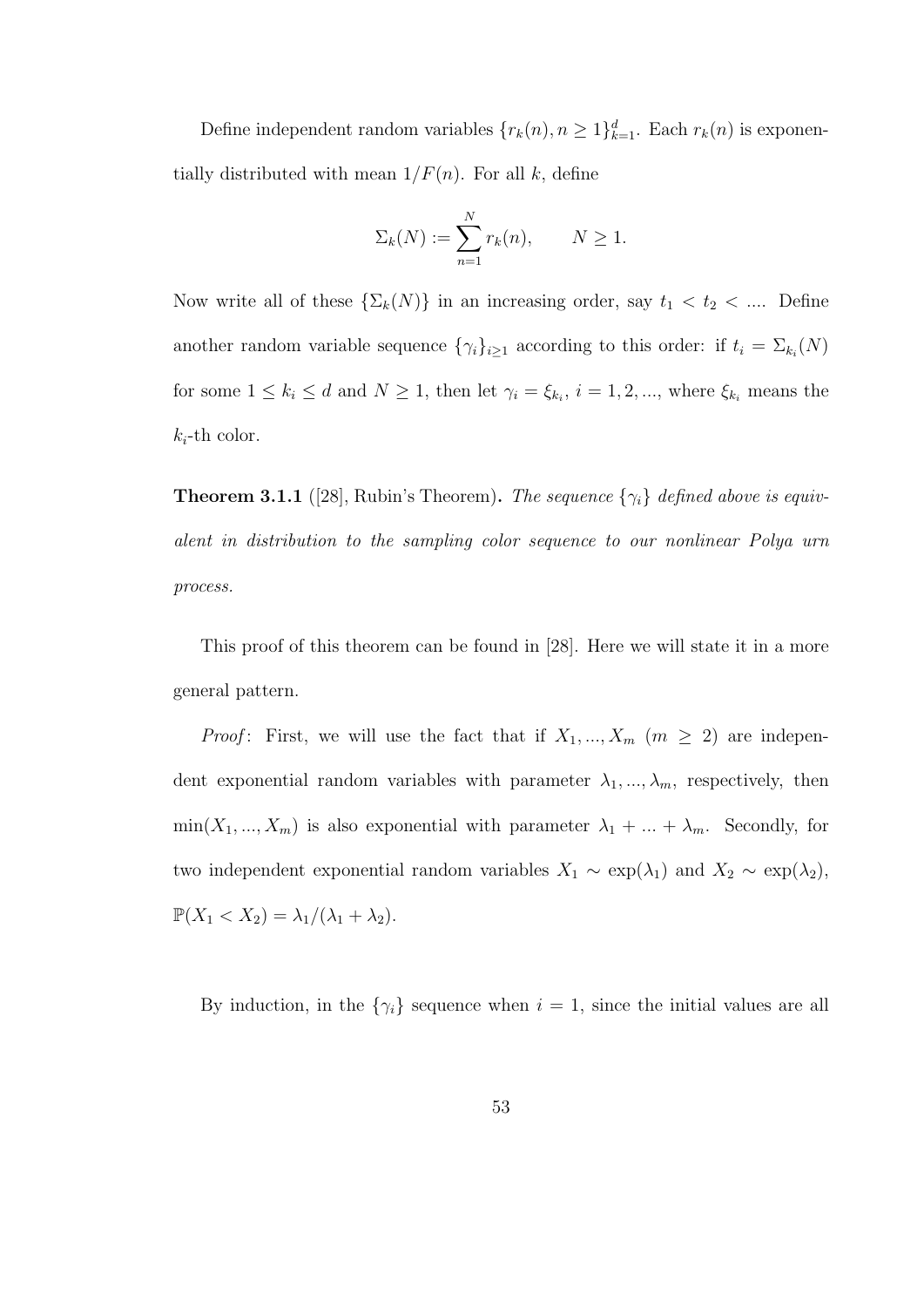one:

 $\blacksquare$ 

$$
\mathbb{P}(\gamma_1 = \xi_{k_1} | \mathcal{F}_0) = \mathbb{P}(r_{k_1}(1) < \min_{k \neq k_1} \{r_k(1)\})
$$
\n
$$
= \frac{F(1)}{d \cdot F(1)}.
$$

Now suppose before  $\gamma_n$ , each  $\Sigma_k$  has been added up to  $N_k$ . Then

$$
\mathbb{P}(\gamma_n = \xi_{k_n}) = \mathbb{P}(r_{k_n}(N_{k_n} + 1) < \min_{k \neq k_n} \{r_k(N_k + 1)\})
$$
\n
$$
= \frac{F(N_{k_n})}{\sum_{k=1}^d F(N_k)}.
$$

# 3.2 Summation of independent exponential random variables

In this section, we prove some combinatorial identities involving symmetric functions. These identities will be applied to simplify the computations in later sections.

Our method depends on the density function of the summation of independent exponential random variables. This density function can be found in Feller's book [41], but it does not provide proof.

Lemma 3.2.1. For any sequence of independent exponentially distributed random variables  $\{X_1, ..., X_n\}$   $(n \geq 2)$ , with distinct parameters  $\lambda_1, ..., \lambda_n$   $(\lambda_i > 0)$ , respec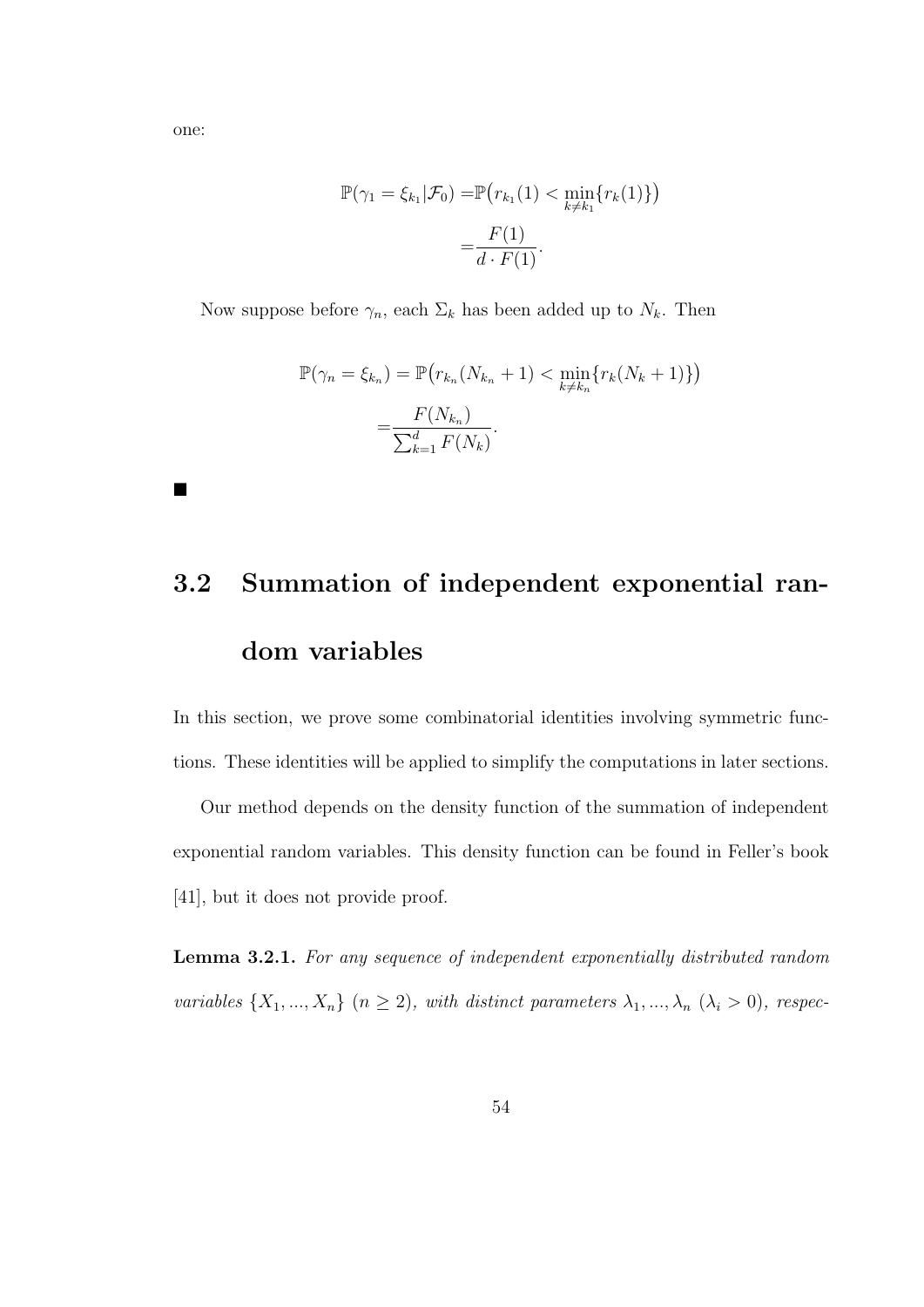tively, the density function of their summation  $\sum_{j=1}^{n} X_j$  is

$$
f_n(x) = \left[\prod_{j=1}^n \lambda_j\right] \sum_{k=1}^n \frac{e^{-\lambda_k x}}{\prod_{\substack{l=1\\l \neq k}}^n (\lambda_l - \lambda_k)}, \qquad x \ge 0. \tag{3.2.1}
$$

The first method:

*Proof*: When  $n = 2$ , by convolution

$$
f_2(x) = \lambda_1 \lambda_2 \frac{e^{-\lambda_1 x} - e^{-\lambda_2 x}}{\lambda_2 - \lambda_1}.
$$

Suppose it is true for  $n - 1$ . Then from convolution, we can get

$$
f_n(x) = \left[\prod_{j=1}^n \lambda_j\right] \sum_{k=1}^{n-1} \frac{e^{-\lambda_k x} - e^{-\lambda_n x}}{\prod_{\substack{l=1\\l \neq k}}^{n} (\lambda_l - \lambda_k)}
$$

In order to finish the proof, we need to prove

$$
-\sum_{k=1}^{n-1} \frac{1}{\prod_{\substack{l=1 \ l \neq k}}^{n} (\lambda_l - \lambda_k)} = \frac{1}{\prod_{l=1}^{n-1} (\lambda_l - \lambda_n)}
$$

Or equivalently,

$$
\sum_{k=1}^{n} \frac{1}{\prod_{\substack{l=1 \ l \neq k}}^{n} (\lambda_l - \lambda_k)} = 0
$$

By some calculation, this is equivalent to

$$
\sum_{k=1}^{n} (-1)^{k} \prod_{\substack{1 \le j < l \le n \\ l \ne k \\ j \ne k}} (\lambda_{l} - \lambda_{j}) = 0 \tag{3.2.2}
$$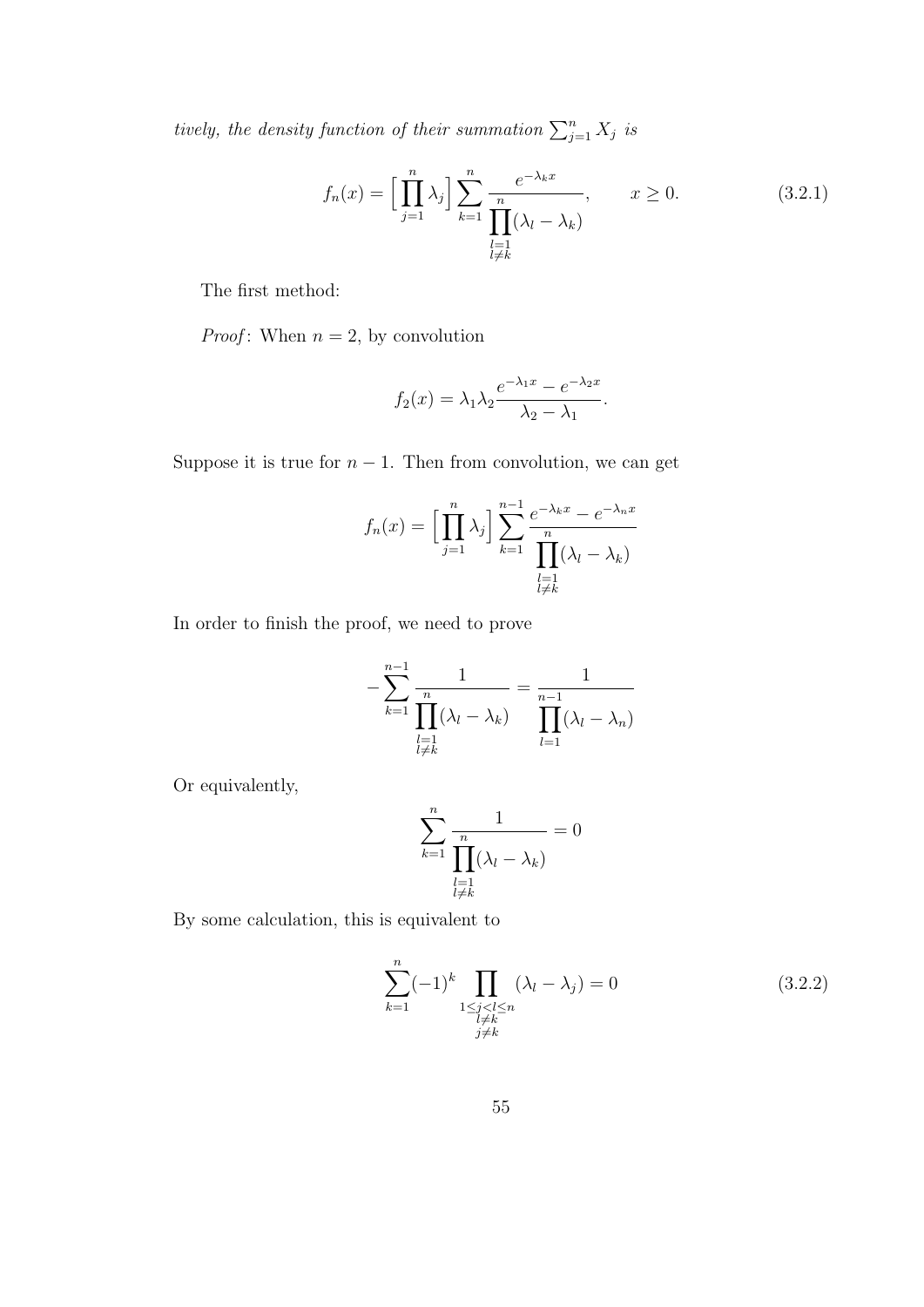Note that the product is a Vandermonde determinant:

$$
\begin{vmatrix}\n1 & \lambda_1 & \lambda_1^2 & \dots & \lambda_1^{n-2} \\
\vdots & \vdots & \ddots & \vdots \\
1 & \lambda_{k-1} & \lambda_{k-1}^2 & \dots & \lambda_{k-1}^{n-2} \\
1 & \lambda_{k+1} & \lambda_{k+1}^2 & \dots & \lambda_{k+1}^{n-2} \\
\vdots & \vdots & \vdots & \ddots & \vdots \\
1 & \lambda_n & \lambda_n^2 & \dots & \lambda_n^{n-2}\n\end{vmatrix}
$$

From this determinant, it is not hard to see that (3.2.1) is the determinant of

$$
\begin{pmatrix}\n1 & 1 & \lambda_1 & \dots & \lambda_1^{n-2} \\
\vdots & \vdots & \ddots & \vdots \\
1 & 1 & \lambda_k & \dots & \lambda_k^{n-2} \\
\vdots & \vdots & \vdots & \ddots & \vdots \\
1 & 1 & \lambda_n & \dots & \lambda_n^{n-2}\n\end{pmatrix}
$$

,

which is obviously zero.  $\blacksquare$ 

The second method to prove Lemma 3.2.1 is to use characteristic function, which makes the proof much simpler. We use it in the following lemma for the infinite sum of independent exponential random variables, with some constraint.

**Lemma 3.2.2.** Let  $\{X_1, X_2, ...\}$  be an infinite sequence of independent exponentially distributed random variables with distinct parameters  $\lambda_j > 0$ ,  $j \ge 1$ . Suppose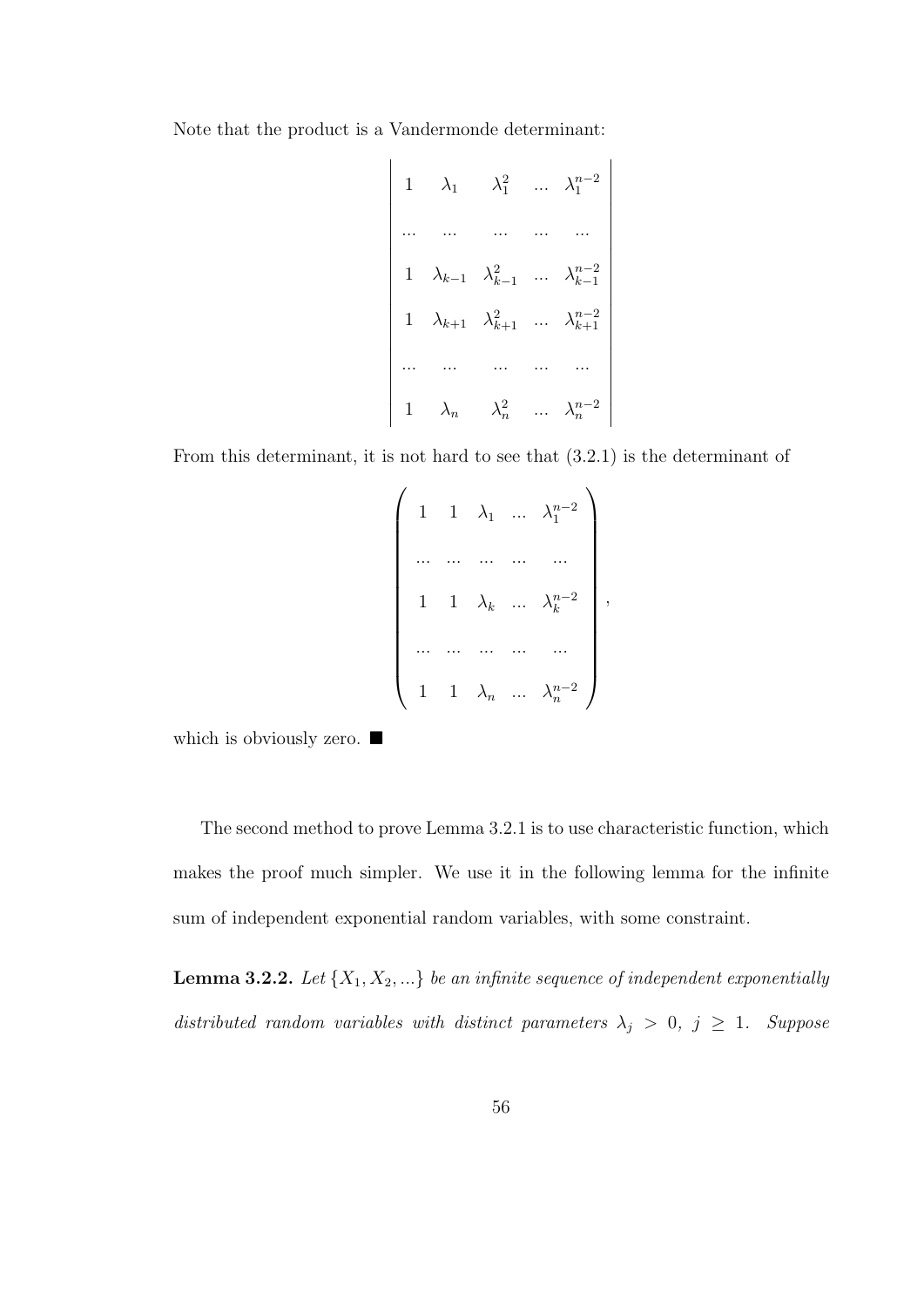$$
\sum_{j=1}^{\infty} \frac{1}{\lambda_j} < \infty. \text{ Then the density function of } \sum_{j=1}^{\infty} X_j \text{ is}
$$
\n
$$
f_{\infty}(x) = \Big[ \prod_{j=1}^{\infty} \lambda_j \Big] \sum_{k=1}^{\infty} \frac{e^{-\lambda_k x}}{\prod_{\substack{l \geq 1 \\ l \neq k}} (\lambda_l - \lambda_k)}, \qquad x \geq 0. \tag{3.2.3}
$$

*Proof*: The characteristic function of  $\sum_{n=1}^{n}$  $j=1$  $X_j, n \geq 1$ , is

$$
\phi_n(t) = \prod_{j=1}^n \mathbb{E}e^{itX_j}
$$

$$
= \prod_{j=1}^n \frac{1}{1 - \frac{it}{\lambda_j}}.
$$

Since  $\sum_{n=1}^{\infty}$  $j=1$ 1  $\lambda_j$  $<\infty$ ,  $\{\phi_n(t)\}_{n\geq 1}$  converges to

$$
\phi_{\infty}(t) = \prod_{j=1}^{\infty} \frac{1}{1 - \frac{it}{\lambda_j}}.
$$

Note that the norm

$$
\Big| \prod_{j=1}^{n} \frac{1}{1 - \frac{it}{\lambda_j}} \Big| = \prod_{j=1}^{n} \frac{1}{\sqrt{1 + \frac{t^2}{\lambda_j^2}}}
$$

decreases as  $n$  increases. Hence

$$
\int |\phi_{\infty}(t)|dt < \infty.
$$

By the Fourier inversion, the density function of  $\sum_{j\geq 1} X_j$  is

$$
f_{\infty}(x) = \frac{1}{2\pi} \int_{-\infty}^{\infty} e^{-itx} \phi_{\infty}(t) dt.
$$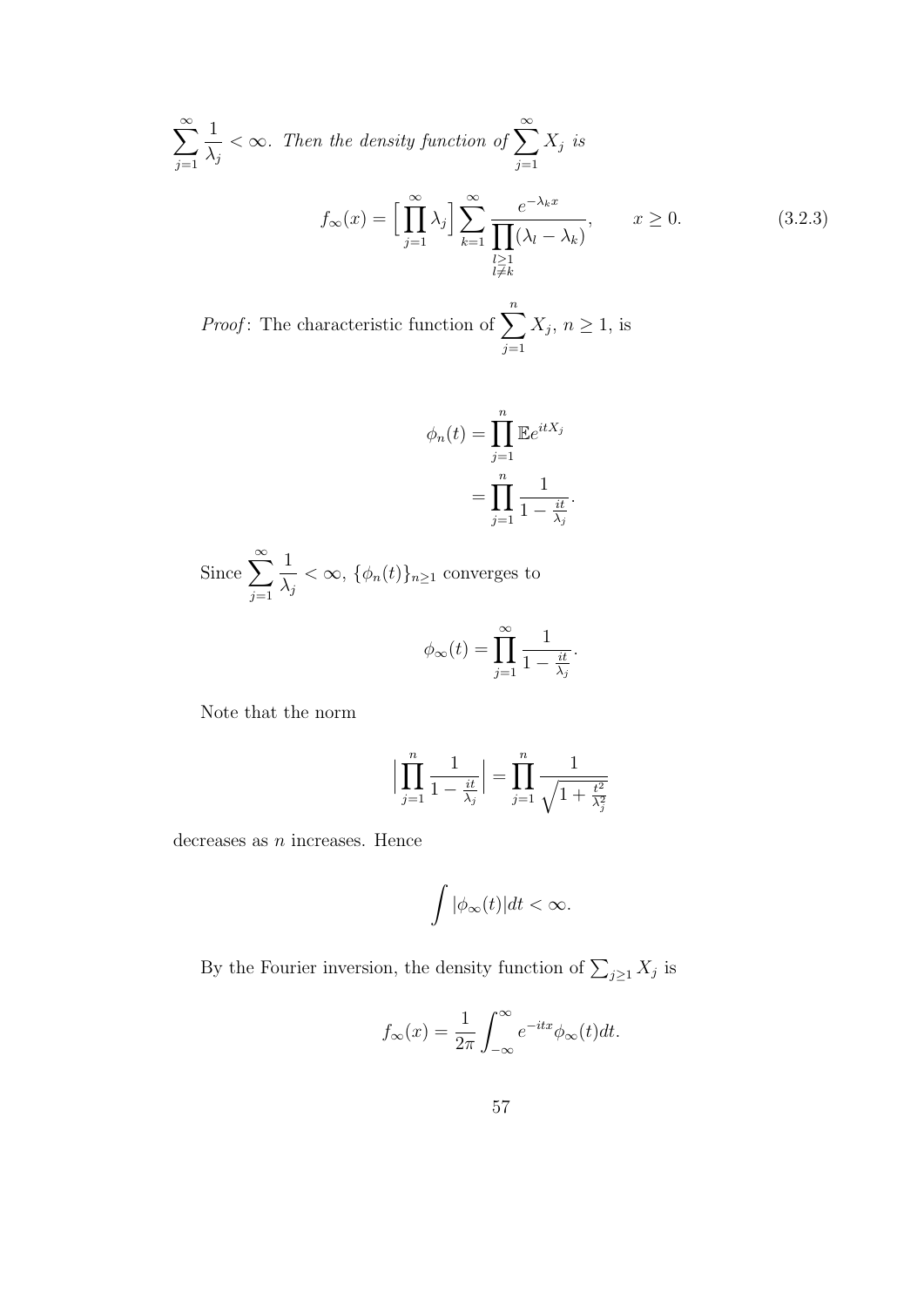Now  $\phi_{\infty}(t)$  has simple poles at  $-i\lambda_j$ ,  $j \geq 1$ . And the residue of  $e^{-itx}\phi_{\infty}(t)$  at  $-i\lambda_j$  is

$$
res(-i\lambda_j) = i\lambda_j e^{-\lambda_j x} \prod_{k \neq j} \frac{\lambda_k}{\lambda_k - \lambda_j}.
$$

Finally the residue theorem gives us the explicit form of the density function.  $\blacksquare$ 

### 3.2.1 Probability proof for some combinatorial identities

Summation of independent exponential random variables provides a much simpler way to prove some algebraic equations. Here we will state both the probabilistic method and the algebraic method, for comparison. These results are stated for the finite case, but are in fact true for the infinite one as well.

Corollary 3.2.3. For any distinct  $\lambda_1, ..., \lambda_n$ ,  $n \geq 2$  and  $\lambda_i > 0$ , there is

$$
\sum_{k=1}^{n} \prod_{l \neq k} \frac{\lambda_l}{\lambda_l - \lambda_k} = 1.
$$
\n(3.2.4)

*Proof*: The probability method is to construct a sequence of independent exponential random variables  $\{X_k\}_{k=1}^n$  with distinct parameters  $\lambda_k$ . The integral of any density function is 1. From Lemma 3.2.1,

$$
\int_0^\infty f_n(x)dx = \left[\prod_{j=1}^n \lambda_j\right] \sum_{k=1}^n \frac{\int_0^\infty e^{-\lambda_k x} dx}{\prod_{\substack{l=1 \ l \neq k}}^n (\lambda_l - \lambda_k)}
$$

$$
= \sum_{k=1}^n \prod_{l \neq k} \frac{\lambda_l}{\lambda_l - \lambda_k} = 1
$$

 $\blacksquare$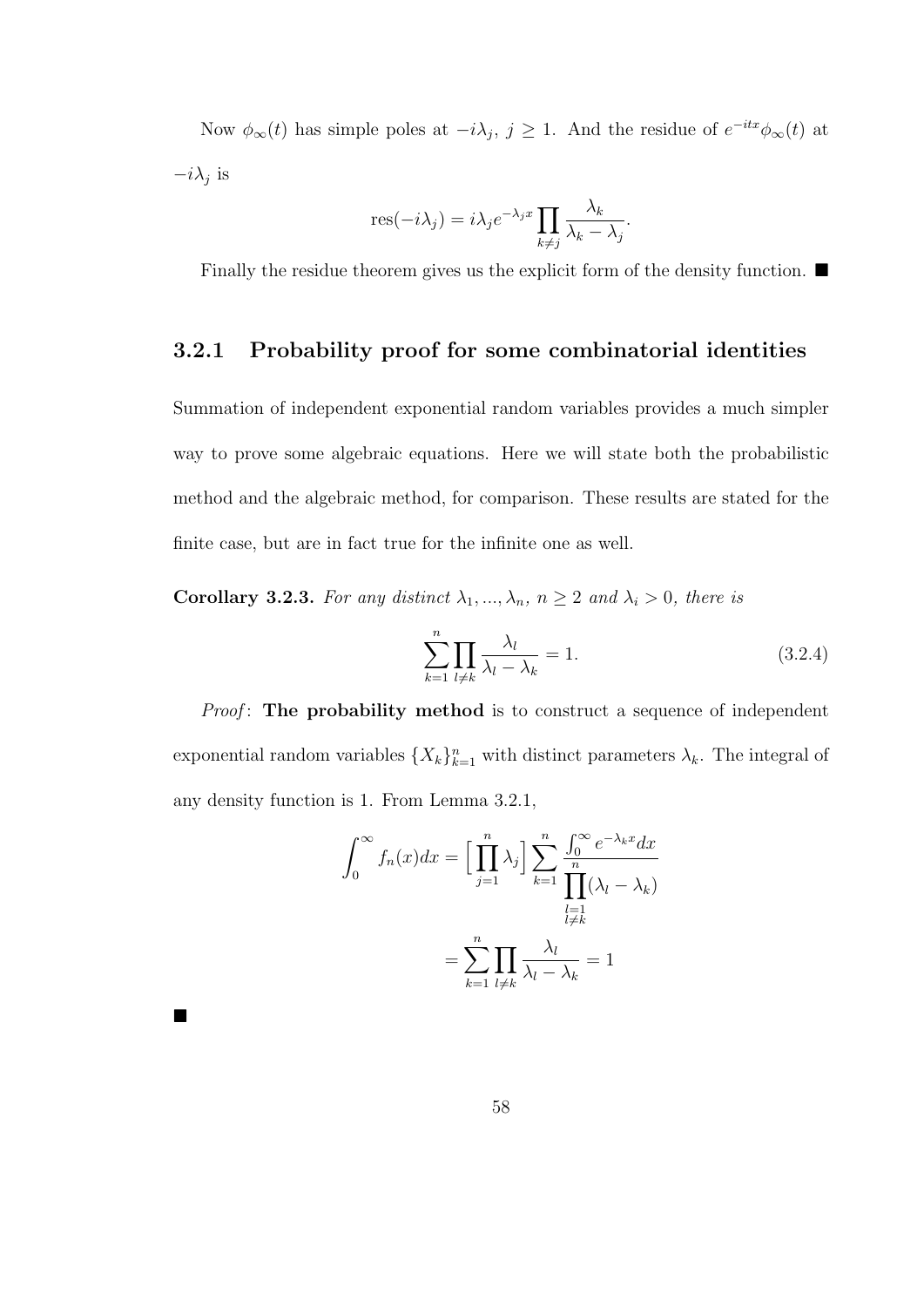Proof: The algebraic method will use the Vandermonde determinant. Observe that (3.2.4) is true if and only if

$$
\sum_{k=1}^{n}(-1)^{k-1}[\prod_{l\neq k}\lambda_l]\prod_{\substack{t\neq k\\l(3.2.5)
$$

The left hand side of (3.2.5) is exactly the determinant of the following Vandermonder matrix, whose determinant has a formula in the form of the right hand side.

$$
\left(\begin{array}{cccc} 1 & \lambda_1 & \dots & \lambda_1^{n-1} \\ \vdots & \vdots & \vdots & \vdots \\ 1 & \lambda_n & \dots & \lambda_n^{n-1} \end{array}\right)
$$

Corollary 3.2.4. For any  $\lambda_1, ..., \lambda_n$ ,  $n \ge 2$ ,  $\lambda_i > 0$ ,

 $\blacksquare$ 

$$
\sum_{k=1}^{n} \frac{1}{\lambda_k} \prod_{\substack{l=1\\l \neq k}}^{n} \frac{\lambda_l}{\lambda_l - \lambda_k} = \sum_{k=1}^{n} \frac{1}{\lambda_k}
$$
\n(3.2.6)

 $Proof$ (The probabilistic method): same construction as in the previous proof. The expected value of  $\{X_k\}_{k=1}^n$  is

$$
\mathbb{E}(\sum_{k=1}^{n} X_k) = \sum_{k=1}^{n} \frac{1}{\lambda_k}.
$$

On the other hand, from the density function (3.2.1) of  $\sum_{k=1}^{n} X_k$ , the expectation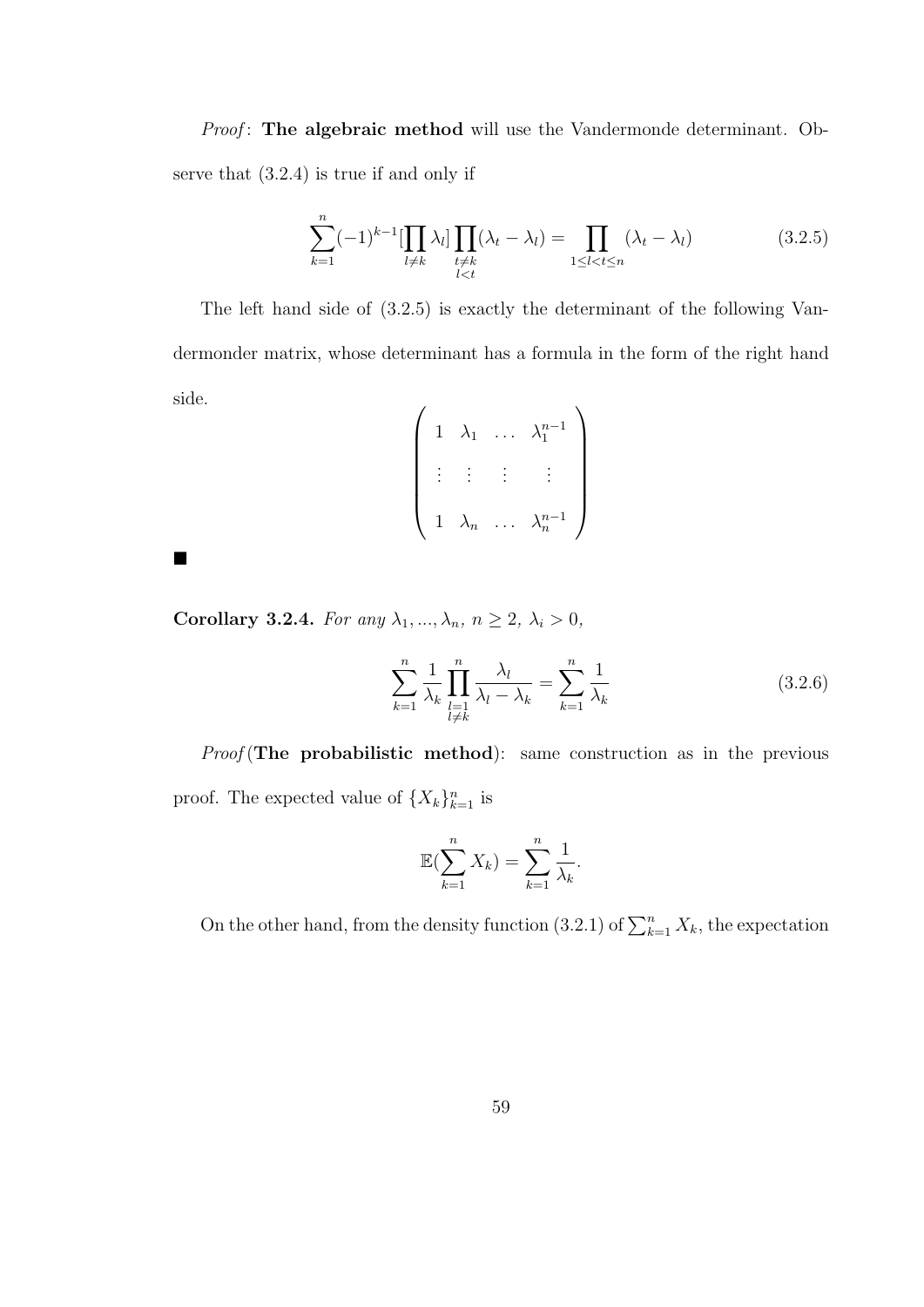$$
\mathbb{E}(\sum_{j=1}^{n} X_j) = \int_0^\infty \left[ \prod_{j=1}^{n} \lambda_j \right] \sum_{k=1}^{n} \frac{xe^{-\lambda_k x}}{\prod_{\substack{l=1\\l \neq k}}^{n} (\lambda_l - \lambda_k)} dx
$$

$$
= \sum_{k=1}^{n} \prod_{\substack{l=1\\l \neq k}}^{n} \frac{\lambda_l}{\lambda_l - \lambda_k}
$$

*Proof* (The algebraic method):  $(3.2.6)$  is true if and only if

$$
\frac{\sum_{k=1}^{n}(-1)^{k-1}\Big[\prod_{l\neq k}\lambda_{l}^{2}\Big]\prod_{\substack{t\neq k}}(\lambda_{t}-\lambda_{l})}{\Big[\prod_{k=1}^{n}\lambda_{k}\Big]\prod_{1\leq l(3.2.7)
$$

And (3.2.7) is equivalent to

$$
\sum_{k=1}^{n}(-1)^{k-1}\Big[\prod_{\substack{l\neq k}}\lambda_l^2\Big]\prod_{\substack{t\neq k\\l
$$

The left hand side of (3.2.8) is the determinant

$$
D_1 := \begin{vmatrix} 1 & \lambda_1^2 & \lambda_1^3 & \dots & \lambda_1^n \\ 1 & \lambda_2^2 & \lambda_2^3 & \dots & \lambda_2^n \\ \vdots & \vdots & \vdots & \vdots & \vdots \\ 1 & \lambda_n^2 & \lambda_n^3 & \dots & \lambda_n^n \end{vmatrix}.
$$

This is in fact a generalized Vandermonde matrix. Let us look at another (but

 $\blacksquare$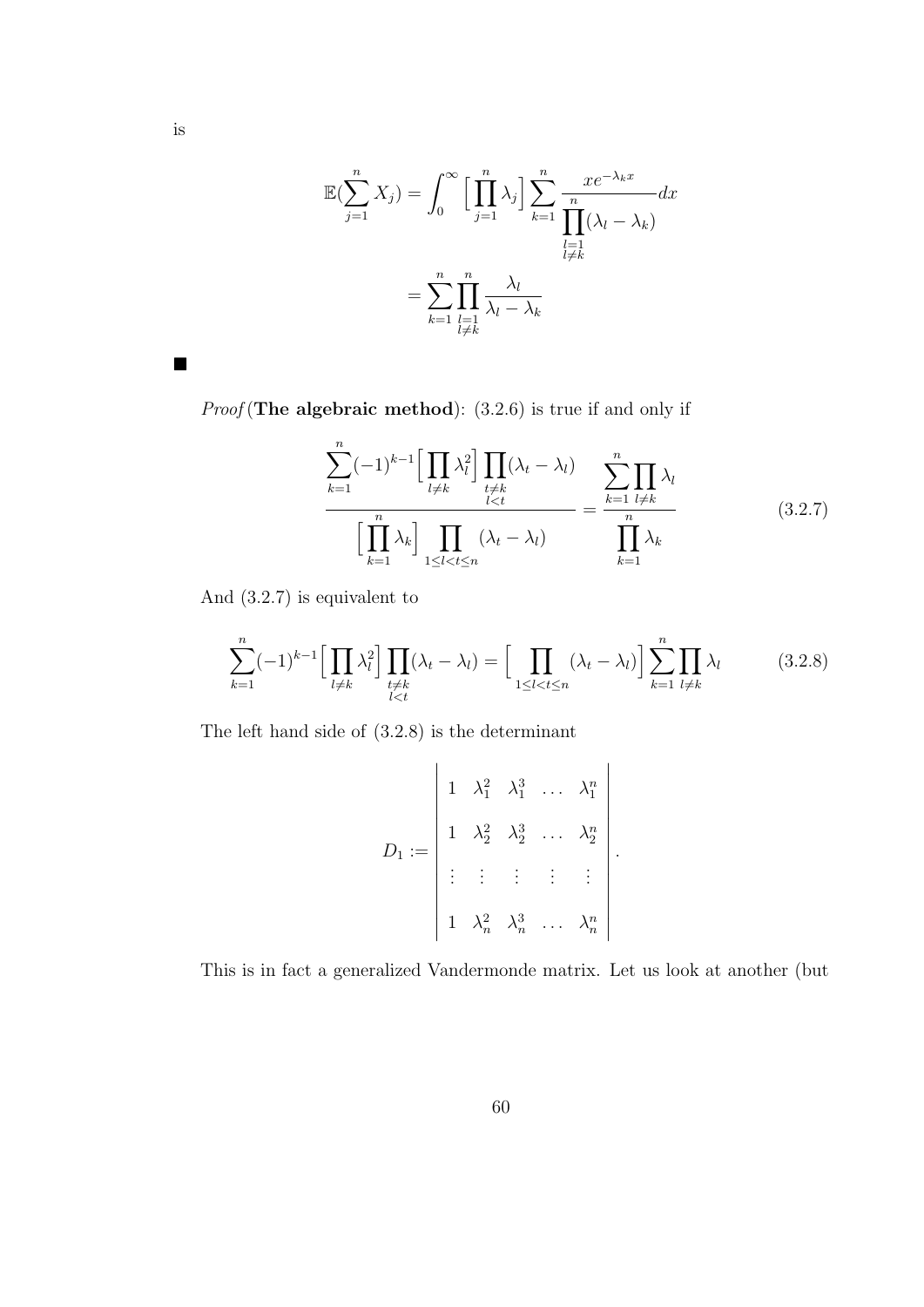not the only) way to compute its determinant. Construct the following matrix:

$$
\begin{pmatrix}\n1 & \lambda_1 & \lambda_1^2 & \dots & \lambda_1^n \\
\vdots & \vdots & \vdots & \vdots \\
1 & \lambda_n & \lambda_n^2 & \dots & \lambda_n^n \\
1 & x & x^2 & \dots & x^n\n\end{pmatrix},
$$
\n(3.2.9)

whose determinant is a polynomial of x, say  $p(x)$ . And it is easy to see that

$$
p(x) = C_{n+1,1} + C_{n+1,2}x + \dots + C_{n+1,n+1}x^n,
$$
\n(3.2.10)

where  $C_{ij}$  is the cofactor. First, obviously  $\lambda_1, ..., \lambda_n$  are the roots of  $p(x) = 0$ . Then from matrix (3.2.9),  $C_{n+1,2} = (-1)^{n+3}D_1$  and

$$
C_{n+1,n+1} = \prod_{1 \leq l < t \leq n} (\lambda_t - \lambda_l).
$$

Next, by Viète's formula,

$$
\sum_{k=1}^{n} \prod_{l \neq k} \lambda_l = (-1)^{n-1} \frac{C_{n+1,2}}{C_{n+1,n+1}}
$$

$$
= \frac{D_1}{\prod_{1 \leq l < t \leq n} (\lambda_t - \lambda_l)}.
$$

Hence,  $D_1$  equals the right hand side of (3.2.8).

More generally, a corollary of the algebraic proof of Corollary 3.2.4: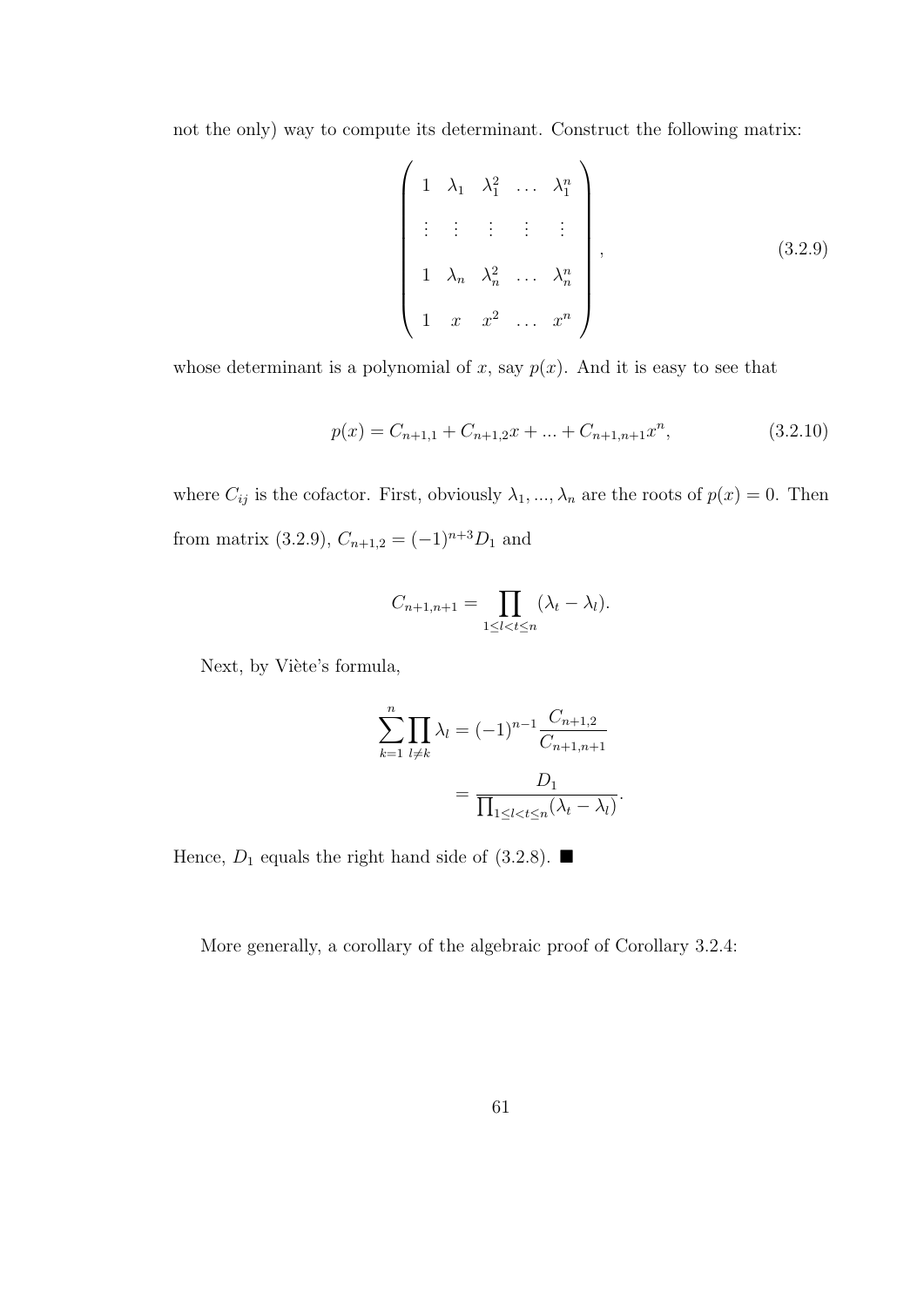Corollary 3.2.5. For any  $\lambda_1, ..., \lambda_n$ ,  $n \geq 2$ ,  $\lambda_i > 0$ , let

$$
D_{k} := \begin{vmatrix} 1 & \lambda_{1} & \dots & \lambda_{1}^{k-1} & \lambda_{1}^{k+1} & \dots & \lambda_{1}^{n} \\ 1 & \lambda_{2} & \dots & \lambda_{2}^{k-1} & \lambda_{2}^{k+1} & \dots & \lambda_{2}^{n} \\ \vdots & \vdots & \vdots & \vdots & \vdots & \vdots \\ 1 & \lambda_{n} & \dots & \lambda_{n}^{k-1} & \lambda_{n}^{k+1} & \dots & \lambda_{n}^{n} \end{vmatrix}, \qquad (3.2.11)
$$

where  $1 \leq k \leq n-1$  (when  $k = n$ , it is the original Vandermonde determinant). Then

$$
D_k = \prod_{1 \le l < t \le n} (\lambda_t - \lambda_l) \sum_{\substack{i_j = 1 \\ i_j \ne i_{j'} \text{ if } j \ne j'}}^{n} \prod_{j=1}^{n-k} \lambda_{i_j}.
$$
 (3.2.12)

*Proof*: In matrix  $(3.2.9)$  and the determinant polynomial  $(3.2.10)$ , the coefficient of  $x^k$  is  $C_{n+1,k+1}$ , which is also  $(-1)^{n+k+2}D_k$ . By Viète's formula,

$$
(-1)^{n-k} \frac{C_{n+1,k+1}}{C_{n+1,n+1}} = \sum_{\substack{i_j=1 \ i_j \neq i_{j'} \text{ if } j \neq j'}}^{n} \prod_{j=1}^{n-k} \lambda_{i_j}.
$$

Corollary 3.2.6. For any  $\lambda_1, ..., \lambda_n, n \geq 2, \lambda_i > 0$ , there is

$$
\sum_{k=1}^{n} \frac{1}{\lambda_k^2} \prod_{\substack{l=1 \ l \neq k}}^{n} \frac{\lambda_l}{\lambda_l - \lambda_k} = \sum_{k=1}^{n} \frac{1}{\lambda_k^2} + \sum_{\substack{i,j=1 \ i \neq j}}^{n} \frac{1}{\lambda_i \lambda_j}
$$

Proof (the probability method): same construction of independent exponential random variables as before, then the second moment of their summation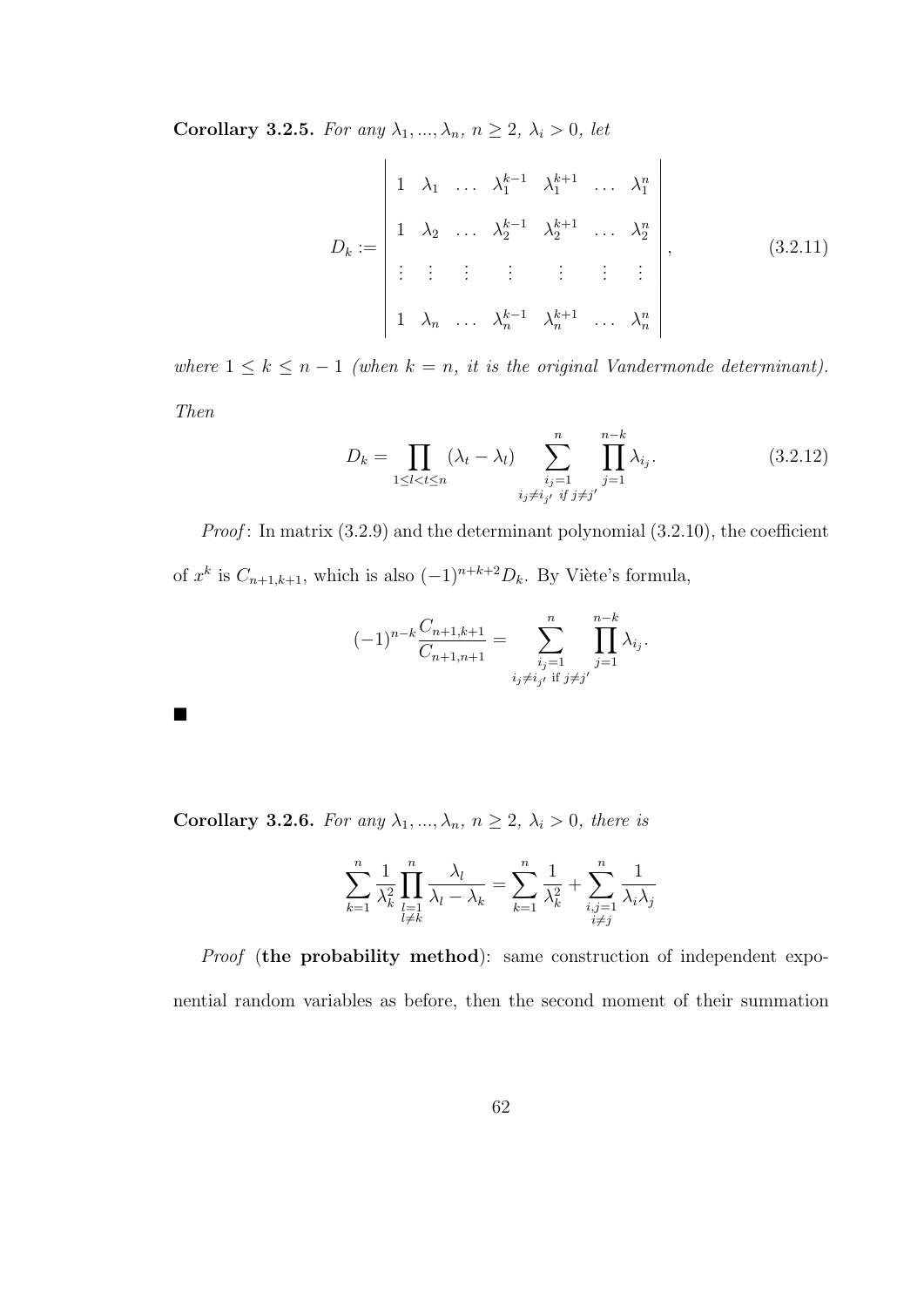$$
\mathbb{E}\Big[\big(\sum_{k=1}^n X_k\big)^2\Big] = \mathbb{E}\Big(\sum_{k=1}^n X_k^2 + 2\sum_{k=1}^n X_i X_j\Big)
$$

$$
= \sum_{k=1}^n \frac{2}{\lambda_k^2} + 2\sum_{k=1}^n \frac{1}{\lambda_i \lambda_j}
$$

On the other hand, from the density function (3.2.1),

$$
\mathbb{E}\Big[\big(\sum_{k=1}^n X_k\big)^2\Big] = \int_0^\infty \Big[\prod_{j=1}^n \lambda_j\Big] \sum_{k=1}^n \frac{x^2 e^{-\lambda_k x}}{\prod_{\substack{l=1 \ l \neq k}}^n (\lambda_l - \lambda_k)}
$$

$$
= \sum_{k=1}^n \frac{2}{\lambda_k^2} \prod_{l \neq k} \frac{\lambda_l}{\lambda_l - \lambda k}.
$$

Proof (the algebraic method): First,

$$
\sum_{k=1}^{n} \frac{1}{\lambda_k^2} \prod_{l \neq k} \frac{\lambda_l}{\lambda_l - \lambda_k} = \frac{\prod_{k=1}^{n} \left[ \prod_{l \neq k} \lambda_l^3 \right] (-1)^{k-1} \prod_{\substack{1 \le l < t \le n \\ i, l \neq k}} (\lambda_t - \lambda_l)}{\left[ \prod_{k=1}^{n} \lambda_k^2 \right] \prod_{1 \le l < t \le n} (\lambda_t - \lambda_l)}.
$$
\n(3.2.13)

Note that the top is the determinant

$$
D := \begin{vmatrix} 1 & 1 & \dots & 1 \\ \lambda_1^3 & \lambda_2^3 & \dots & \lambda_n^3 \\ \lambda_1^4 & \lambda_2^4 & \dots & \lambda_n^4 \\ \vdots & \vdots & \vdots & \vdots \\ \lambda_1^{n+1} & \lambda_2^{n+1} & \dots & \lambda_n^{n+1} \end{vmatrix}.
$$

 $\blacksquare$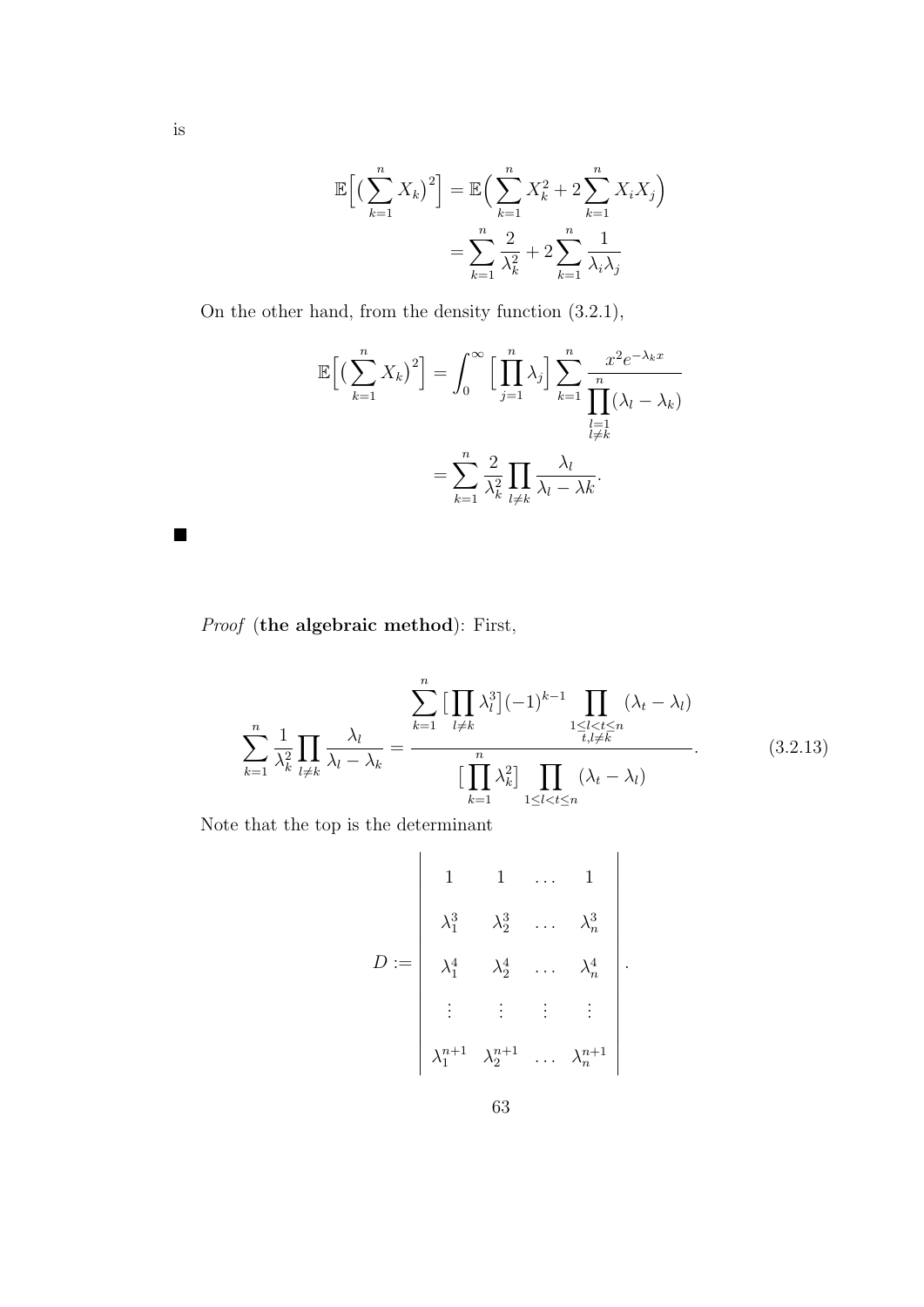In order to evaluate this determinant, set up a function

$$
\mathcal{D}(x) := \begin{vmatrix}\ne^{x/\lambda_1^2} & e^{x/\lambda_2^2} & \dots & e^{x/\lambda_n^2} \\
\lambda_1 e^{x/\lambda_1^2} & \lambda_2 e^{x/\lambda_2^2} & \dots & \lambda_n e^{x/\lambda_n^2} \\
\vdots & \vdots & \vdots & \vdots \\
\lambda_1^{n-1} e^{x/\lambda_1^2} & \lambda_2^{n-1} e^{x/\lambda_2^2} & \dots & \lambda_n^{n-1} e^{x/\lambda_n^2} \\
1 & 1 & \dots & 1 \\
\vdots & \vdots & \vdots & \vdots \\
\lambda_1^{n-1} & \lambda_2^{n-1} & \dots & \lambda_n^{n-1} \\
\vdots & \vdots & \vdots & \vdots \\
\lambda_1^{n-1} & \lambda_2^{n-1} & \dots & \lambda_n^{n-1}\n\end{vmatrix}
$$

 $\overline{\phantom{a}}$ 

 

 $\bigg\}$  $\overline{\phantom{a}}$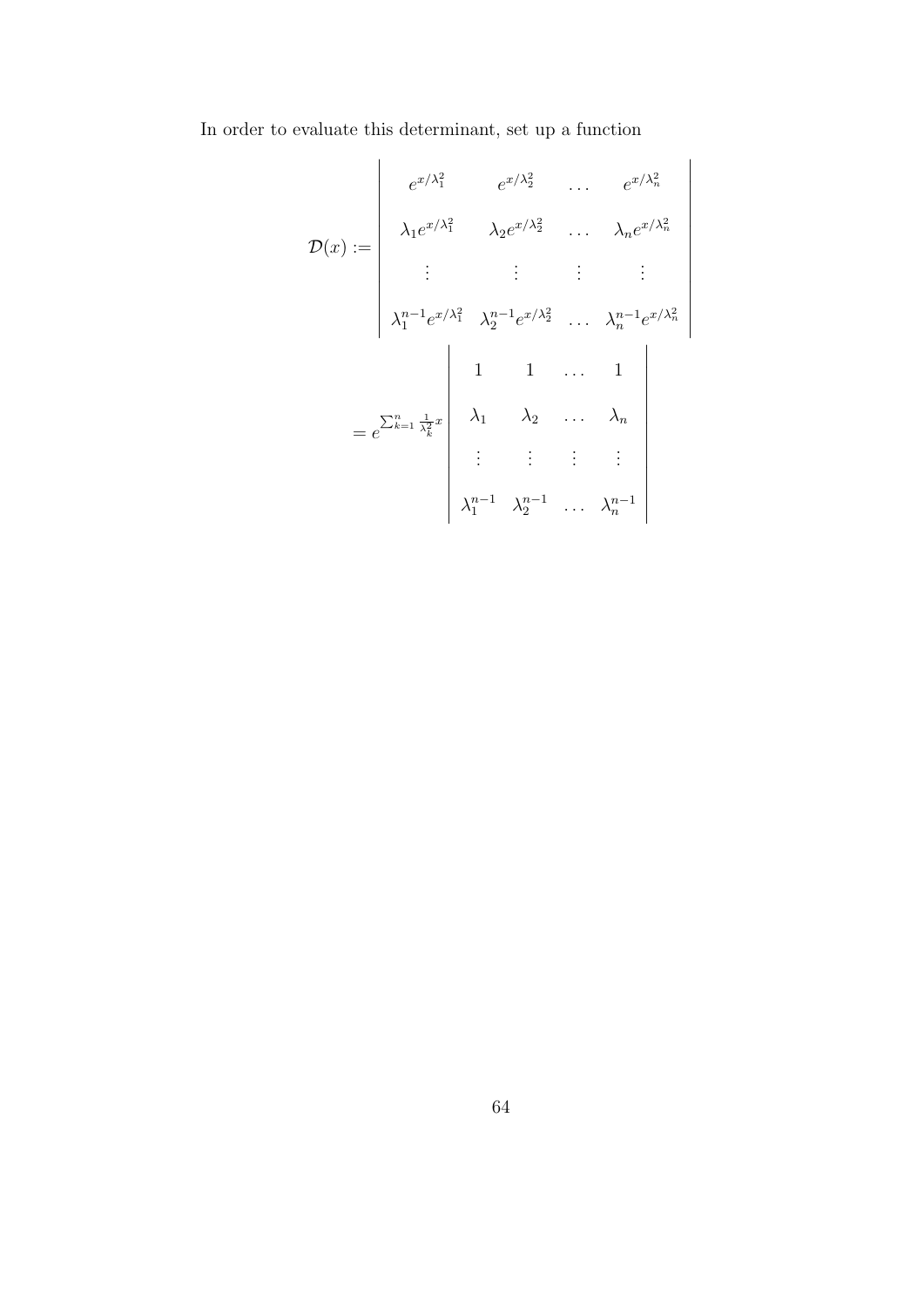Then the derivative of  $\mathcal{D}(x)$  is

$$
\frac{d\mathcal{D}}{dx} = \begin{vmatrix}\n\frac{1}{\lambda_1^2} e^{x/\lambda_1^2} & \frac{1}{\lambda_2^2} e^{x/\lambda_2^2} & \dots & \frac{1}{\lambda_n^2} e^{x/\lambda_n^2} \\
\lambda_1 e^{x/\lambda_1^2} & \lambda_2 e^{x/\lambda_2^2} & \dots & \lambda_n e^{x/\lambda_n^2} \\
\vdots & \vdots & \vdots & \vdots \\
\lambda_1^{n-1} e^{x/\lambda_1^2} & \lambda_2^{n-1} e^{x/\lambda_2^2} & \dots & \lambda_n^{n-1} e^{x/\lambda_n^2} \\
\frac{1}{\lambda_1} e^{x/\lambda_1^2} & \frac{1}{\lambda_2} e^{x/\lambda_2^2} & \dots & \frac{1}{\lambda_n} e^{x/\lambda_n^2} \\
\vdots & \vdots & \vdots & \vdots \\
\lambda_1^{n-1} e^{x/\lambda_1^2} & \lambda_2^{n-1} e^{x/\lambda_2^2} & \dots & \lambda_n^{n-1} e^{x/\lambda_n^2} \\
e^{x/\lambda_1^2} & e^{x/\lambda_2^2} & \dots & e^{x/\lambda_n^2} \\
\lambda_1 e^{x/\lambda_1^2} & \lambda_2 e^{x/\lambda_2^2} & \dots & \lambda_n e^{x/\lambda_n^2} \\
e^{x/\lambda_1^2} & e^{x/\lambda_2^2} & \dots & e^{x/\lambda_n^2} \\
\vdots & \vdots & \vdots & \vdots \\
\lambda_1^{n-1} e^{x/\lambda_1^2} & \lambda_2^{n-1} e^{x/\lambda_2^2} & \dots & \lambda_n^{n-1} e^{x/\lambda_n^2} \\
e^{x/\lambda_1^2} & e^{x/\lambda_2^2} & \dots & e^{x/\lambda_n^2} \\
\lambda_1 e^{x/\lambda_1^2} & \lambda_2 e^{x/\lambda_2^2} & \dots & \lambda_n e^{x/\lambda_n^2} \\
\vdots & \vdots & \vdots & \vdots \\
\lambda_1^{n-3} e^{x/\lambda_1^2} & \lambda_2^{n-3} e^{x/\lambda_2^2} & \dots & \lambda_n^{n-3} e^{x/\lambda_n^2}\n\end{vmatrix}
$$

65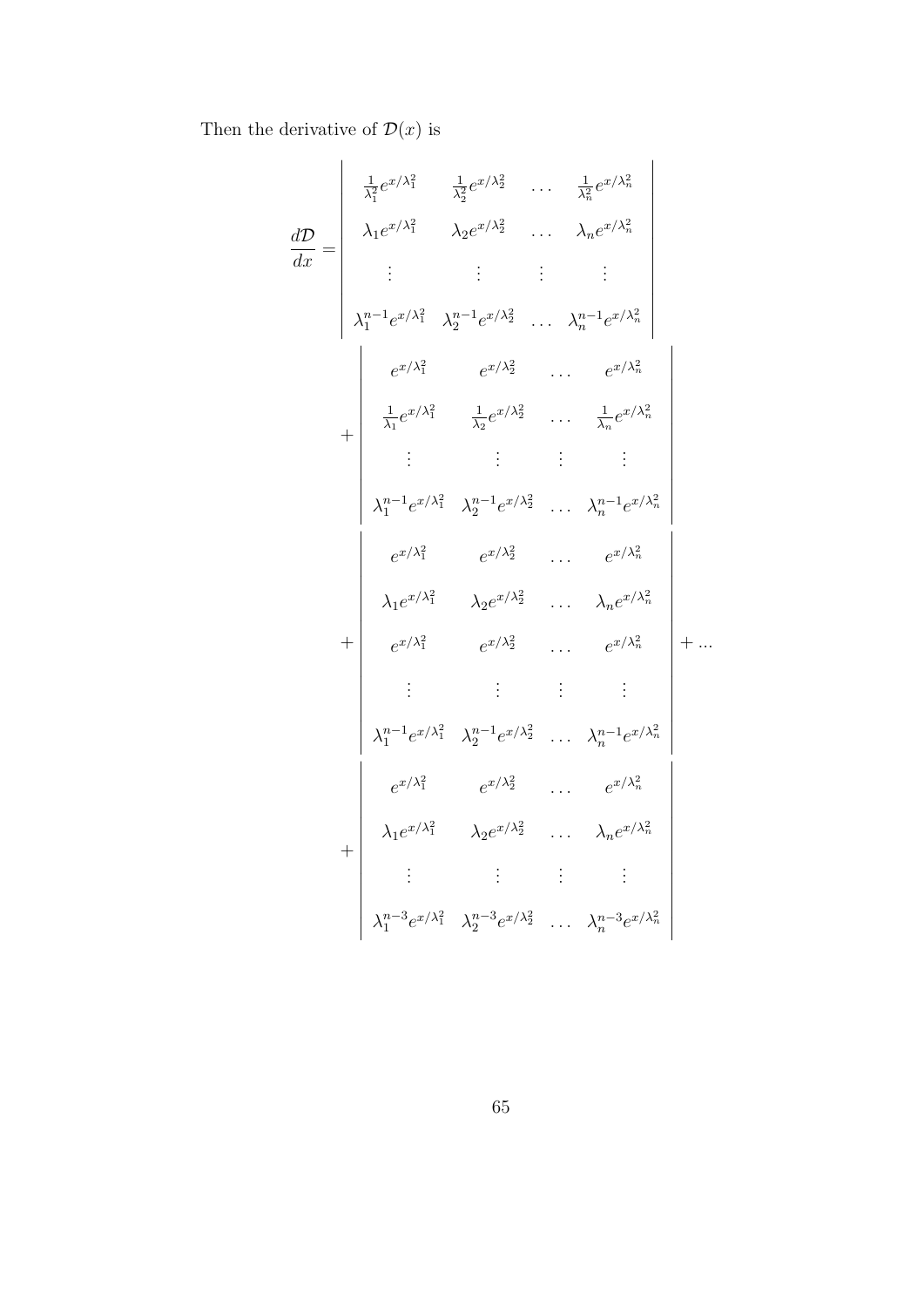Hence

$$
\frac{d\mathcal{D}}{dx} = \begin{vmatrix}\n\frac{1}{\lambda_1^2} e^{x/\lambda_1^2} & \frac{1}{\lambda_2^2} e^{x/\lambda_2^2} & \dots & \frac{1}{\lambda_n^2} e^{x/\lambda_n^2} \\
\lambda_1 e^{x/\lambda_1^2} & \lambda_2 e^{x/\lambda_2^2} & \dots & \lambda_n e^{x/\lambda_n^2} \\
\vdots & \vdots & \vdots & \vdots \\
\lambda_1^{n-1} e^{x/\lambda_1^2} & \lambda_2^{n-1} e^{x/\lambda_2^2} & \dots & \lambda_n^{n-1} e^{x/\lambda_n^2} \\
e^{x/\lambda_1^2} & e^{x/\lambda_2^2} & \dots & e^{x/\lambda_n^2} \\
\frac{1}{\lambda_1} e^{x/\lambda_1^2} & \frac{1}{\lambda_2} e^{x/\lambda_2^2} & \dots & \frac{1}{\lambda_n} e^{x/\lambda_n^2} \\
\vdots & \vdots & \vdots & \vdots \\
\lambda_1^{n-1} e^{x/\lambda_1^2} & \lambda_2^{n-1} e^{x/\lambda_2^2} & \dots & \lambda_n^{n-1} e^{x/\lambda_n^2}\n\end{vmatrix}
$$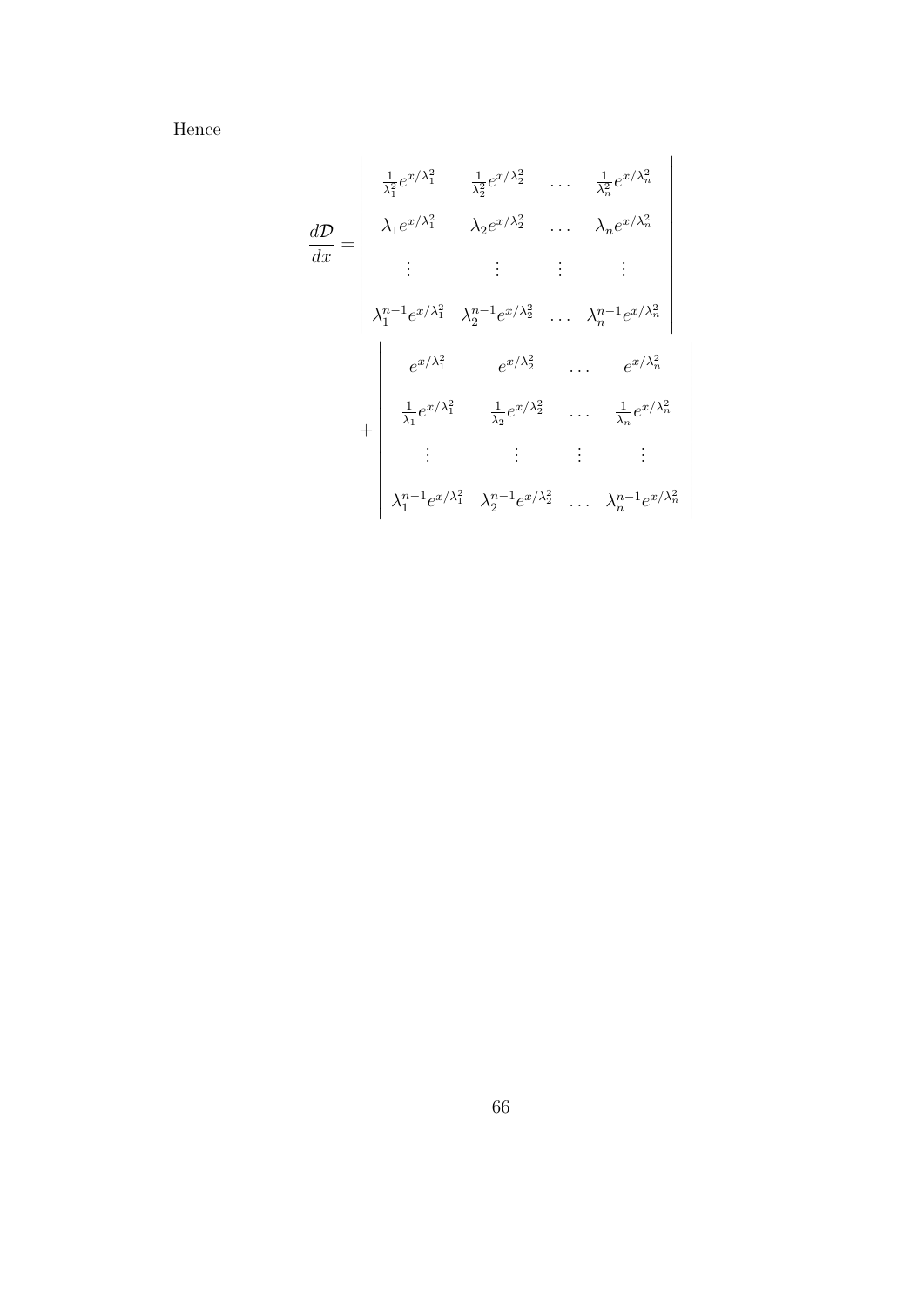After some adjustment, we get

$$
\frac{d\mathcal{D}}{dx} = \left[ \prod_{k=1}^{n} \frac{1}{\lambda_k^2} \right] e^{\sum_{k=1}^{n} x/\lambda_k^2} \begin{vmatrix} 1 & 1 & \dots & 1 \\ \lambda_1^3 & \lambda_2^3 & \dots & \lambda_n^3 \\ \lambda_1^4 & \lambda_2^4 & \dots & \lambda_n^4 \\ \vdots & \vdots & \vdots & \vdots \\ \lambda_1^{n+1} & \lambda_2^{n+1} & \dots & \lambda_n^{n+1} \end{vmatrix}
$$
\n
$$
- \left[ \prod_{k=1}^{n} \frac{1}{\lambda_k} \right] e^{\sum_{k=1}^{n} x/\lambda_k^2} \begin{vmatrix} \lambda_1 & \lambda_2 & \dots & \lambda_n \\ \lambda_1^3 & \lambda_2^3 & \dots & \lambda_n^3 \\ \lambda_1^3 & \lambda_2^3 & \dots & \lambda_n^3 \\ \vdots & \vdots & \vdots & \vdots \\ \lambda_1^{n} & \lambda_2^{n} & \dots & \lambda_n^{n} \end{vmatrix}
$$
\n(3.2.14)

By Corollary 3.2.5,

 $\overline{\phantom{a}}$  $\begin{array}{c} \end{array}$  $\begin{array}{c} \end{array}$  $\Big\}$ 

 

 $\Big\}$  $\Big\}$  $\Big\}$  $\begin{array}{c} \end{array}$  $\begin{array}{c} \end{array}$  $\Big\}$  $\begin{array}{c} \hline \end{array}$ 

1 1 ... 1  
\n
$$
\begin{vmatrix}\n\lambda_1 & \lambda_2 & \dots & \lambda_n \\
\lambda_1^3 & \lambda_2^3 & \dots & \lambda_n^3 \\
\vdots & \vdots & \vdots & \vdots \\
\lambda_1^n & \lambda_2^n & \dots & \lambda_n^n\n\end{vmatrix} = \prod_{1 \leq l < t \leq n} (\lambda_l - \lambda_l) \left[ \prod_{k=1}^n \lambda_k \right] \sum_{i \neq j} \frac{1}{\lambda_i \lambda_j}
$$
\n
$$
\lambda_1^n \lambda_2^n \dots \lambda_n^n
$$

Besides, the derivative also equals

$$
\frac{d\mathcal{D}}{dx} = \left(\sum_{k=1}^{n} \frac{1}{\lambda_k^2}\right) e^{\sum_{k=1}^{n} x/\lambda_k^2} \prod_{1 \le l < t \le n} (\lambda_t - \lambda_l). \tag{3.2.15}
$$

Equaling  $(3.2.12)$  and  $(3.2.13)$ , we get

$$
D = \left[\prod_{k=1}^{n} \lambda_k^2\right] \left(\sum_{k=1}^{n} \frac{1}{\lambda_k^2} + \sum_{i \neq j} \frac{1}{\lambda_i \lambda_j}\right) \prod_{1 \le l < t \le n} (\lambda_t - \lambda_l). \tag{3.2.16}
$$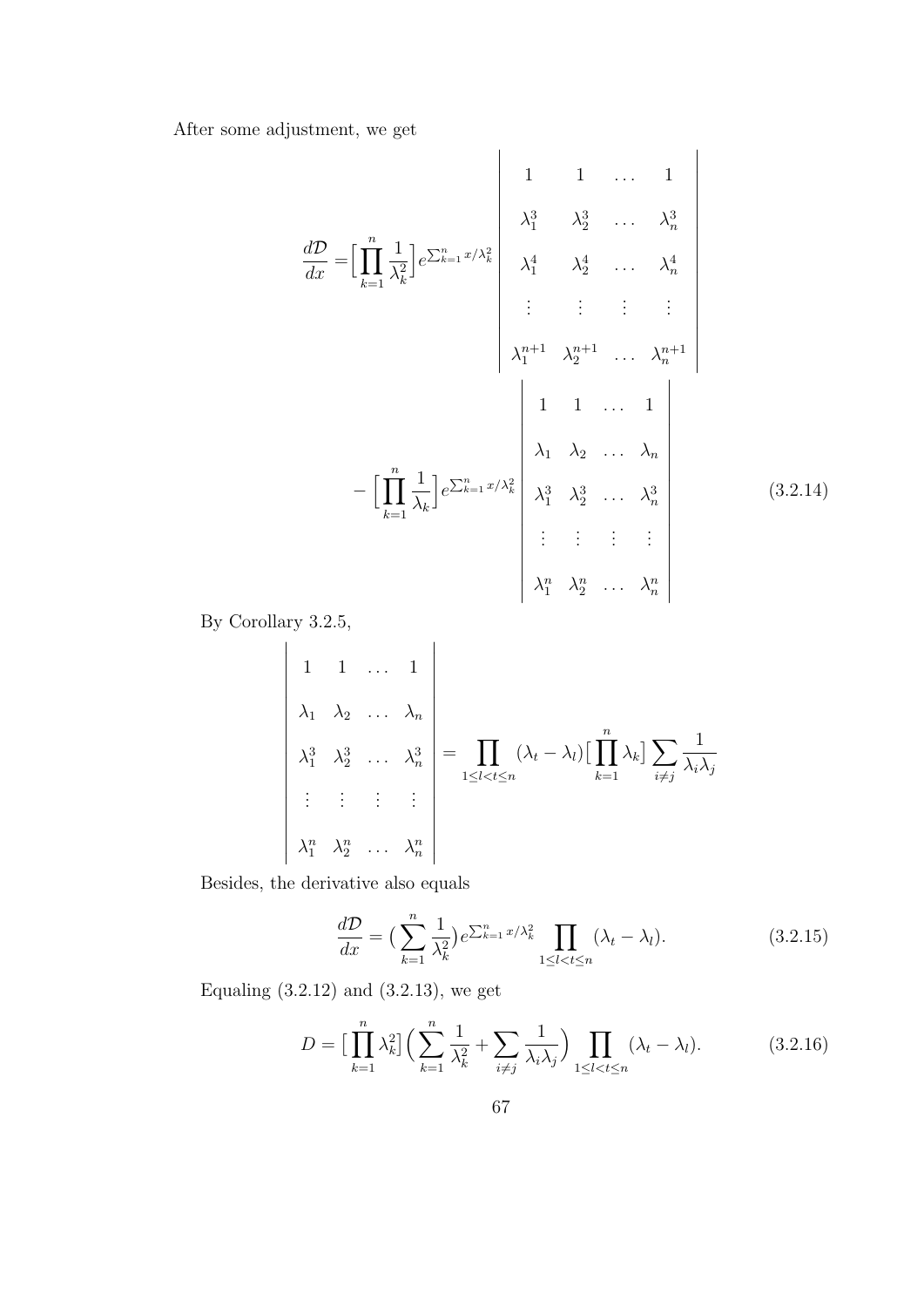Plugging (3.2.14) back to (3.2.11) proves the identity.  $\blacksquare$ 

The following corollary is a general case of the previous one.

Corollary 3.2.7. For any  $\lambda_1, ..., \lambda_n$ ,  $n \ge 2$ ,  $m \ge 2$  and  $\lambda_i > 0$ , there is

$$
\sum_{k=1}^{n} \frac{1}{\lambda_k^m} \prod_{l \neq k} \frac{\lambda_l}{\lambda_l - \lambda_k} = \sum_{\substack{i_1 + \dots + i_n = m \\ i_1, \dots, i_n \ge 0}} \frac{1}{\lambda_1^{i_1} \dots \lambda_n^{i_n}}
$$

Proof (the probability proof): similar construction of independent exponential random variables, then compute the m-th moment of  $\sum X_k$ .

$$
\mathbb{E}\Big[(\sum_{k=1}^{n} X_k)^m\Big] = \mathbb{E}\Big[\sum_{i_1,\dots,i_n} {m \choose i_1 \dots i_n} X_1^{i_1} \dots X_n^{i_n}\Big]
$$

$$
= \sum_{i_1 + \dots + i_n = m} \frac{m!}{\lambda_1^{i_1} \dots \lambda_n^{i_n}}
$$

On the other hand, by integrating the density function eqrefequ 3.2.1, we have

$$
\mathbb{E}\Big[(\sum_{k=1}^{n} X_k)^m\Big] = \sum_{k=1}^{n} \frac{m!}{\lambda_k^m} \prod_{l \neq k} \frac{\lambda_l}{\lambda_l - \lambda_k}
$$

 $\blacksquare$ 

Compared to the probability proof, the algebraic method is too complicated to prove Corollary 3.2.7. As a consequence, it deduces a generalized Vandermonde determinant.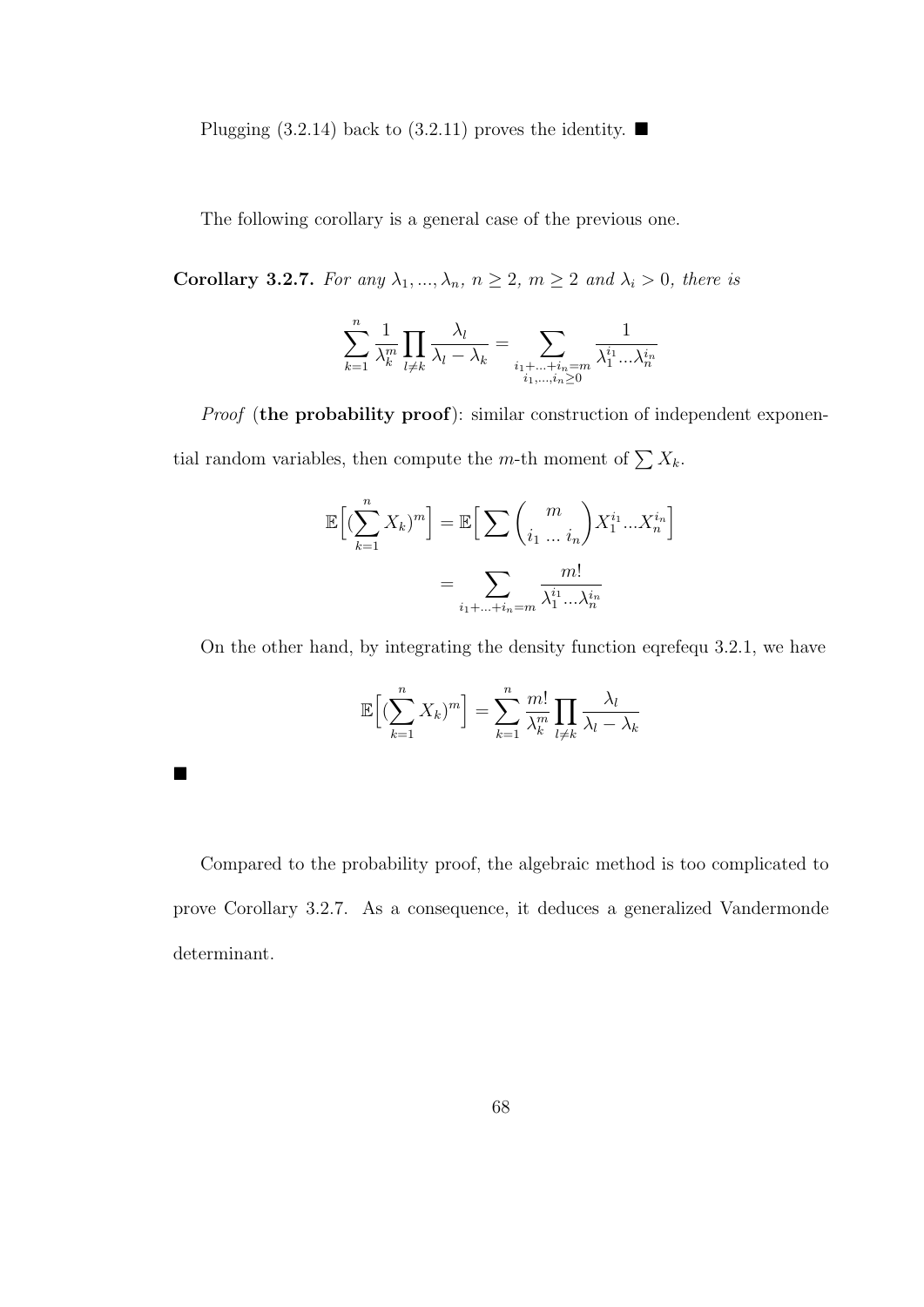Corollary 3.2.8.

 $\overline{\phantom{a}}$  $\overline{\phantom{a}}$  $\overline{\phantom{a}}$  $\bigg\}$  $\bigg\}$  $\bigg\}$  $\bigg\}$  $\overline{\phantom{a}}$  $\overline{\phantom{a}}$  $\overline{\phantom{a}}$  $\overline{\phantom{a}}$  $\bigg\}$  $\bigg\}$  $\bigg\}$  $\overline{\phantom{a}}$  $\vert$ 

1 1 ... 1  
\n
$$
\lambda_1^{m+1} \lambda_2^{m+1} \dots \lambda_n^{m+1}
$$
\n
$$
\vdots \qquad \vdots \qquad \vdots
$$
\n
$$
\vdots \qquad \vdots \qquad \vdots
$$
\n
$$
\lambda_1^{n-m-1} \lambda_2^{n-m-1} \dots \lambda_n^{n-m-1}
$$
\n
$$
\begin{array}{ccc}\n\vdots & \vdots & \vdots \\
\downarrow & \downarrow & \downarrow & \downarrow \\
\downarrow & \downarrow & \downarrow & \downarrow \\
\downarrow & \downarrow & \downarrow & \downarrow \\
\downarrow & \downarrow & \downarrow & \downarrow \\
\downarrow & \downarrow & \downarrow & \downarrow \\
\downarrow & \downarrow & \downarrow & \downarrow \\
\downarrow & \downarrow & \downarrow & \downarrow \\
\downarrow & \downarrow & \downarrow & \downarrow \\
\downarrow & \downarrow & \downarrow & \downarrow \\
\downarrow & \downarrow & \downarrow & \downarrow \\
\downarrow & \downarrow & \downarrow & \downarrow \\
\downarrow & \downarrow & \downarrow & \downarrow \\
\downarrow & \downarrow & \downarrow & \downarrow \\
\downarrow & \downarrow & \downarrow & \downarrow \\
\downarrow & \downarrow & \downarrow & \downarrow \\
\downarrow & \downarrow & \downarrow & \downarrow \\
\downarrow & \downarrow & \downarrow & \downarrow \\
\downarrow & \downarrow & \downarrow & \downarrow \\
\downarrow & \downarrow & \downarrow & \downarrow \\
\downarrow & \downarrow & \downarrow & \downarrow \\
\downarrow & \downarrow & \downarrow & \downarrow \\
\downarrow & \downarrow & \downarrow & \downarrow \\
\downarrow & \downarrow & \downarrow & \downarrow \\
\downarrow & \downarrow & \downarrow & \downarrow \\
\downarrow & \downarrow & \downarrow & \downarrow \\
\downarrow & \downarrow & \downarrow & \downarrow \\
\downarrow & \downarrow & \downarrow & \downarrow \\
\downarrow & \downarrow & \downarrow & \downarrow \\
\downarrow & \downarrow & \downarrow & \downarrow \\
\downarrow & \downarrow & \downarrow & \downarrow \\
\downarrow & \downarrow & \downarrow & \downarrow \\
\downarrow & \downarrow & \downarrow & \downarrow \\
\downarrow & \downarrow & \downarrow & \downarrow \\
\downarrow & \downarrow & \downarrow & \downarrow \\
\downarrow & \downarrow & \downarrow & \downarrow \\
\downarrow & \downarrow & \downarrow & \downarrow \\
\downarrow & \downarrow & \downarrow & \downarrow \\
\downarrow & \downarrow & \downarrow & \downarrow \\
$$

Corollary 3.2.9. For any  $\lambda_1, ..., \lambda_n$ ,  $n \geq 2$ ,  $\lambda_i > 0$  and any  $s \neq -\lambda_k$  (all  $k =$  $1, ..., n$ ),

$$
\sum_{k=1}^{n} \frac{\lambda_k}{\lambda_k + s} \Big[ \prod_{l \neq k} \frac{\lambda_l}{\lambda_l - \lambda_k} \Big] = \prod_{k=1}^{n} \frac{\lambda_k}{\lambda_k + s}
$$

Or

$$
\sum_{k=1}^{n} \frac{1}{\lambda_k + s} \Big[ \prod_{l \neq k} \frac{1}{\lambda_l - \lambda_k} \Big] = \prod_{k=1}^{n} \frac{1}{\lambda_k + s}
$$

Proof (the probability method): construct independent exponential random variables  $\{X_k\}$  with parameter  $\lambda_k$ , then the Laplace transform of  $\sum X_k$  is

$$
\mathcal{L}(s) = \mathbb{E}\left(e^{-s\sum_{k=1}^{n} X_k}\right)
$$

$$
= \prod_{k=1}^{n} \mathbb{E}\left(e^{-sX_k}\right)
$$

$$
= \prod_{k=1}^{n} \frac{\lambda_k}{\lambda_k + s}
$$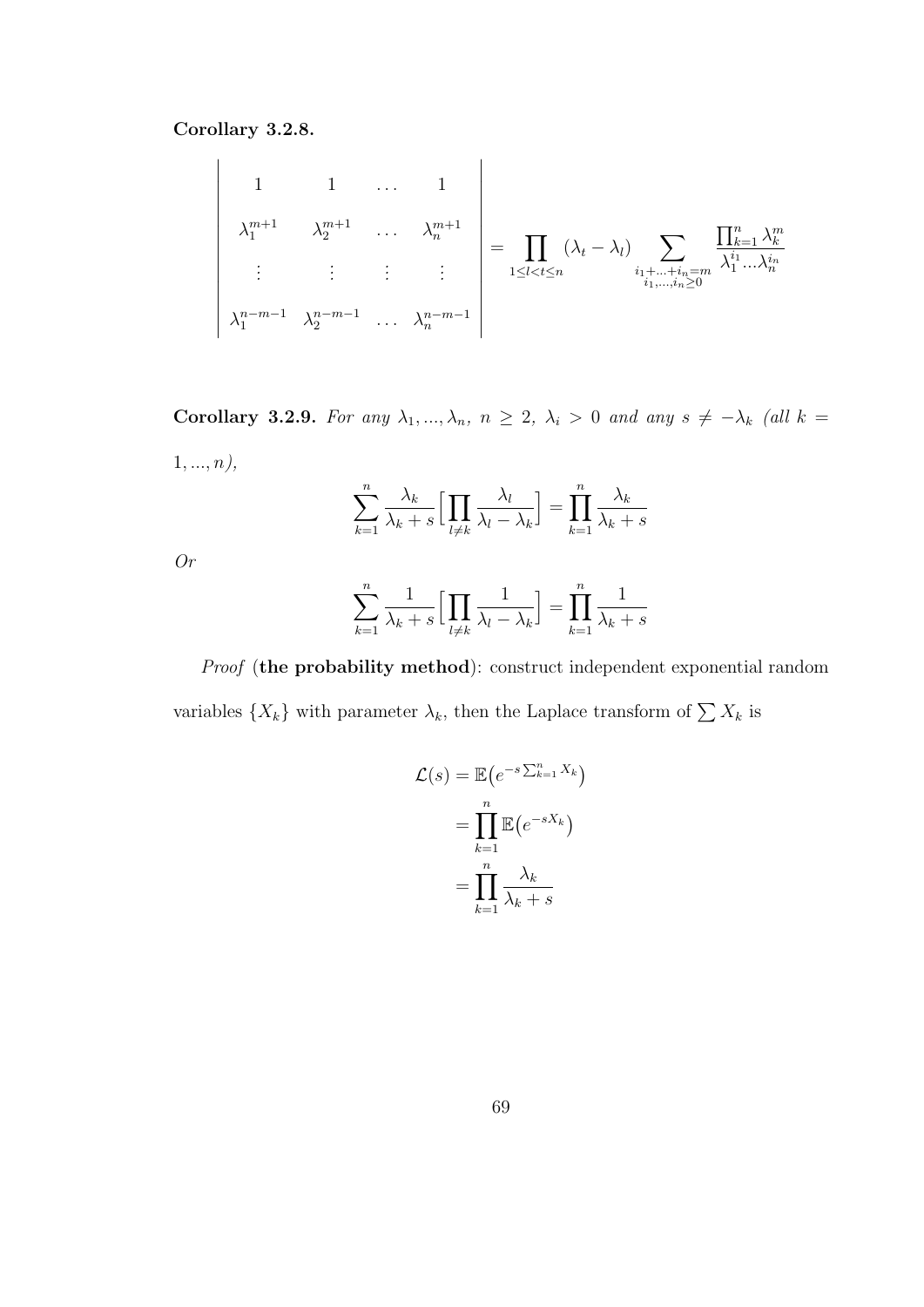If we apply the density function (3.2.1),

$$
\mathcal{L}(s) = \int_0^\infty \left[ \prod_{j=1}^n \lambda_j \right] \sum_{k=1}^n \frac{e^{-sx} e^{-\lambda_k x}}{\prod_{\substack{l=1 \ l \neq k}}^n (\lambda_l - \lambda_k)} dx
$$

$$
= \sum_{k=1}^n \frac{\lambda_k}{\lambda_k + s} \left[ \prod_{\substack{l \neq k}} \frac{\lambda_l}{\lambda_l - \lambda_k} \right]
$$

Proof (the algebraic method):

 $\overline{\phantom{a}}$  $\overline{\phantom{a}}$  $\bigg\}$  $\bigg\}$  $\overline{\phantom{a}}$  $\overline{\phantom{a}}$  $\overline{\phantom{a}}$  $\overline{\phantom{a}}$  $\overline{\phantom{a}}$  $\bigg\}$  $\bigg\}$  $\bigg\}$  $\overline{\phantom{a}}$  $\overline{\phantom{a}}$  $\overline{\phantom{a}}$  $\overline{\phantom{a}}$ 

 $\blacksquare$ 

 $\blacksquare$ 

$$
\sum_{k=1}^{n} \frac{1}{\lambda_k + s} \Big[ \prod_{l \neq k} \frac{1}{\lambda_l - \lambda_k} \Big] = \frac{\sum_{k=1}^{n} \prod_{l \neq k} (\lambda_l + s)(-1)^{k-1} \prod_{\substack{1 \leq l < k \leq n \\ l, l \neq k}} (\lambda_l - \lambda_l)}{\prod_{k=1}^{n} (\lambda_k + s) \prod_{\substack{1 \leq l < l \leq n \\ l < l < l}} (\lambda_l - \lambda_l)}
$$

The numerator is a Vandermonde determinant

1 1 ... 1  
\n
$$
\lambda_1 + s \qquad \lambda_2 + s \qquad \dots \qquad \lambda_n + s
$$
\n
$$
\vdots \qquad \vdots \qquad \vdots \qquad \vdots \qquad \vdots
$$
\n
$$
(\lambda_1 + s)^{n-1} (\lambda_2 + s)^{n-1} \qquad \dots \qquad (\lambda_n + s)^{n-1}
$$

In fact, Corollary 3.2.9 and its general case have a much simpler proof, as a consequence of Corollary 3.2.7.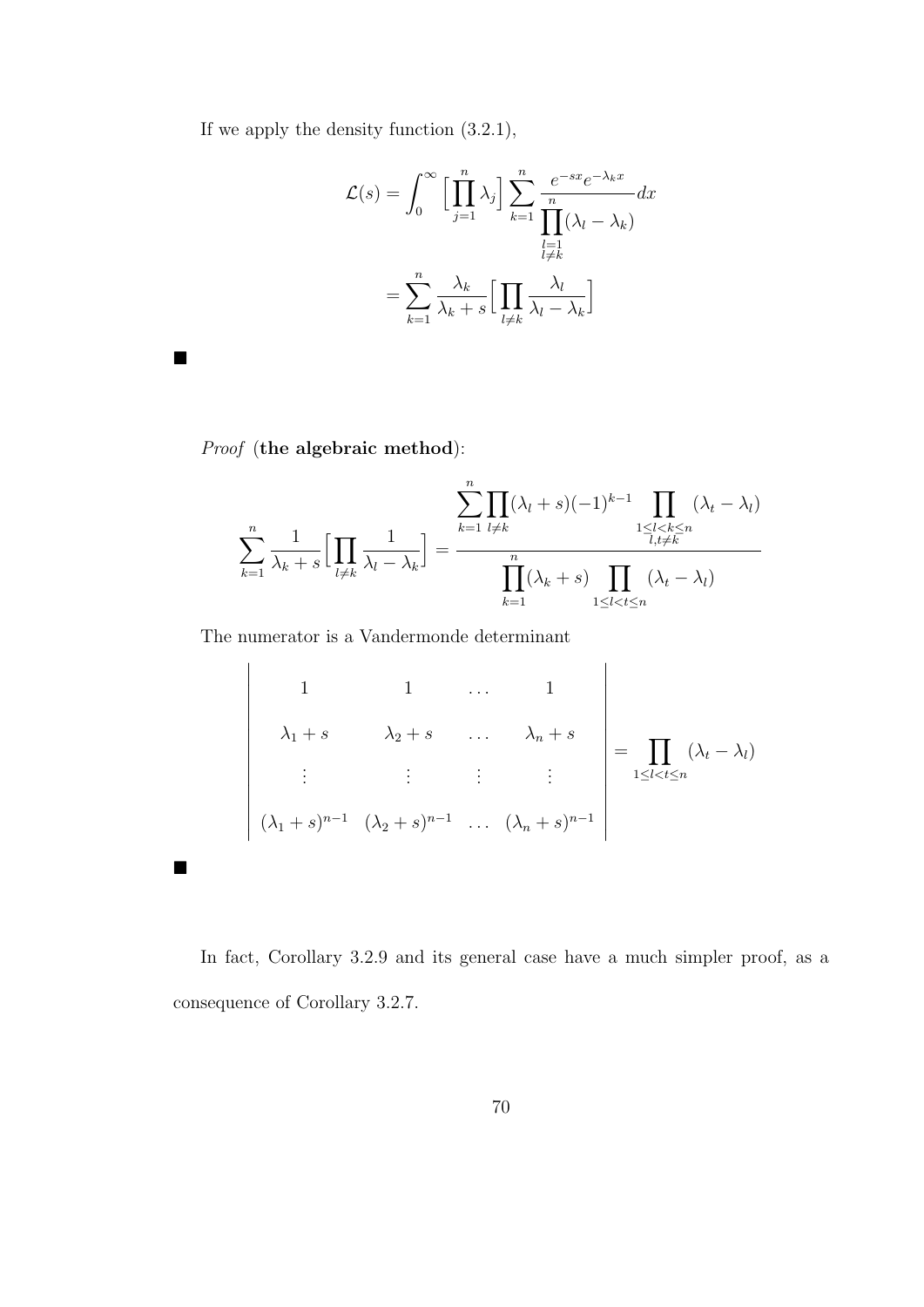Corollary 3.2.10. For distinct  $\lambda_1, ..., \lambda_n$ ,  $n \geq 2$ ,  $\lambda_i > 0$  and  $m \geq 1$ ,  $s \neq \lambda_i$ ,

$$
\sum_{k=1}^{n} \frac{1}{(\lambda_k + s)^m} \prod_{l \neq k} \frac{1}{\lambda_l - \lambda_k} = \frac{1}{\prod_{j=1}^{n} (\lambda_j + s)} \sum_{\substack{i_1 + \dots + i_n = m-1 \\ i_1, \dots, i_n \ge 0}} \frac{1}{(\lambda_1 + s)^{i_1} \dots (\lambda_n + s)^{i_n}}
$$

*Proof*: Let  $\tilde{\lambda}_j = \lambda_j + s, j = 1, ..., n$ . Apply Corollary 3.2.7.

Recall that when the parameters are all the same, the summation of  $m$  independent exponential random variables with the parameter  $\beta$  has a density function

$$
g_m(y) = \beta^m \frac{y^{m-1}}{(m-1)!} e^{-\beta y}, \qquad y \ge 0.
$$
 (3.2.17)

This is a  $\Gamma(m, \beta)$  distribution.

The following lemma is a general formula.

**Lemma 3.2.11.** Suppose  $\{X_1, ..., X_n, Y_1, ..., Y_m\}$ ,  $n \ge 1$ ,  $m \ge 2$ , are independent exponentially distributed random variables. The  $X_j$ 's have distinct parameters  $\lambda_j$ ,  $j = 1, ..., n$ . And all the  $Y_k$ 's have the same parameter  $\beta, \beta \neq \lambda_j$  for all j. Then the density function of  $\sum_{j=1}^{n} X_j + \sum_{k=1}^{m} Y_k$  is  $-\beta s \left[ \prod^{n} \right]$  $\left| \int_{0}^{n}$ 1  $\sqrt{ }$ e  $(\beta - \lambda_k)s$  $\sum_{m}$ s  $m-l$ i

$$
h_{n,m}(s) = \beta^m e^{-\beta s} \Big[ \prod_{j=1}^n \lambda_j \Big] \sum_{k=1}^n \Bigg\{ \frac{1}{\prod_{\substack{l=1 \ l \neq k}}^n (\lambda_l - \lambda_k)} \Big[ \frac{e^{(\beta - \lambda_k)s}}{(\beta - \lambda_k)^m} - \sum_{l=1}^m \frac{s^{m-l}}{(m-l)!(\beta - \lambda_k)^l} \Big] \Bigg\},
$$
  
for  $s \ge 0$ .

*Proof*: By the convolution of the density functions  $(3.2.1)$  and  $(3.2.17)$ ,

$$
h_{n,m}(s) = \int_0^s f_n(s-y)g_m(y)dy
$$
  
= 
$$
\left[\prod_{j=1}^n \lambda_j\right] \sum_{k=1}^n \frac{e^{-\lambda_k s}}{\prod_{l \neq k} (\lambda_l - \lambda_k)} \frac{\beta^m}{(m-1)!} \int_0^s e^{(\lambda_k - \beta)y} y^{m-1} dy.
$$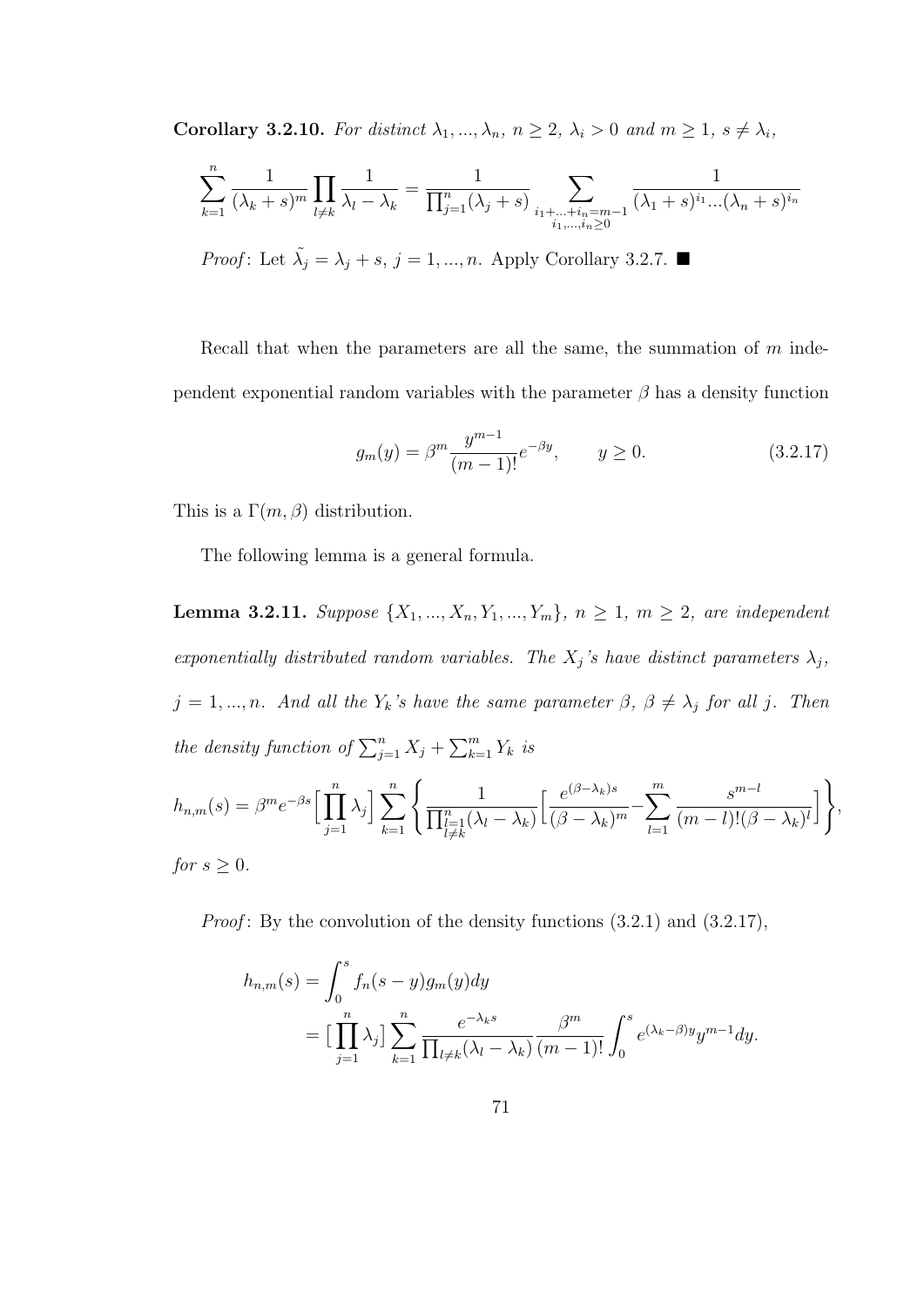The integral

$$
\int_0^s e^{(\lambda_k - \beta)y} y^{m-1} dy
$$
  
= 
$$
\frac{1}{(\lambda_k - \beta)} e^{(\lambda_k - \beta)s} s^{m-1} - \frac{m-1}{(\lambda_k - \beta)} \int_0^s e^{(\lambda_k - \beta)y} y^{m-2} dy
$$

Then, induction leads to the final formula.  $\blacksquare$ 

## 3.3 Monopoly

Our first goal is to show that monopoly happens almost surely. The proof is for general feedback functions  $F(x)$  and number of colors  $K \geq 2$ . And we use the exponential embedding method.

In the proof, we will need a concept *attraction time*, whose distribution will be discussed in later chapter. Let  ${X_n}_{n\geq 1}$  be the drawing color sequence. Define the attraction time  $T_a$  by

$$
T_a := \min\{k : X_{n+1} = X_n, \forall n \ge k\}.
$$

**Theorem 3.3.1.** If the feedback function  $F(x)$  of a nonlinear Polya urn process satisfies conditions  $(C1)-(C3)$ , then monopoly happens almost surely, i.e.

$$
\mathbb{P}(T_a < \infty) = 1.
$$

Proof: By Theorem 3.1.1, after the exponential embedding, the time until the number of balls of color  $k, k = 1, ..., K$ , gets to infinity is

$$
\Sigma_k(\infty) := \sum_{n=1}^{\infty} r_k(n).
$$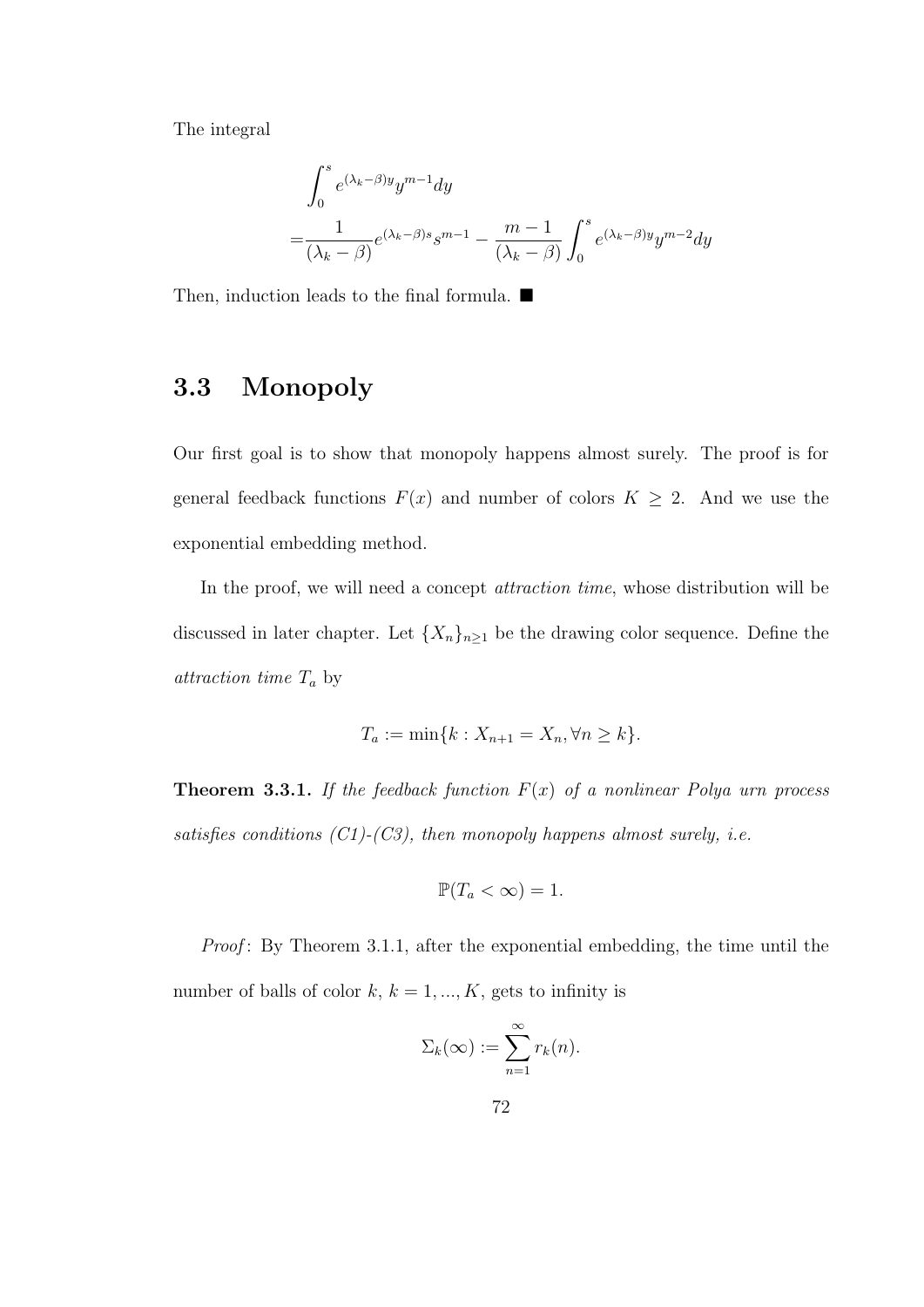Obviously,

$$
\mathbb{E}(\Sigma_k(\infty)) = \sum_{n=1}^{\infty} 1/F(n) < \infty.
$$

So  $\mathbb{P}(\Sigma_k(\infty) < \infty) = 1$ . Furthermore, all the variables  $\Sigma_k(\infty)$  have continuous distribution, which implies that they are distinct with probability one. Let

$$
\Sigma_{k_0}(\infty)=\min_{1\leq k\leq K}\{\Sigma_k(\infty)\}.
$$

Then for each  $k \neq k_0$ , there is a finite number  $n(k)$  such that

$$
\Sigma_k(n(k)) < \Sigma_{k_0}(\infty) < \Sigma_k(n(k) + 1).
$$

Let

$$
T_a := \max_{k \neq k_0} \{n(k)\}.
$$

Obviously, after time  $T_a$  only balls of color  $k_0$  arrive.

There is another method to prove the existence of monopoly. It is based on the stochastic approximation method, which is an important tool for the study of reinforced random processes.

Some History: W. B. Arthur is the first one to introduce this type of nonlinear Polya urn processes to model the "lock-in" phenomena, i.e. monopoly, in economics. He got the idea from a paper by B. M. Hill, D. Lane and W. Sudderth in 1980, who first generalized Polya urn models via *urn functions* which are essentially the same to feedback functions. An urn function  $f(x)$  is a continuous map from [0, 1] to [0, 1] (this is for the two-color case and can be generalized to higher dimensional).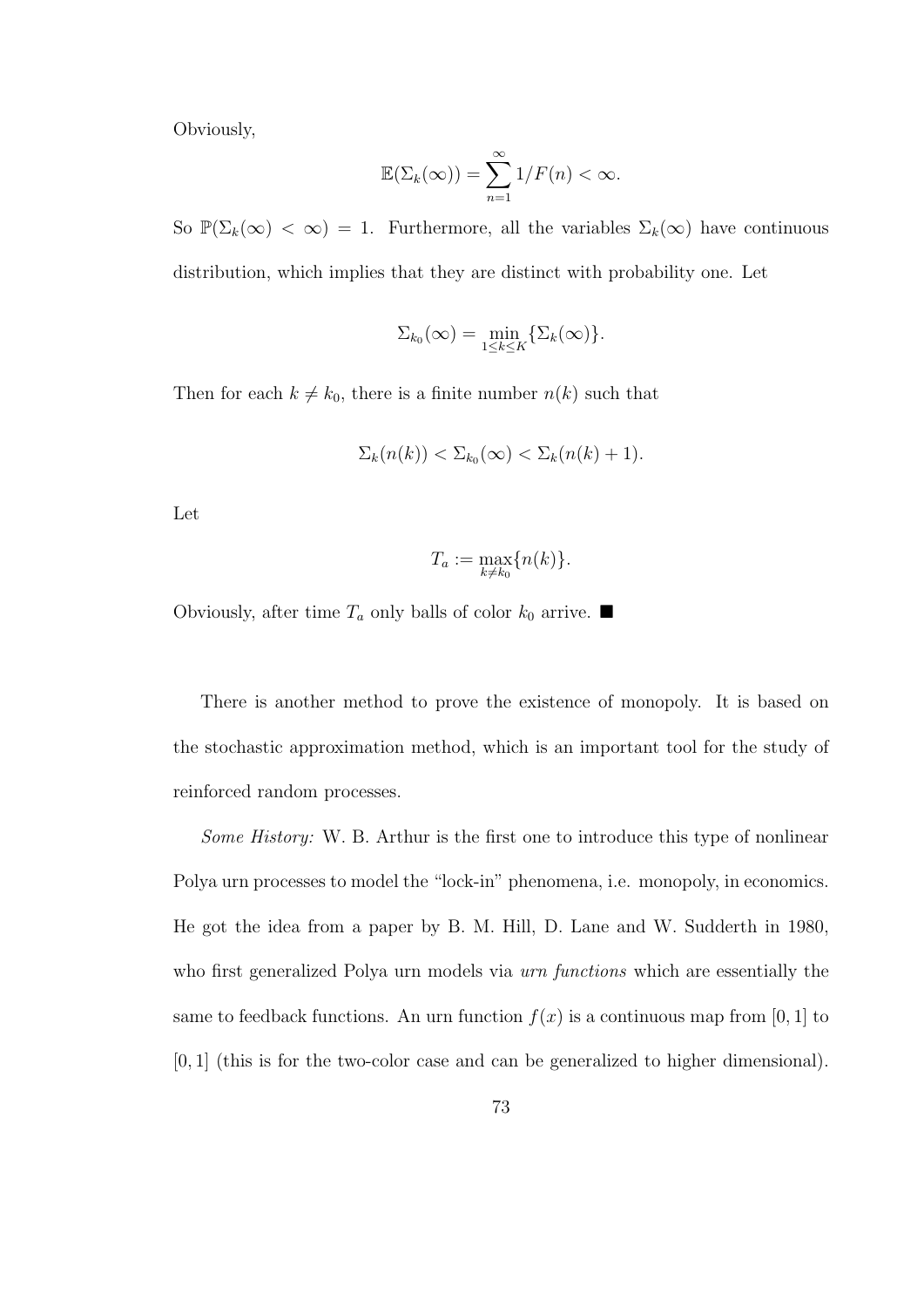Hill, at all proved that the proportion of one-color balls in the urn will converge almost surely to a fixed point of  $f(x)$ . A fixed point  $x_0$  is a point satisfying the condition  $f(x_0) = x_0$ . In 1990, R Pemantle improved on their results by proving the nonconvergence to unstable fixed points and giving conditions on when convergence happens at a touchpoint. Interested readers please read the previous chapter, section 4.2, Theorem 8 to 11 or their original papers.

Briefly, the relation between urn functions and feedback functions is straight forward. Take the two-color case for example. Suppose  $X_1(n)$  is the proportion of one color balls in the urn at time n, then  $f(X_1(n)) = u(R_1(n))/[u(R_1(n)) +$  $u(R_2(n))$ . From this, we can easily see that 0 and 1 are two fixed points for  $f(x)$ and in fact are stable. Hence, finally  $X_1(n)$  will converge to one of them, which means monopoly happens.

### 3.4 The Number of Balls of The Minority Color

First, let us look at the distribution of the number of balls of the minority color in the urn. These results currently are for two-color case and general  $F(x)$ . The special cases  $F(x) = x^{\alpha}, \alpha > 1$  will be stated as corollaries. We will first discuss how many balls of the minority color wins in the end, or after its rival gets final monopoly. Then we will also consider the probability behavior of the minority color during the process of competition, or when it is not clear yet who will finally win,.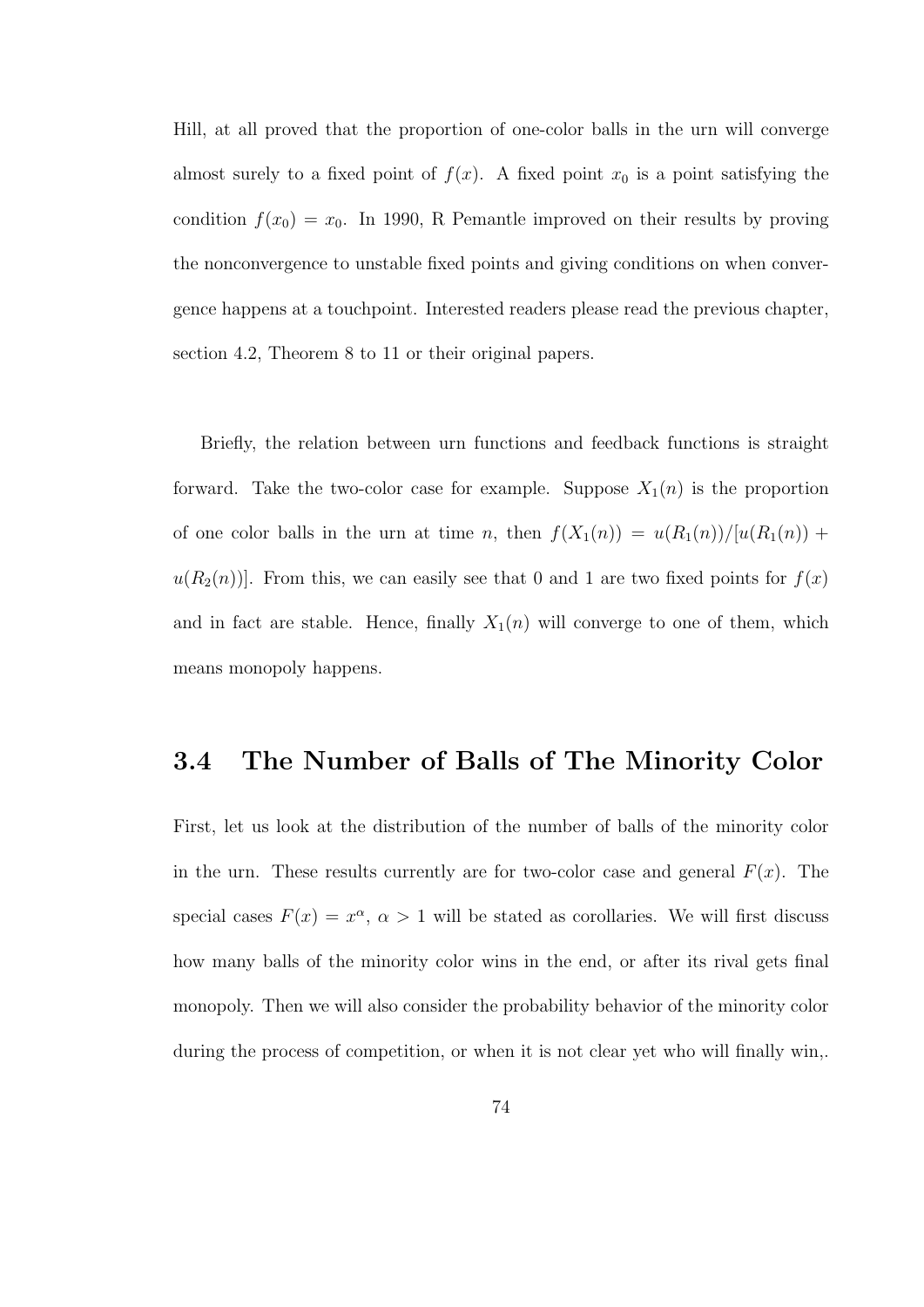Note that during the process, the minority color is not fixed.

**Definition 3.4.1.** Let  $\chi_k$  be the number of balls of the minority color at time k, i.e.

$$
\chi_k = \min\{r_1(k), r_2(k)\}, \qquad k \ge 1.
$$

Let  $\chi_{\infty}$  be the number of balls of the minority color in the end. Then

Definition 3.4.2.

$$
\chi_{\infty} = \lim_{k \to \infty} \min \{ r_1(k), r_2(k) \}.
$$

The following theorem estimates the tail distribution of  $\chi_{\infty}$ .

Lemma 3.4.3. Let

$$
a_1(n) = \Big[\prod_{k=1}^n F(k)^2\Big] \sum_{j=1}^n \Big[\frac{1}{F(j)} \prod_{\substack{k=1 \ k \neq j}}^n \frac{1}{F(k)^2 - F(j)^2}\Big].
$$

Then

$$
a_1(n) \sim \frac{1}{\sqrt{\pi n \xi_n}},
$$

where  $\xi_n \in (0, \frac{1}{F(1)^2})$  depends on F and n. An upper and lower bound is

$$
\sqrt{\frac{1}{\pi \sum_{\substack{1 \ \overline{F}(j)}}} \le a_1(n)} \le \sqrt{\frac{2}{\pi \sum_{\substack{1 \ \overline{F}(j)}}}}
$$

Proof: Here we will apply the Lagrange interpretation. Let

$$
\lambda_j = \frac{1}{F(j)^2}, \qquad j \ge 1
$$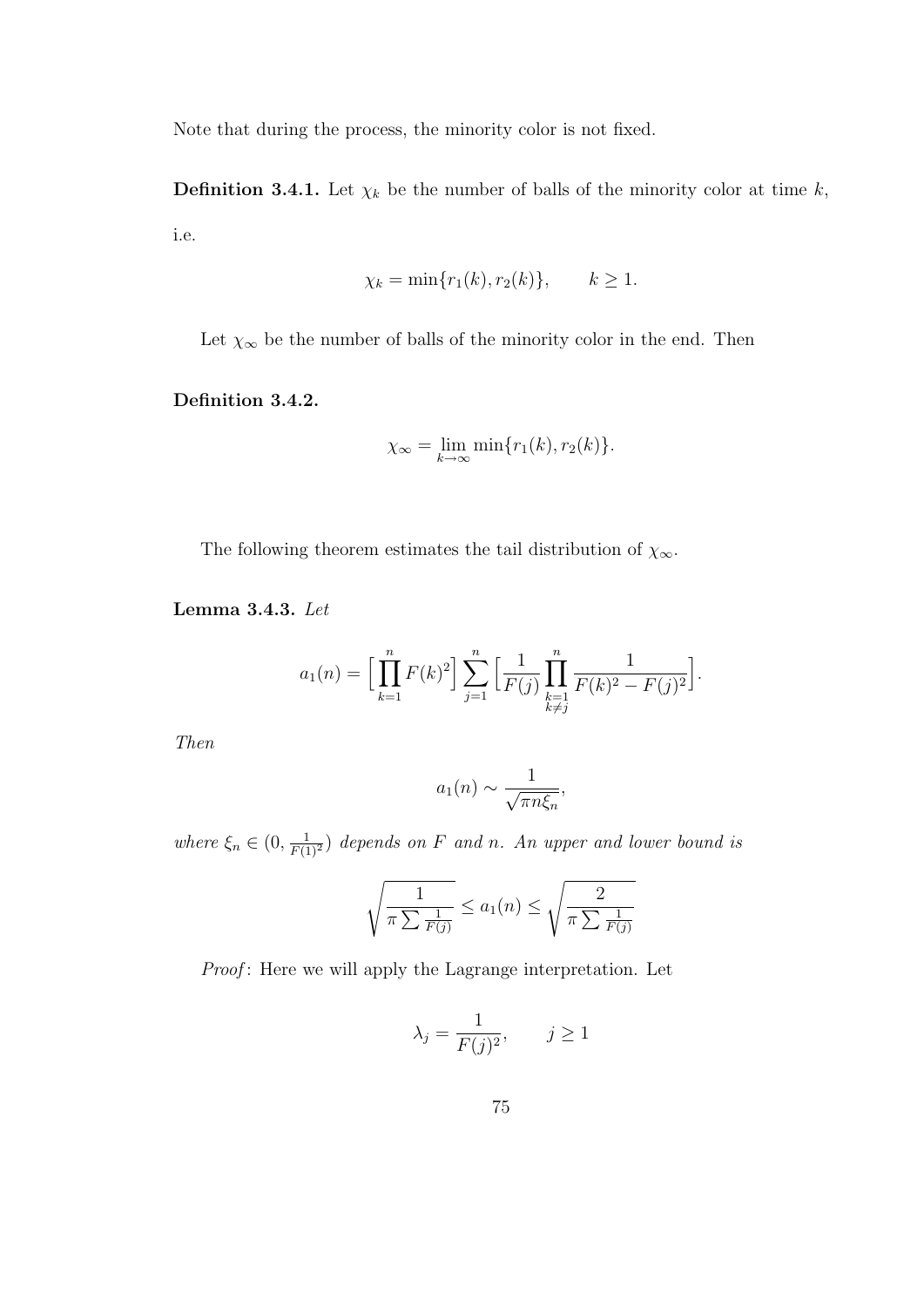and

$$
f_n(x) = x^{n-\frac{1}{2}}, \quad x \in [0, \lambda_1].
$$

Give *n* distinct points  $\{\lambda_1, ..., \lambda_n\}$ , define the interpolation polynomial

$$
p_n(x) = \sum_{k=1}^n \lambda_k^{n-\frac{1}{2}} \prod_{l \neq k} \frac{x - \lambda_l}{\lambda_k - \lambda_l}.
$$

Then the interpolation error is

$$
f_n(x) - p_n(x) = \frac{f_n^{(n)}(\xi_n)}{n!} \prod_{j=1}^n (x - \lambda_j), \qquad x \in [0, \lambda_1],
$$

where  $\xi_n \in (0, \lambda_1)$  depends on x. If we choose  $x = 0$ , then

$$
(-1)^n \sum_{k=1}^n \frac{1}{F(k)^{2n-1}} \prod_{l \neq k} \frac{F(k)^2}{F(l)^2 - F(k)^2} = \frac{f_n^{(n)}(\xi_n)}{n!} (-1)^n \prod_{j=1}^n \frac{1}{F(j)^2}.
$$

Hence

$$
a_1(n) = \frac{f_n^{(n)}(\xi_n)}{n!}.
$$

Besides,

$$
f_n^{(n)}(\xi_n) = (n - \frac{1}{2})...(1 - \frac{1}{2})\xi_n^{-\frac{1}{2}}
$$

$$
= \frac{(2n-1)!!}{2^n}\xi_n^{-\frac{1}{2}}
$$

$$
= \frac{(2n)!}{2^{2n}n!}\xi_n^{-\frac{1}{2}}.
$$

By Stirling's formula, when  $n\to\infty,$ 

$$
a_1(n) \sim \frac{1}{\sqrt{\pi n \xi_n}}.\tag{3.4.1}
$$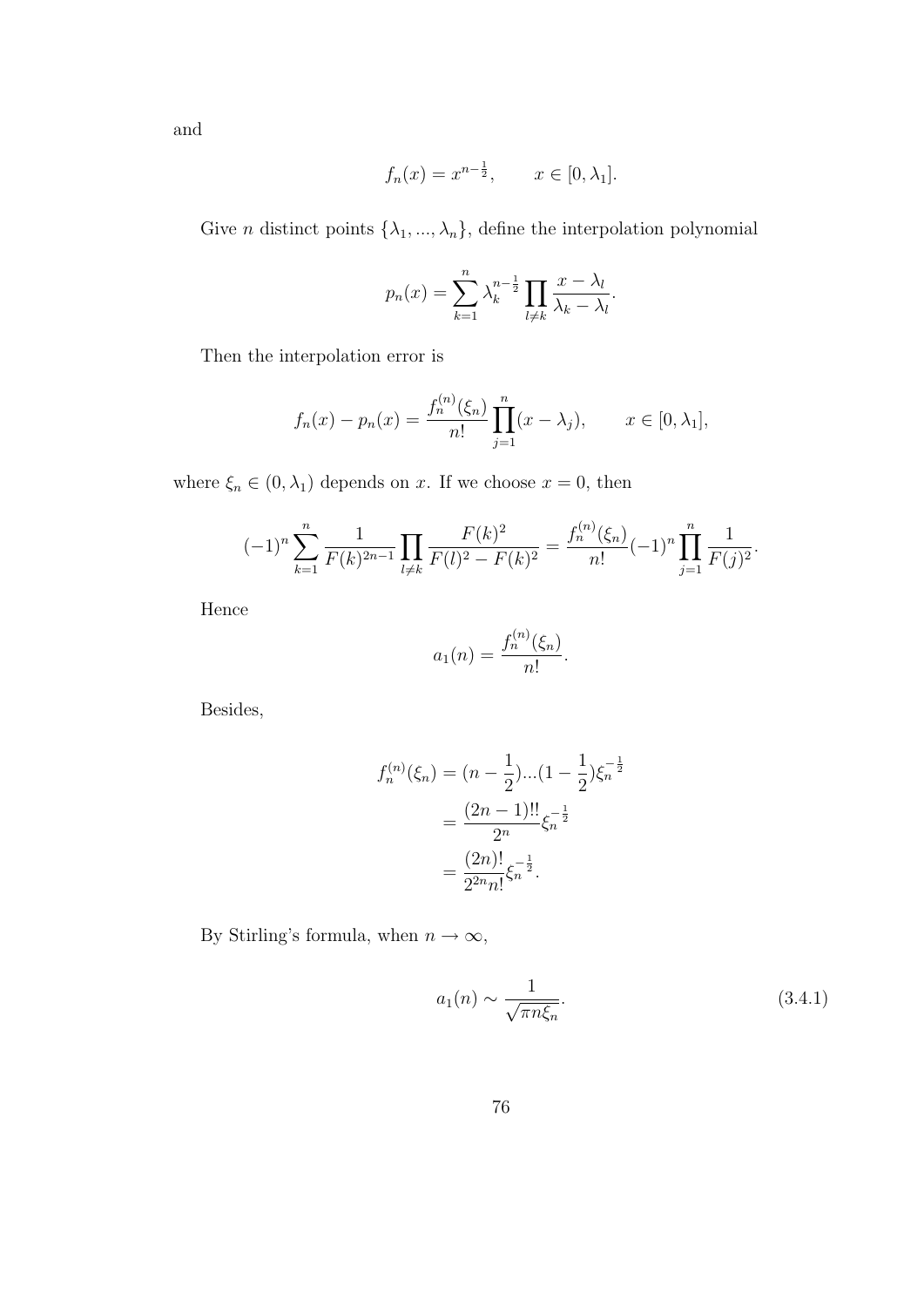To estimate the bounds of  $a_1(n)$ , we need its integral representation, which will be shown in Theorem 3.4.4.

$$
a_1(n) = \frac{1}{\pi} \int_{-\infty}^{\infty} \phi_n(t) dt,
$$

where

$$
\phi_n(t) = \prod_{j=1}^n \frac{1}{1 + \frac{t^2}{F(j)^2}}.
$$

By

$$
e^{-x} \le \frac{1}{1+x} \le e^{-x/2}
$$

and

$$
\sum \frac{1}{F(j)} < \infty,
$$

we can get

$$
\sqrt{\frac{1}{\pi \sum_{F(j)}}} \le a_1(n) \le \sqrt{\frac{2}{\pi \sum_{F(j)}}}
$$
\n(3.4.2)

The form  $(3.4.1)$  is a simple representation of  $a_1(n)$ . On the other hand,  $(3.4.2)$ gives an estimation to the error point  $\xi_n$ .  $\blacksquare$ 

Theorem 3.4.4. As  $n \to \infty$ ,

$$
\mathbb{P}(\chi_{\infty} \geq n) \sim a_1(n) \sum_{j=n+1}^{\infty} \frac{1}{F(j)},
$$

where  $a_1(n)$  is as defined in Lemma 3.4.3.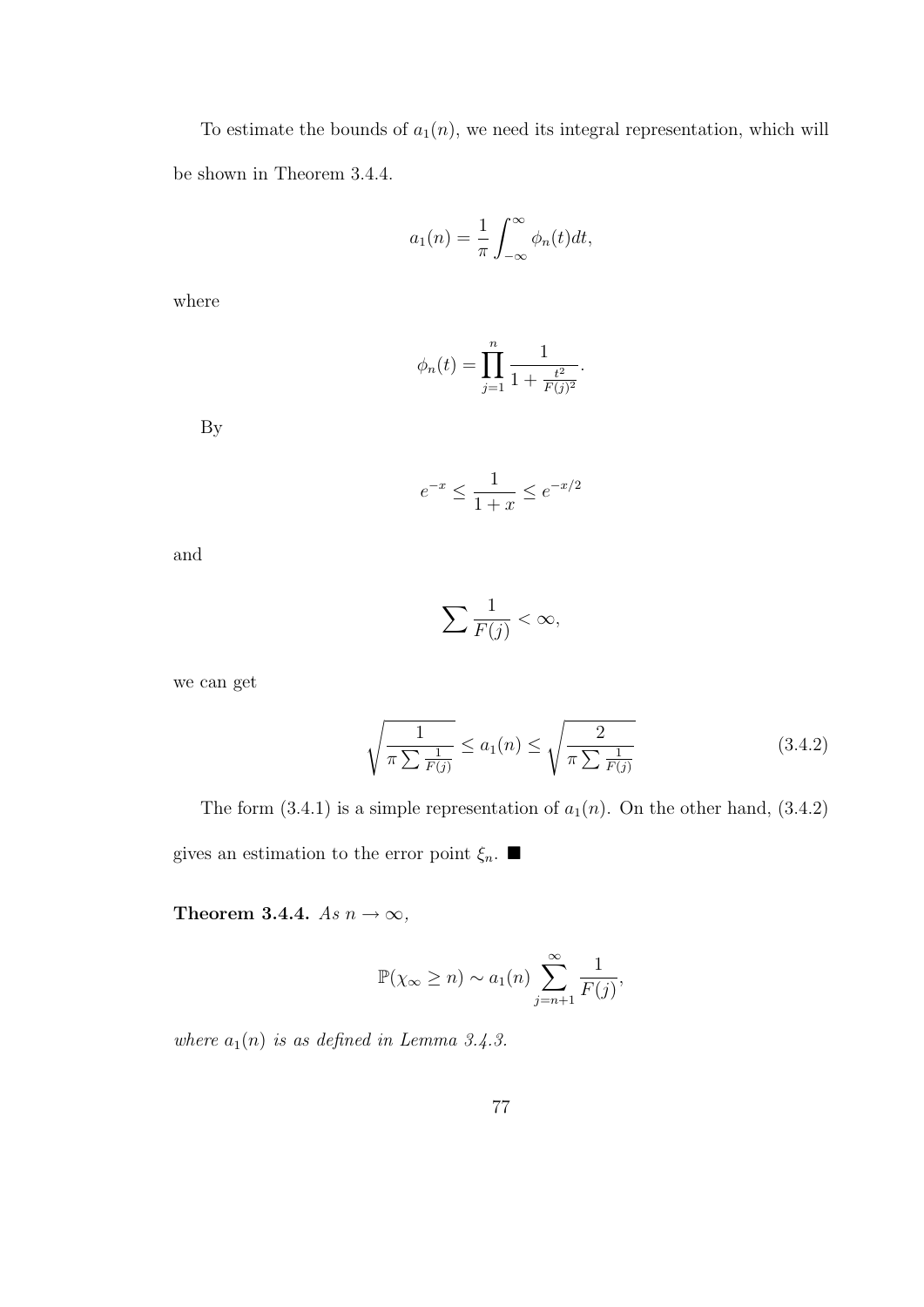Proof: By the exponential embedding scheme we set up at the beginning, it is not hard to see that

$$
\{\chi_{\infty} \ge n\} = \Big\{\sum_{j=1}^{n} r_2(j) < \sum_{j=1}^{\infty} r_1(j) < \sum_{j=1}^{\infty} r_2(j) \Big\} \bigcup \Big\{\sum_{j=1}^{n} r_1(j) < \sum_{j=1}^{\infty} r_2(j) < \sum_{j=1}^{\infty} r_1(j) \Big\}
$$
\n
$$
= \Big\{-\sum_{j=n+1}^{\infty} r_1(j) < \sum_{j=1}^{n} (r_1(j) - r_2(j)) < \sum_{j=n+1}^{\infty} (r_2(j) - r_1(j)) \Big\}
$$
\n
$$
\bigcup \Big\{-\sum_{j=n+1}^{\infty} r_2(j) < \sum_{j=1}^{n} (r_2(j) - r_1(j)) < \sum_{j=n+1}^{\infty} (r_1(j) - r_2(j)) \Big\}
$$

Now, let

$$
\Delta_n := \sum_{j=1}^n (r_1(j) - r_2(j))
$$
  

$$
\Gamma_1(n+1) := \sum_{j=n+1}^\infty r_1(j)
$$
  

$$
\Gamma_2(n+1) := \sum_{j=n+1}^\infty r_2(j)
$$

Obviously,  $\Gamma_1(n+1)$  and  $\Gamma_2(n+1)$  are independent and identically distributed. Hence,

$$
\{\chi_{\infty} \ge n\} = \{-\Gamma_1(n+1) < \Delta_n < \Gamma_2(n+1) - \Gamma_1(n+1)\}
$$
\n
$$
\cup \{-\Gamma_2(n+1) < -\Delta_n < \Gamma_1(n+1) - \Gamma_2(n+1)\}
$$
\n
$$
= \{|\Delta_n| < \Gamma_1(n+1)\}
$$

So

$$
\mathbb{P}(\chi_{\infty} \ge n) = \mathbb{P}(|\Delta_n| < \Gamma_1(n+1))
$$

In order to estimate this probability, let us first look at the distribution of  $\Delta_n$ .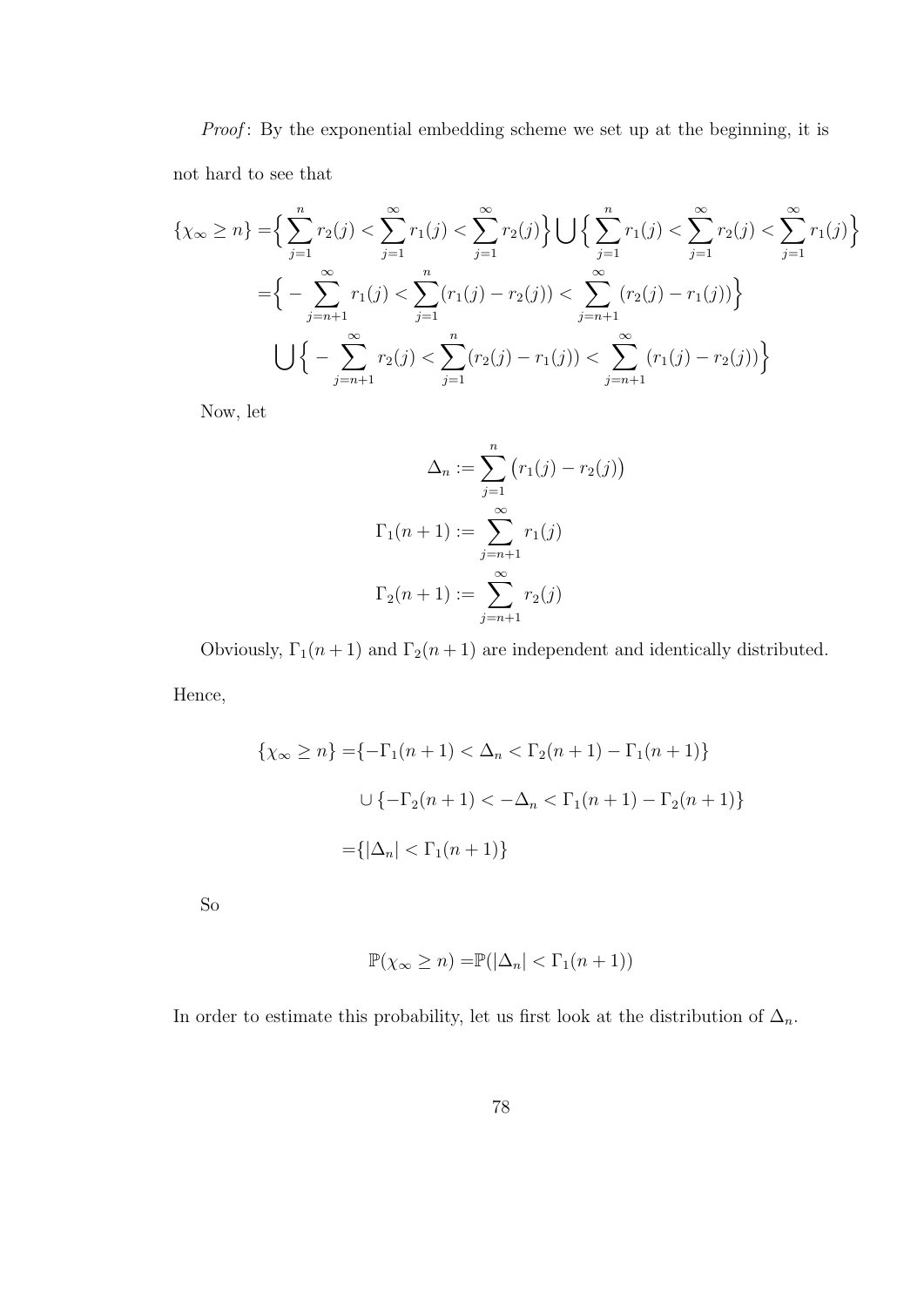The characteristic function of  $\Delta_n$  is

$$
\phi_n(t) = \mathbb{E}(e^{it\Delta_n})
$$
  
=  $\prod_{j=1}^n \frac{1}{1 - \frac{it}{F(j)}} \times \prod_{j=1}^n \frac{1}{1 + \frac{it}{F(j)}}$   
=  $\prod_{j=1}^n \frac{1}{1 + \frac{t^2}{F(j)^2}}$ 

Now we may apply the inversion formula to get the distribution of  $\Delta_n$ , which is obviously continuous. For any  $a \leq b$ ,

$$
\lim_{T \to \infty} (2\pi)^{-1} \int_{-T}^{T} \frac{e^{-ita} - e^{-itb}}{it} \phi_n(t) dt = \mathbb{P}(a \le \Delta_n \le b)
$$

Suppose the density functions of  $\Delta_n$  and  $\Gamma_1(n+1)$  are  $g(x)$  and  $h(y)$ , respectively. By independence,

$$
\mathbb{P}(|\Delta_n| < \Gamma_1(n+1)) = \int_0^\infty \int_{-y}^y g(x)h(y)dxdy
$$
\n
$$
= \int_0^\infty \mathbb{P}(-y \le \Delta_n \le y)h(y)dy
$$
\n
$$
= \int_0^\infty \left[\frac{1}{2\pi} \lim_{T \to \infty} \int_{-T}^T \phi_n(t) \frac{e^{ity} - e^{-ity}}{it} dt\right] h(y)dy
$$
\n
$$
= \frac{1}{\pi} \int_0^\infty \left[\int_{-\infty}^\infty \phi_n(t) \frac{\sin(ty)}{t} dt\right] h(y)dy
$$

Applying the Taylor expansion of  $sin(ty)$ ,

$$
\sin(ty) = \sum_{k=0}^{\infty} \frac{(-1)^k}{(2k+1)!} (ty)^{2k+1}.
$$

Hence,

$$
\mathbb{P}(|\Delta_n| < \Gamma_1(n+1)) = \frac{1}{\pi} \int_{-\infty}^{\infty} \phi_n(t) \left[ \int_0^{\infty} y h(y) dy - \frac{1}{3!} t^2 \int_0^{\infty} y^3 h(y) dy + \ldots \right] dt
$$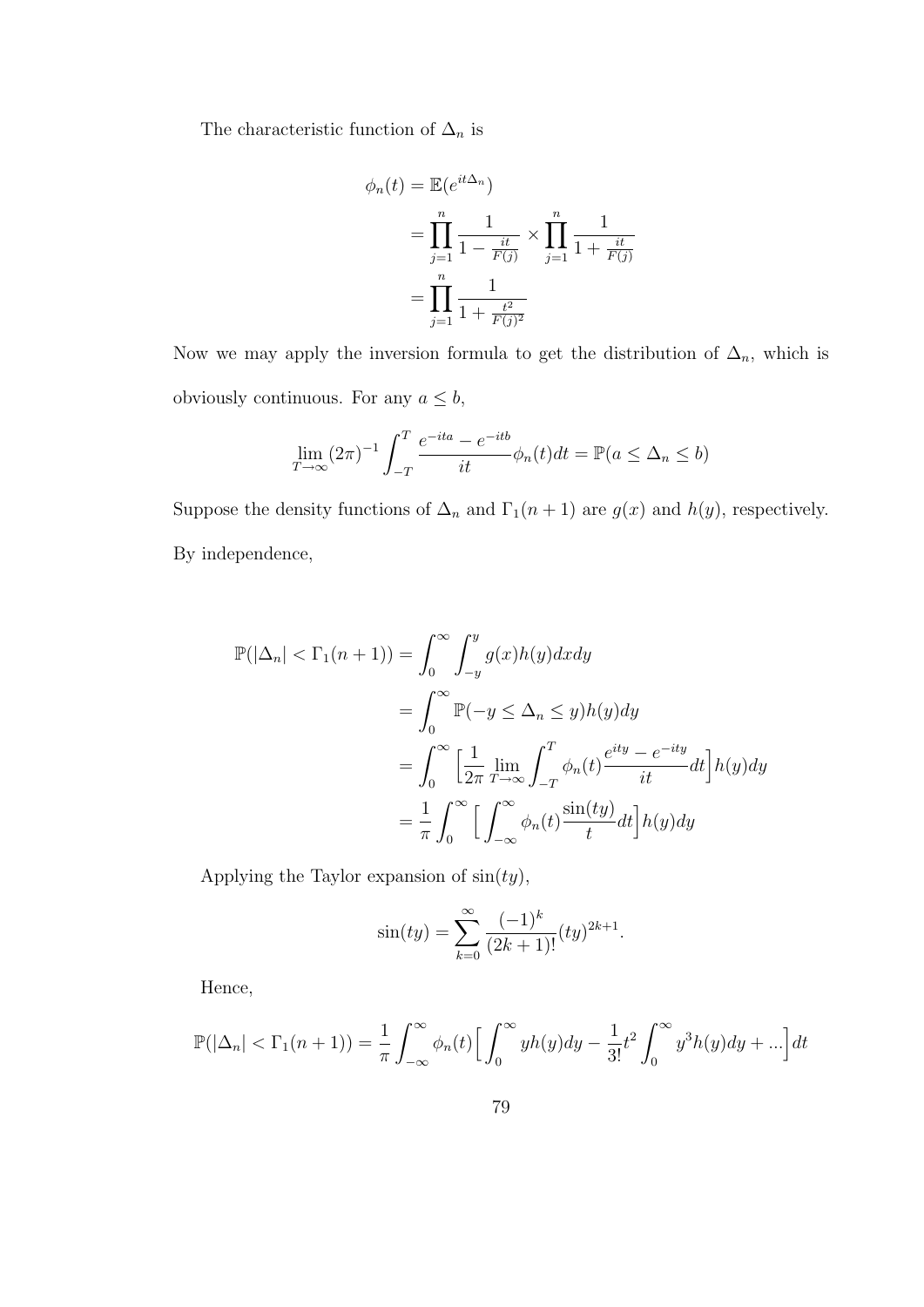First, note that

$$
\int_{-\infty}^{\infty} t^k \phi_n(t) dt < \infty,
$$

for all  $k\geq 0$  and

$$
\mathbb{E}\big[\big(\sum_{j\geq n+1}r_1(j)\big)^m\big] = o\big(\mathbb{E}\big[\sum_{j\geq n+1}r_1(j)\big]\big),\,
$$

for all  $m\geq 2.$ 

Secondly, let us look at the integral,

$$
\int_{-\infty}^{\infty} \phi_n(t)dt = \int_{-\infty}^{\infty} \prod_{k=1}^n \frac{1}{1 + t^2/F(k)^2} dt
$$

$$
= \int_{-\infty}^{\infty} \prod_{k=1}^n \frac{F(k)^2}{(F(k) + it)(F(k) - it)} dt.
$$

Here,  $\{\pm iF(k)\}_{k=1}^n$  are simple poles of  $\phi_n(t)$ . And the residue of  $iF(k)$  is

$$
\text{res}_{\phi_n}(iF(k)) = \prod_{\substack{j=1 \ j \neq k}}^n \frac{F(j)^2}{F(j)^2 - F(k)^2} \cdot \frac{F(k)}{2i}.
$$

So, by residue theorem

$$
\int_{-\infty}^{\infty} \phi_n(t) dt = \pi \Big[ \prod_{k=1}^n F(k)^2 \Big] \sum_{k=1}^n \Big[ \frac{1}{F(k)} \prod_{\substack{j=1 \ j \neq k}}^n \frac{1}{F(j)^2 - F(k)^2} \Big].
$$

Hence,

 $\blacksquare$ 

$$
\mathbb{P}(|\Delta_n| < \Gamma_1(n+1)) \sim a_1(n) \sum_{j \ge n+1} \frac{1}{F(j)}.
$$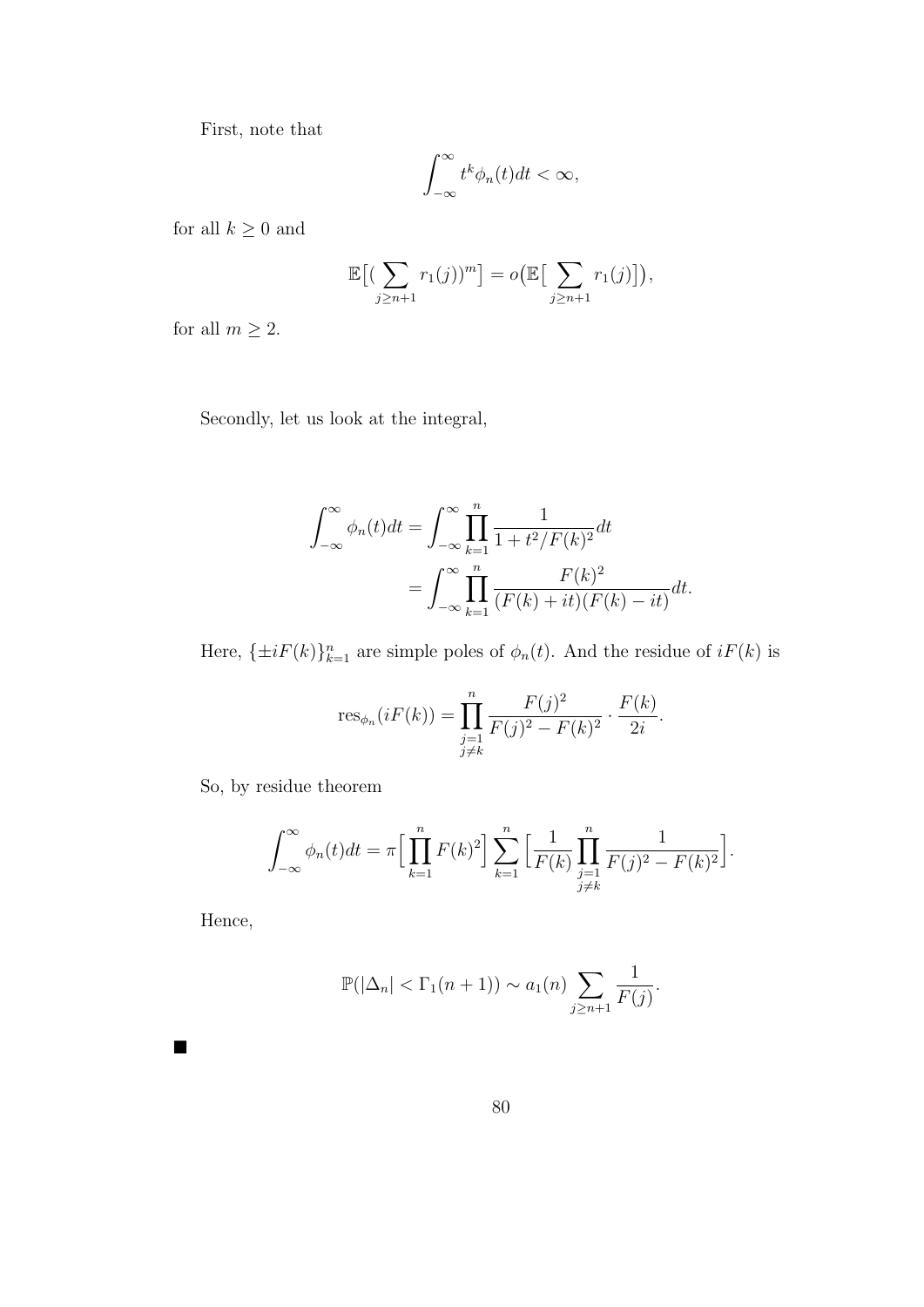Corollary 3.4.5. For  $F(x) = x^{\alpha}, \alpha > 1$ ,

$$
\mathbb{P}(\chi_{\infty} \ge n) \sim \frac{\tilde{a}_1(n)}{\alpha - 1} \left( \frac{1}{n^{\alpha - 1}} \right),\,
$$

where

$$
\tilde{a}_1(n) \sim \frac{1}{\sqrt{\pi n \tilde{\xi}_n}},
$$
  $\tilde{\xi}_n$  depends on  $\alpha$  and n.

and

 $\blacksquare$ 

$$
\sqrt{\frac{1}{\pi \sum \frac{1}{j^{\alpha}}}} \leq \tilde{a}_1(n) \leq \sqrt{\frac{2}{\pi \sum \frac{1}{j^{\alpha}}}}.
$$

*Proof*: This is a direct consequence of the theorem and the fact that as  $n \to \infty$ ,

$$
\sum_{x=n+1}^{\infty} \frac{1}{x^{\alpha}} \sim \frac{1}{(\alpha-1)n^{\alpha-1}}.
$$

Another way: There is another way to estimate the tail distribution of the number of the minor color balls, by using the useful? density function in Lemma 1. This method is more straightforward and much simpler. And both methods give the same asymptotic estimation.

First, obviously for any  $n, f_n(x)$  is bounded by  $\min\{\lambda_1, ..., \lambda_n\}.$ 

**Lemma 3.4.6.** For any two independent random variables  $X$  and  $Y$  with density function  $f(x)$  and  $g(y)$  respectively. If  $h(z)$  is the density function of  $X + Y$ , then

$$
\sup h(z) \le \min\{\sup f(x), \sup g(y)\}\
$$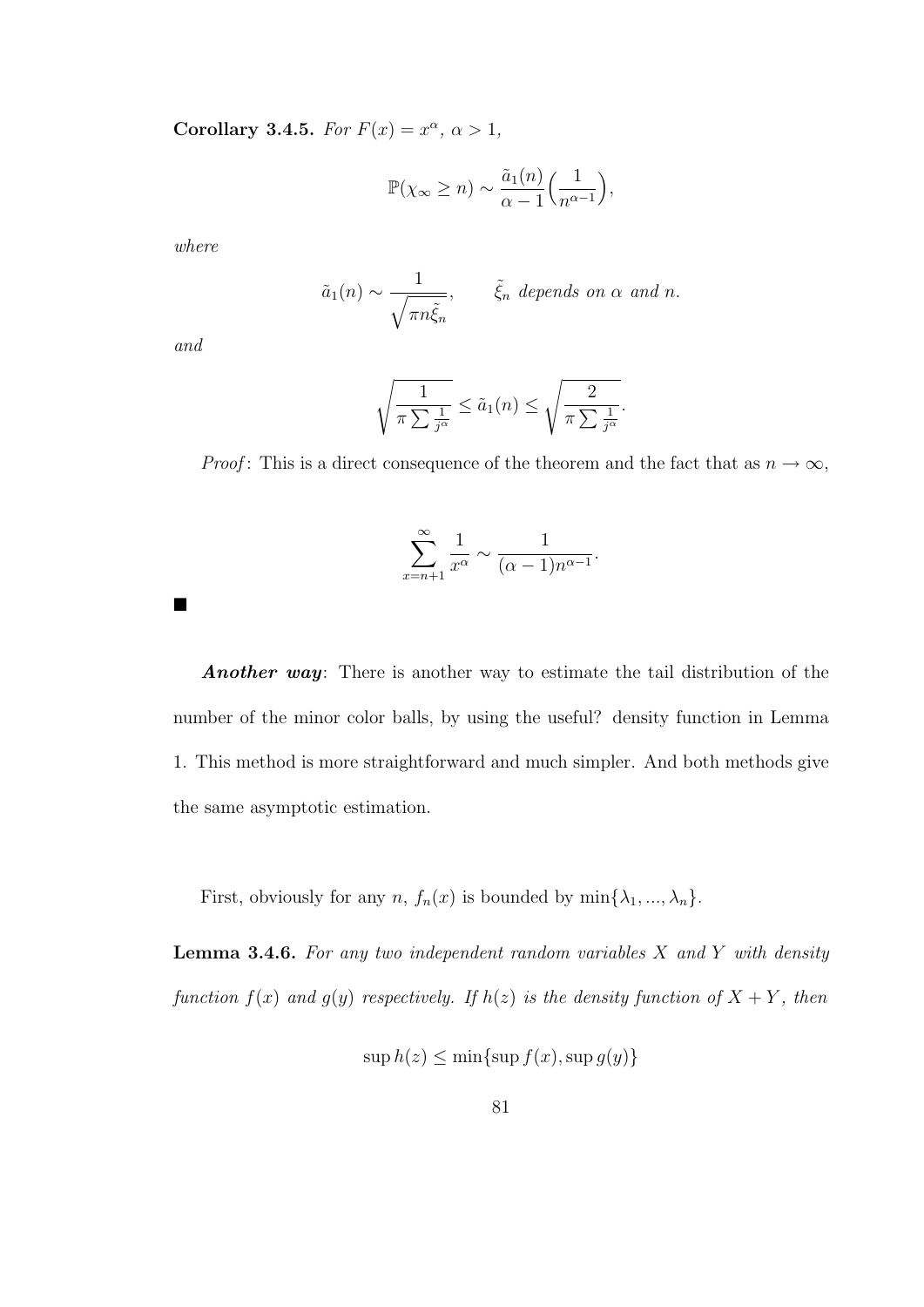Proof:

$$
h(z) = \int f(z - y)g(y)dy \le \sup f(x) \int g(y)dy = \sup f(x).
$$

Similarly,  $\sup h(z) \leq \sup g(y)$ .

### Theorem 3.4.7.

$$
\mathbb{P}(\chi_{\infty} \geq n) \sim a_1(n) \sum_{j=n+1}^{\infty} \frac{1}{F(j)},
$$

where  $a_1(n)$  is as defined in Lemma 3.4.3.

*Proof*: Let's look at  $\mathbb{P}(\sum_{j=1}^n r_2(j) < \sum_{j=1}^\infty r_1(j) < \sum_{j=1}^\infty r_2(j))$ . Suppose the density function of  $\sum_{j=1}^{\infty} r_1(j)$  is  $f_{\infty}(x)$  and the joint density function of  $y =$  $\sum_{j=1}^n r_2(j)$  and  $z = \sum_{j=1}^\infty r_2(j)$  is  $g(y, z)$ . By the boundedness of  $f_n(x)$  and independence, we have

$$
\mathbb{P}\Big(\sum_{j=1}^{n} r_2(j) < \sum_{j=1}^{\infty} r_1(j) < \sum_{j=1}^{\infty} r_2(j)\Big) \n= \int_0^{\infty} \int_0^z \int_y^z f_{\infty}(x)g(y,z)dxdydz \n= \lim_{n \to \infty} \int_0^{\infty} \int_0^z \left[ \int_y^z f_n(x) \right] g(y,z)dxdydz \n= \lim_{n \to \infty} \int_0^{\infty} \int_0^z \left\{ \left[ \prod_{j=1}^n F(j) \right] \sum_{k=1}^n \frac{(e^{-F(k)y} - e^{-F(k)z})/F(k)}{\prod_{\substack{l=1 \ l \neq k}}^n} \right\} g(y,z)dydz. \quad (3.4.3)
$$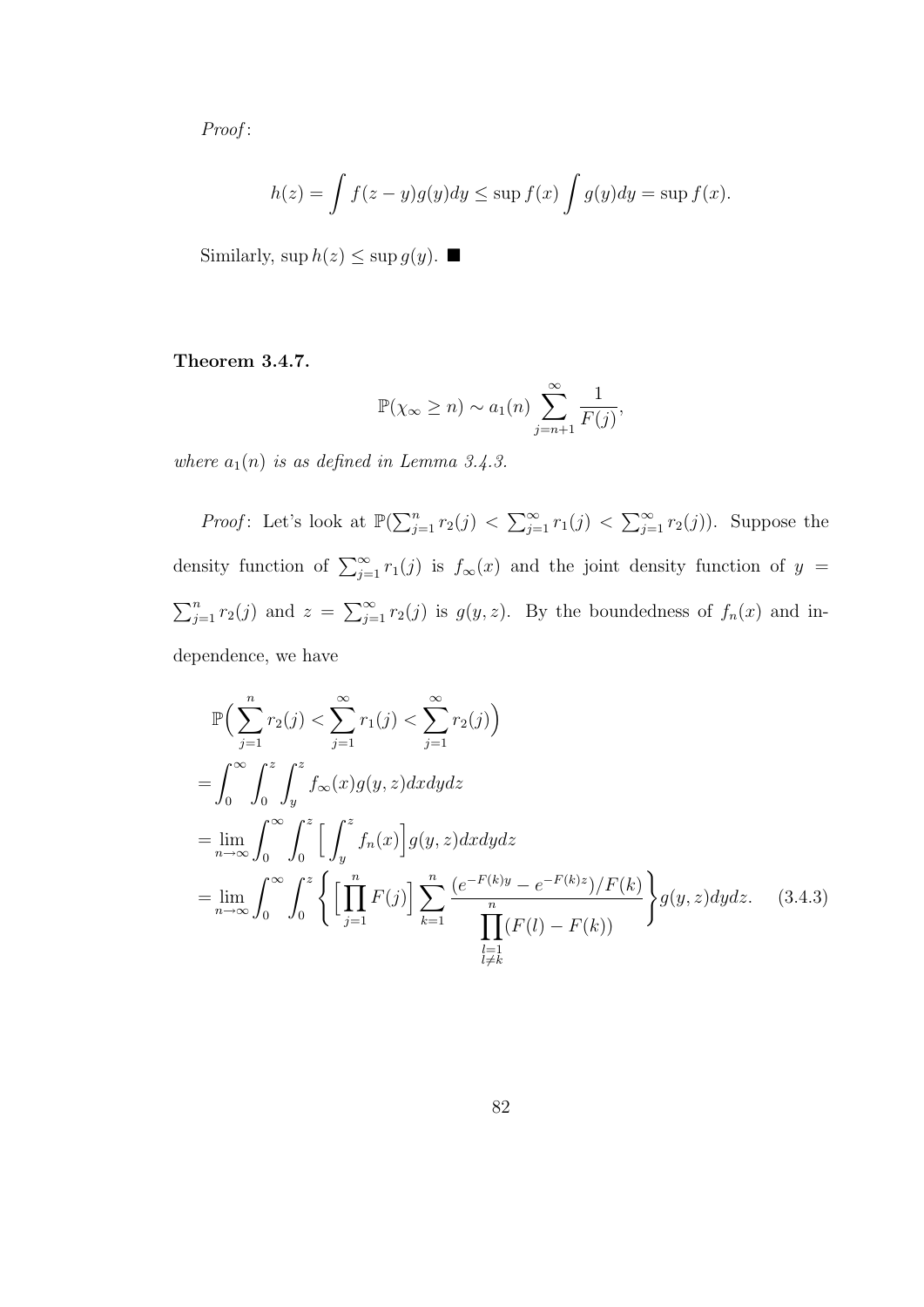Inside the summation, the double integral gives

$$
\mathbb{E}\left(e^{-F(k)\sum_{j=1}^{n}r_2(j)} - e^{-F(k)\sum_{j=1}^{\infty}r_2(j)}\right) = \prod_{j=1}^{n} \frac{F(j)}{F(j) + F(k)} - \prod_{j=1}^{\infty} \frac{F(j)}{F(j) + F(k)}
$$

$$
= \prod_{j=1}^{n} \frac{F(j)}{F(j) + F(k)} \left(1 - \prod_{j=n+1}^{\infty} \frac{F(j)}{F(j) + F(k)}\right).
$$

Next, we will show that

$$
1 - \prod_{j=n+1}^{\infty} \frac{F(j)}{F(j) + F(k)} \sim F(k) \sum_{j=n+1}^{\infty} \frac{1}{F(j)}.
$$

Since  $F(x)$  is increasing,

$$
\prod_{j=n+1}^{\infty} \frac{F(j)}{F(j) + F(k)} = \prod_{j=n+1}^{\infty} \frac{1}{1 + \frac{F(k)}{F(j)}}
$$
\n
$$
= \prod_{j=n+1}^{\infty} \Big[ \sum_{s \ge 0} \left( -\frac{F(k)}{F(j)} \right)^s \Big]
$$
\n
$$
= 1 - F(k) \sum_{j=n+1}^{\infty} \frac{1}{F(j)} + o\left( \sum_{j \ge n+1} \frac{1}{F(j)} \right).
$$

Finally,

$$
\mathbb{P}\Big(\sum_{j=1}^{n} r_2(j) < \sum_{j=1}^{\infty} r_1(j) < \sum_{j=1}^{\infty} r_2(j)\Big) \\
\sim \lim_{n \to \infty} \Big[\prod_{j=1}^{n} F(j)^2\Big] \sum_{k=1}^{n} \frac{1}{2F(k)} \frac{1}{\prod_{l \neq k} (F(l)^2 - F(k)^2)} \Big[\sum_{j=n+1}^{\infty} \frac{1}{F(j)}\Big]
$$

Theorem 3.4.8.

 $\blacksquare$ 

$$
\mathbb{P}(\chi_{\infty} = n) \sim \frac{a_1(n)}{F(n)},
$$

where  $a_1(n)$  is as defined in Lemma 3.4.3.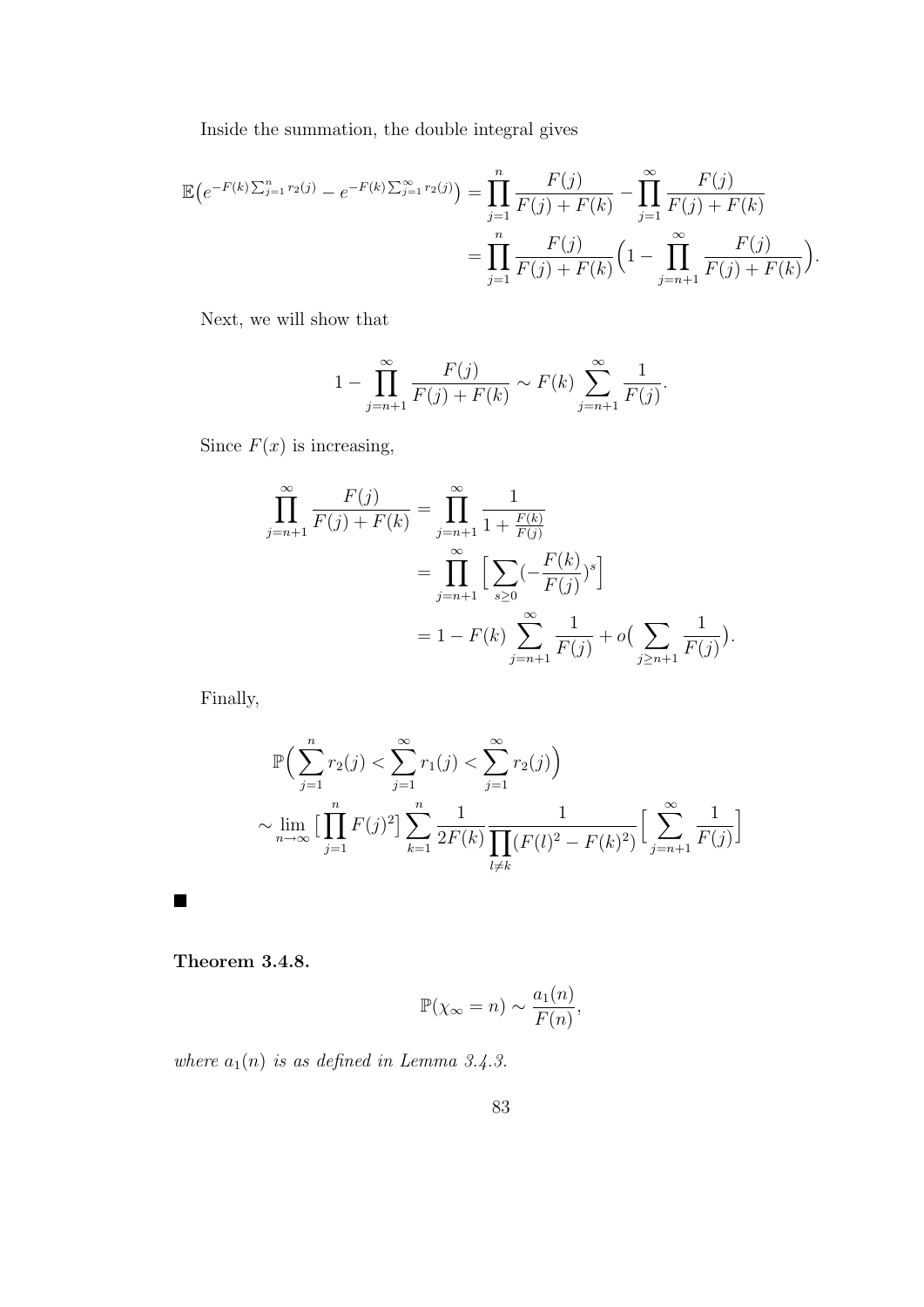Proof: By exponential embedding, we can represent

$$
\{\chi_{\infty}=n\}=\Big\{\sum_{j=1}^{n-1}r_2(j)<\sum_{j=1}^{\infty}r_1(j)<\sum_{j=1}^nr_2(j)\Big\}\bigcup\Big\{\sum_{j=1}^{n-1}r_1(j)<\sum_{j=1}^{\infty}r_2(j)<\sum_{j=1}^nr_1(j)\Big\}.
$$

Suppose the density function of  $\sum_{j=1}^{\infty} r_1(j)$  is  $f(x)$  and the joint density function

of 
$$
\sum_{j=1}^{n-1} r_2(j)
$$
 and  $\sum_{j=1}^{n} r_2(j)$  is  $g(y, z)$ . Then by Lemma 3.2.1,

$$
\mathbb{P}\Big(\sum_{j=1}^{n-1} r_2(j) < \sum_{j=1}^{\infty} r_1(j) < \sum_{j=1}^n r_2(j)\Big) \n= \int_0^{\infty} \int_0^z \Big[\int_y^z f(x)dx\Big] g(y,z) dydz \n= \Big[\prod_{j=1}^{\infty} F(j)\Big] \sum_{k=1}^{\infty} \frac{1}{F(k)} \frac{1}{\prod_{l \neq k} [F(l) - F(k)]} \int_0^{\infty} \int_0^z \Big[e^{-F(k)y} - e^{-F(k)z}\Big] g(y,z) dydz.
$$

Note that

$$
\mathbb{E}\Big[\exp\big(-F(k)\sum_{j=1}^{n-1}r_2(j)\big)-\exp\big(-F(k)\sum_{j=1}^{n}r_2(j)\big)\Big]
$$
  
=
$$
\prod_{j=1}^{n-1}\frac{F(j)}{F(j)+F(k)}-\prod_{j=1}^{n}\frac{F(j)}{F(j)+F(k)}
$$
  
=
$$
\frac{F(k)}{F(n)}\prod_{j=1}^{n}\frac{F(j)}{F(j)+F(k)}.
$$

Hence,

 $\blacksquare$ 

$$
\mathbb{P}(\chi_{\infty} = n) \sim \left\{ 2 \Big[ \prod_{j=1}^{\infty} F(j) \Big] \sum_{k=1}^{\infty} \frac{1}{\prod_{l \neq k} [F(l) - F(k)]} \prod_{j=1}^{n} \frac{F(j)}{F(k) + F(j)} \right\} \frac{1}{F(n)}.
$$

Corollary 3.4.9. When  $F(x) = x^{\alpha}, \alpha > 1$ ,

$$
\mathbb{P}(\chi_{\infty} = n) \sim \frac{\tilde{a}_1(n)}{\alpha - 1} \frac{1}{n^{\alpha}},
$$

where  $\tilde{a}_1(n)$  is as defined in Corollary 3.4.5.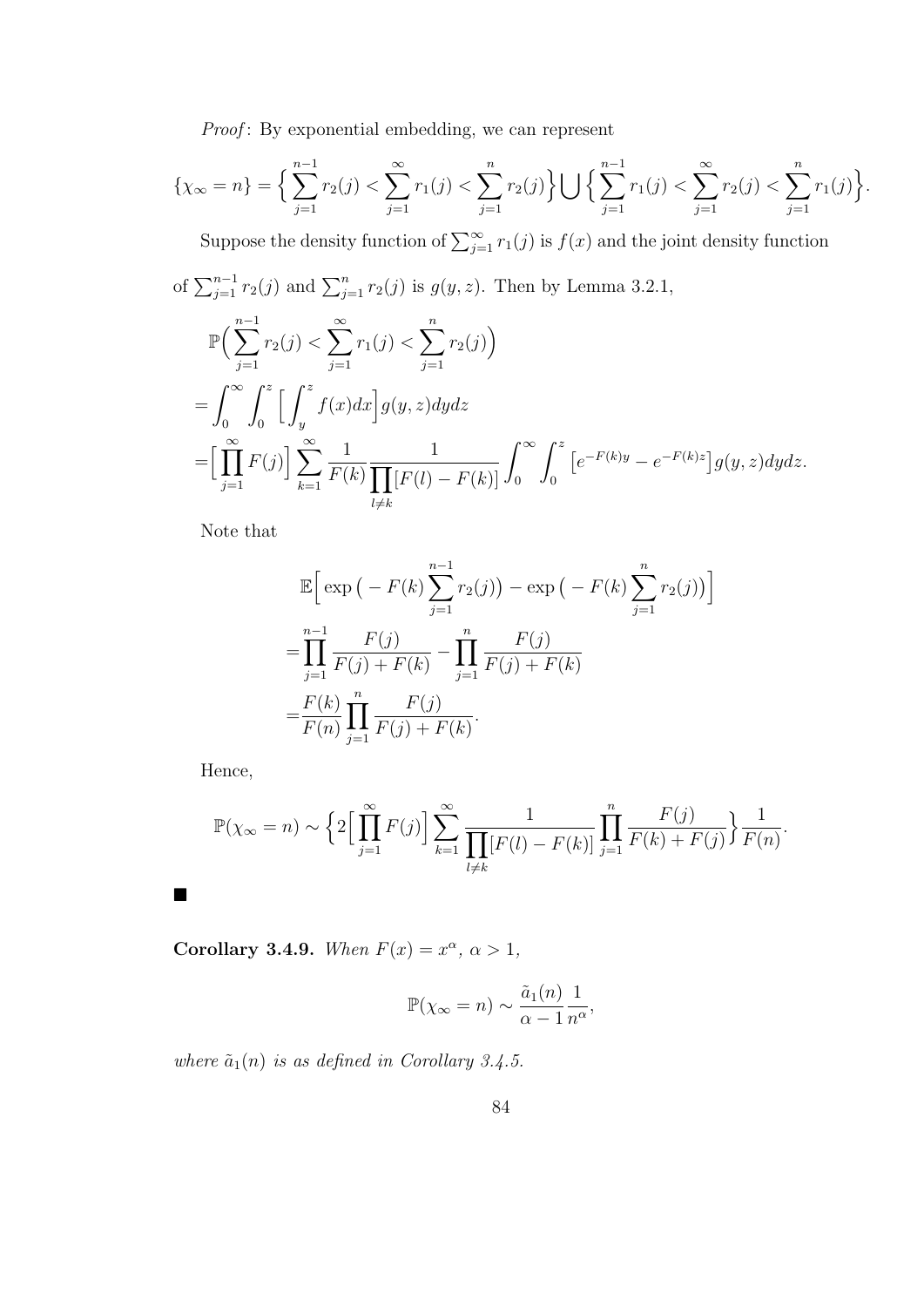Our next job is to evaluate the number of minority balls at finite time. We first estimate some coefficients.

**Lemma 3.4.10.** For  $1 < n \leq \frac{k+2}{2}$  $\frac{+2}{2}$ , let

$$
a_2(k,n) := \Big[\prod_{j=1}^{n-1} F(j)\Big] \sum_{s=1}^{n-1} \frac{1}{\prod_{l \neq s} [F(l) - F(s)]} \prod_{j=1}^{k-n+2} \frac{F(j)}{F(j) + F(s)}
$$

$$
a_3(k,n) := \Big[\prod_{j=1}^{k-n+1} F(j)\Big] \sum_{t=1}^{k-n+1} \frac{1}{\prod_{l \neq t} [F(l) - F(t)]} \prod_{j=1}^{n} \frac{F(j)}{F(j) + F(t)}.
$$

Then

$$
a_2(k,n) = {k+1 \choose n-1} \frac{\xi^{k-n+2} \mu^{n-1}}{(\mu + \xi)^{k+2}}
$$

$$
a_3(k,n) = {k+1 \choose n} \frac{\tilde{\xi}^n \tilde{\mu}^{k-n+1}}{(\tilde{\mu} + \tilde{\xi})^{k+2}},
$$

where  $\xi$ ,  $\mu$ ,  $\tilde{\xi}$  and  $\tilde{\mu}$  are some constants, in  $(0, \frac{1}{F(1)})$ , depending on  $F(x)$ , k and n. Besides,  $a_2(k, n)$  and  $a_3(k, n)$  share the same bounds.

$$
\frac{1}{2}\sqrt{\frac{1}{\pi\sum\frac{1}{F(j)}}}\leq a_2(k,n)\leq \sqrt{\frac{1}{2\pi\sum\frac{1}{F(j)}}}.
$$

Proof: We will apply Lagrange interpolation estimation again.

(i) For  $a_2(k,n)$ , let  $\lambda_s = \frac{1}{F(k)}$  $\frac{1}{F(s)}, s = 1, ..., k - n + 2,$ 

$$
f(x) := \frac{x^k}{\prod_{j=1}^{k-n+2} (x + \lambda_j)} \qquad x \in [0, \lambda_1]
$$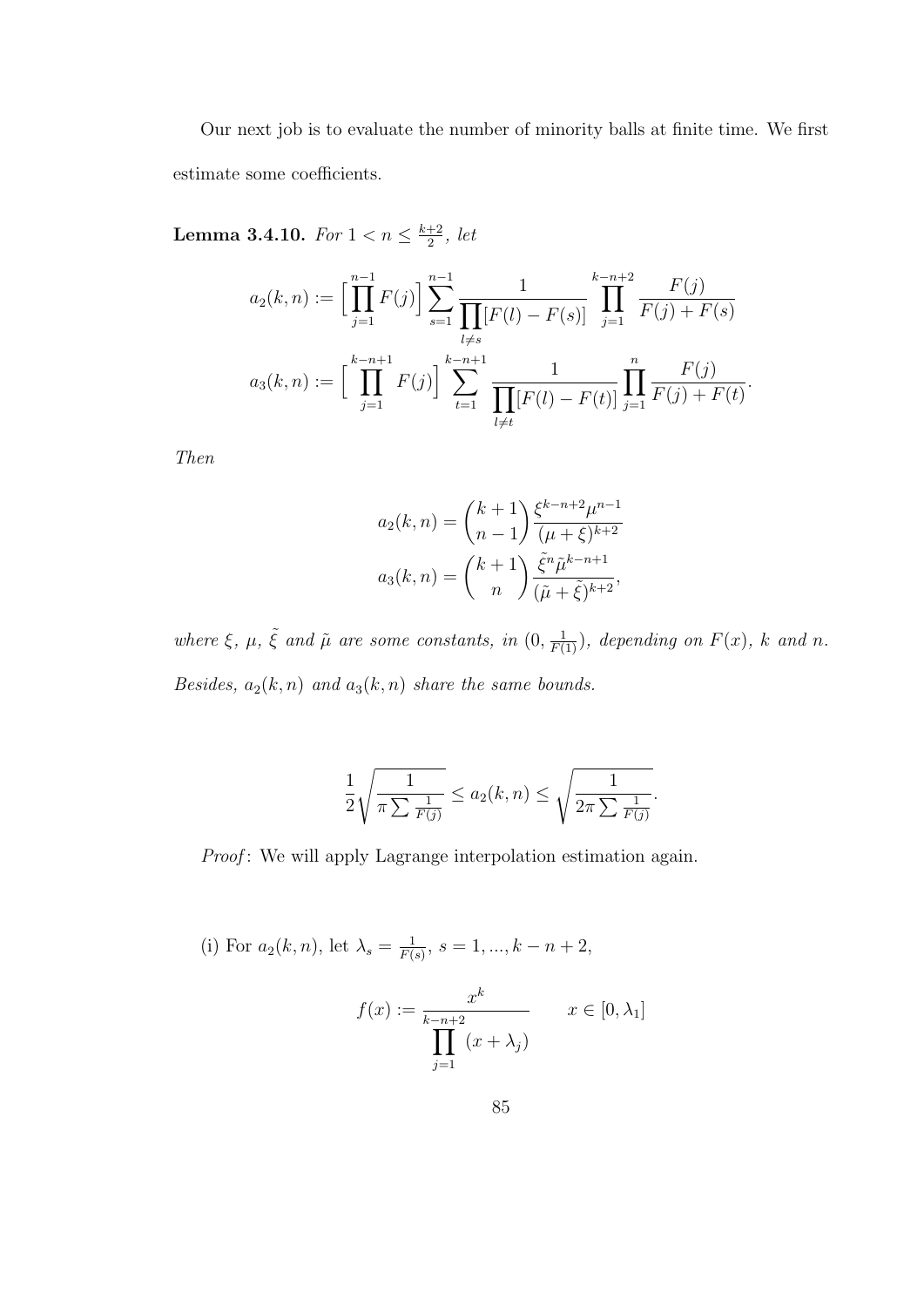and  $p(x)$  be the interpolation polynomial of  $f(x)$  with interpolating points  $\{\lambda_1, ..., \lambda_{n-1}\}$ 

$$
p(x) := \sum_{s=1}^{n-1} \lambda_s^k \prod_{j=1}^{k-n+2} \frac{1}{\lambda_s + \lambda_j} \prod_{\substack{l \neq s \\ l=1}}^{n-1} \frac{x - \lambda_l}{\lambda_s - \lambda_l}
$$

Then the error is

$$
f(x) - p(x) = \frac{f^{(n-1)}(\xi)}{(n-1)!} \prod_{j=1}^{n-1} (x - \lambda_j), \qquad x \in [0, \lambda_1]
$$

with some  $\xi \in (0, \lambda_1)$  depending on x.

If choosing  $x = 0$ , we get

$$
-p(0) = \frac{f^{(n-1)}(\xi)}{(n-1)!}(-1)^{n-1}\prod_{j=1}^{n-1}\lambda_j
$$

where in our problem  $\xi$  depends on  $F,$  k and n.

Hence

$$
a_2(k,n) = \frac{f^{(n-1)}(\xi)}{(n-1)!}
$$

In order to evaluate  $f^{(n-1)}(\xi)$ , we first use the partial fraction to simplify  $f(x)$ .

We get

$$
\frac{x^k}{\prod_{j=1}^{k-n+2} (x+\lambda_j)} = \sum_{j=1}^{k-n+2} \frac{(-\lambda_j)^k}{x+\lambda_j} \prod_{l \neq j} \frac{1}{\lambda_l - \lambda_j}.
$$

Then

$$
f^{(n-1)}(x) = (-1)^{n-1}(n-1)!\sum_{j=1}^{k-n+2} \frac{(-\lambda_j)^k}{(x+\lambda_j)^n} \prod_{l \neq j} \frac{1}{\lambda_l - \lambda_j}.
$$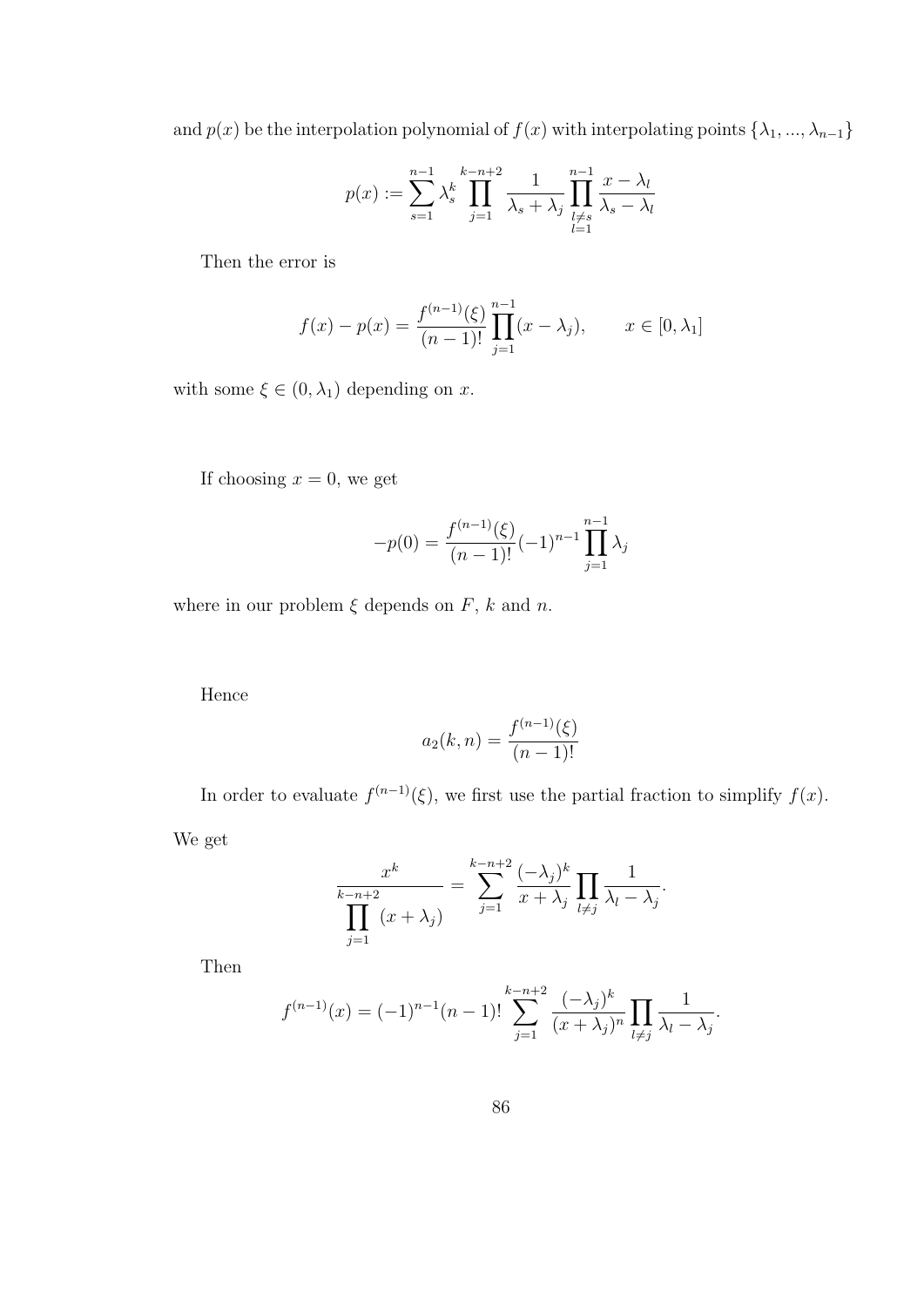$$
a_2(k,n) = (-1)^{k+n-1} \sum_{j=1}^{k-n+2} \frac{\lambda_j^k}{(\xi + \lambda_j)^n} \prod_{l \neq j} \frac{1}{\lambda_l - \lambda_j}
$$

$$
= \sum_{j=1}^{k-n+2} \frac{\lambda_j^k}{(\xi + \lambda_j)^n} \prod_{l \neq j} \frac{1}{\lambda_j - \lambda_l}
$$

Apply the interpolation technique again by letting

$$
g(x) := \frac{x^{k+1}}{(\xi + x)^n}, \qquad x \in [0, \lambda_1]
$$

Interpolated at  $\{\lambda_1, ..., \lambda_{k-n+2}\}$ , the interpolation polynomial is

$$
q(x) = \sum_{j=1}^{k-n+2} \frac{\lambda_j^{k+1}}{(\xi + \lambda_j)^n} \prod_{l \neq j} \frac{x - \lambda_j}{\lambda_j - \lambda_l}.
$$

The error is

$$
g(x) - q(x) = \frac{g^{(k-n+2)}(\mu)}{(k-n+2)!} \prod_{j=1}^{k-n+2} (x - \lambda_j),
$$

where  $\mu \in (0, \lambda_1)$  depends on x. Let  $x = 0$ . We can get

$$
a_2(k,n) = \frac{g^{(k-n+2)}(\mu)}{(k-n+2)!}.
$$

Partial fraction gives

$$
g(x) = \sum_{s=1}^{n} {k+1 \choose n-s} (-\xi)^{k+1-n+s} \frac{1}{(x+\xi)^s}.
$$

The derivative is

$$
g^{(k-n+2)}(\mu) = \sum_{s=1}^{n} {k+1 \choose n-s} (-\xi)^{k+1-n+s} (-1)^{k-n+2} \frac{(s+k-n+1)!}{(s-1)!} \frac{1}{(\mu+\xi)^{k-n+2+s}}
$$
  
= 
$$
\frac{(k+1)!}{(n-1)!} \frac{\xi^{k-n+2}}{(\mu+\xi)^{k+2}} \sum_{s=1}^{n} \frac{(n-1)!}{(n-s)!(s-1)!} (-\xi)^{s-1} (\mu+\xi)^{n-s}
$$
  
= 
$$
\frac{(k+1)!}{(n-1)!} \frac{\xi^{k-n+2} \mu^{n-1}}{(\mu+\xi)^{k+2}}.
$$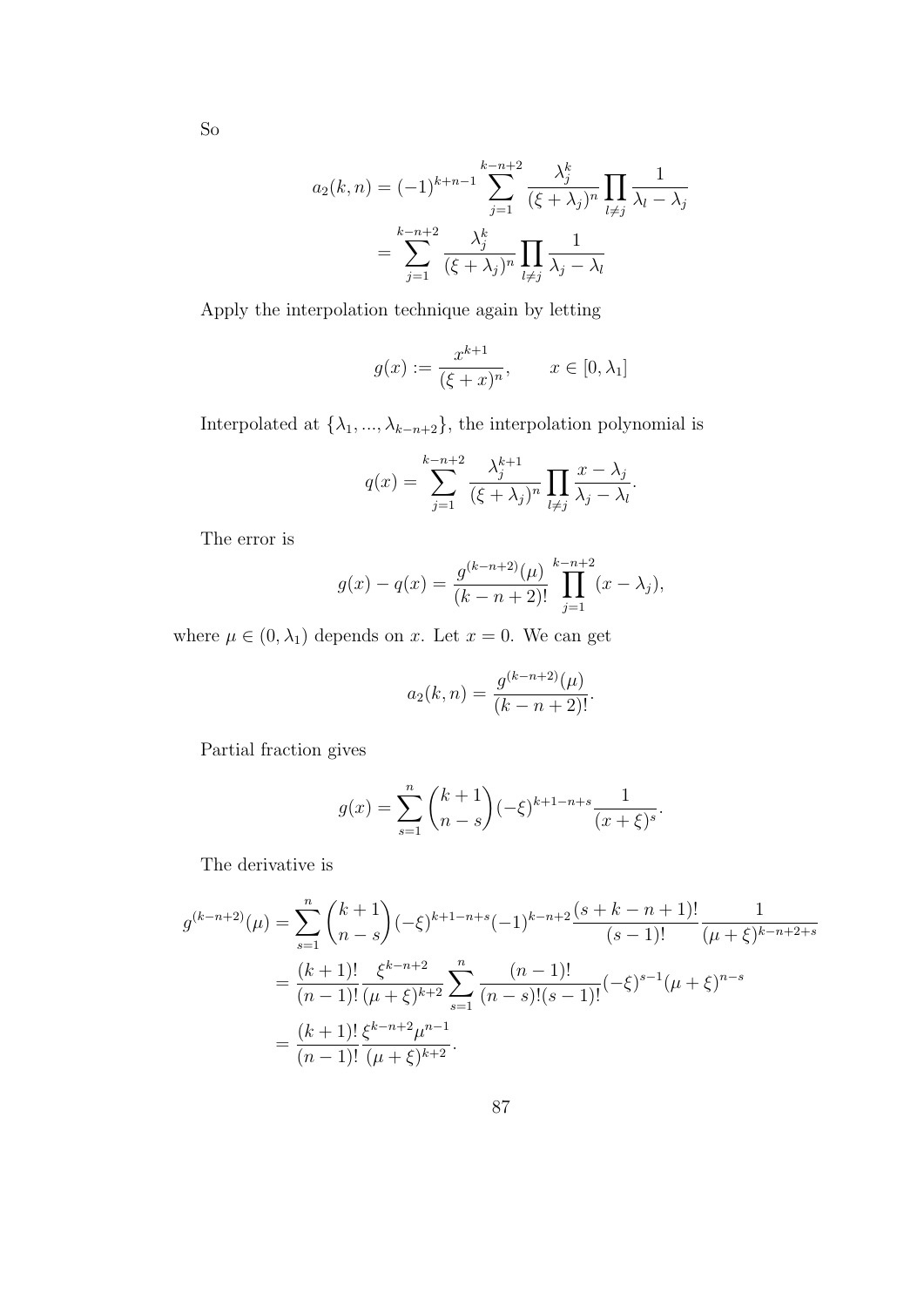Hence

$$
a_2(k,n) = {k+1 \choose n-1} \frac{\xi^{k-n+2} \mu^{n-1}}{(\mu+\xi)^{k+2}}.
$$

(ii) With similar methods, we get the estimation of  $a_3(k, n)$ .

Theorem 3.4.11. After time k, the number of minority balls in the urn has probability behavior:

 $F(n)$ 

,

1) If  $1 < n \leq \frac{k+2}{2}$  $\frac{+2}{2}$ ,  $\mathbb{P}(\chi_k = n) = \frac{2a_2(k, n)}{F(k - n + 2)} +$  $2a_3(k,n)$ 

where  $a_2(k, n)$  and  $a_3(k, n)$  are defined in Lemma 3.4.10.

2) If  $n = 1$ ,  $\mathbb{P}(\chi_k = 1) = \prod$ k  $j=2$  $F(j)$  $\frac{1}{F(j) + F(1)}.$ 

Proof:

1) When  $n > 1$ , there are two possibilities to make the number of balls of the minority color at time k to be n. First, the n-th minority ball is added at the k-th pick. Second, all the  $n-1$  minority balls are added before the k-th pick. Hence, exponential embedding gives

$$
\{\chi_k = n\} = \left\{ \sum_{j=1}^{k-n+1} r_2(j) < \sum_{j=1}^{n-1} r_1(j) < \sum_{j=1}^{k-n+2} r_2(j) \right\}
$$
\n
$$
\bigcup \left\{ \sum_{j=1}^{n-1} r_1(j) < \sum_{j=1}^{k-n+1} r_2(j) < \sum_{j=1}^{n} r_1(j) \right\}
$$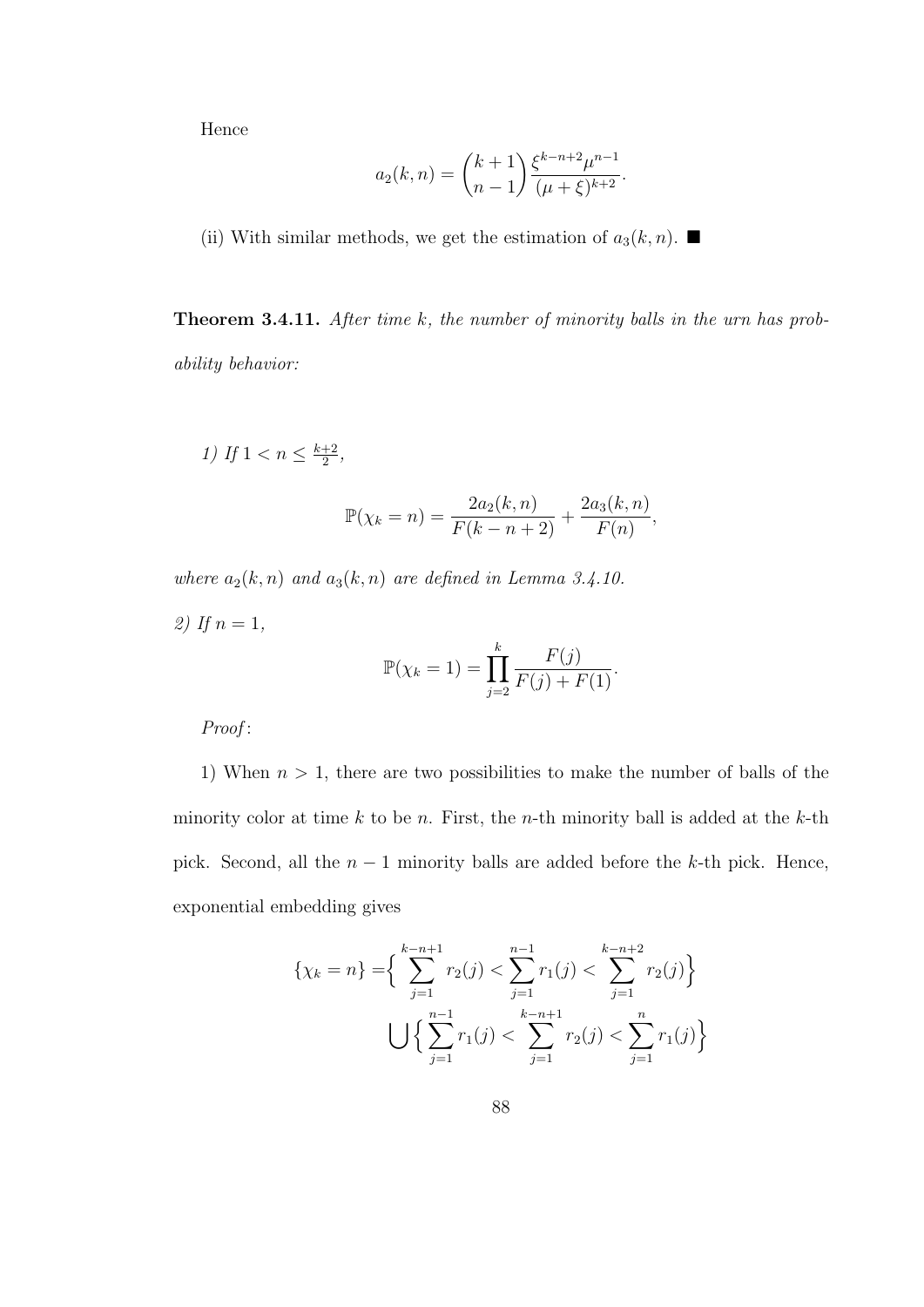Applying the density function in Lemma 3.2.1,

$$
\mathbb{P}\Big(\sum_{j=1}^{k-n+1} r_2(j) < \sum_{j=1}^{n-1} r_1(j) < \sum_{j=1}^{k-n+2} r_2(j)\Big)
$$
\n
$$
= \Big[\prod_{j=1}^{n-1} F(j)\Big] \sum_{s=1}^{n-1} \frac{1}{F(s)} \frac{1}{\prod_{l\neq s} [F(l) - F(s)]} \Big[\prod_{j=1}^{k-n+1} \frac{F(j)}{F(j) + F(s)} - \prod_{j=1}^{k-n+2} \frac{F(j)}{F(j) + F(s)}\Big]
$$
\n
$$
= \Big\{\Big[\prod_{j=1}^{n-1} F(j)\Big] \sum_{s=1}^{n-1} \frac{1}{\prod_{l\neq s} [F(l) - F(s)]} \prod_{j=1}^{k-n+2} \frac{F(j)}{F(j) + F(s)}\Big\} \frac{1}{F(k-n+2)}.
$$

And

$$
\mathbb{P}\Big(\sum_{j=1}^{n-1} r_1(j) < \sum_{j=1}^{k-n+1} r_2(j) < \sum_{j=1}^n r_1(j)\Big) \\
= \Big\{\Big[\prod_{j=1}^{k-n+1} F(j)\Big] \sum_{t=1}^{k-n+1} \frac{1}{\prod_{l \neq t} [F(l) - F(t)]} \prod_{j=1}^n \frac{F(j)}{F(j) + F(t)}\Big\} \frac{1}{F(n)}.
$$

2) When  $n = 1$ , it means that the minority color is never added until at least time  $k + 1$ . Represented in the exponential embedding, it is

$$
\{\chi_k = 1\} = \left\{r_1(1) > \sum_{j=1}^k r_2(j)\right\} \bigcup \left\{r_2(1) > \sum_{j=1}^k r_1(j)\right\}.
$$

Let  $f(x)$  and  $g(y)$  be the probability density function of  $r_1(1)$  and  $\sum_{j=1}^{k} r_2(j)$ ,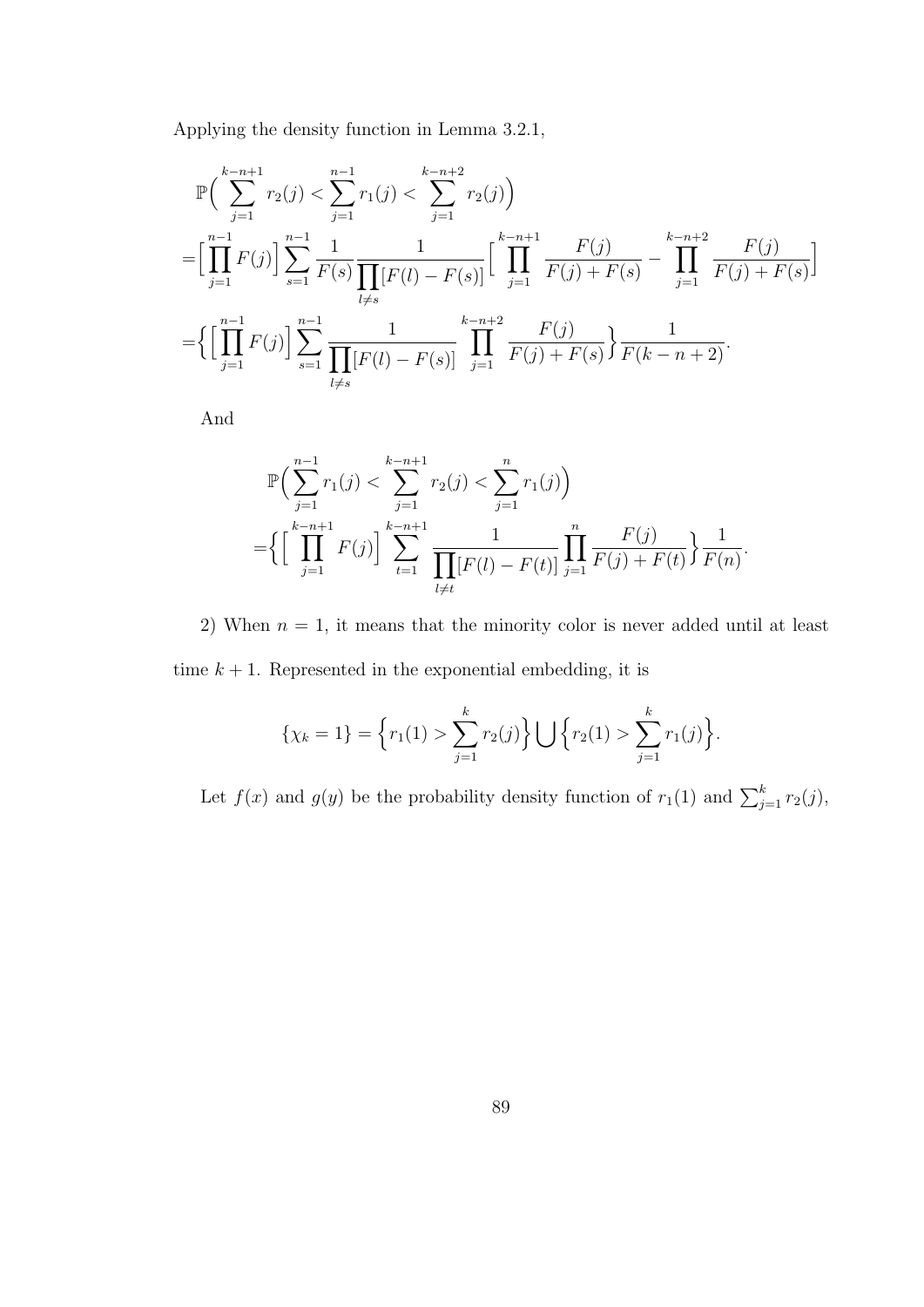respectively. Then,

$$
\mathbb{P}\Big(r_1(1) > \sum_{j=1}^k r_2(j)\Big) = \int_0^\infty f(x) \int_0^x g(y) dy dx
$$
\n
$$
= \Big[\prod_{j=1}^k F(j)\Big] \sum_{s=1}^k \frac{F(1)}{\prod_{l \neq s} (F(l) - F(s))} \Big[\int_0^\infty e^{-F(1)x} \int_0^x e^{-F(s)y} dy dx\Big]
$$
\n
$$
= \Big[\prod_{j=1}^k F(j)\Big] \sum_{s=1}^k \frac{1}{\prod_{l \neq s} (F(l) - F(s))} \frac{1}{F(1) + F(s)}
$$
\n
$$
= \prod_{j=1}^k \frac{F(j)}{F(j) + F(1)}
$$

The last equality is from Corollary 3.2.9. In fact, we can get this probability directly from the probabilistic intuition of the adding-ball scheme. But we want to show the comparison of  $n = 1$  and  $n > 1$  by exponential embedding method.  $\blacksquare$ 

Corollary 3.4.12. When  $F(x) = x^{\alpha}, \alpha > 1$ , for  $1 < n \leq \frac{k+2}{2}$  $\frac{+2}{2}$ ,

$$
\mathbb{P}(\chi_k = n) = \frac{2\tilde{a}_2(k, n)}{(k - n + 2)^{\alpha}} + \frac{2\tilde{a}_3(k, n)}{n^{\alpha}},
$$

where

$$
\tilde{a}_2(k,n) = {k+1 \choose n-1} \frac{\xi^{k-n+2} \mu^{n-1}}{(\mu + \xi)^{k+2}}
$$

$$
\tilde{a}_3(k,n) = {k+1 \choose n} \frac{\tilde{\xi}^n \tilde{\mu}^{k-n+1}}{(\tilde{\mu} + \tilde{\xi})^{k+2}},
$$

where  $\xi$ ,  $\mu$ ,  $\tilde{\xi}$  and  $\tilde{\mu}$  are some constants, in  $(0,1)$ , depending on  $\alpha$ , k and n. And the bounds for them are

$$
\frac{1}{2}\sqrt{\frac{1}{\pi \sum \frac{1}{j^{\alpha}}}} \leq \tilde{a}_2(k,n) \leq \sqrt{\frac{1}{2\pi \sum \frac{1}{j^{\alpha}}}}.
$$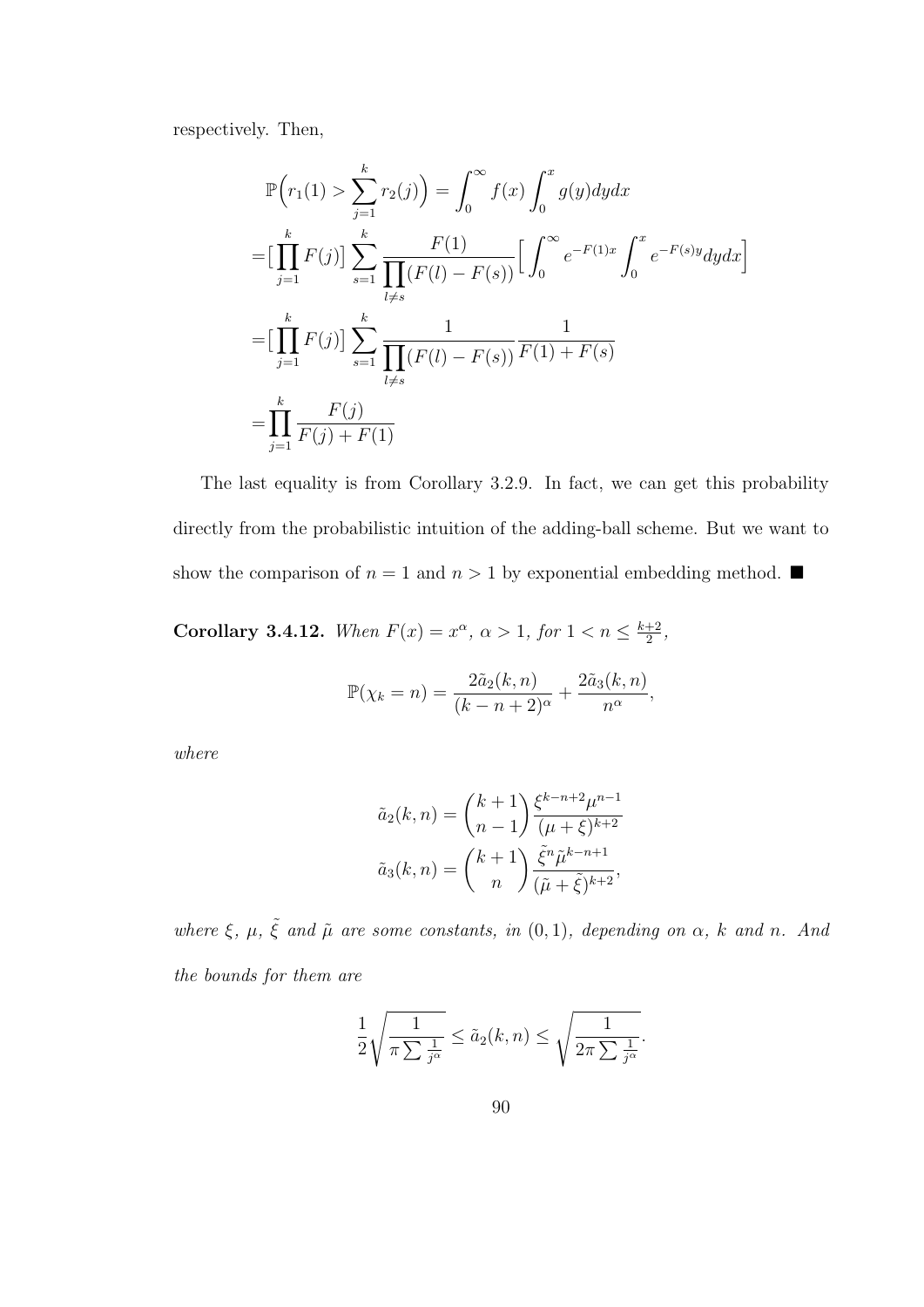One of our goals to estimate  $\mathbb{P}(\chi_k = n)$  is for the following attraction time. Before that, we need to show that, when the urn function  $F(x)$  is not growing too fast, like exponential functions, then the above coefficients  $a_2(k, n)$  and  $a_3(k, n)$  are asymptoticly equal to each other.

Lemma 3.4.13. As defined in Lemma 3.4.10,

$$
a_2(k,n) \sim a_3(k,n).
$$

Proof: The main idea is also to apply the Lagrange interpolation. Consider the function  $f(x) = x^k$ . Let  $\lambda_j = \frac{1}{F(j)}$  $\frac{1}{F(j)}$ . Interpolating  $f(x)$  at

$$
\{\lambda_1, \ldots, \lambda_{k-n+1}, -\lambda_1, \ldots, -\lambda_n\},\
$$

the interpolation polynomial is

$$
p(x) = \sum_{t=1}^{k-n+1} \lambda_t^k \prod_{\substack{l \neq t \\ l=1}}^{k-n+1} \frac{x - \lambda_l}{\lambda_t - \lambda_l} \prod_{j=1}^n \frac{x + \lambda_j}{\lambda_t + \lambda_j} + \sum_{t=1}^n (-\lambda_t)^k \prod_{\substack{l \neq t \\ l=1}}^n \frac{x + \lambda_l}{-\lambda_t + \lambda_l} \prod_{j=1}^{k-n+1} \frac{x - \lambda_j}{-\lambda_t - \lambda_j}
$$

There are  $k+1$  interpolation points. In the formula of the error term,  $f^{(k+1)}(\xi) =$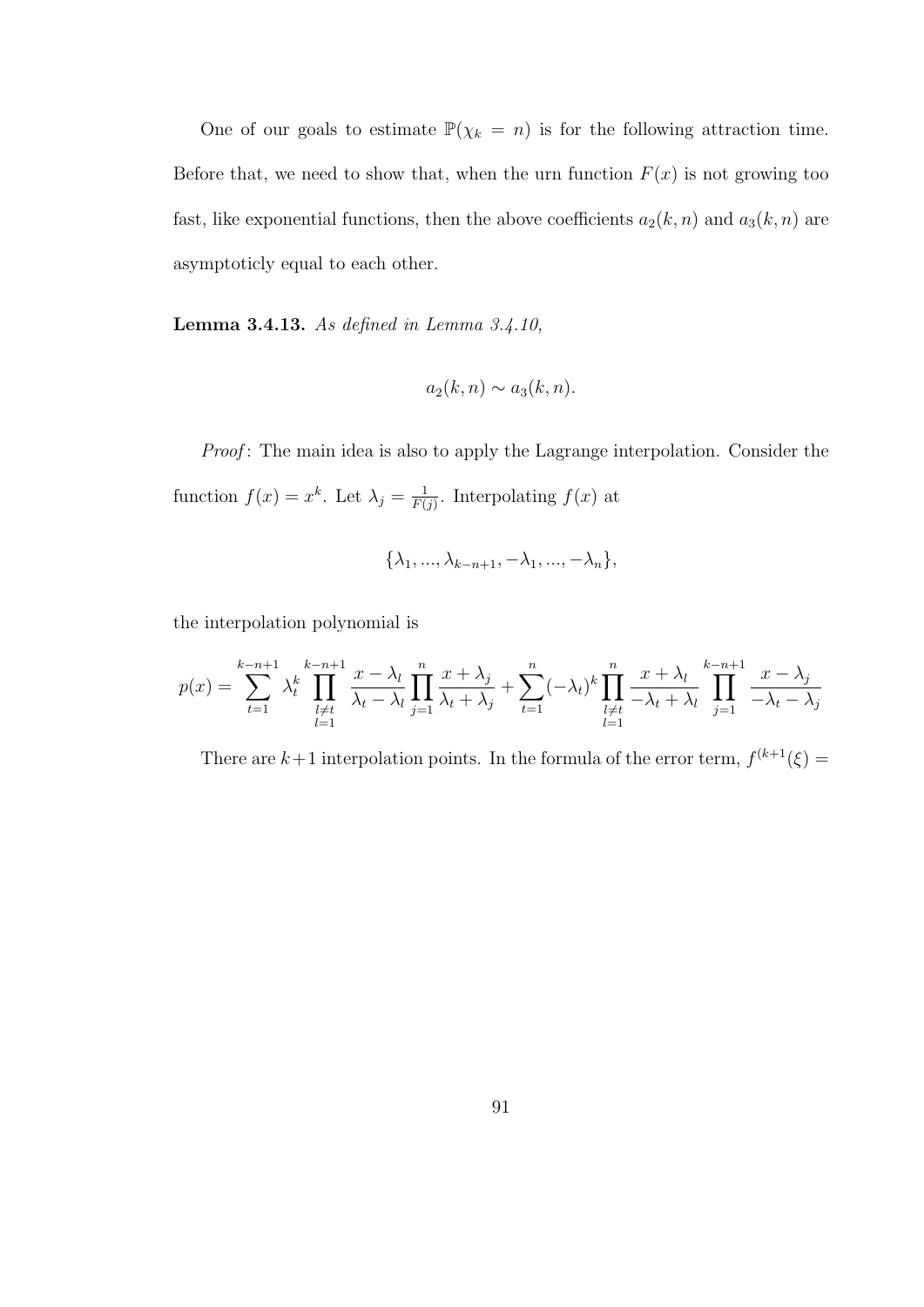### 0. So there is

$$
a_3(k,n) = \Big[\prod_{j=1}^n F(j)\Big] \Big[\prod_{j=1}^{k-n+1} F(j)\Big] \sum_{t=1}^n \prod_{l \neq t}^n \frac{1}{F(l) - F(t)} \prod_{j=1}^{k-n+1} \frac{1}{F(j) + F(t)}
$$
  
\n
$$
= \Big[\prod_{j=1}^{n-1} F(j)\Big] \Big[\prod_{j=1}^{k-n+2} F(j)\Big] \frac{F(n)}{F(k-n+2)}
$$
  
\n
$$
\sum_{t=1}^{n-1} \Big[\prod_{l \neq t}^{n-1} \frac{1}{F(l) - F(t)} \prod_{j=1}^{k-n+2} \frac{1}{F(j) + F(t)} \frac{F(k-n+2) + F(t)}{F(n) - F(t)}\Big]
$$
  
\n
$$
+ F(n) \prod_{j=1}^{n-1} \frac{F(j)}{F(j) - F(n)} \prod_{j=1}^{k-n+1} \frac{F(j)}{F(j) + F(n)}
$$
  
\n
$$
> a_2(k,n) + F(n) \prod_{j=1}^{n-1} \frac{F(j)}{F(j) - F(n)} \prod_{j=1}^{k-n+1} \frac{F(j)}{F(j) + F(n)}
$$

Now

$$
F(n) \prod_{j=1}^{n-1} \frac{F(j)}{F(j) - F(n)} \prod_{j=1}^{k-n+1} \frac{F(j)}{F(j) + F(n)}
$$
  

$$
\sim (-1)^{n-1} F(n) e^{2 \sum_{j=1}^{n-1} \left(\frac{F(j)}{F(n)}\right)^2 - (n-1) - F(n) \sum_{j=n}^{k-n+1} \frac{1}{F(j)}}
$$

Similarly, we can get

$$
a_2(k,n) > a_3(k,n) + (-1)^{k-n+1} F(k-n+2) e^{\frac{2}{F(k-n+2)} \sum_{j=1}^{k-n+1} F(j)-(k-1)}
$$

# 3.5 Attraction time

In this section, let us look back at the *attraction time*,  $T_a$ . From  $T_a$ , only one-color balls can be drawn out.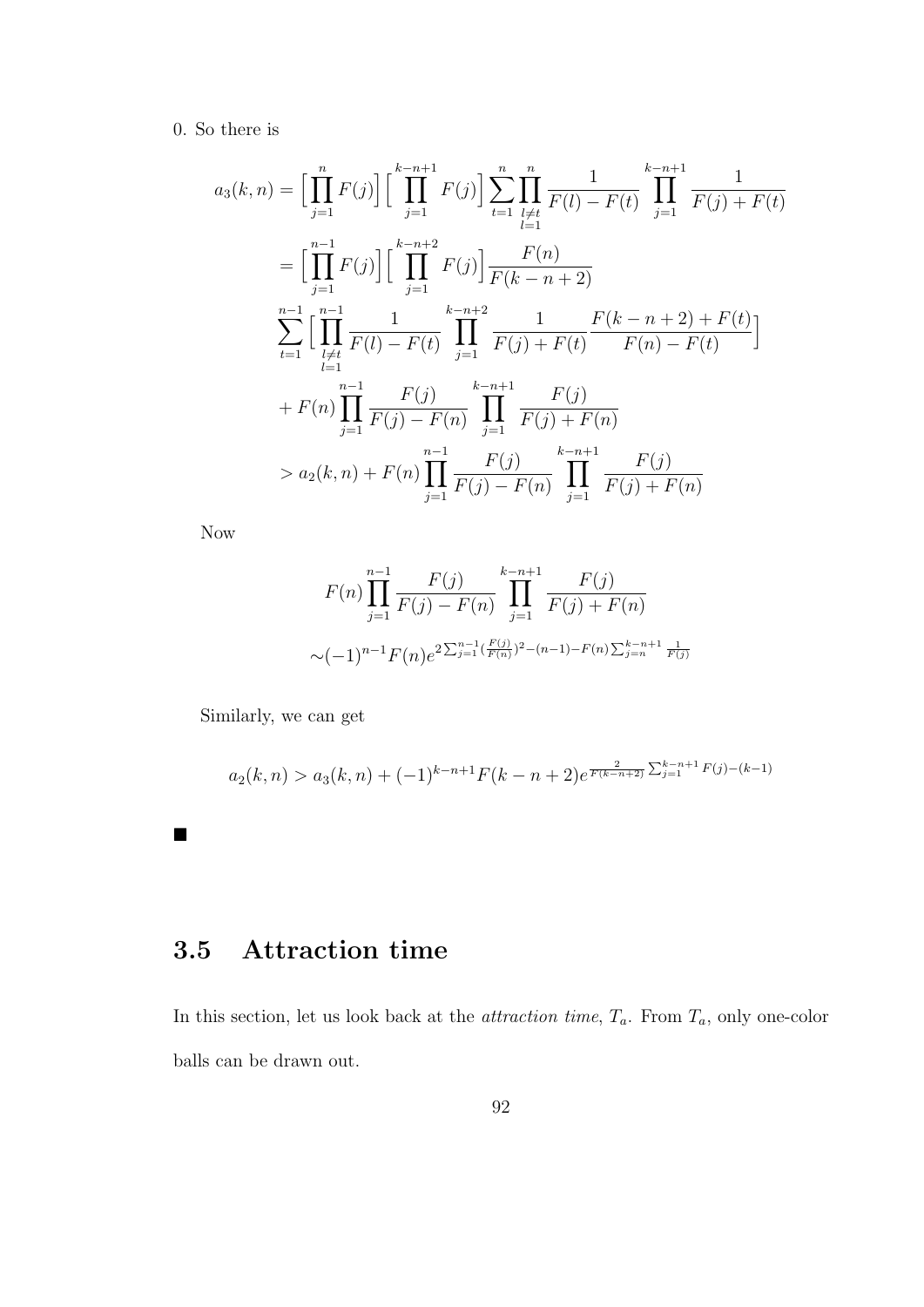Before estimating the distribution of  $T_a$ , we will simplify some definitions first, since in this section we only care about the two-color case. Let

$$
\xi_n := \begin{cases} 1, & \text{if the minor color is drawn at time } n \\ 0, & \text{if the major color is drawn at time } n \end{cases}
$$

Consequently,

#### Definition 3.5.1.

$$
T_a := \min\{k : \xi_n = 0, \forall n \ge k\}.
$$

Then the distribution of  $T_a$  can be given in

Theorem 3.5.2. The distribution of the attraction time is

$$
\mathbb{P}(T_a = k) = 2a_2(k, n) \sum_{n=1}^k \frac{1}{F(k - n + 1)} \prod_{i \ge k - n + 1} \frac{F(i)}{F(n) + F(i)},
$$

where  $a_2(k, n)$  is defined in Lemma 3.4.10.

*Proof*: In order to estimate  $\mathbb{P}(T_a = k)$ , we need the condition of the number of the minority balls at time  $k - 1$ , i.e  $\chi_{k-1}$ . And given  $\chi_{k-1} = n$ ,  $(1 \le n \le k)$ ,  ${T_a = k}$  means that the  $(k-1)$ -th pick picks the minority color and from then on, no more minority color balls are picked; hence  $\chi_{\infty} = \chi_{k-1}$ . So

$$
\{T_a = k|\chi_{k-1} = n\} = \{\xi_{k-1} = 1, \chi_{\infty} = n|\chi_{k-1} = n\}.
$$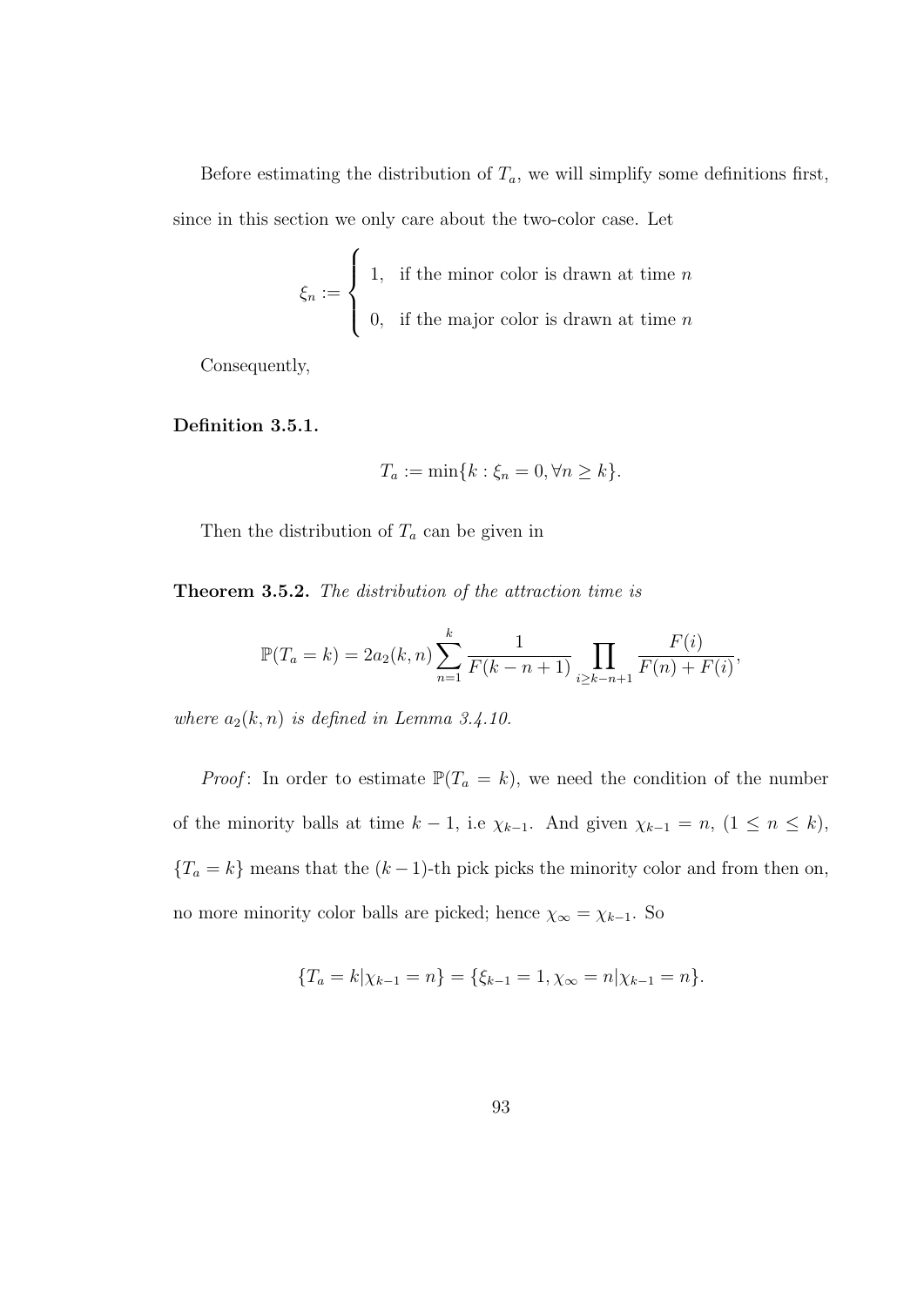Summed over  $n$ ,

$$
\mathbb{P}(T_a = k) = \sum_{n=1}^k \mathbb{P}(T_a = k | \chi_{k-1} = n) \mathbb{P}(\chi_{k-1} = n)
$$
  
= 
$$
\sum_{n=1}^k \left[ \mathbb{P}(\xi_{k-1} = 1 | \chi_{k-1} = n) \mathbb{P}(\chi_{\infty} = n | \chi_{k-1} = n) \right] \mathbb{P}(\chi_{k-1} = n).
$$

Without loss of generality, we may suppose color 1 is the minority color for the computation. By the independence of  $\{r_1(i)\}$  and  $\{r_2(j)\}$  and the memoryless property of exponential processes, we have

$$
\{\xi_{k-1}=1|\chi_{k-1}=n\} = \{r_1(n-1) < r_2(k-n+1)\}.
$$

Hence,

$$
\mathbb{P}(\xi_{k-1} = 1 | \chi_{k-1} = n) = \frac{F(n-1)}{F(n-1) + F(k-n+1)}.
$$

Similarly,

$$
\{\chi_{\infty} = n | \chi_{k-1} = n\} = \{\sum_{i=k-n+1}^{\infty} r_2(i) < r_1(n)\}.
$$

By Lemma 3.2.2, the density function of  $\sum_{i=k-n+1}^{\infty} r_2(i)$  is

$$
f(x) = \Big[\prod_{i=k-n+1}^{\infty} F(i)\Big] \sum_{\substack{i=k-n+1 \\ l \ge k-n+1}}^{\infty} \frac{e^{-F(i)x}}{\prod_{\substack{l \ge k-n+1 \\ l \neq i}} (F(l) - F(i))}.
$$

Hence,

$$
\mathbb{P}(\chi_{\infty} = n | \chi_{k-1} = n) = \left[ \prod_{i=k-n+1}^{\infty} F(i) \right] \sum_{i=k-n+1}^{\infty} \frac{\int_0^{\infty} \int_0^y e^{-F(i)x} F(n) e^{-F(n)y} dx dy}{\prod_{\substack{l \ge k-n+1 \\ l \neq i}} (F(l) - F(i))}
$$

$$
= \left[ \prod_{i=k-n+1}^{\infty} F(i) \right] \sum_{i=k-n+1}^{\infty} \left[ \prod_{\substack{l \neq i}} \frac{1}{F(l) - F(i)} \right] \frac{1}{F(n) + F(i)}.
$$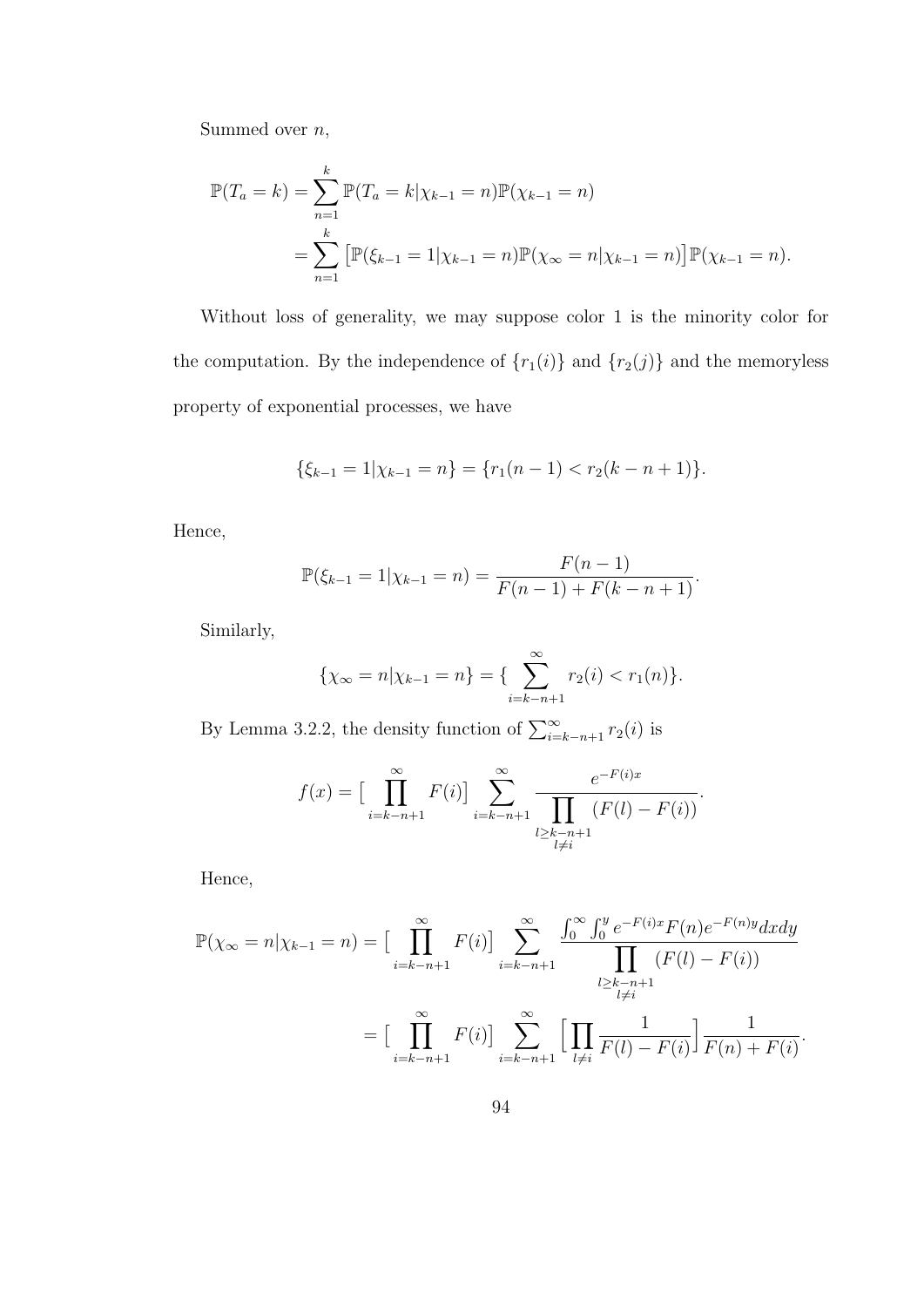By Corollary 3.2.9,

П

$$
\mathbb{P}(\chi_{\infty} = n | \chi_{k-1} = n) = \prod_{i=k-n+1}^{\infty} \frac{F(i)}{F(n) + F(i)}.
$$

Corollary 3.5.3. When  $F(x) = x^{\alpha}, \alpha > 1$ ,

$$
\mathbb{P}(T_a = k) = 2\tilde{a}_2(k, n) \sum_{n=1}^k \frac{1}{(k - n + 1)^{\alpha}} \prod_{i \ge k - n + 1} \frac{i^{\alpha}}{n^{\alpha} + i^{\alpha}},
$$

where  $\tilde{a}_2(k, n)$  is defined in Corollary 3.4.12.

**Theorem 3.5.4** ([26]). When  $F(x) = x^{\alpha}, \alpha > 1$ ,

$$
\mathbb{P}(T_a = k) = \Theta\left(\frac{1}{k^{\alpha - \alpha'}}\right),\,
$$

where  $\alpha' = (\alpha - 1)/\alpha$ .

Corollary 3.5.5. When  $F(x) = x^{\alpha}, \alpha > 1$ ,

$$
\mathbb{P}(T_a = k) \sim \frac{2\tilde{a}_2(k, n)}{k^{\alpha - \alpha'}},
$$

where  $\alpha' = (\alpha - 1)/\alpha$  and  $\tilde{a}_2(k, n)$  is defined in Corollary 3.4.12.

# 3.6 Large Time Minority Has Little Chance to Win Back

There are vibrations at the beginning of the evolution. It is hard to tell which color will finally win. We will show in the following that after some time point, the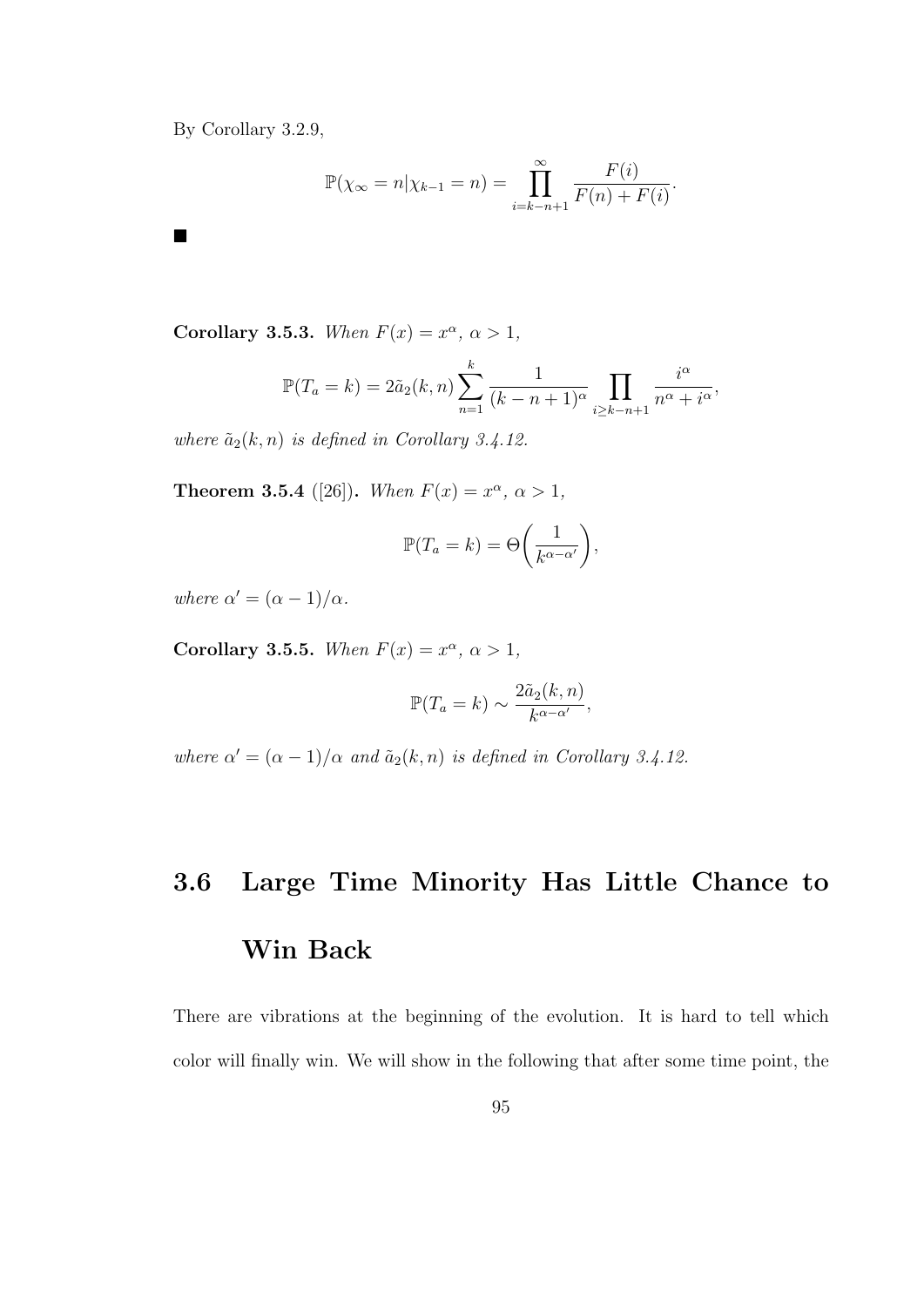leading side has an overwhelming chance to dominate. Here, our method is simpler and the result is more accurate than the one in [85].

Suppose at some point, when the total number of balls in the urn is  $n_0 \gg 1$ , color 1 has  $p_0 n_0$  balls where  $0 < p_0 < \frac{1}{2}$  $\frac{1}{2}$ . In the following, we estimate the probability that there are  $pn$   $(0 < p_0 < p < 1)$  color 1 balls in the urn when there are  $n > n_0$ balls in total. For simplicity, we assume that  $p_0n_0$  and pn are integers. With the help of exponential embedding, this event can be represented by

$$
\Big\{\sum_{i=p_0n_0}^{pn-1}r_1(i)<\sum_{i=q_0n_0}^{qn-1}r_2(i)\Big\},\
$$

where  $q_0 = 1 - p_0$  and  $q = 1 - p$ .

Theorem 3.6.1 ([85]).

$$
\mathbb{P}\Big(\sum_{i=p_0n_0}^{pn-1}r_1(i)<\sum_{i=q_0n_0}^{qn-1}r_2(i)\Big)<8e^{2-(p_0n_0)^{1/4}}.
$$

Theorem 3.6.2. As defined above,

$$
\mathbb{P}\Big(\sum_{i=p_0n_0}^{pn-1} r_1(i) < \sum_{i=q_0n_0}^{qn-1} r_2(i)\Big) < \sum_{k=p_0n_0}^{pn-1} \frac{1}{F(k)}
$$

*Proof*: Let  $f(x)$  and  $g(y)$  be the density functions of  $\sum_{i=p_0n_0}^{pn-1} r_1(i)$  and  $\sum_{i=q_0n_0}^{qn-1} r_2(i)$ ,

respectively. Then

$$
f(x) = \left[\prod_{i=p_0n_0}^{pn-1} F(i)\right] \sum_{k=p_0n_0}^{pn-1} \frac{e^{-F(k)x}}{\prod_{l \neq k} (F(l) - F(k))}
$$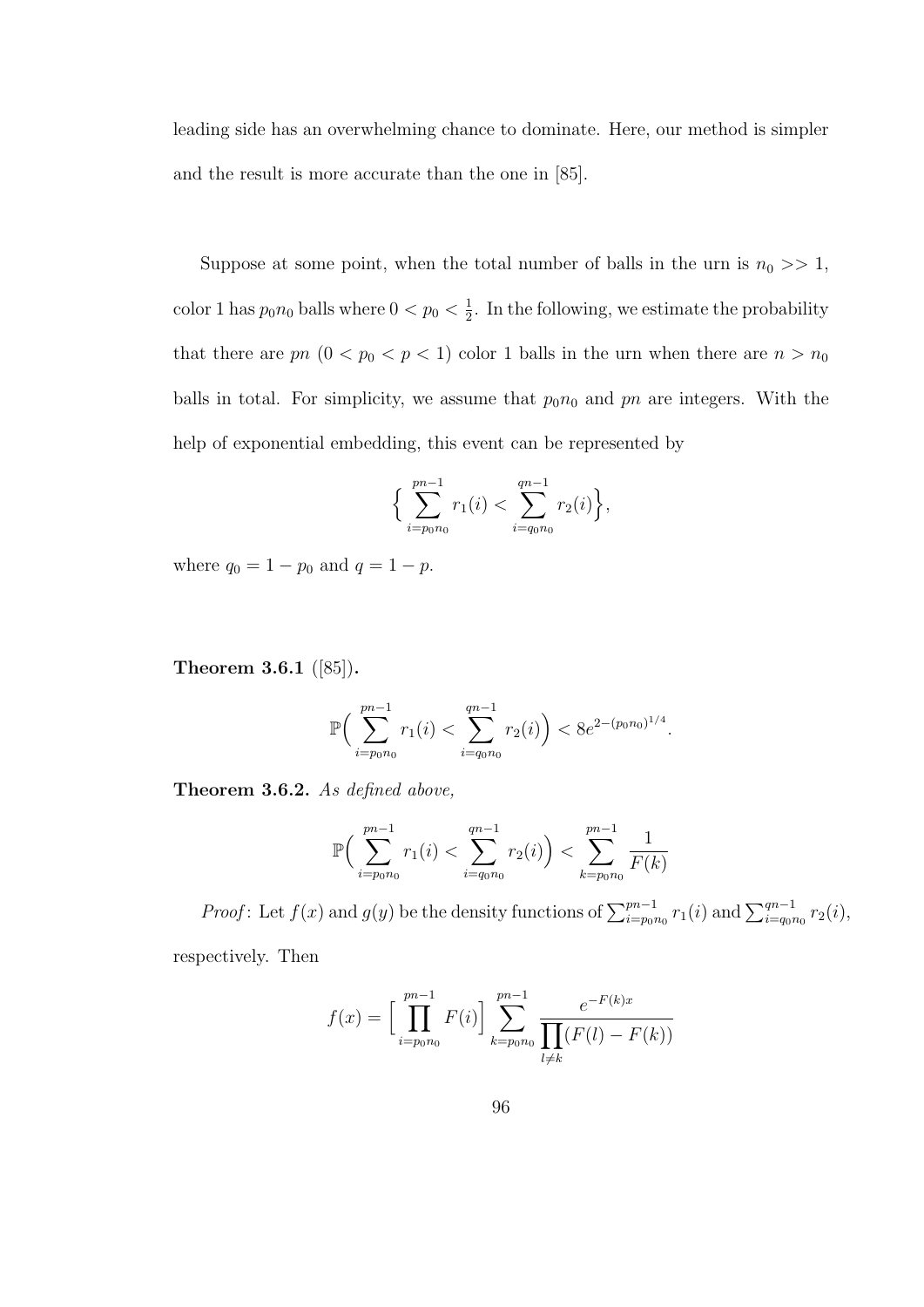and

$$
g(y) = \left[\prod_{i=q_0n_0}^{qn-1} F(i)\right] \sum_{k=q_0n_0}^{qn-1} \frac{e^{-F(k)y}}{\prod_{l \neq k} (F(l) - F(k))}.
$$

So

$$
\mathbb{P}\Big(\sum_{i=p_{0}n_{0}}^{pn-1} r_{1}(i) < \sum_{i=q_{0}n_{0}}^{qn-1} r_{2}(i)\Big) = \int_{0}^{\infty} \Big[\int_{0}^{y} f(x)dx\Big]g(y)dy
$$

Similar to the proof of the previous theorems, we can get

$$
\mathbb{P}\Big(\sum_{i=p_0n_0}^{pn-1} r_1(i) < \sum_{i=q_0n_0}^{qn-1} r_2(i)\Big) = \Big[\prod_{i=p_0n_0}^{pn-1} F(i)\Big] \sum_{k=p_0n_0}^{pn-1} \frac{1}{F(k)} \frac{1}{\prod_{l\neq k} (F(l) - F(k))} \Big[1 - \prod_{j=q_0n_0}^{qn-1} \frac{F(j)}{F(j) + F(k)}\Big]
$$

By Corollary 3.2.3,

$$
\Big[\prod_{i=p_0n_0}^{pn-1} F(i)\Big] \sum_{k=p_0n_0}^{pn-1} \frac{1}{F(k)} \frac{1}{\prod_{l\neq k} (F(l) - F(k))} = 1.
$$

Hence, the probability is

$$
\mathbb{P}\Big(\sum_{i=p_0n_0}^{pn-1} r_1(i) < \sum_{i=q_0n_0}^{qn-1} r_2(i)\Big) = 1 - \sum_{k=p_0n_0}^{pn-1} \prod_{\substack{l \neq k \\ l = p_0n_0}}^{pn-1} \frac{F(l)}{F(l) - F(k)} \prod_{j=q_0n_0}^{qn-1} \frac{F(j)}{F(j) + F(k)}
$$

Take the logarithm of the product, for

$$
\log \prod_{j=q_{0}n_{0}}^{qn-1} \frac{F(j)}{F(j) + F(k)} = \sum_{j=q_{0}n_{0}}^{qn-1} \log \left( \frac{1}{1 + \frac{F(k)}{F(j)}} \right)
$$
  
~  $\sim -F(k) \sum_{j=q_{0}n_{0}}^{qn-1} \frac{1}{F(j)}$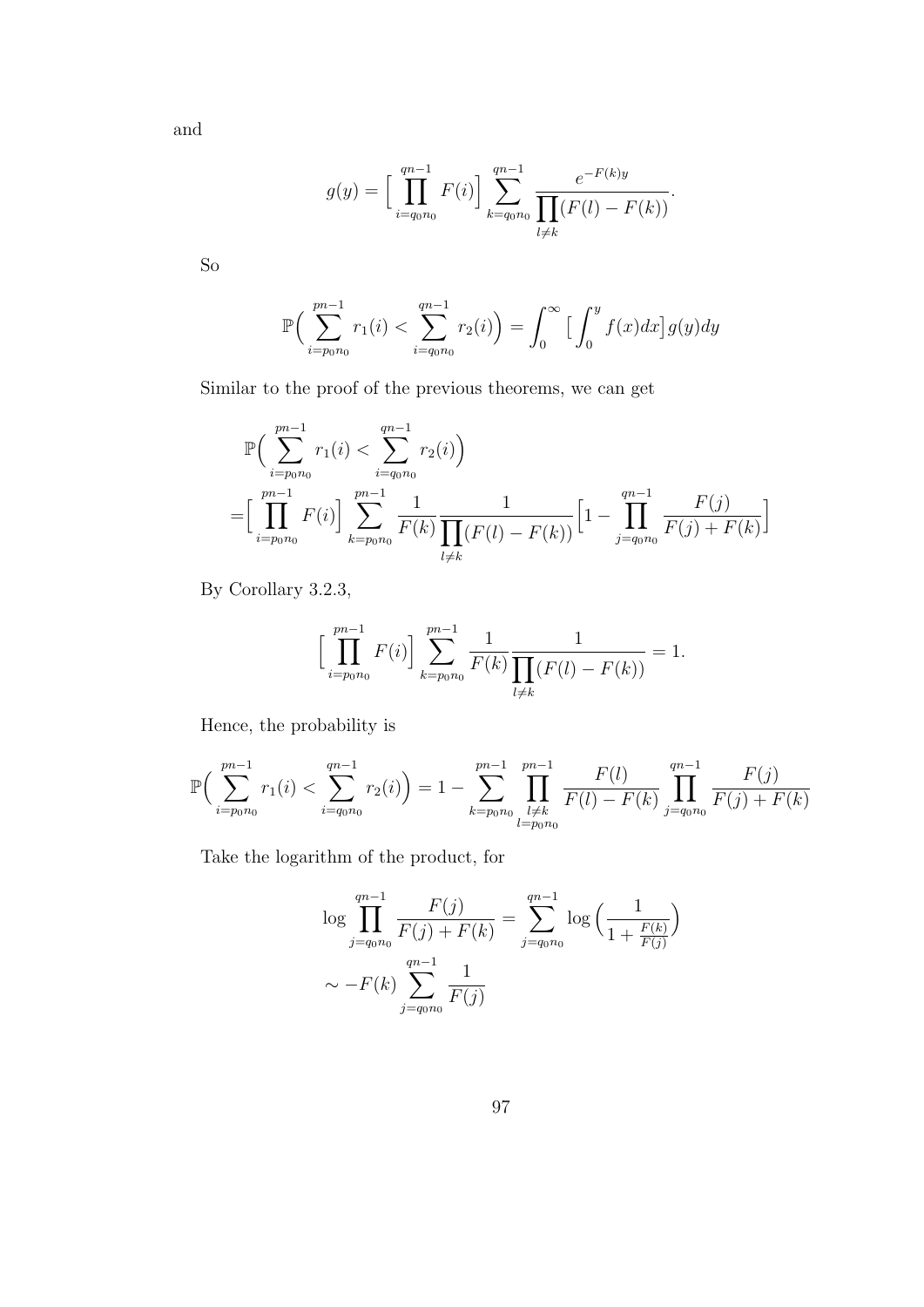Let  $s = \sum_{j=q_0n_0}^{qn-1}$ 1  $\frac{1}{F(j)}$ . Then

$$
\mathbb{P}\Big(\sum_{i=p_0n_0}^{pn-1} r_1(i) < \sum_{i=q_0n_0}^{qn-1} r_2(i)\Big) = 1 - \sum_{k=p_0n_0}^{pn-1} e^{-F(k)s} \prod_{\substack{l \neq k \\ l=p_0n_0}}^{pn-1} \frac{F(l)}{F(l) - F(k)}
$$
\n
$$
= 1 - \sum_{k=p_0n_0}^{pn-1} \left(1 - F(k)s + \frac{F(k)^2 s^2}{2} - \cdots\right) \prod_{\substack{l \neq k \\ l=p_0n_0}}^{pn-1} \frac{F(l)}{F(l) - F(k)}
$$
\n
$$
= \sum_{k=p_0n_0}^{pn-1} \left(F(k)s - \frac{F(k)^2 s^2}{2} + \cdots\right) \prod_{\substack{l \neq k \\ l=p_0n_0}}^{pn-1} \frac{F(l)}{F(l) - F(k)}
$$

Since  $\sum \frac{1}{F(j)}$  is convergent, we can choose s small enough so that

$$
\mathbb{P}\Big(\sum_{i=p_0n_0}^{pn-1} r_1(i) < \sum_{i=q_0n_0}^{qn-1} r_2(i)\Big) < \sum_{k=p_0n_0}^{pn-1} \frac{1}{F(k)} \prod_{\substack{l \neq k \\ l=p_0n_0}}^{pn-1} \frac{F(l)}{F(l) - F(k)}
$$
\n
$$
= \sum_{k=p_0n_0}^{pn-1} \frac{1}{F(k)},
$$

by Corollary 3.2.4.  $\blacksquare$ 

## 3.7 The Decay/Growth is Slow

Although at large time point the minority color has little chance to win back, it still takes a long time for the majority to finally announce the victory. We will show this by estimating that the probability of the minority color has more than  $p$ percentage of the balls in the urn, which is equivalent to say that the majority color has less than  $q = 1 - p$  percentage, for some  $0 < p < \frac{1}{2}$ . Let  $\chi_n$  be the number of the minority balls when the total number of balls in the urn is  $n$ .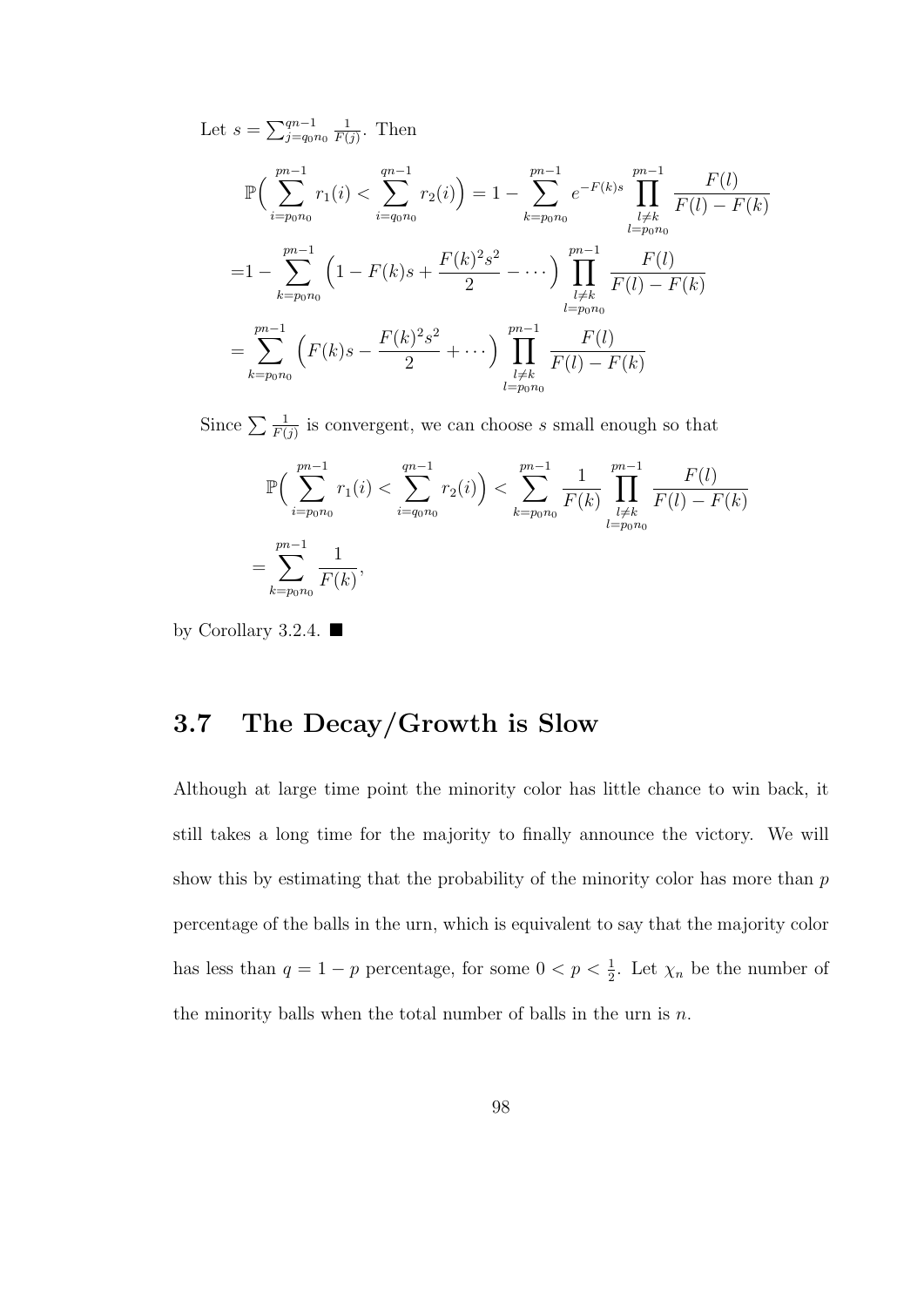Theorem 3.7.1.

$$
\mathbb{P}(\chi_n \ge pn) = a_4(p, n) \sum_{j=pn}^{qn-1} \frac{1}{F(j)},
$$

where

$$
a_4(p,n) \sim \frac{1}{\sqrt{\pi p n \xi_n}},
$$

where  $\xi_n \in (0, \frac{1}{F(1)})$  is some constant depending on  $F(x)$ , n and p. And  $a_4(p,n)$  has the same bounds as  $a_1(n)$ .

*Proof*: When the minority gets  $pn$ , it means the majority has got  $pn$  too. The event can be represented by

$$
\{\chi_n \ge pn\} = \{\sum_{j=1}^{pn-1} r_2(j) < \sum_{i=1}^{pn-1} r_1(i) < \sum_{j=1}^{qn-1} r_2(j)\}
$$
\n
$$
\bigcup \{\sum_{i=1}^{pn-1} r_1(i) < \sum_{j=1}^{pn-1} r_2(j) < \sum_{i=1}^{qn-1} r_1(i)\}
$$

Let  $f(x)$  be the density function of  $\sum^{pn-1}$  $i=1$  $r_1(i)$  and  $g(y, z)$  be the joint density function of  $\sum^{pn-1}$  $j=1$  $r_2(j)$  and  $\sum_{ }^{qn-1}$  $j=1$  $r_2(j)$ . Then  $\mathbb{P}(\sum^{pn-1}$  $j=1$  $r_2(j)$  <  $\sum^{pn-1}$  $i=1$  $r_1(i)$  <  $\sum^{qn-1}$  $j=1$  $r_2(j)$  =  $\int_0^\infty$ 0  $\int^z$ 0  $\int^z$  $\overline{y}$  $f(x)dx$  g $(y, z)dydz$ 

Similar to above,

$$
\mathbb{P}\Big(\sum_{j=1}^{pn-1} r_2(j) < \sum_{i=1}^{pn-1} r_1(i) < \sum_{j=1}^{qn-1} r_2(j)\Big) = \left[\prod_{i=1}^{pn-1} F(i)\right] \sum_{k=1}^{pn-1} \frac{1}{F(k)} \frac{1}{\prod_{l \neq k} (F(l) - F(k))} \prod_{j=1}^{pn-1} \frac{F(j)}{F(j) + F(k)} \left[1 - \prod_{j=pn}^{qn-1} \frac{1}{1 + \frac{F(k)}{F(j)}}\right]
$$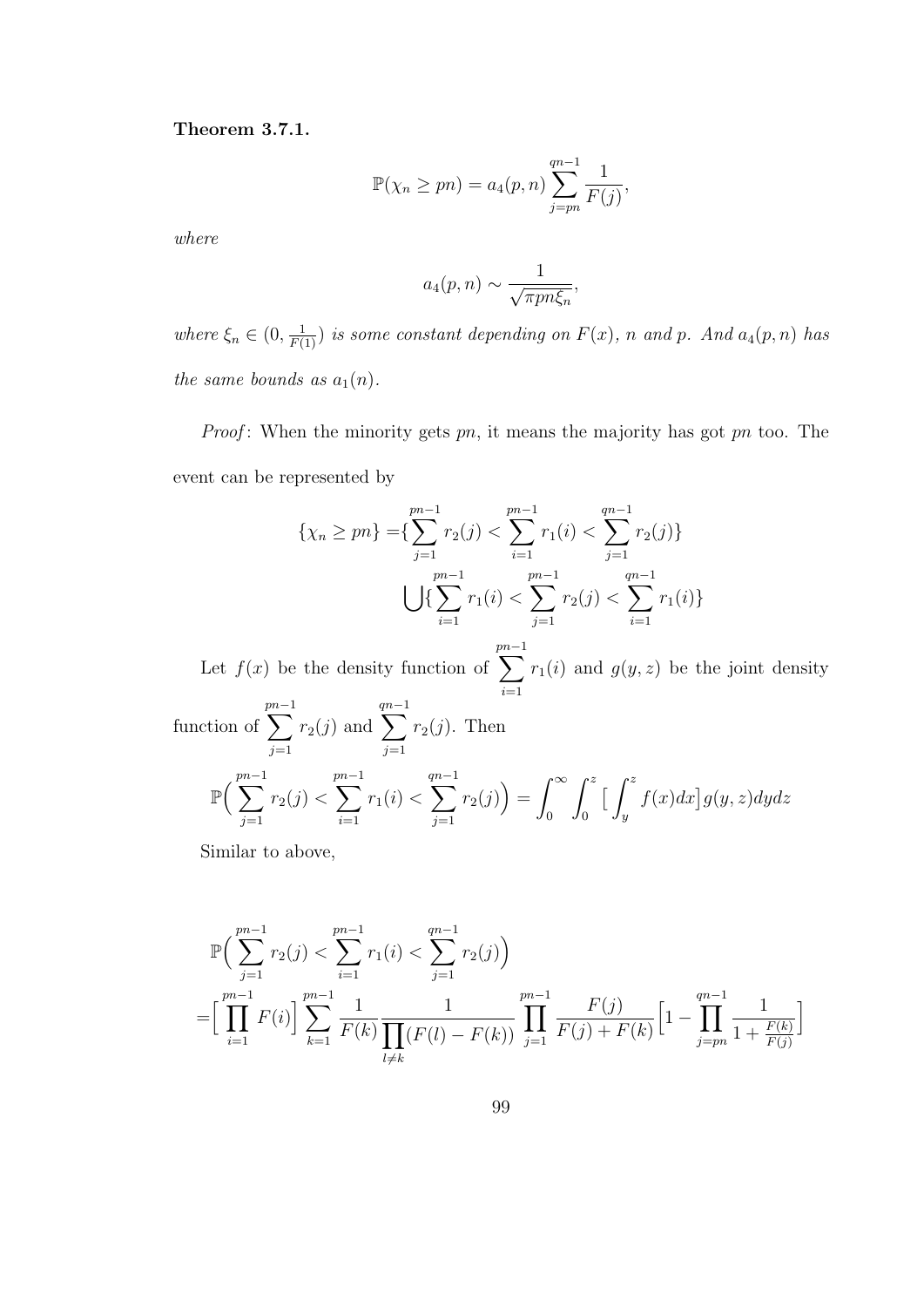And

$$
1 - \prod_{j=pn}^{qn-1} \frac{1}{1 + \frac{F(k)}{F(j)}} = 1 - \prod_{j=pn}^{qn-1} \left[ \sum_{s \ge 0} \left( -\frac{F(k)}{F(j)} \right)^s \right]
$$
  
=  $F(k) \sum_{j=pn}^{qn-1} \frac{1}{F(j)} + o\left( \sum_{j=pn}^{qn-1} \frac{F(k)}{F(j)} \right)$ 

By the same method in Lemma 4, we finish the proof.  $\blacksquare$ 

Corollary 3.7.2. When  $F(x) = x^{\alpha}$   $(\alpha > 1)$ ,

$$
\mathbb{P}(\chi_n \ge pn) \sim \tilde{a}_4(p,n) \frac{p^{1-\alpha} - q^{1-\alpha}}{\alpha - 1} \frac{1}{n^{\alpha - 1}},
$$

where

$$
\tilde{a}_4(p,n) \sim \frac{1}{\sqrt{\pi p n \tilde{\xi}_n}},
$$

where  $\tilde{\xi}_n \in (0,1)$  is some constant depending on  $\alpha$ , n and p. And  $\tilde{a}_4(p,n)$  has the same bounds as  $\tilde{a}_1(n)$ .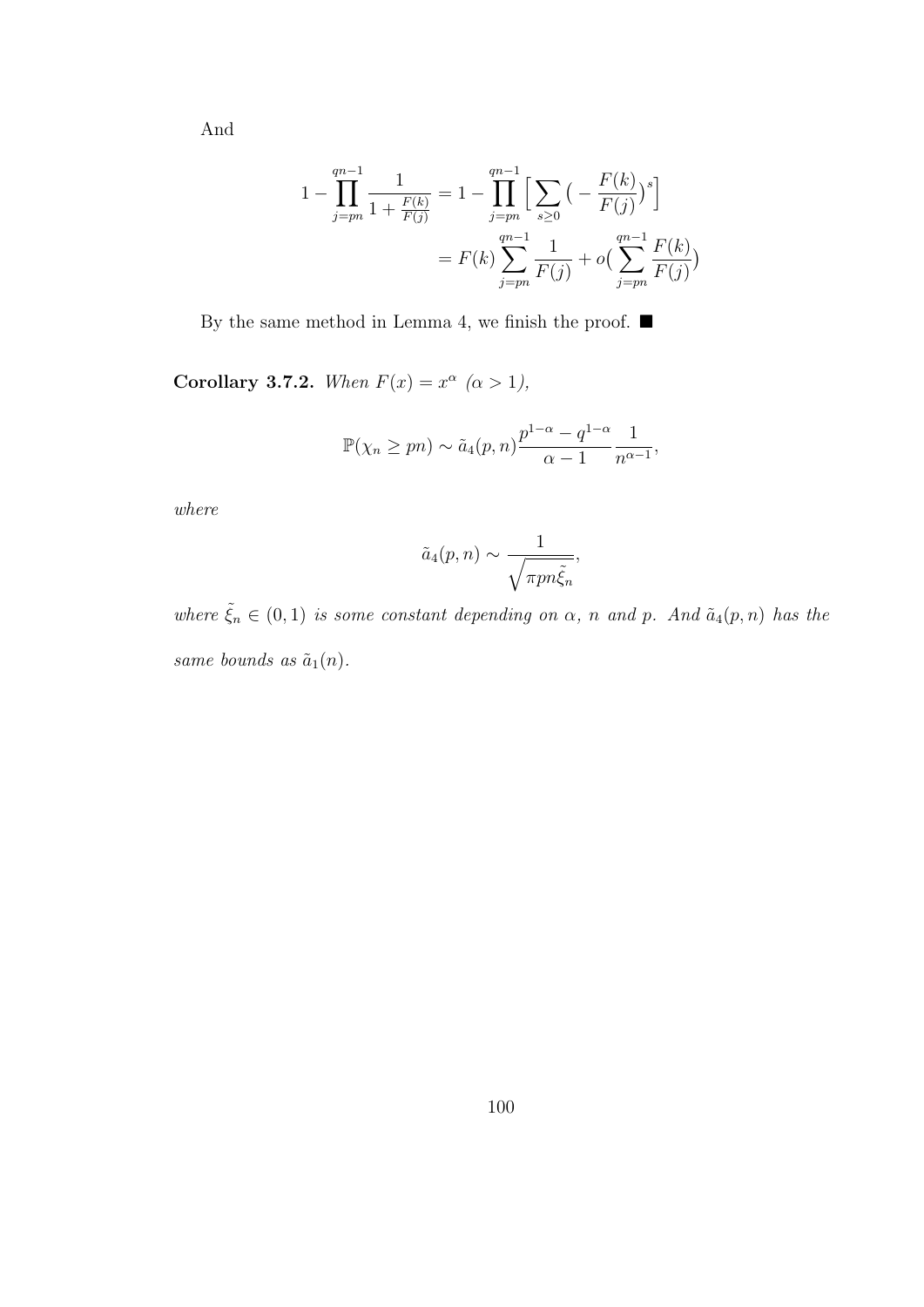# Chapter 4

# Applications of GPU Models

With the development of theories and the need of applications, people have paid a lot of attention to GPU models since 1960's. It has been successfully applied in many fields. Usually, GPU models are applied to stochastic processes in which early events determine the ultimate outcomes. Here I will give a brief survey of some main recent work.

## 4.1 Reinforced Random Walk (RRW)

Coppersmith and Diaconis invented this concept in 1987. There are two types of RRW: one is edge-reinforced random walk (ERRW) and the other is vertexreinforced random walk (VRRW). Given an undirected graph with all the edges having an initial weight, for simplicity, say 1, a rabbit jumps on the graph starting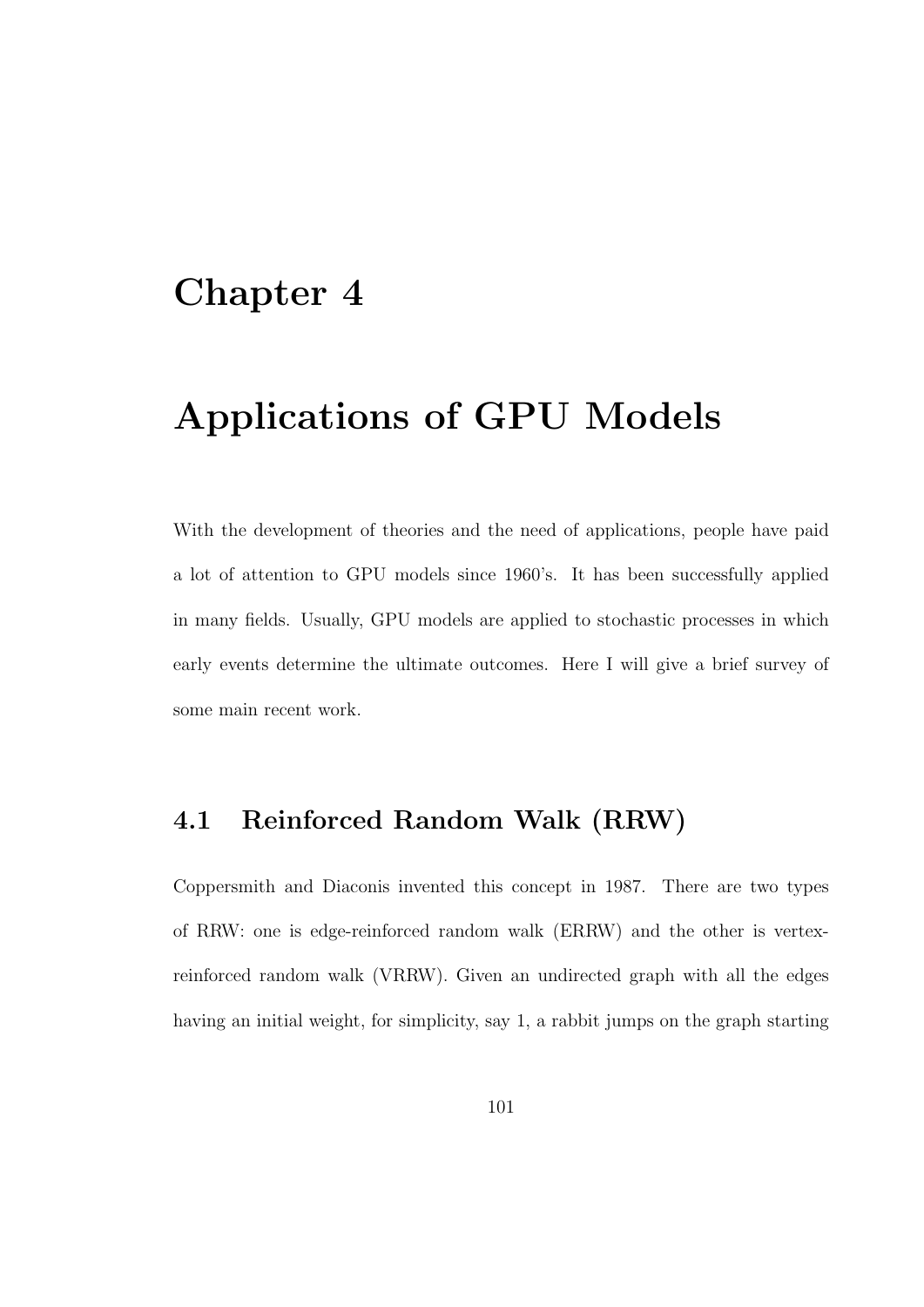from a specific point, say  $v_0$ . And suppose there're k edges leading out from  $v_0$ . The probability that the rabbit chooses one of these edges to go is  $1/k$ . After running through an edge, say  $e_0$ , its weight is increased by a fixed (or random) number  $\alpha$ . Then choose the next edge. And the probability to run through  $e_0$  again becomes  $(1 + \alpha)/(k' + \alpha)$ , if there're k' edges leading out from the current vertex. This precess is continuous. This is a concrete description of edge-reinforced random walk. Similarly, a vertex-reinforced random walk is a random walk on an undirected graph with all the vertices having an initial weight. At each time, passing a vertex will increase its weight by a fixed (or random) number. Choosing the next vertex to move is with probability proportional to the weights of the vertices adjoining to the current one. For the mathematical definitions of edge(vertex)-reinforced random walk, see Pemantle [88] or Davis [28].

How to apply GPU models to study RRW's? Pemantle [88] has pointed out that the ERRW has similar behaviors with the Polya urn and the VRRW has similar behaviors with the Friedman's urn. Let's look at an example.

Example 4.1.1 (An ERRW on  $\mathbb{Z}$ ). Let  $\{X_n\}_{n\geq 0}$  denote the process. So it takes values in  $\mathbb{Z}$ . At time *n*, the weight of the edge (or interval)  $(i, i + 1)$  is one plus the number of times of crossing it, if the initial weight is one. This RRW was introduced by Diaconis. And he showed that it's equivalent to having an independent Polya's urn (the original one) at each integer vertex and the urn at difference vertices are independent, so drawing a red ball means moving to the increasing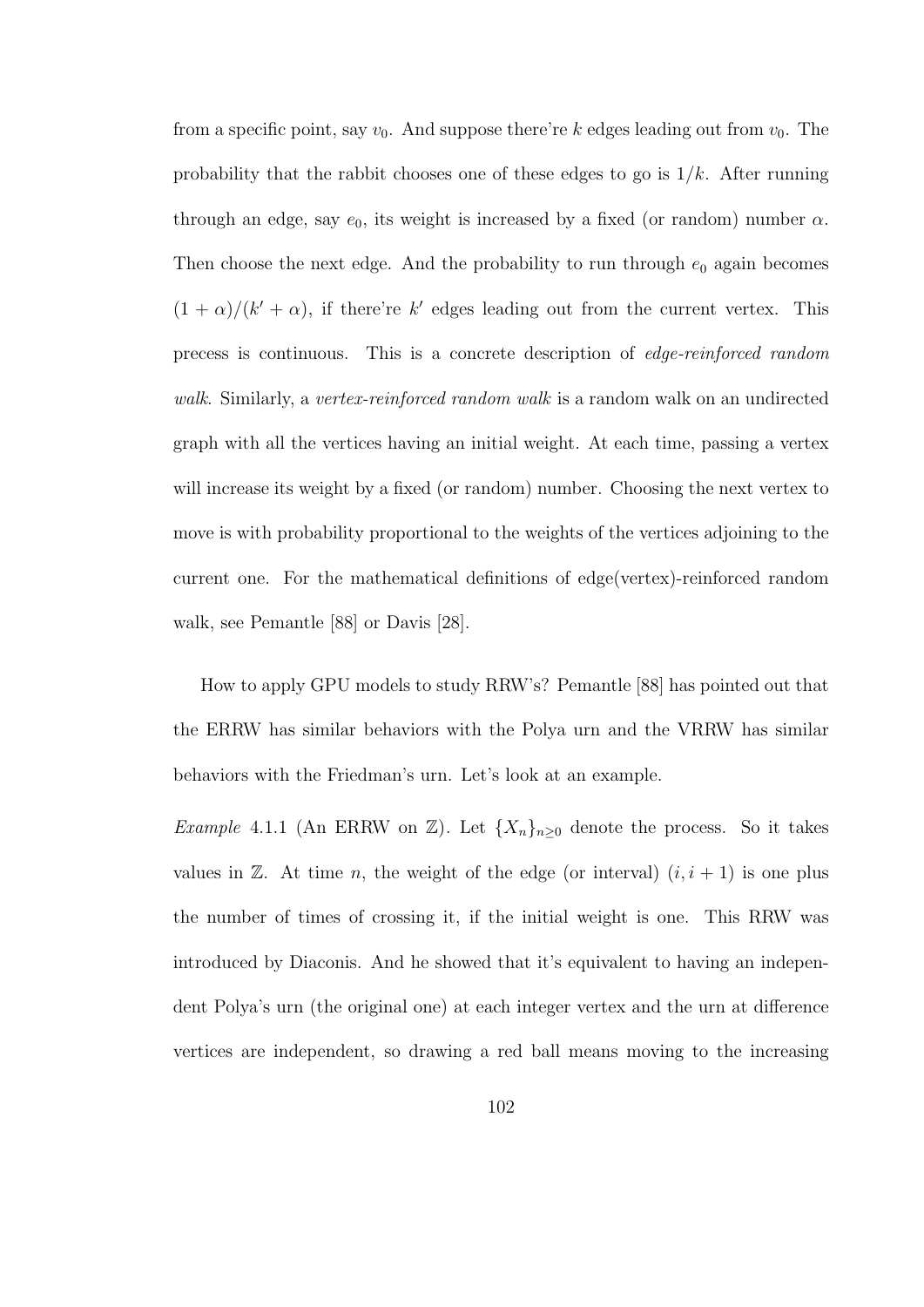direction and drawing a black in the other way. The exchangeability property of Polya's urn shows that this motion is equivalent to a random walk in a random environment(RWRE), where the environment is distributed as the limiting beta random variables at Polya's urn processes associated with each integer vertex. So the study of this ERRW is deduced to the study of the corresponding RWRE.

Similarly, for VRRW, we place a Polya urn at each vertex. The classical Polya's urn model doesn't work well for all the RRW's. So in some specific cases, we need to modify it or generalize the original Polya urn model.

How about more than one rabbit jumping on the graph? Kovchegov [71] modified(generalized) the classical Polya's urn model to study a multi-particle ERRW, say two rabbits jumping on  $\mathbb{Z}$ . Their positions can be one left(right) to the other or at the same integer vertex. He modified the Polya's urn model in this way: at each integer vertex, we set an urn with red balls, black balls AND a magic ball such that when the left rabbit jumps to the vertex, the magic ball is assumed as a red ball, and when the right rabbit jumps to the vertex, the magic ball is assumed to be black. If the magic ball is drawn, we add two balls of the color that the magic ball is assumed to be at that time. Still the rabbits move according the color drawn. For more mechanism of this process, see Kovchegiv's paper.

Remark 4.1.2. In fact, we can study directed-edge-reinforced random walk, i.e. on directed graph, in the same way with the assistance of Polya urns. See Keane and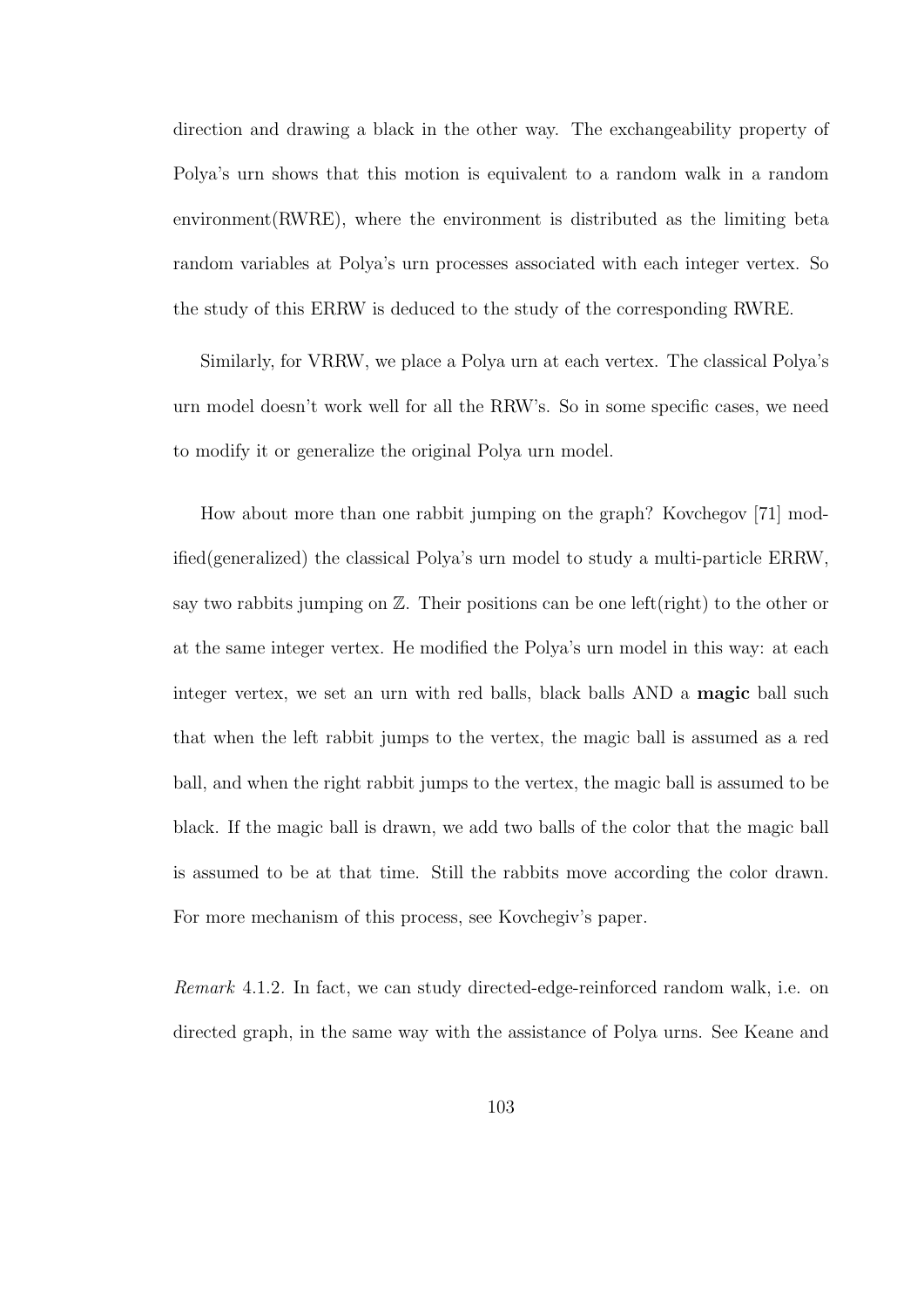Rolles [101] for details.

Remark 4.1.3. There is another similar characterization that the Polya's urns and the ERRW's share. It's well known that the Polya's urn arise as naturally as Dirichlet distribution (see Mauldin, Sudderth and Williams [77]). Diaconis conjectured that so does ERRW. Rolles [101] proved that it's true for a modified ERRW. See also Diaconis and Rolles [31].

Remark 4.1.4. From the description above, it seems there should usually be some connections between all the reinforced random processes, which will provide methods to study other similar random process. Pemantle wrote a survey on this in 2001.

### 4.2 Statistics

Blackwell and MacQueen [22] generalized Pólya urn model in a very general way, which allows "continuum" colors and a given measure similar to the urn function. Let  $\mathcal M$  be a separable and complete metric space, which is in fact the space of the colors in the urn. Let v be a finite positive measure on  $\mathcal{M}$ . A sequence  $\{\xi_n : n \geq 1\}$ of random variables with values in  $\mathcal M$  is a Pólya sequence with parameter v if for every  $S \subset \mathcal{M}$ ,

- 1.  $\mathbb{P}(\xi_1 \in S) = \nu(S)/\nu(\mathcal{M})$  and
- 2.  $\mathbb{P}(\xi_{n+1} \in S | \xi_1, ..., \xi_n) = (v(S) + \sum_{i=1}^n \mathbf{1}_{\{\xi_i \in S\}})/(v(\mathcal{M}) + n).$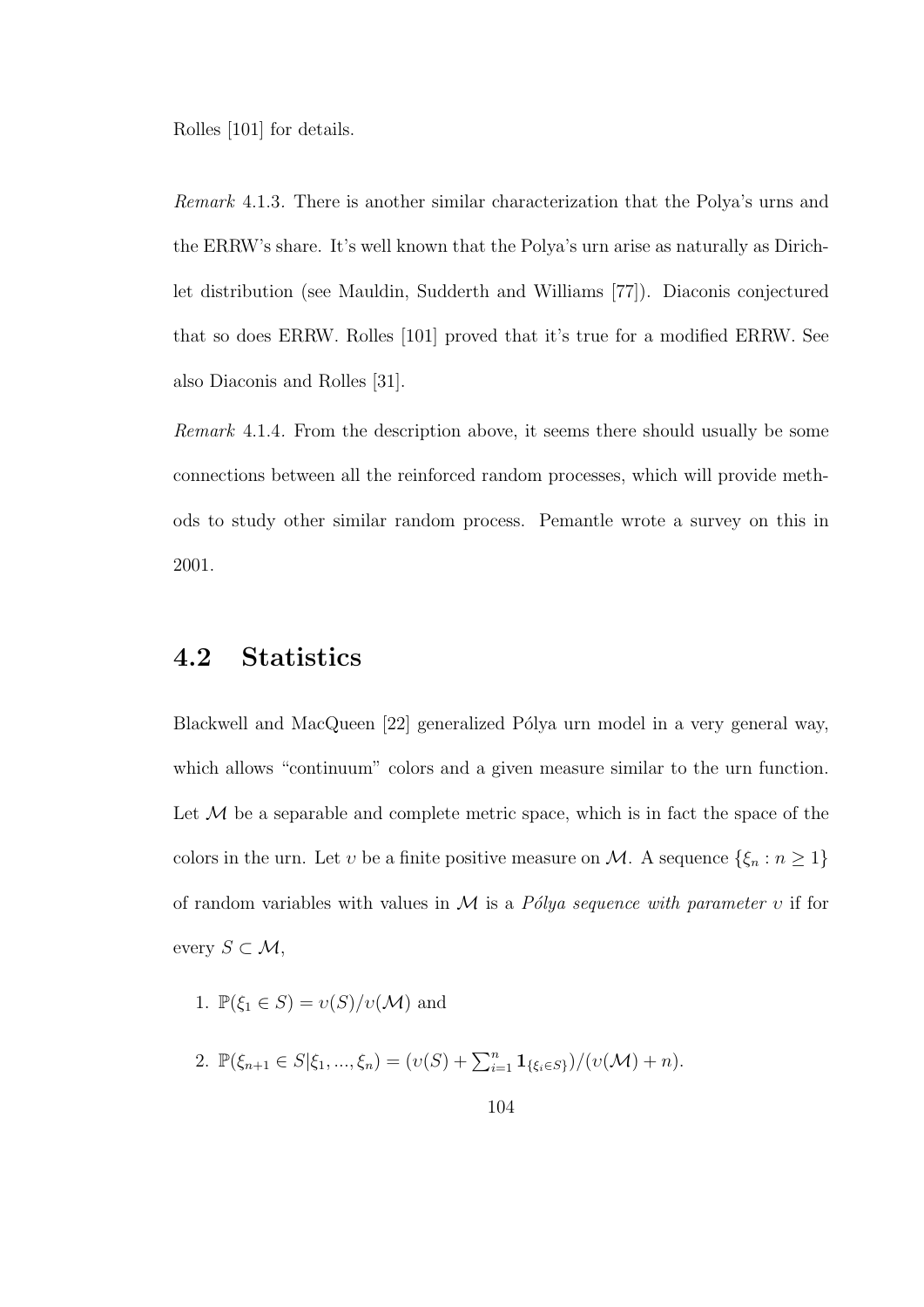**Theorem 4.2.1** ([22]). Let  $\{\xi_n\}$  be a Pólya sequence on M with parameter v. Then:

- (i)  $v_n := (v + \sum_{i=1}^n \mathbf{1}_{\{\xi_i \in S\}}) / (v(\mathcal{M}) + n)$  converges almost sure to a discrete probability distribution  $v^*$ ;
- (ii)  $v^*$  has a Ferguson distribution with parameter v, i.e. for every partition  $(M_1, ..., M_k)$  of M, the vector  $\langle v^*(M_1), ..., v^*(M_k) \rangle$  has a Dirichlet distribution with parameter  $(v(M_1), ..., v(M_k))$ .

(iii)  $\{\xi_n\}$  is exchangeable and its de Finetti measure is  $\mu^*$ .

*Proof*: When  $M$  is finite,

Their goal was to generate an exchangeable sequence of random variables whose de Finetti measure is a Dirichlet process.

Remark 4.2.2. Since Blackwell and MacQeen's construction, many authors have agreed that Polya urn model might be the simplest and most concrete way to construct infinite exchangeable sequences. At the same time, it has been one of the foundations of GPU models' applications on statistics.

The Pólya urn model was introduced to define a finite population Bayesian bootstrap(FPBB) by Lo in 1988. The FPBB is a Bayesian analogue of finite population bootstrap(FPB). From the name, we can see that FPB is the bootstrap method for a finite population. For a detail description of this method, see Gross. Suppose there's a finite population  $\{y_1, ..., y_N\}$  and a sample from it is given  $\{x_1, ..., x_n\}$  with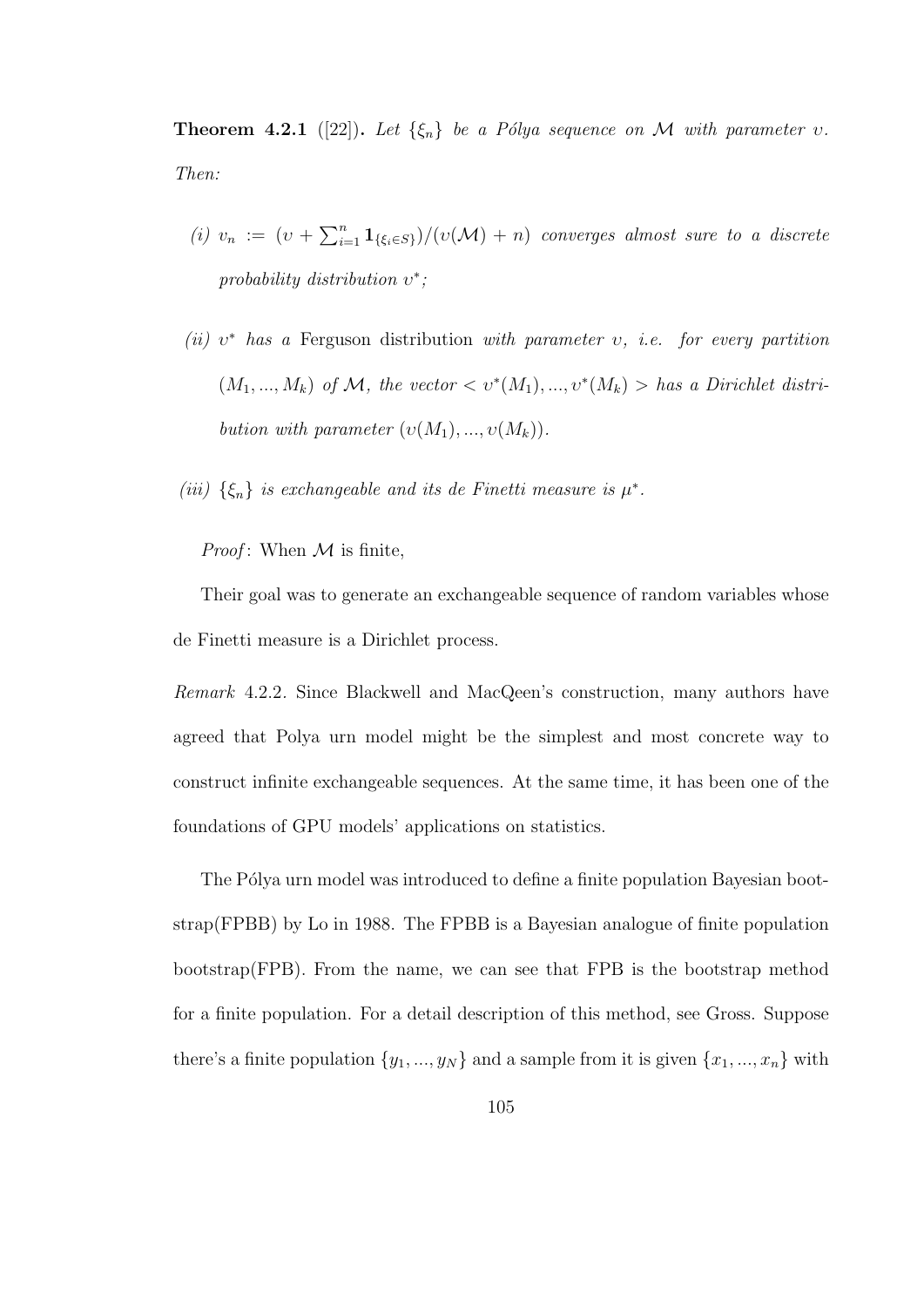$n < N$ . So the FPRR method can be described as a Polya sampling algorithm: 1) given an urn with *n* balls and each a type(color),  $\{x_1, ..., x_n\}$ , draw  $m := N - n$  balls successfully from the urn and every time the drawn ball is replaced with another ball of the same type into the urn. This is a Polya sample of size m procedure. Say  $z_1, ..., z_m$  are sampled; 2) define a random distribution function  $H_{mn}$  by the sample empirical distribution function  $F_n$  of  $\{x_1, ..., x_n\}$  and the empirical distribution  $G_m$ of  $\{z_1, ..., z_m\}$ . Evaluate the functional  $\theta$  of  $H_{mn}$  and  $F_n$ ; 3) Repeat the previous steps a large number of times, say L, getting  $G_{m1},...G_{mL}$  and  $\theta_1,...,\theta_L;$  4) Use the empirical distribution of  $\theta_1, ..., \theta_L$  to approximate the posterior distribution which a Bayesian might be interested in (see [72]).

In 1981, Lo defined a censored date Bayesian bootstrap(CDBB).Eleven years later, Muliere and Walker introduced a new bootstrap method, the finite censored Bayesian bootstrap(FCBB), for a finite population with censored data in terms of a genralized Polya urn scheme. Their sample procedure involves a multi-urn algorithm, each a Polya. Each urn contains something-we-want balls and something-else balls. If we sample from the first urn with the usual Polya urn drawing procedure, then the next urn, until a something-we-want ball is sampled. For details, see the paper. This is actually from the two authors studied in 1997 which will be explained in the following.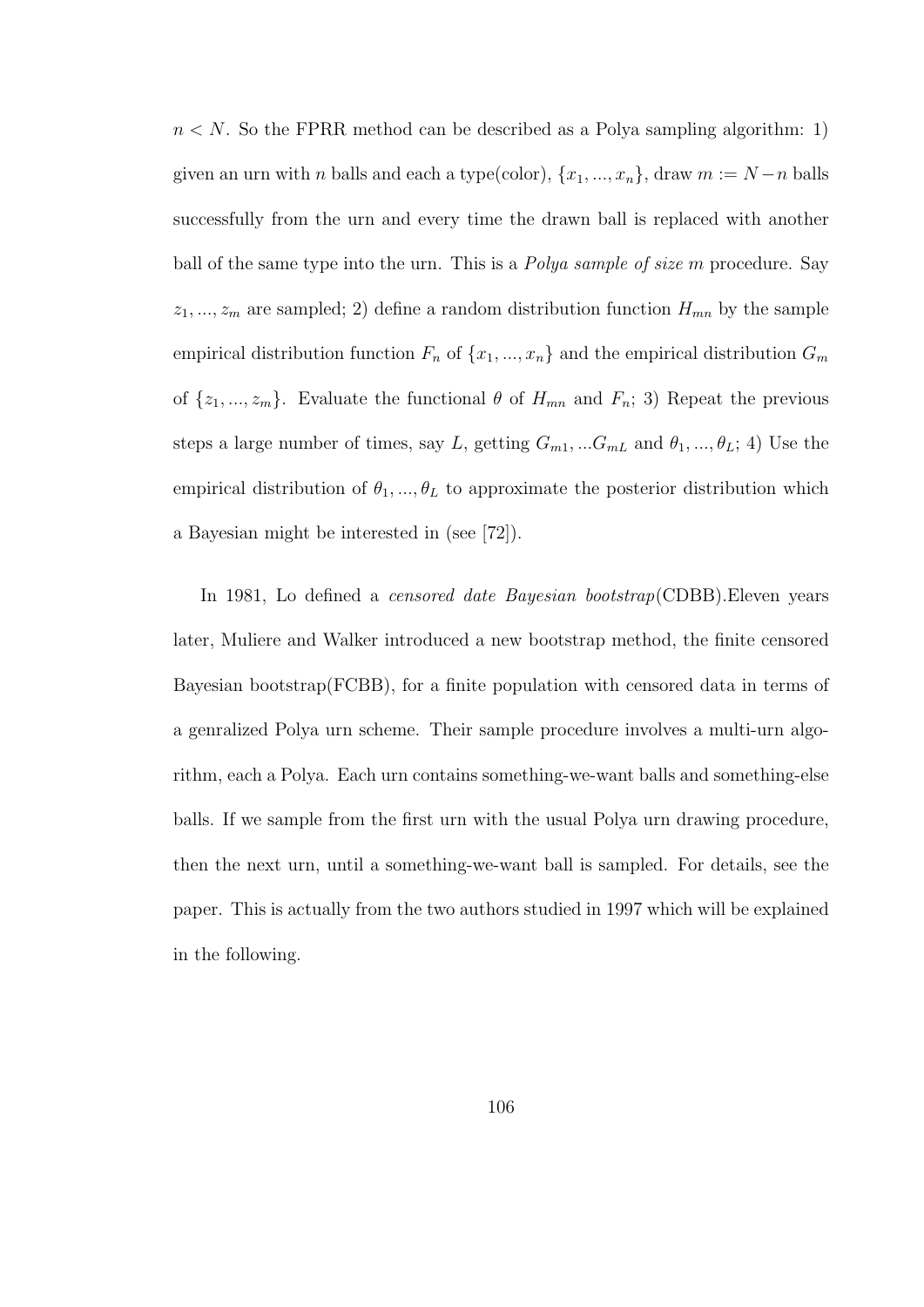Cohen extended Lo's idea of the FPBB method to the uneuqal probability Bayesian bootstrap, i.e. the sample of each unit depends on some different probabilities. I think, this could be connected to the idea of urn function in our GPU models.

Related to the Bayesian bootstrap is the Polya posterior, which is a noninformative Bayesian procedure used when little or no prior information is available. In 1998, Nelson and Meeden studied how to use the Polya posterior to estimate a function of the population when we know some prior information about the population. Their method is as follows: they divide the population into different strata according to the prior information we've known, then at each stratum the Polya posterior is used. One year later, Meeden modified the Polya sample procedure again to study two-stage cluster sampling. His method is to place "big" balls in an urn and in each ball there's a set of units. See details in their paper. Also see [84] for further progress.

Since in 1973 when Blackwell and MacQueen found the connection between the original Polya urn model and the Dirichlet process, many authors have agreed that the Polya urn model might be the simplest and most concrete way to construct prior distributions and to construct exchangeable sequences. So people generalized Polya urn models according to their needs. For example, Muliere and Walker constructed a genralized Polya urn model motivated by the beta-Stacy process, which illustrates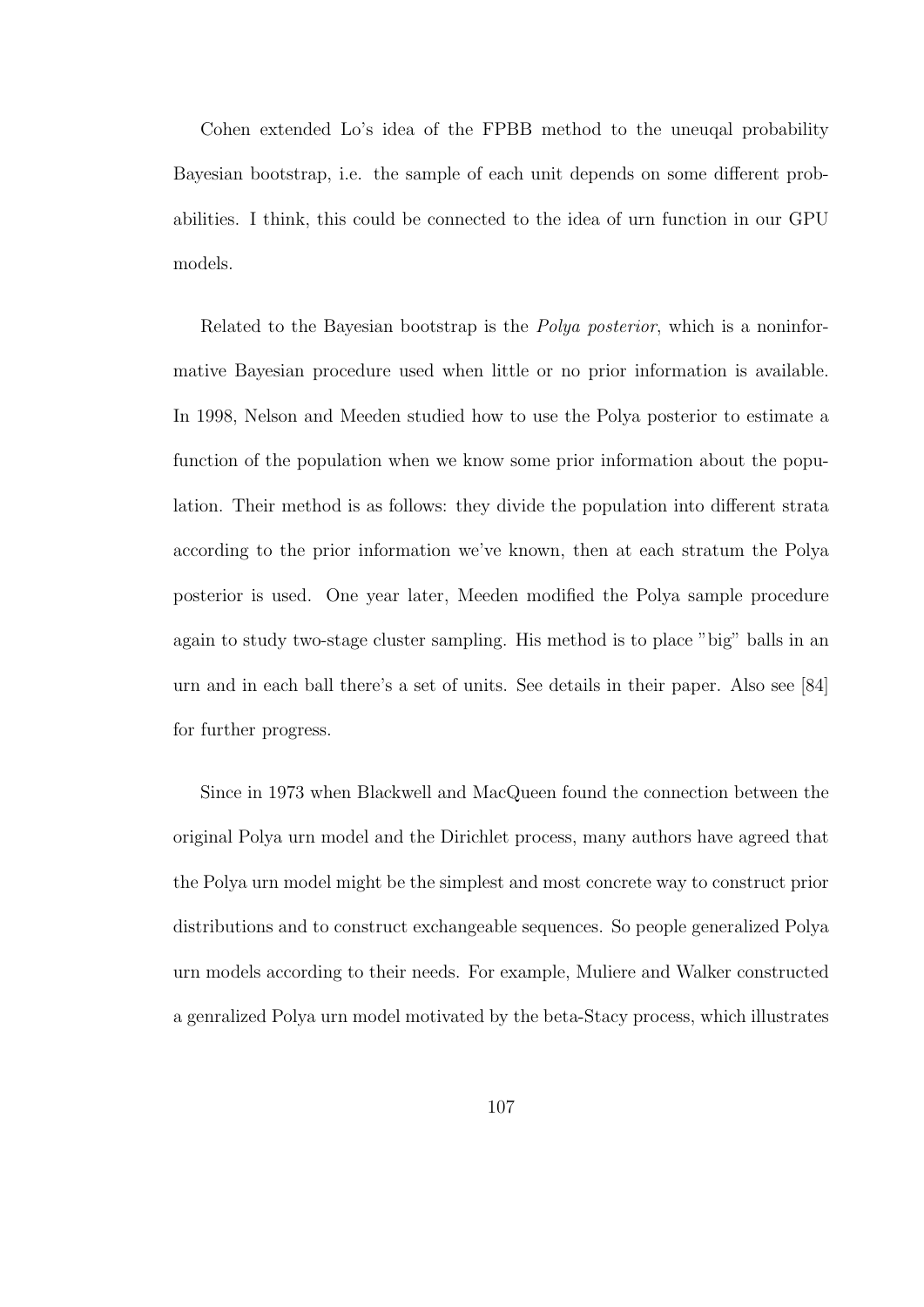the existence of a more general scheme for generating an exchangeable sequence than Blackwell and MacQueen's construction. And they showed that this urn process is exchangeable. This is what we mentioned before. Another example to use the connection between Polya urn model and Dirichlet process is the "Gibbs sampler" algorithm in Escobar [40], which influences the later simulation-based computation method in nonparametric and semiparametric Bayesian movement (like [40] and [38]).

Remark 4.2.3. Note that the exchangeability of Polya urn model plays a key role in most of the applications. But as we know, not all the GPU's have exchangeability. But sometimes, we depend more on other advantages of GPU's, like in Ishwaran's paper [62] when the author used GPU to model a finite mixture distribution by depending more on the mechanism of GPU generating right number of distinct values of the population.

Remark 4.2.4. In 2000, O'Cinneide and Pokrovskii used the Poisson approximation method for matches in a multi-Polya-urn model to prove a limit law of nonuniform random transformations. See their paper for details.

## 4.3 In Computer Science

The first application of GPU models in computer science is in the computer aided geometric design(CAGD). Goldman [50] used the original Polya urn model to gen-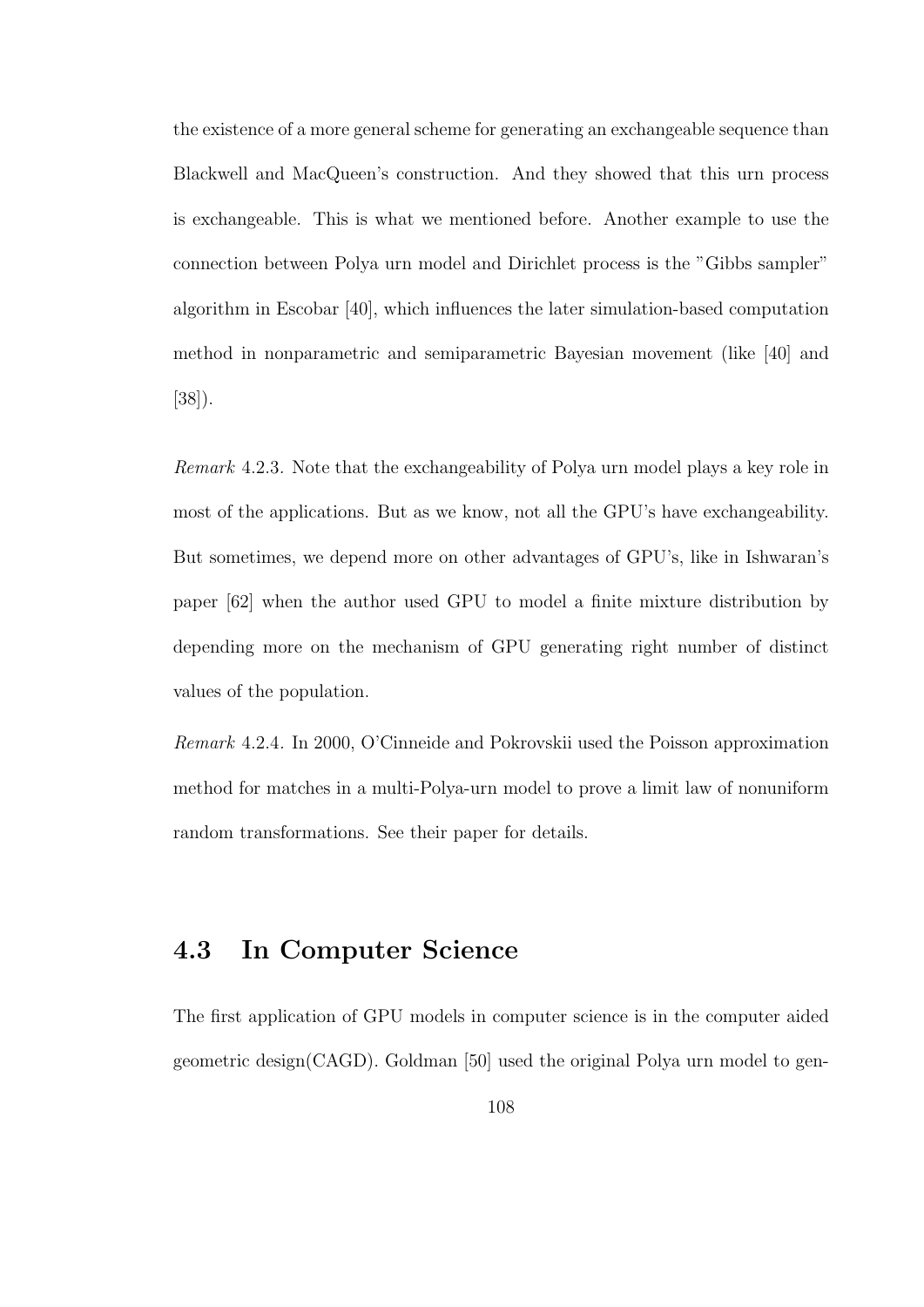erate blending functions. In computer aided geometric design, given a collection of points  $P_0, ..., P_n$ , to construct a curve  $P(t) = \sum_i B_i^n(t) P_i$ ,  $t \in [0, 1]$  will use the predefined *blending functions*,  ${B_i^n(t)}_{i=0}^n$ . The requirement for curves, consequently for the blending functions, of CAGD is high. There're 13 desirable properties: 1. well-defined, 2. convex hull, 3. smooth, 4. interpolates end points, etc. For the whole list and descriptions of the 13 properties, see the paper for details. So we can see that to find suitable blending functions satisfying all of the 13 properties, even half of them, is not an easy job. Motivated by the observation that a function satisfying the properties should first be a discrete distribution function and the fact that Polya urn model is usually a good choice to construct discrete distributions, Goldman used the Polya distribution functions,  $D_i^n(t)$ , i.e. the probability of drawing exactly i balls in the first n trials, as the blending function with  $\delta/(R_0 + B_0)$ fixed and  $t := R_0/(R_0 + B_0)$  changing and showed that they satisfy 11 desirable properties. Also, the author showed that if we want to relax some end point condition for some curve, then the corresponding distribution functions for the original Friedman's urn model can be used as blending functions. Specifically, Goldman constructed the GPU models for two special blending functions, the B-spline and Beta-spline functions and use the urn model to study properties of Beta-splines. See the paper ([50] and [52]) for details. There is a good survey in this field ([52]). In that paper, some basic properties of 2-colored GPU models, the comparison of urn models and approximation schemes and their application in splines are discussed.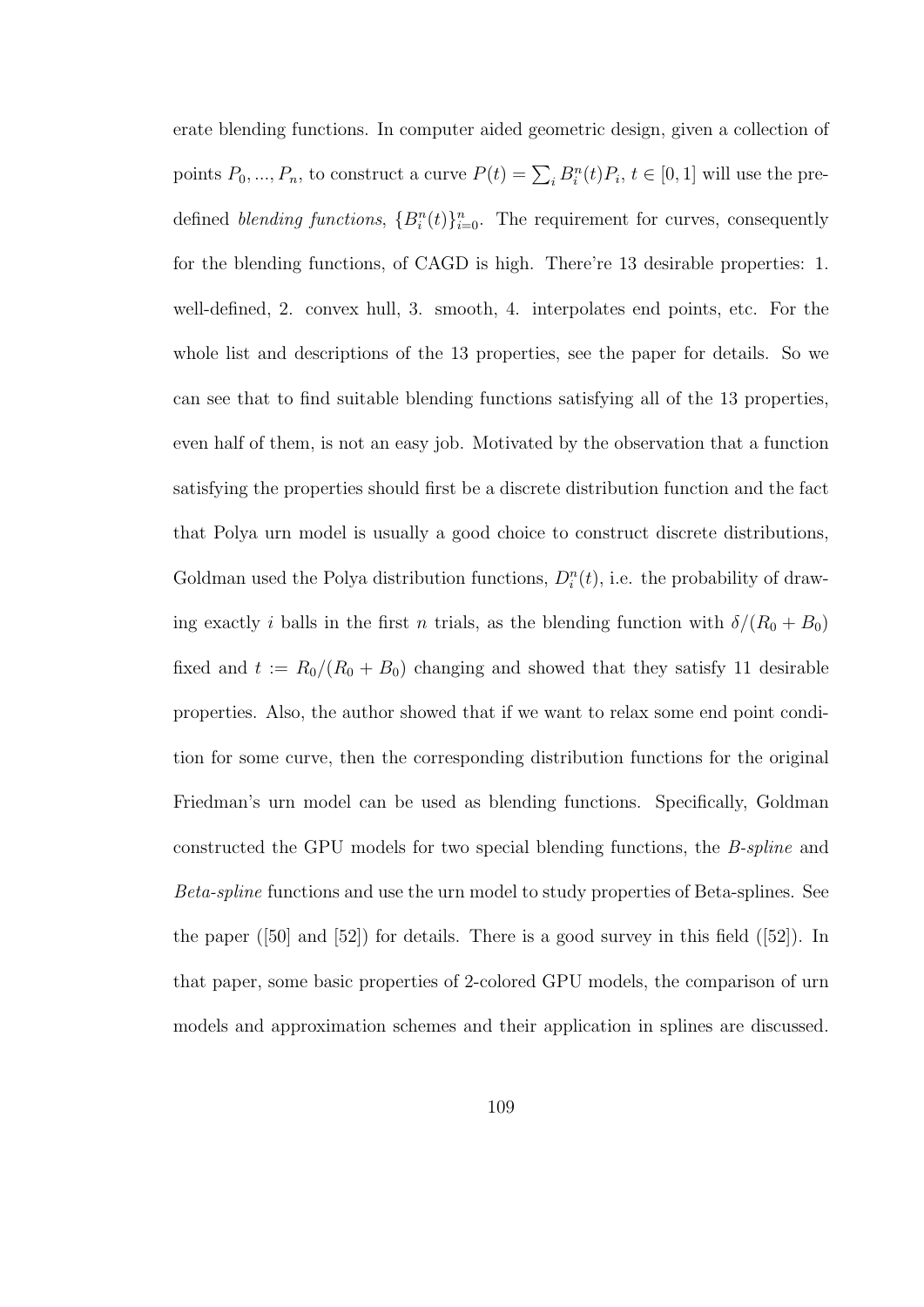See also Barry and Goldman [16] for a brief description of using Polya tensor product and Polya triangular patch to approximate surfaces in CAGD, as well as a thorough study of Polya curves and Polya polynomials based on the earlier works of Goldman. Until 2003, Chen expanded Goldman's result [52] to construct a class of approximation operators for which the Weierstrass Approximation Theorems by using the original Friedman's urn. It seems that using GPU models to construct blending functions to approximate surfaces has not been studied systematically and higher dimensional urn models haven't been used in CAGD.

The second application is in image segmentation and labelling. In the model, each pixel is represented by an urn with balls of different colors, one color for each class label. The initial composition of each urn can be determined by the initial measures of similarity of the pixels assigned by an arbitrary segmentation technique. At each stage, all the urns in the neighborhood of the pixel we're looking at are combined together and one ball is drawn randomly from the combined urn, then a fixed number of balls of the drawn color are added to the urn for the pixel; OR drawing on ball from each urn in the neighborhood and add a fixed number of balls of the majority color in theses balls to the urn for the pixel. This shows the influence of the neighborhood of a pixel in image segment. This urn model was modified by Banerjee, Burlina and Alajaji in 1999. They used urn models because first they can generate Markov chains and second they provide a natural probability representation for image labels. The authors also showed that compared to some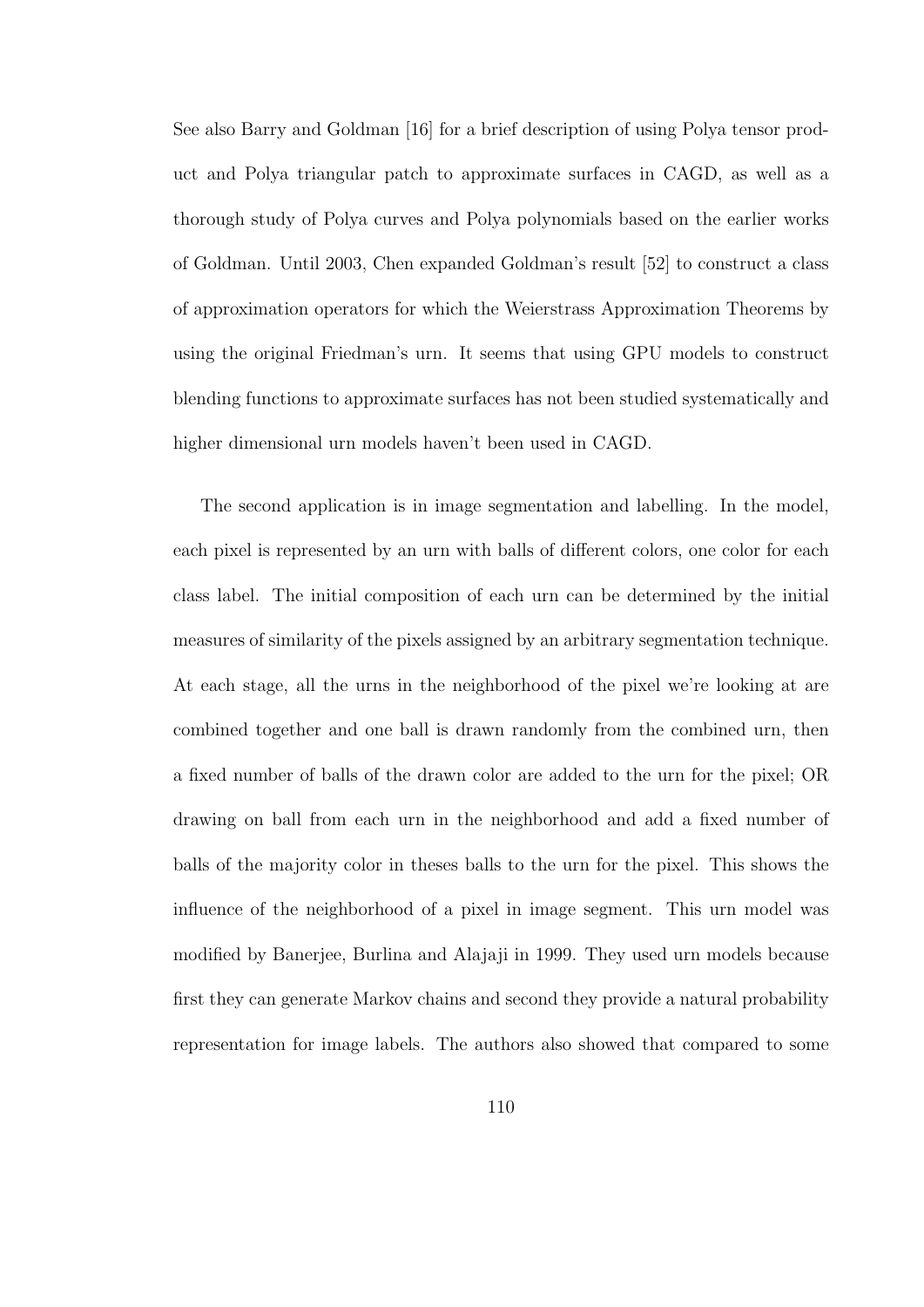other methods for image segmentation, the urn models yields better segmentations in relatively small numbers of iterations.

Remark 4.3.1. Another application of GPU models in digital images is in the blending technology, which studies how to hide a secret image with several public images. See Zhao and Gong [116] for details. Their idea is similar to generate the blending functions in Goldman's method, except that they looked at the probability of the first black ball at the n-th draw.

The third application is in random trees. In our previous chapters, there're several authors whose results of GPU models are motivated by the goal to study trees, like Bachi and Pal [9]. In 1991, Mahmoud and Smythe used a GPU model to study the distribution of leaves in rooted subtrees of recursive trees. The model

has replacement matrix  $\sqrt{ }$  $\begin{array}{c} \begin{array}{c} \begin{array}{c} \begin{array}{c} \end{array} \\ \end{array} \end{array} \end{array}$ 1 0 0 0 0 1 0 1 0  $\setminus$  $\begin{array}{c} \hline \end{array}$ and the colors represent different positions of

the nodes. More generally, Janson [66] proved the asymptotic degree distribution in random recursive trees by considering GPU models with infinitely many types of colors, which can be truncated into finite case. Mahmoud [75] used a bottom-up approach and a GPU model to study rotations in fringe-balanced binary trees. The replacement matrix there is  $\sqrt{ }$   $-2$  1 2  $4 -1 -2$  $4 -1 -2$  $\setminus$  $\begin{array}{c} \hline \end{array}$ where we need an extension that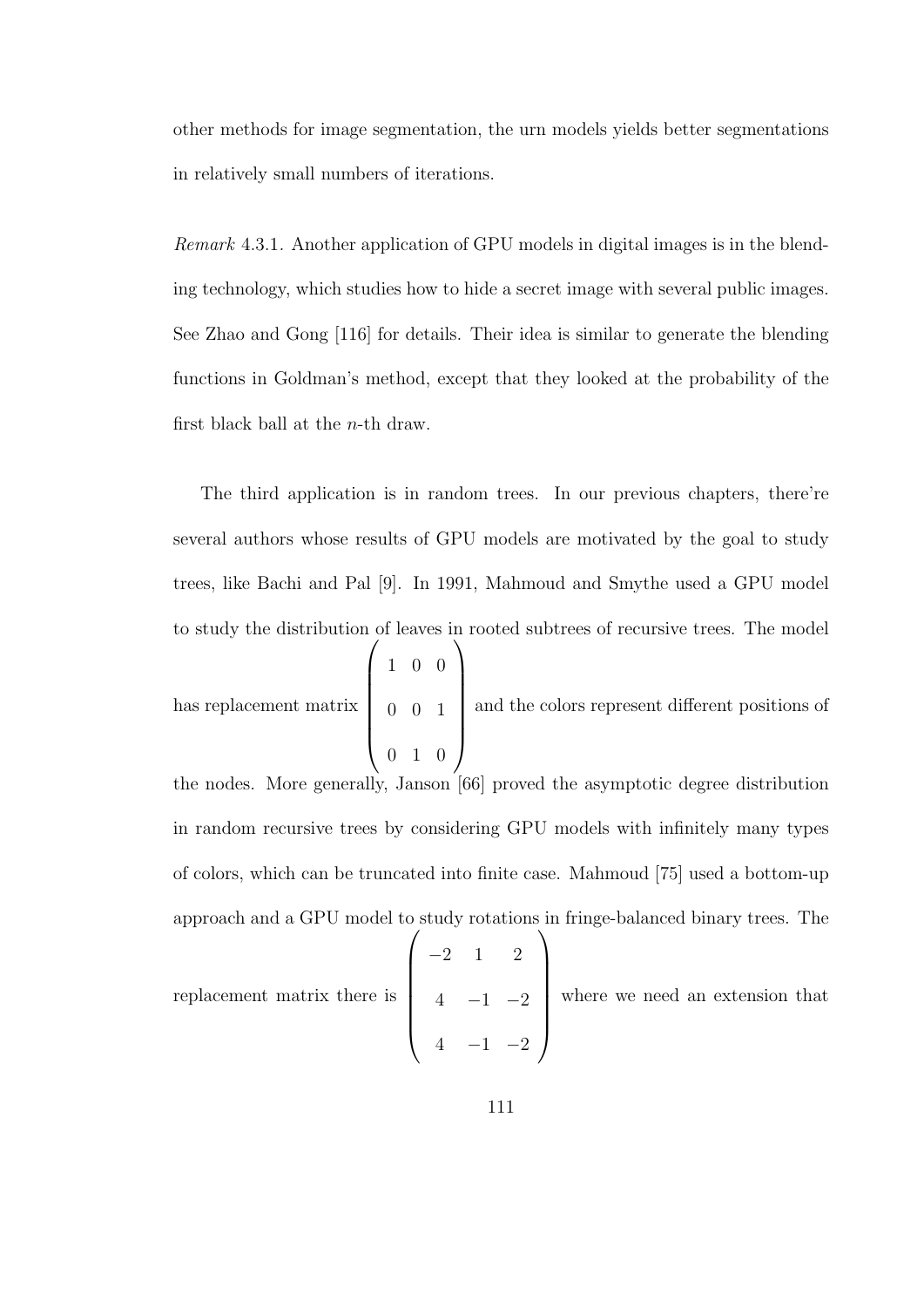the entries in the replacement matrix could be less than  $-1$ . For completeness, comparing to the urn method, later Panholzer and Prodinger used an analytic approach to study the rotations in fringe-balanced trees.

*Remark* 4.3.2. For more applications in random trees, see M $\acute{o}ri$  [80]

Remark 4.3.3. Another application is in constructing communication channel. Alajaji and Fuja (1994) used the original Polya urn model to construct discrete binary additive communication channel. They focused on the drawn color sequence.

### 4.4 In Clinical Trials

Clinical trial is one of the classical application fields of GPU models. It was first introduced by Wei in 1977. The original Friedman's urn was used. To compare the effectiveness of  $K$  ( $K \geq 2$ ) treatments in a process, suppose eligible patients arrive sequentially and must be treated immediately. The statistical problem here is how to assign the treatment to each patient. Also, there're several factors known or thought to affect the patients' ability to respond to treatment and each factor has several levels. And each patient could not have all the factors. Use a generalized Friedman's urn. There're  $K$  colors of balls in the urn and initially each color has the same number of balls. If a color i ball is drawn at a stage, then  $\alpha$  balls of the same color and  $\beta$  balls of each of the different colors are added to the urn with the drawn ball. Here  $\alpha, \beta > 0$ . So each time a patient is waiting for a treatment, if the color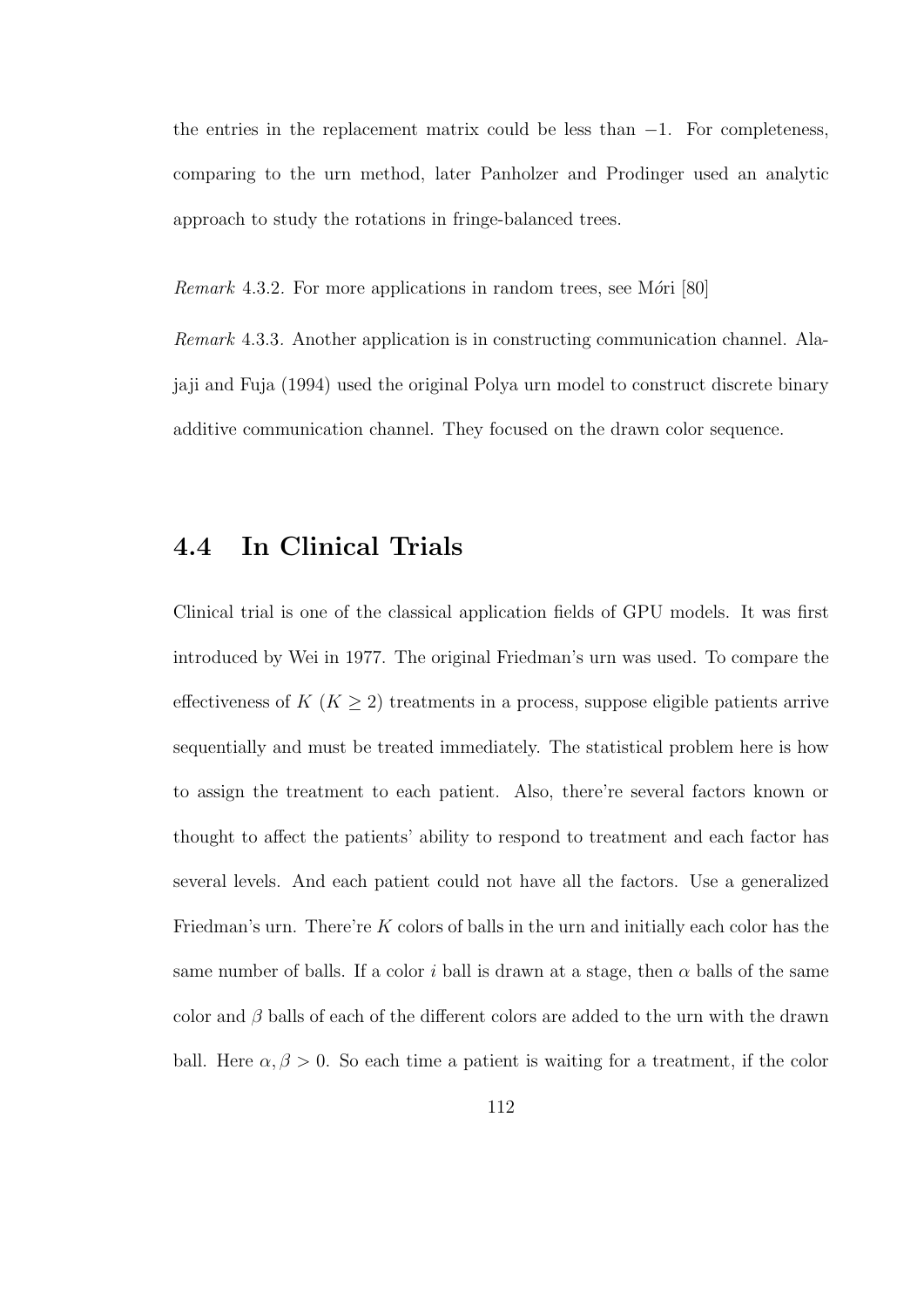$i$  is drawn then assign treatment  $i$  to the patient. To consider influencing factors, use an urn at each level of a factor and measure the 'unbalance' of each urn. The more unbalanced the urn is, the higher probability the drawn result of that urn will be used. (See Wei, 1978). Due to the ethical problem, in a medical trial there're two goals: one is to get information about the effectiveness of the  $K$  treatments; the other one is to treat each current patient in the best way the experimenter can. So for the ethical reason, Wei and Durham raised the GPU model in 1978: initially there're  $w_i$  balls of each color in the urn,  $i = 1, ... K$ ; when the first patient arrives, a ball is drawn randomly from the urn and the treatment of the corresponding color, say  $i$ , is assigned to the patient; suppose we can get the response of the previous treatment: if it's successful, then add  $\alpha > 0$  balls of color i to the urn; if it's failed, then add  $\beta > 0$  balls of each color  $j$  ( $j \neq i$ ) to the urn. This is also called a randomized play-the-winner rule. (The play-the-winner rule was first introduced by Zelen (1969)). This type of designs are called adaptive designs. Schouten (1995) extended Wei's GPU model to those without replacement to study small strata case when blinding is impossible. And in 1998, Durham, Flournoy and Li proposed a randomized Polya urn for selecting optima in which a ball is drawn from the urn at each time and if the response is a success then another ball of the same color is added; if the response is a fail, then no new balls are added. A stopping rule is associated with this process and the urn contains some additional information that pertains only to the stopping time.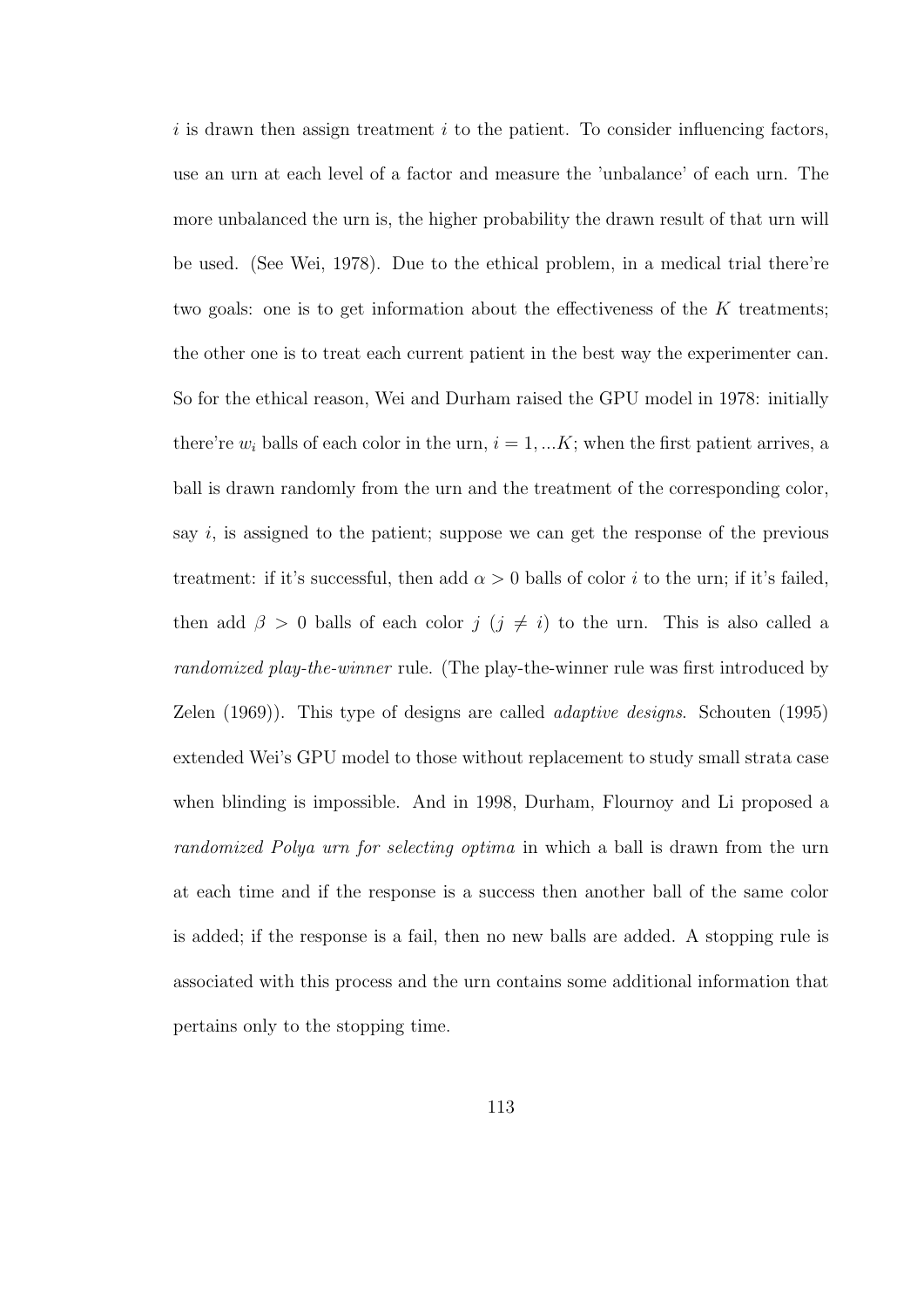People also allow balls to be taken out of the urn. Ivanova, Rosenberger, Durham and Flournoy extended Durham, Flournoy and Li's design (1998) in a way that after each draw the drawn ball is returned, if response is success, then one ball of the same color is added; if fail, then one ball of the same color is removed from the urn. They then embedded the urn model into a continuous birth and death process, motivated by Athreya and Karlin's embedding method. So they call the model a birth and death urn.

Notice that the above models don't have a lot of flexibility. In other words, in real experiments, there're usually time trends, which correspond to the replacement matrices of the GPU models nonhomogeneous. Some of Bai and Hu and some other authors' papers considered this situations as a type of GPU models.

In probability design, there is always a goal people care about: finding the optimal design. In clinical trials, it is more important. In 2001, Bai, Chen and Hu gave an optimal adaptive design which is based on the idea to make the error probability minimal and construct an asymptotic optima. Chen and Zhu (2004) gave several optimal designs represented by GPU models. See also Durham, Flournoy and Li (1998).

Remark 4.4.1. See also Smythe and Wei (1983), Wei, Smythe, Lin and Park (1990), Rosenberger (1993), Bai, hu and Rosenberger (2002). for further discussions of applications of GPU models in clinical trial. There're two survey papers about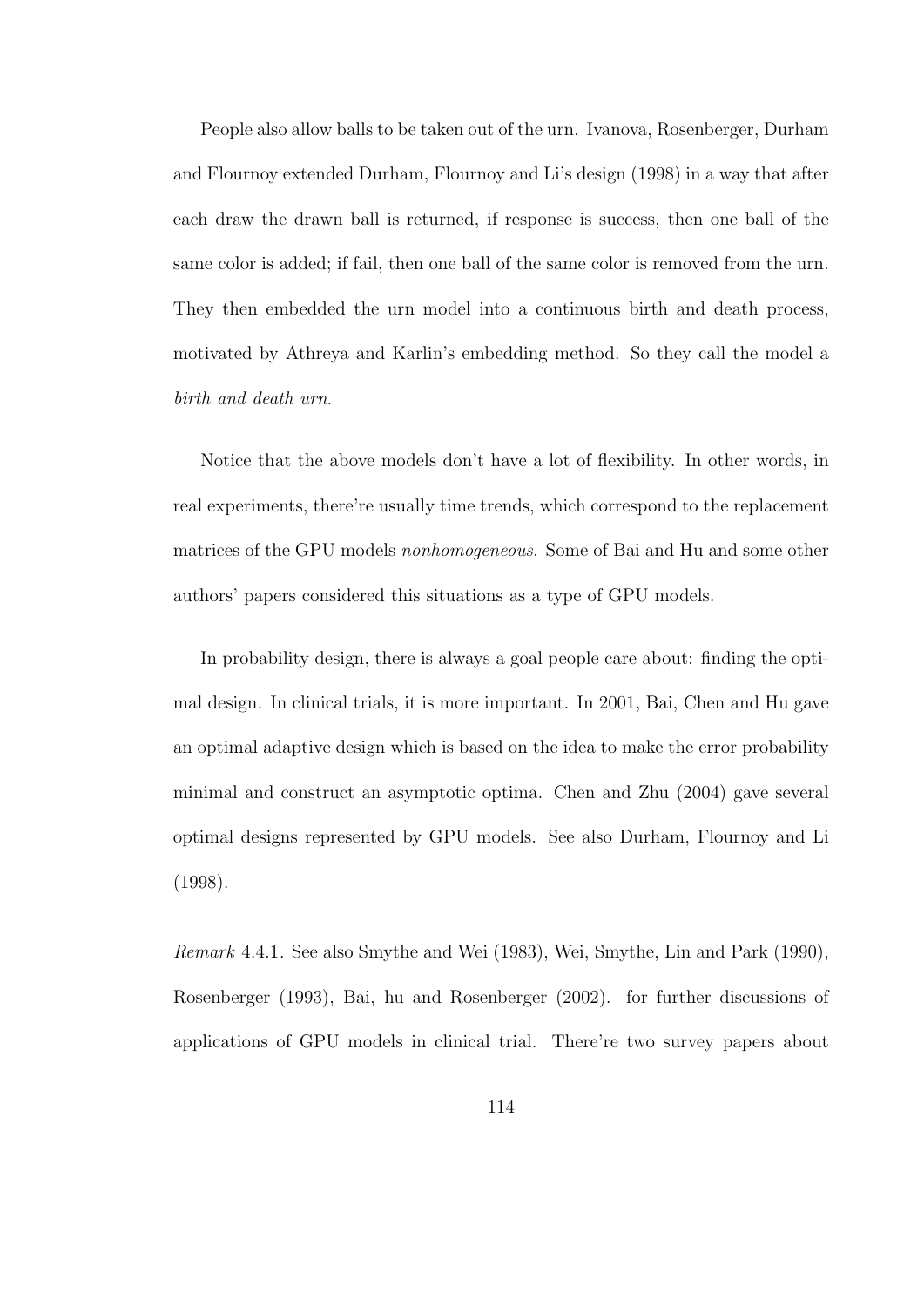adaptive designs, Rosenberger (1996) and Dirienzo (2000).

Remark 4.4.2. Similar to the adaptive design, Rosenberger and Grill (1997) applied a randomized GPU model to psychophysical experiments, since the the convergence properties of the urn model allow selection of design points in a distribution that approximates the optimal design and parameters of the urn model can be adjusted to control the spread of this distribution.

## 4.5 In Biology

Applications of GPU models in biology have a long history. See Johnson and Kotz (1977) for some earlier work. Let's mention some relatively new results.

The first subfield is in biological population statistics. In 1982, Janardan used the classical Polya urn model to study correlation between the numbers of male and female children in a family. The famous Ewens Sampling Fornula (see Ewens, 1972) can also be generated by a GPU model, which is more Friedman-like. See Hoppe (1984), Donnelly (1986) and a relatively complete survey in this field, Hoppe (1987).

The second subfield is in evolutionary theory. Current papers in this field are more mathematical, see Schreiber (2001), Benaim, Schreiber and Tarres (2001) and McKenzie and Steel (2000). Schreiber generalized the Polya urn model in a way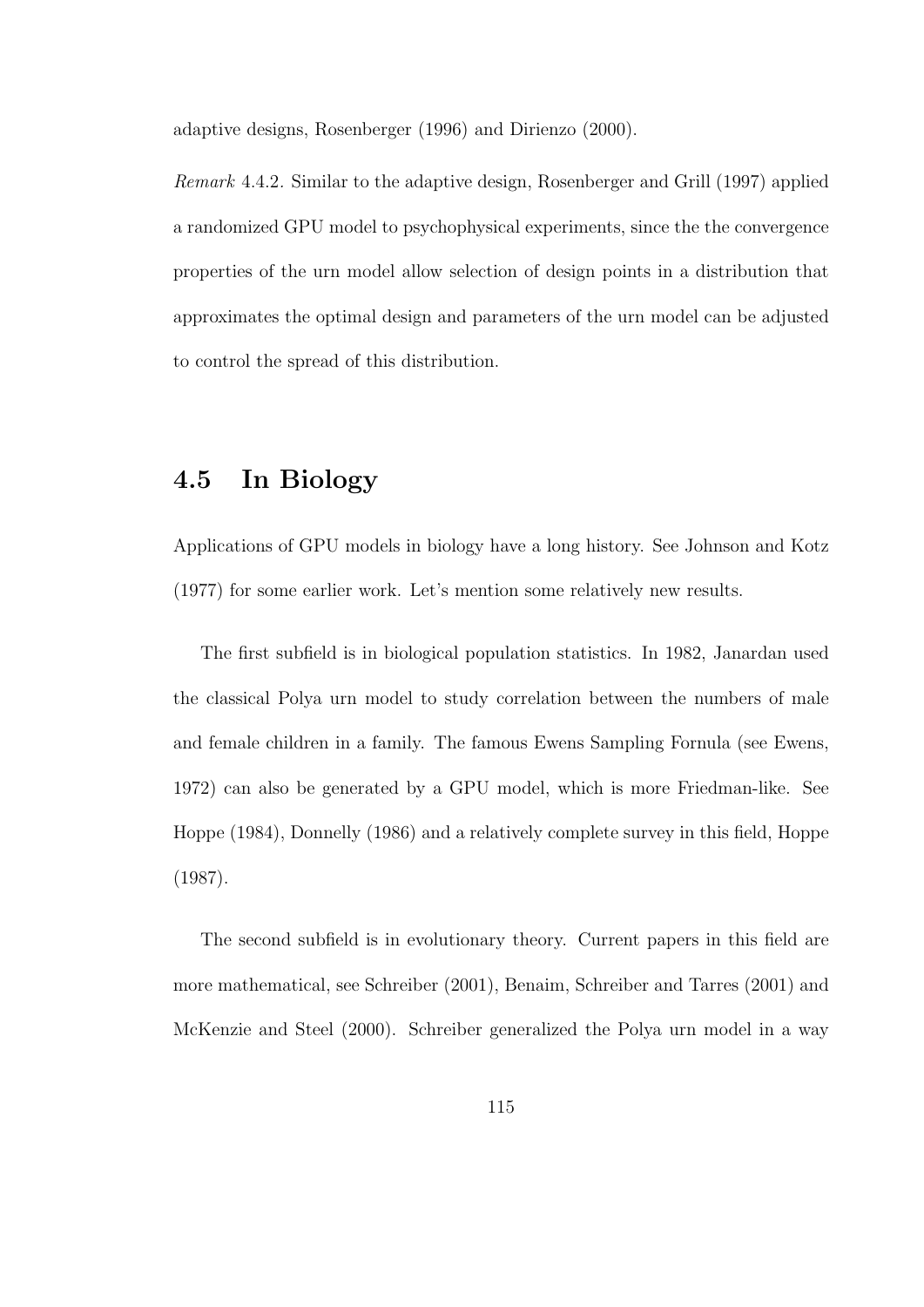that two balls are drawn from the urn at each step and the replacement scheme becomes more complicated, which depends on the composition of the chosen colors. He used this to model the "replicator processes" in evolutionary theory.

Remark 4.5.1. Another 'indirect' application subfield is in phylogeny, since random trees can be used in the null models and Polya urn models and random trees have some connections. See Maddison and Slatkin (1991) and Barrett, Donoghue and Sober (1991).

### 4.6 In Social Science

#### 4.6.1 In Psychology:

The application of GPU models in the learning processes in mathematical psychology might be since 1919. There's a relatively complete introduction of this field in Johnson and Kotz's book (1977). See Pemantle and Skyrms (2003) for some recent development. I will only introduce some recent papers in psychology, since they have a close relation to the applications of GPU models in statistics. Navarro, Griffiths, Steyvers and Lee (2005) tried to model individual differences by Dirichlet process, which uses Blackwell and Macqueen's result about Polya urn model. Xue (2005) used Polya urn models to study the conformity of individual behavior.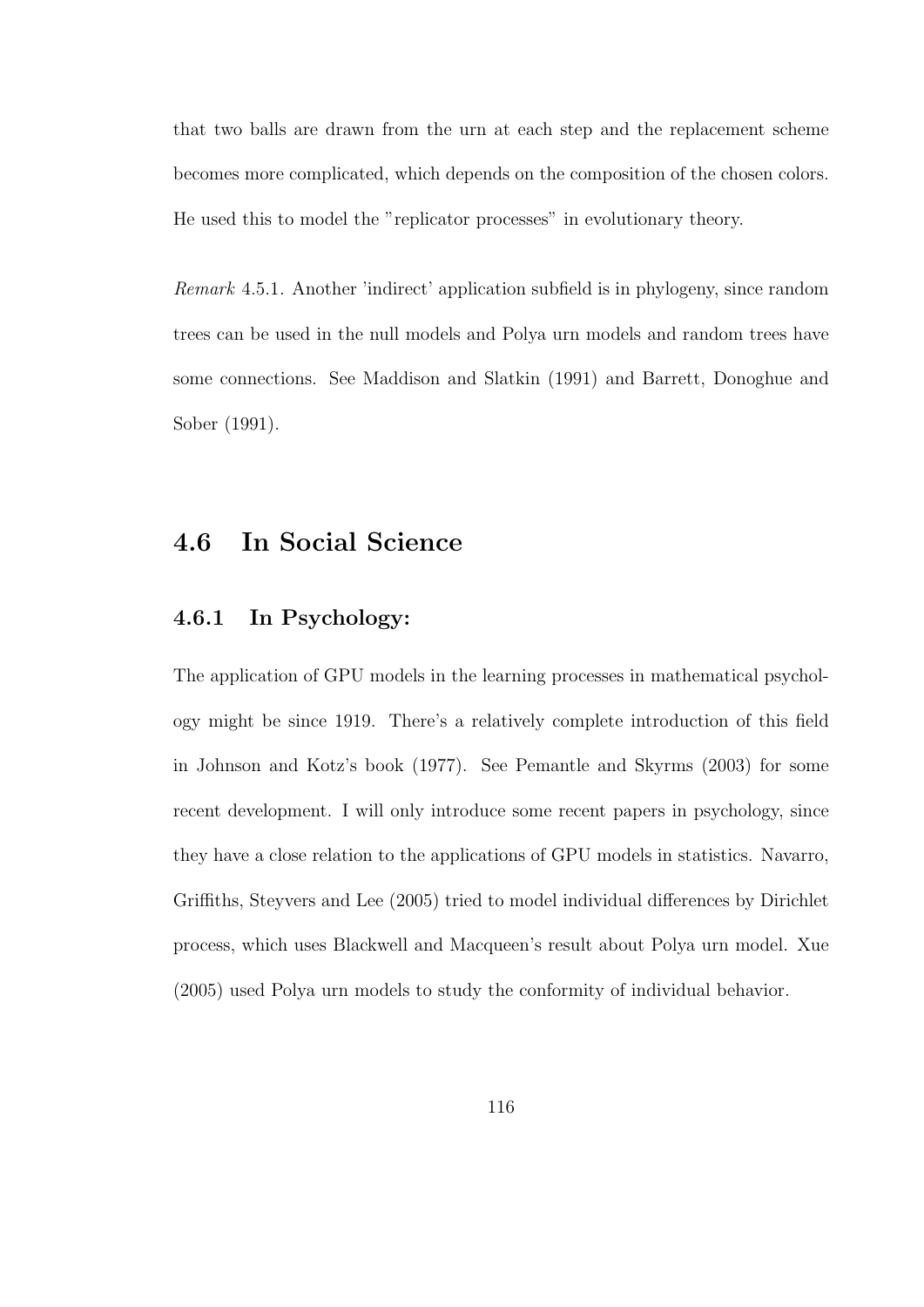#### 4.6.2 In Economics:

The application of Polya urn model in economics can be traced back to 1958. Janson used the original Polya urn to model brand choice's contagion characteristic. Arthur and Lane called this kind of phenomenons information contagion. See their paper (1993) for a relatively complete discussion of these processes and how they are related to GPU models with urn functions. Arthur, Ermoliev and Kaniovski (1984 and 1987) introduced the nonlinear Polya urn models to study path-dependent processes for applications in chemical kinetics, industrial location theory and the emergence of technological structure in economy. See also Arthur (1989). Motivated by the evolutionary processes, Samuel tried to use the original Polya urn model to microdata disclosure risk assessment in 1998. Based on this, Fienberg and Makov modified the Polya urn a little to continue study disclosure risk. For the relation between Polya distribution and Bayesian Learning and consequently application in pricing system, see Jonssan(2003).

Remark 4.6.1. For more, see Martin and Yo (2002), Pemantle and Skyrms (2000).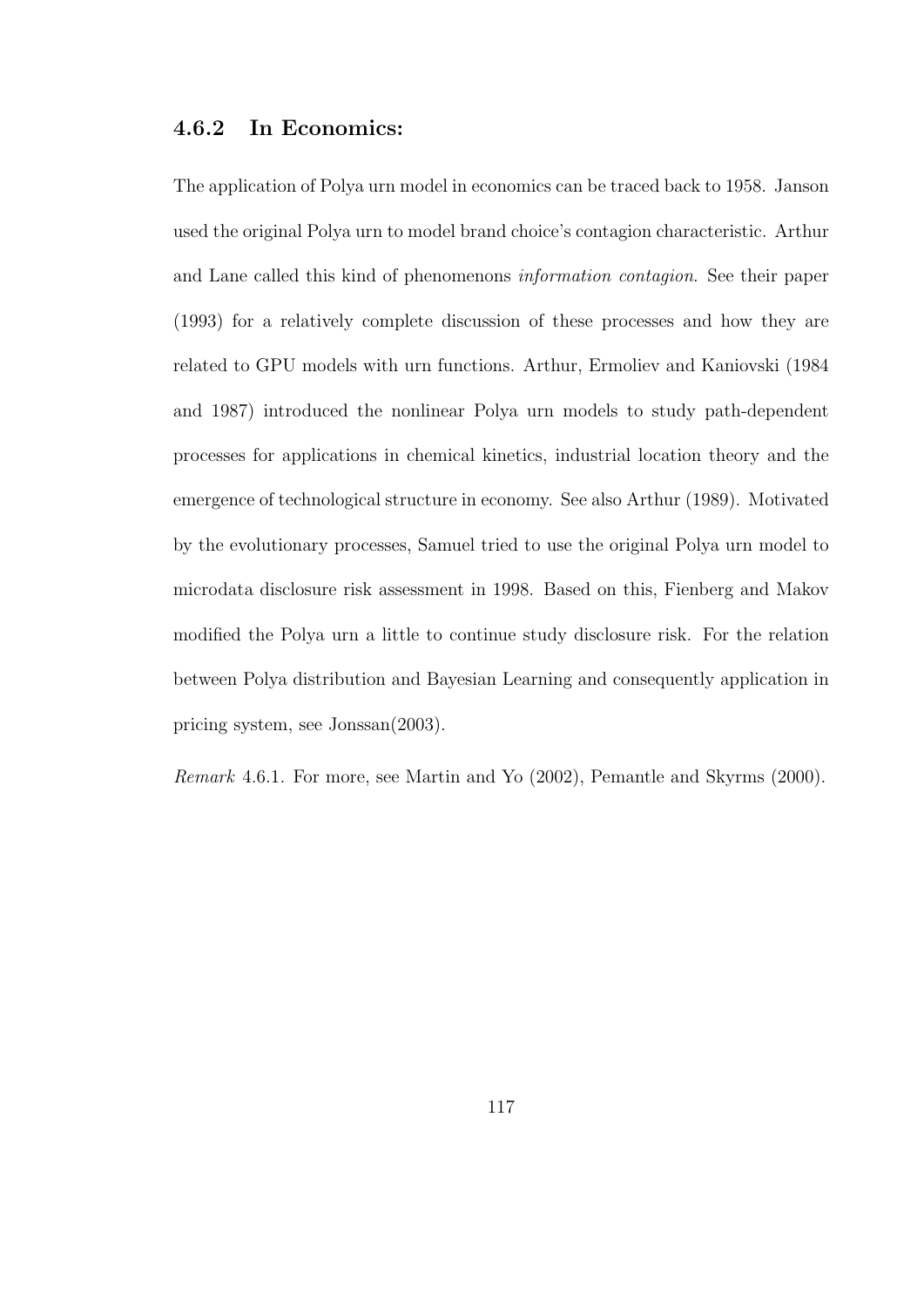## Chapter 5

# Further Development

We have seen that many people proved theoretical results of GPU models at the same time applying them to some field. This is decided by the strong applicable property of GPU models. And this trend will continue. But from some point of view, I think, we need to "focus" on purely and systematically theoretical studies, because the dependence on applications makes the structure of GPU models scattered and being a little more closed to other mathematical fields may introduce new methods to our study.

For applications, there're still a lot more potential. First, some theoretical results of GPU models have not been used, especially those for higher dimensions. Second, with the development of randomization in applied mathematics in recent years, GPU models are waiting to be employed and teamed with other stochastic models. Last, in some specific fields: 1) GPU models will continue working for biology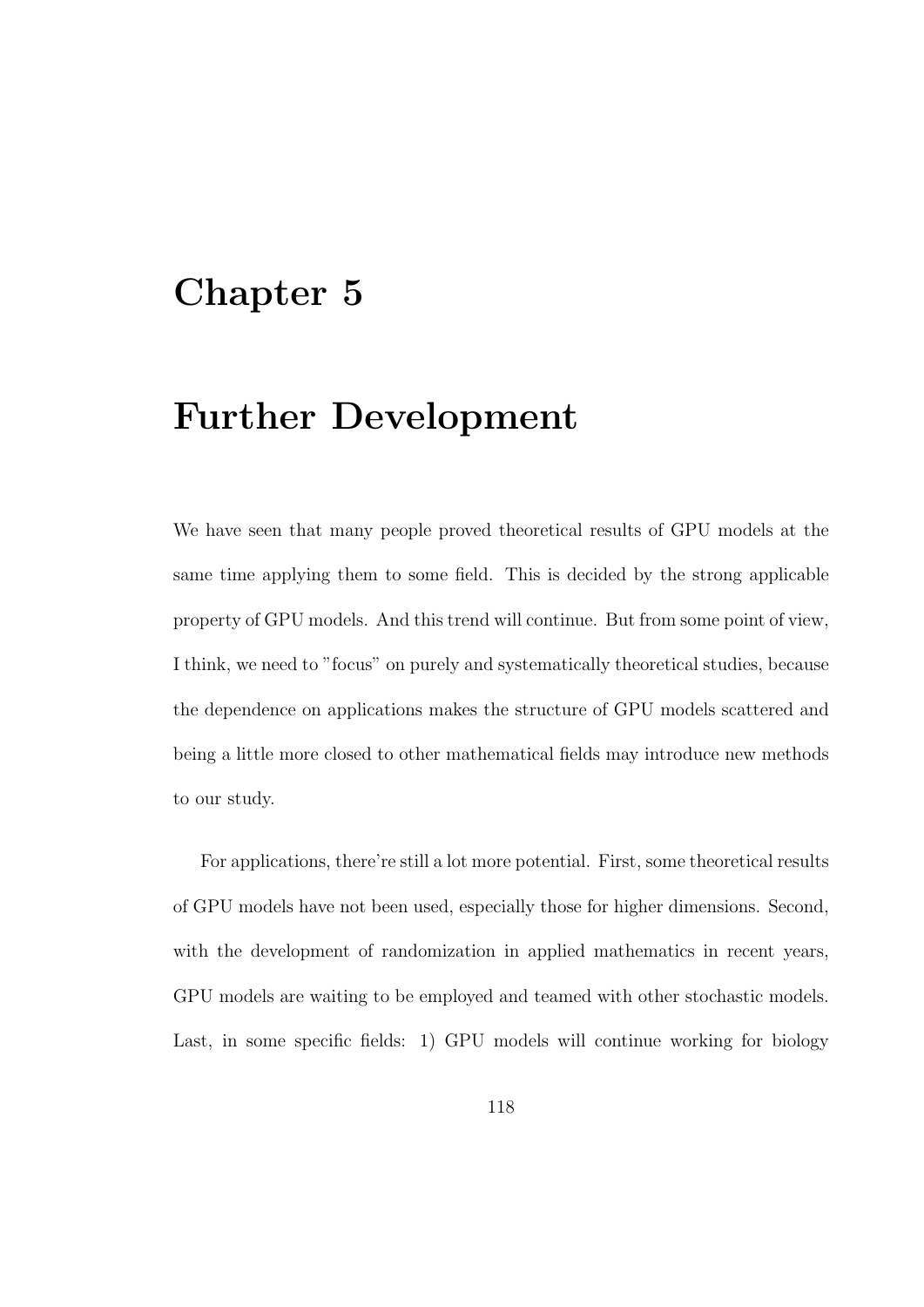and biomedical trials. They might depend on more development in applications in statistics and the deeper study of nonhomogeneous GPU models seems having a bright future; 2) GPU models will be applied more in recent-developed fields in computer science. For example, the application in CAGD was exploited by Goldman in 1980's. But after almost 20 years, people picked it up again. So it should have a lot of potential, especially that higher dimensional GPU models might be able to be used in approximate images in higher dimensional space.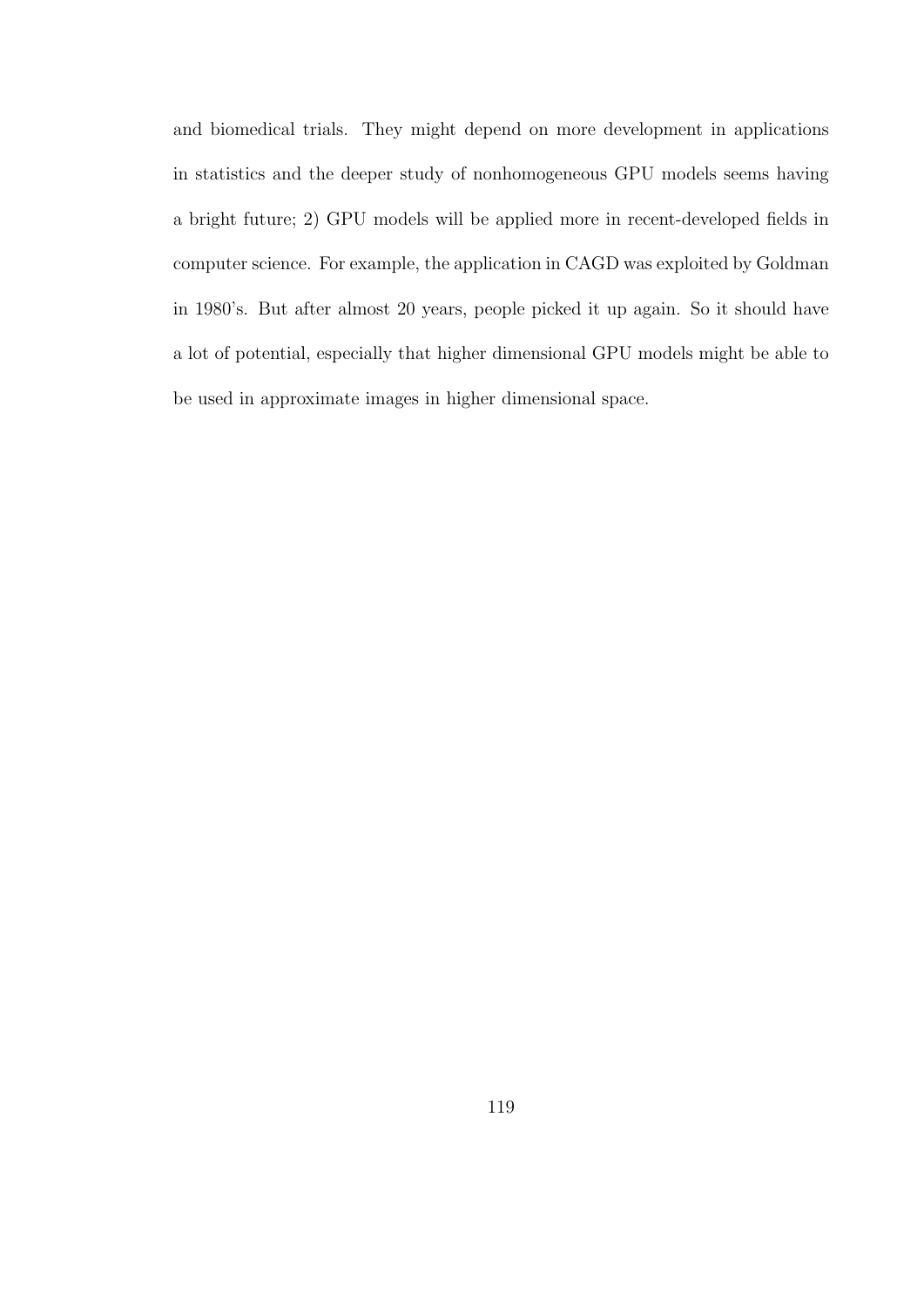# Bibliography

- [1] Alajaji, F. and Fuja, T.: A communication channel modeled on contagion, IEEE Trans. on Info. Theo., vol.40, no.6 (1994)
- [2] Arthur, B., Ermol'ev, Y. and Kaniovskii, Y.: A generalized urn problem and its applications, Cybernetics, vol. 19 (1983)
- [3] Arthur, W. B., Ermoliev. Y. M. and Kaniovski, Y. M.: Strong laws for a class of path-dependent stochastic processes with applications, Proc. of International conference on stoch. optim. (1984)
- [4] Arthur, W. B., Ermoliev. Y. M. and Kaniovski, Y. M.: Path-dependent processes and the emergence of macro-structure, European J. of Operat. Res., 30, pp.294-303 (1987)
- [5] Arthut, W. B.: Competing technologies, increasing returns and lock-in by historical events, The Econ. J, 99, pp.116-131 (1989)
- [6] Arthur, W. B. and Lane, D. A.: Information contagion, Stru. Chan. & Econ. Dyn., vol.4, no.1 (1993)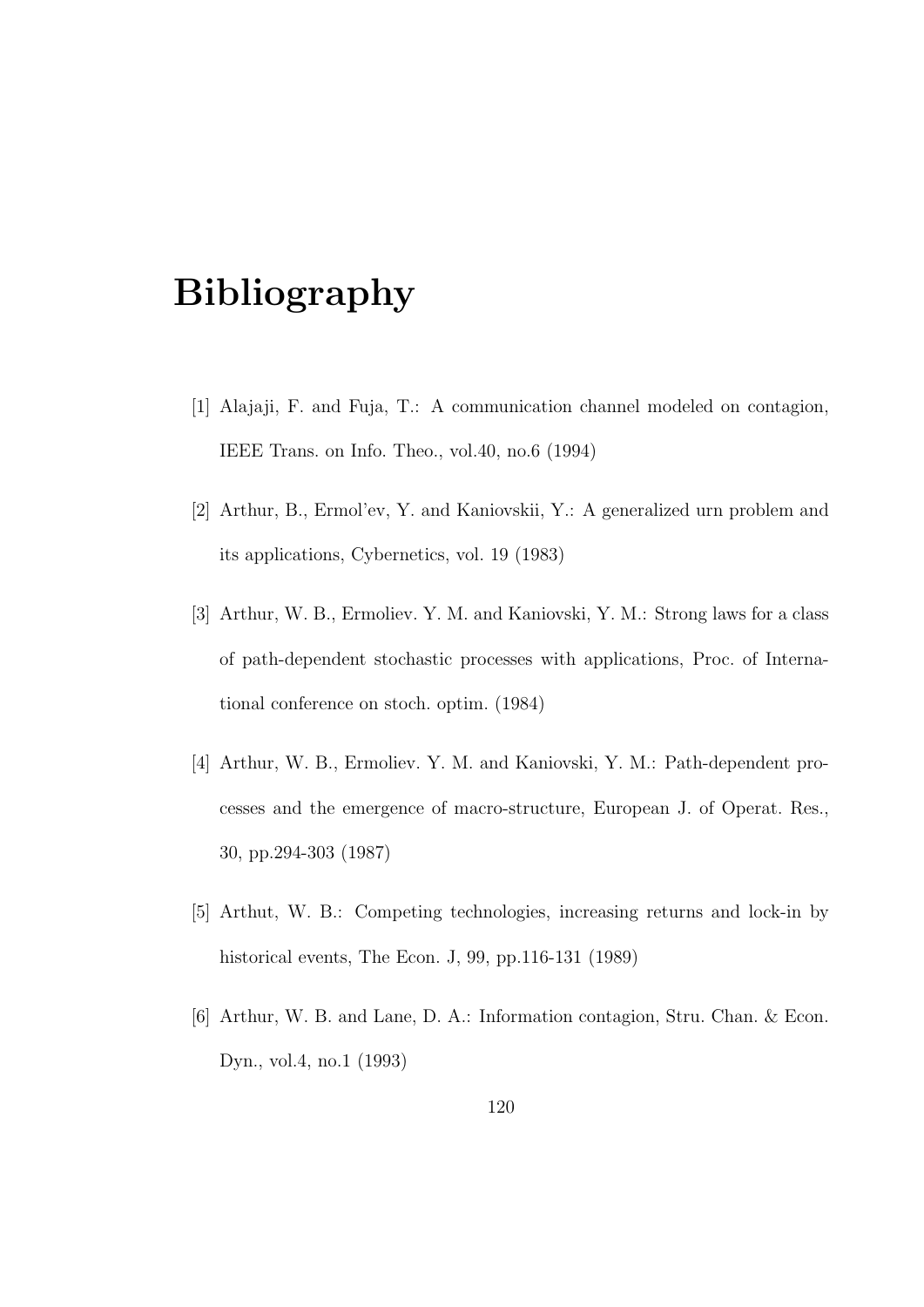- [7] Athreya, K. B. and Karlin, S.: Embedding of urn schemes into continuous time Markov branching processes and related limit theorems, Ann. of Math. Stat, vol.39, no.6, pp.1801-1817 (1968)
- [8] Athreya, K. B. and Ney, P. E.: Branching Processes, Springer-Verlag (1972)
- [9] Bagchi, A. and Pal. K.: Asymptotic normality in the generalized Polya-Eggenberger urn model, with an application to computer data structures, SIAM. J. Alg. Disc. Meth, vol.6, no.3 (1985)
- [10] Bai, Z. D. and Hu, F.: Asymptotic theorems for urn models with nonhomogeneous generating matrices, Stoch. Proc. and Appl., vol.80, pp.87-101 (1998)
- [11] Bai, Z. D., Chen, G. J. and Hu. F.: Limit theorems for urn models in timedependent sequential trials, Chinese Ann. of Math., vol.22 A, pp.89-96 (2001)
- [12] Bai, Z. D., Hu, F. and Rosenberger, W. F.: Asymptotic properties of adaptive designs for clinical trials with delayed response, Ann. of Stat., vol.30, no.1, pp. 122-139 (2002)
- [13] Bai, Z. D., Hu, F. and Zhang, L. X.: Gaussian approximation theorems for urn models and their applications, Ann. of Appl. Prob., vol.12, no.4, pp.1149-1173 (2002)
- [14] Bai, Z. D. and Hu, F.: Asymptotics in randomized urn models, Ann. of Appl. Prob., vol.15, no.1B, pp.914-940 (2005)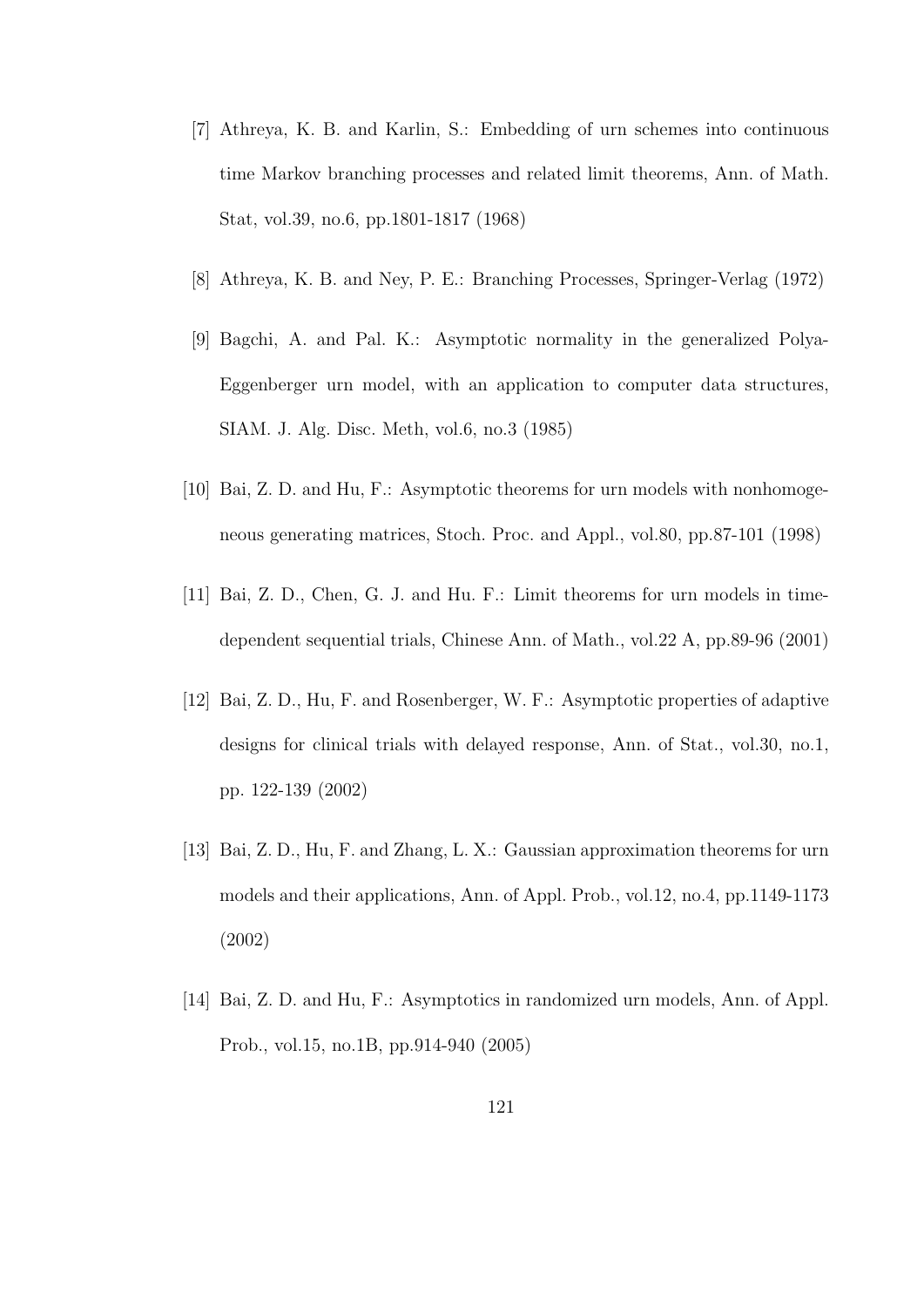- [15] Banerjee, A., Burlina, P. and Alajaji, F.: Image segmentation and labeling using the Polya urn model, IEEE Trans on Image Proc., vol.8, no.9 (1999)
- [16] Barry, P. L. and Goldman, R. N.: Interpolation and approximation of curves and surfaces using Polya polynomials, Graphical Models and Image Proc., vol.53, no.2, pp.137-148 (1991)
- [17] Benaim, M and Hirsch, M. W.: Dynamics of Morse-Smale irn processes, Ergod. th. & Dyna,. Sys., vol.15, pp.1005-1030 (1995)
- [18] Benaim, M.: Vertex-reinforced random walks and a conjecture of Pemantle, Ann. of Prob., vol.25, no.1, pp.361-392 (1997)
- [19] Benaim, M., Schreiber, S. and Tarrés, P.: Generalized urn models of evolutionary processes, Ann. of Appl. Prob., vol.14, no.3, pp.1455-1478 (2004)
- [20] Billingsley, P.: Probability and Measure, 3rd ed. Wiley (1995)
- [21] Blackwell, D. and Kendall, D.: The martin boundary for Polya urn scheme and an application to stochastic population growth, J Appl. Prob., vol.1, pp.284-296 (1964)
- [22] Blackwell, D. and MacQueen, J. B.: Ferguson distribution via Polya urn scheme, Ann. of Stat., vol.1, no.2, pp.353-355 (1973)
- [23] Blom, G. and Holst, L.: Random walks of ordered elements with applications, Amer. Stat., vol.40, no.4 (1986)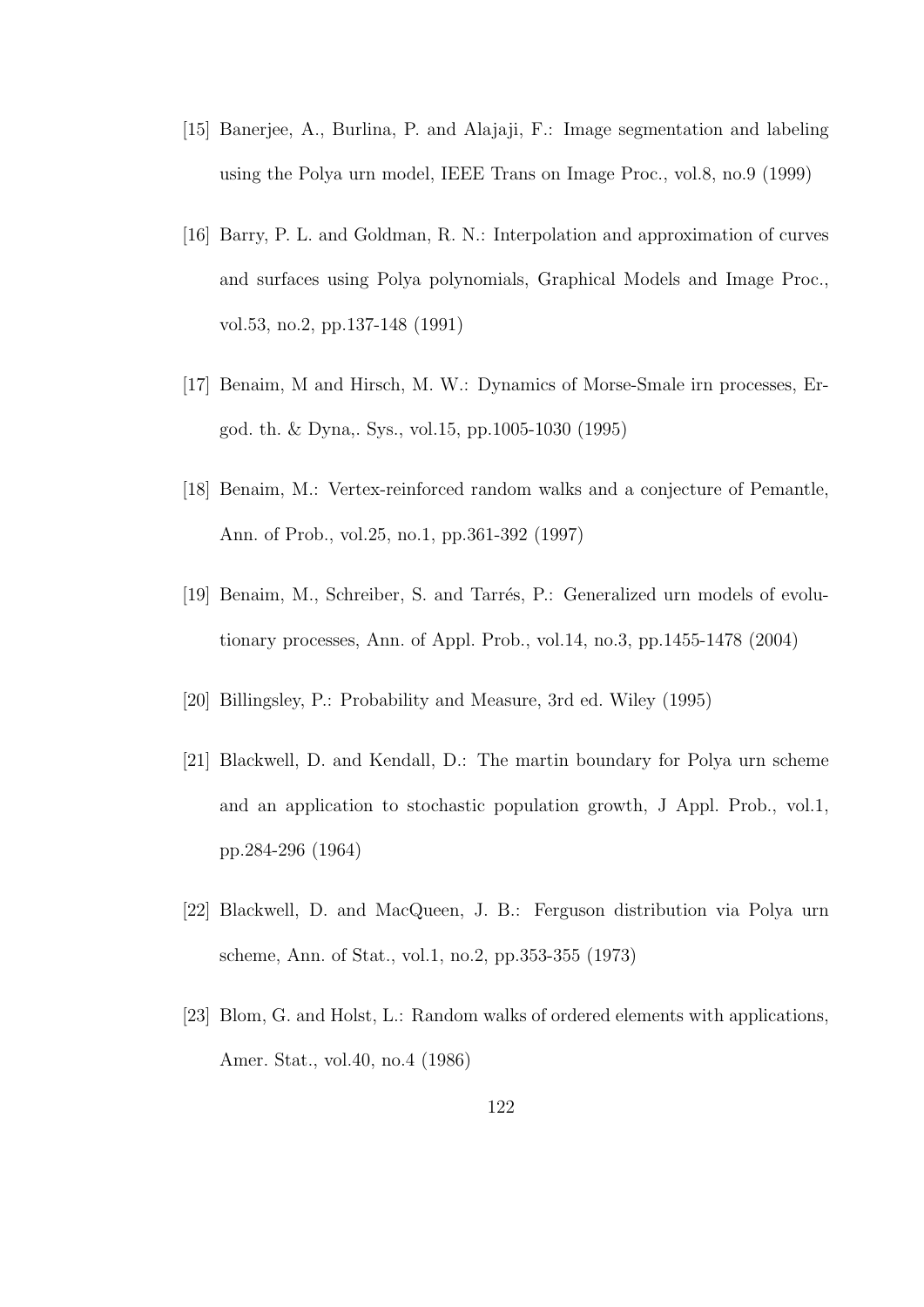- [24] Chappell, R., Czado, C. and Newton, M. A.: Bayesian inference for semiparametric binary regression, J. of the Amer. Stat. Ass., vol.91, no.433 (1996)
- [25] Chen, F.: An extended urn model with application to approximation, Trans. of the Amer. Math. Soc., vol.356, no.9, pp.3505-3515 (2003)
- [26] Cotar, C. and Limic, V.: Attraction time for strongly reinforced walks, arXiv, math.PR/0612048 (2006)
- [27] Cohen, M. P.: The Bayesian bootstrap and multiple imputation for unequal probability smaple designs, Proceedings of the Survey Research Methods Section, ASA (1997)
- [28] Davis, B.: Reinforced random walk, Prob. Th. Rel. Fields, vol.84, pp.203-229 (1990)
- [29] Devroye, L.: Limit laws for local counters in random binary search trees, Random Struc. and Algo., vol.2, no.3 (1991)
- [30] Diaconis, P. and Freedman, D.: De Finetti's Theorem for Markov Chains, Ann. of Prob., vol. 8, no. 1 (1980)
- [31] Diaconis, P. and Rolles, S.: Bayesian analysis for reversible Markov chains, online (2004)
- [32] Dirienzo, A. G.: Using urn models for the design of clinical trials, Indian J. of Stat., vol.62, Series B, pp.43-69 (2000)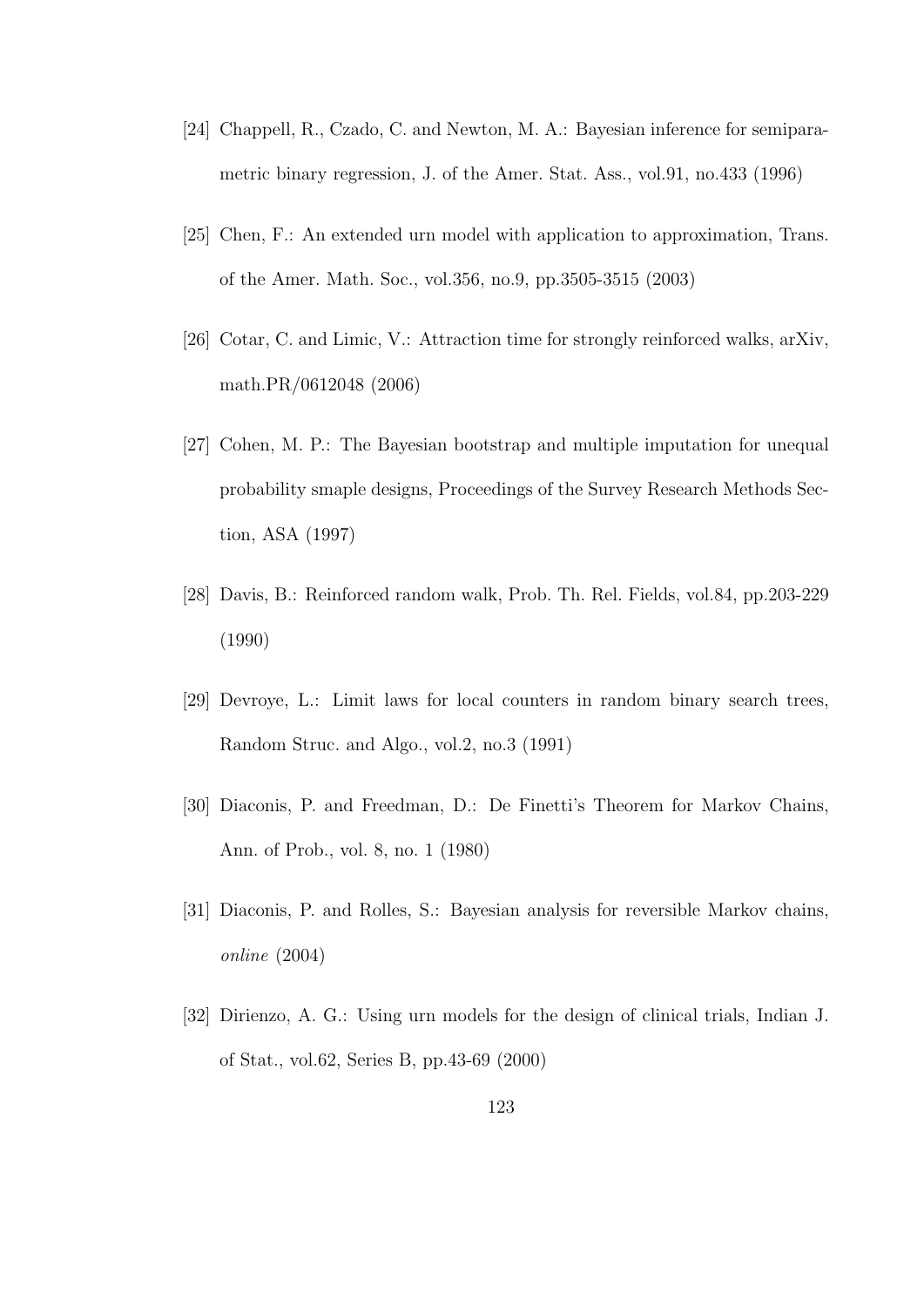- [33] Donnelly, P.: Partition structures, Polya urns, the Ewens sampling formula and the ages of alleles, Theor. Popul. Bio., no.30, pp.271-288 (1985)
- [34] Drmota, M. and Vatutin, V.: In K. B. Athreya and P. Jagers, editors, Classical and modern branching processes (Minneapolis, MN, 1994), volume 84 of IMA Vol. Math. Appl., pages 89-110, Springer, New York (1997)
- [35] Dubins, L. E. and Savage, L. J.: How to gamble if you must: Inequalities for stochastic processes, Dover (1976)
- [36] Dunson, D. B.: Bayesian Density Regression, online (2005)
- [37] Durham, S., Flournoy, N. and Li, W.: A sequential design for maximizing the probability of a favorable response, Can. J. Statist., vol.26, pp.479-495 (1998)
- [38] Durrett, R.: Probability: Theory and Examples, 3rd edition, Thomson (2005)
- [39] Eggenberger, F. and Pólya, G: Über die statistik vorketter vorgänge, Zeit. Angew. Math. Mech., 3:279-289 (1923)
- [40] Escobar, M. D. and West, M.: Computing nonparametric hierarchial models, online (1992)
- [41] Ewens, W. J. and Tavare, S.: The Ewens sampling formula, Multivariate discrete distributions by Johnson, N. L., Kotz, S. and Balakrishnan. Wiley (1995)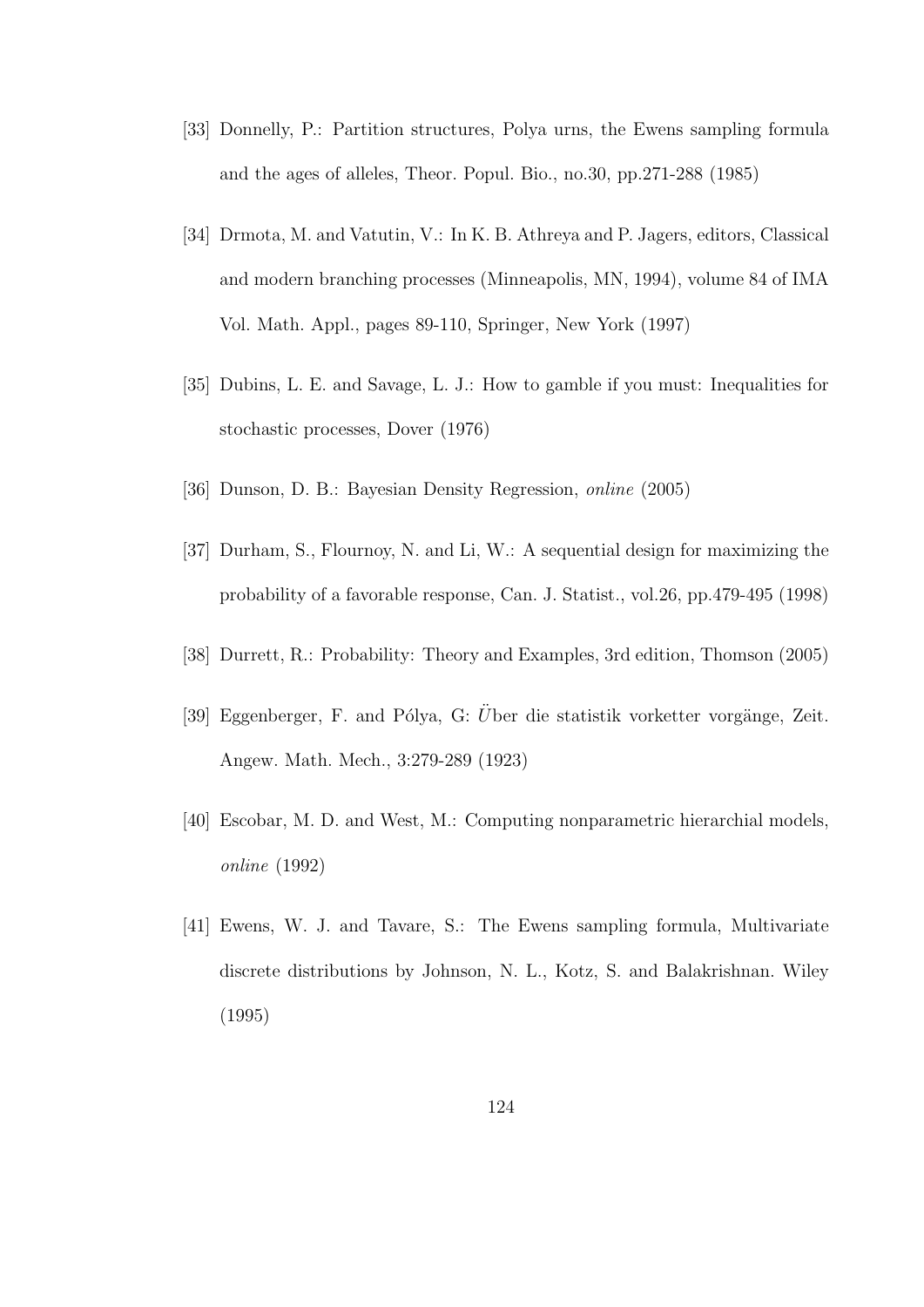- [42] Feller, W.: An introduction to probability theory and its applications, vol. I and II, 2nd edition, Wiley (1966)
- [43] Fienberg, S. E. and Makov, U. E.: Uniqueness, urn models and disclosure risk, Research in official stat. (2001)
- [44] Flajolet, P., Dumas, P., Puyhaubert, V.: Some exactly solvable models of urn process theory, Disc. Math. & Comp. Sci., vol. AG, 59-118 (2006)
- [45] Flajolet, P., Gabarro, J. and Pekari, H.: Analytic urns, Ann. of Prob., to appear (2004)
- [46] Frank, R. E.: Brand choice as a probability process, J. of Business, vol.35, no.1, pp.43-56 (1962)
- [47] Freedman, D. A.: Bernard Friedman's urn, Ann. of Math. Stat., vol.36, no.3, pp.956-970 (1965)
- [48] Freedman, D. A.: Equivalence and singularity for Friedman urns, Ann. of Math. Stat., vol.37, no.1, pp.268-270 (1966)
- [49] Friedman, B.: A simple urn model, Comm. Pure Appl. Math. vol.29, pp.59-70 (1949)
- [50] Goldman, R. N.: Polya's urn model and computer aided geometry design, SIAM J. Alg. Disc. Meth., vol.6, no.1 (1985)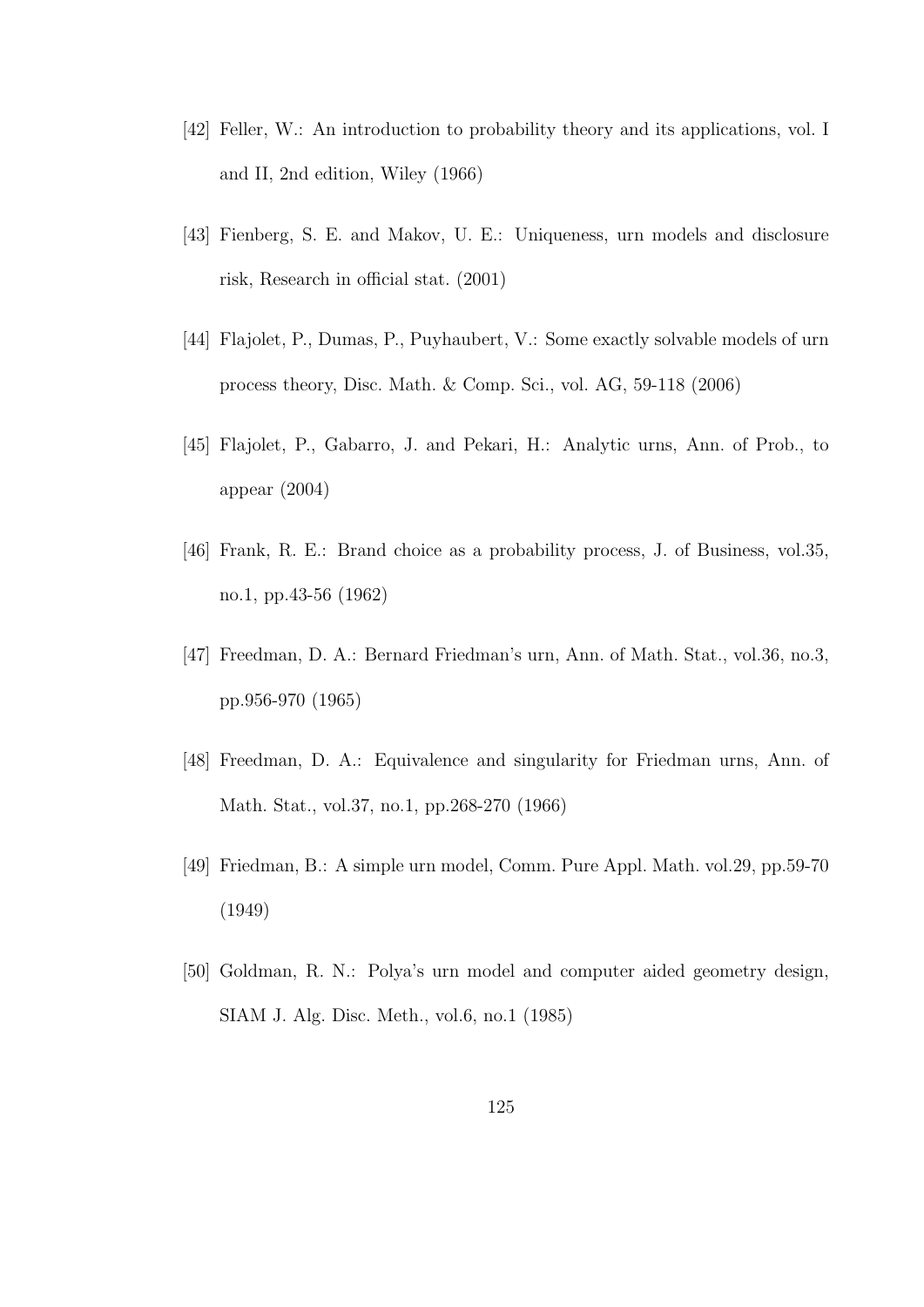- [51] Goldman, R. N.: Urn models and Beta-splines, IEEE Comp. Geom. and Comp. Aided Design (1986)
- [52] Goldman, R. N.: Urn models, approximations and splines, J. of Appr. Theory, vol.54, pp.1-66 (1988)
- [53] Gouet, R.: Martingale functional central limit theorems for a generalized Polya urn, Ann. of Prob., vol.21, no.3, pp.1624-1639 (1993)
- [54] Griffiths, T. L., Navarro, D. J., M. Steyvers and Lee, M. D.: Modeling individual differences using Dirichlet process, preprint of J. of Math. Psychology (2005)
- [55] Higueras, I, Moler, J., Plo, F. and San Miguel, M.: Urn models and differential algebraic equations, J. Appl. Prob., vol.40, pp.401-412 (2003)
- [56] Higueras, I, Moler, J., Plo, F. and San Miguel, M.: An urn model with nondeterministic total replacement, Monograffas del Semin. Matem Garcia de Galdeano, vol.27, pp.337-343 (2003)
- [57] Hill, B. M., Lane, D. and Sudderth, W.: A strong law for some generalized urn processes, Ann. of Prob., vol.8, no.2, pp.214-226 (1980)
- [58] Hill, B. M., Lane, D. and Sudderth, W.: Exchangeable urn processes, Ann. of Prob., vol.15, no.4, pp.1586-1592 (1987)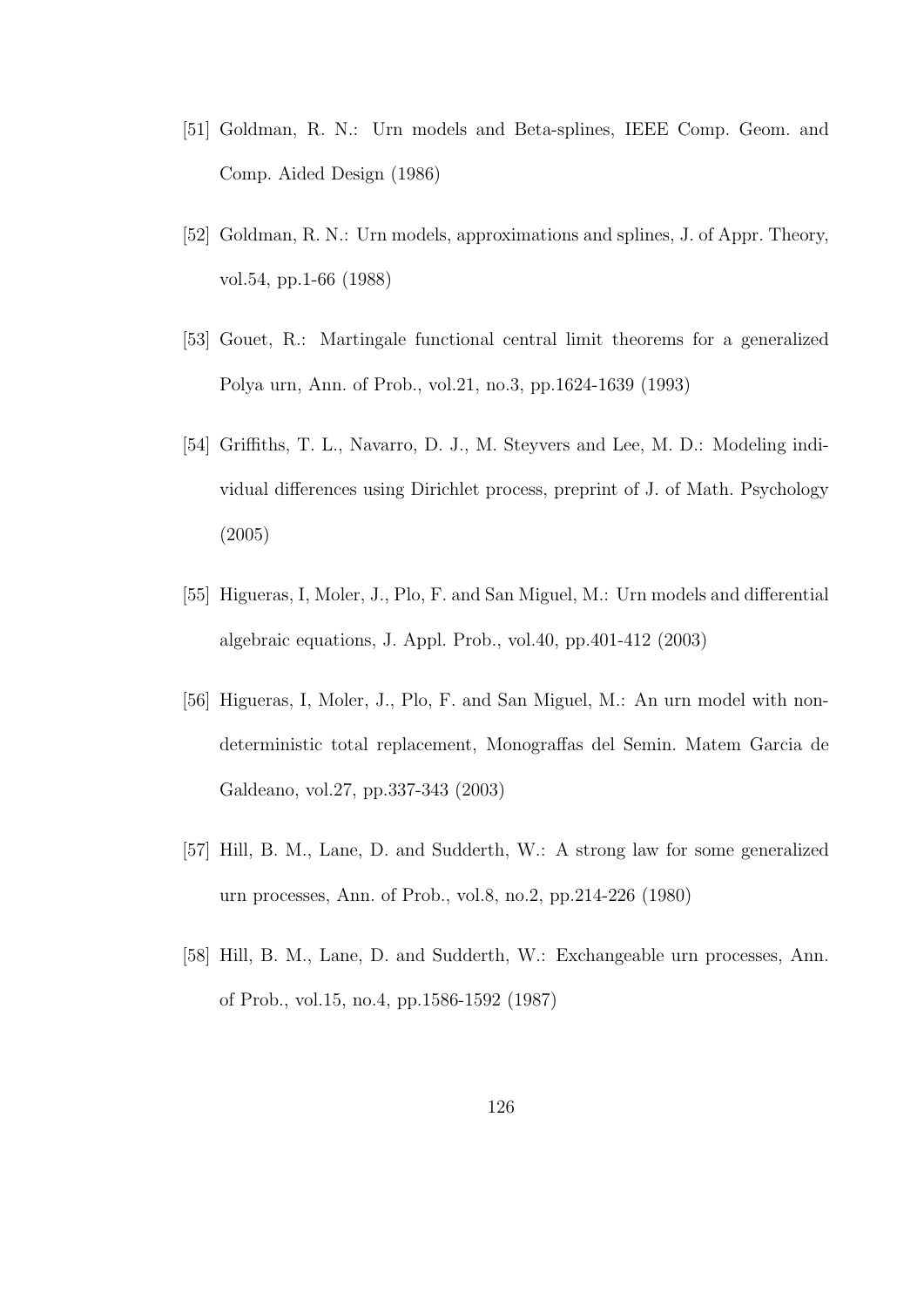- [59] Holst, L.: Unified approach to limit theorems for urn models, J. Appl. Prob., vol.16, pp.154-162 (1979)
- [60] Hoppe, F. M.: The sampling theory of neutral alleles and an urn model in population genetics. J. of Math. Bio., no.25, pp.123-159 (1987)
- [61] Inoue, K. and Aki, S.: Polya urn models under general replacement schemes, J. Japan Stat. Soc., vol.31, no.2, pp.193-205 (2001)
- [62] Ishwaran, H.: Exponential posterior consistency via generalized Polya urn schemes in finite semiparametric mixtures, Ann. of Stat., vol.26, no.6, pp.2157-2178 (1998)
- [63] Ishwaran, H and Zarepour, M.: Random probability measures wia Polya sequences: revisiting the Blackwell-MacQueen urn scheme, online (2003)
- [64] Ivanova, A., Rosenberger, W. F., Durham, S. D. and Flournoy, N.: A birth and death urn for randomized clinical trials: asymptotic methods, Indian J. of Stat., vol.62, Series B, pp.104-118 (2000)
- [65] Janardan, K. G.: Correlation between the numbers of two types of children in a family, using the Markov-Polya model, Math. Bios., no.62, pp.123-136 (1982)
- [66] Janson, S.: Functional limit theorems for multitype branching processes and generalized Polya urns, Stoch. Proc. Appl., vol.110, no. 2, pp.177-245 (2004)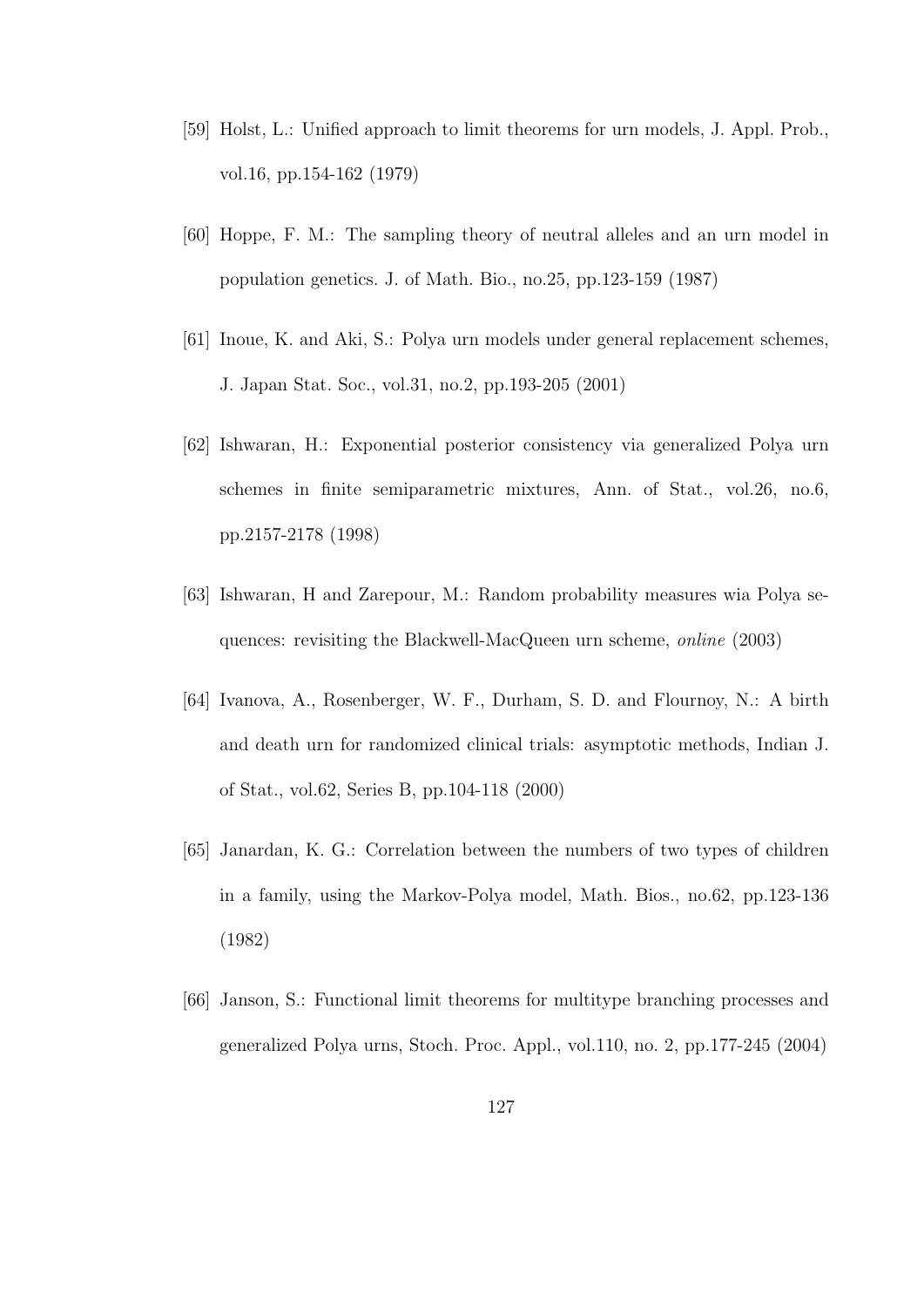- [67] Janson, S.: Limit theorems for triangular urn schemes, preprint in Prob. Th. Rel. Fields (2004)
- [68] Johnson, N. L. and Kotz, S.: Urn models and their application, John Wiley & Sons (1977)
- [69] Kotz, S. and Balakrishnan, N.: Advances in Urn models during the Past Two Decades, Advances in Combinatorial Methods and Applications to Probability and Statistics, Birkhäuser, 1997
- [70] Kotz, S., Mahmoud, H. and Robert, P.: On generalized Polya urn models, Stat. & Prob. Letters, vol.49, pp.163-173 (2000)
- [71] Kovchegov, Y.: Multi-particle processes with reinforcements, online (2005)
- [72] Lo, A. Y.: A Bayesian bootstrap for a finite population, Ann. of Stat., vol.16, no.4, pp.1684-1695 (1988)
- [73] Mahmoud, H. M. and Smythe, R. T.: On the distribution of leaves in rooted subtrees of recursive trees, Ann. of Appl. Prob., vol.1, no.3, pp.406-418 (1991)
- [74] Mahmoud, H. M.: Polya urn models in random trees, online (1997)
- [75] Mahmoud, H. M.: On rotations in fringe-balanced binary trees, Info. Proc. Letters, vol.65, pp.41-46 (1998)
- [76] Martin, C. F. and Ho, Y. C.: Value of information in the Polya urn process, Info. Scie., vol.147, pp.65-90 (2002)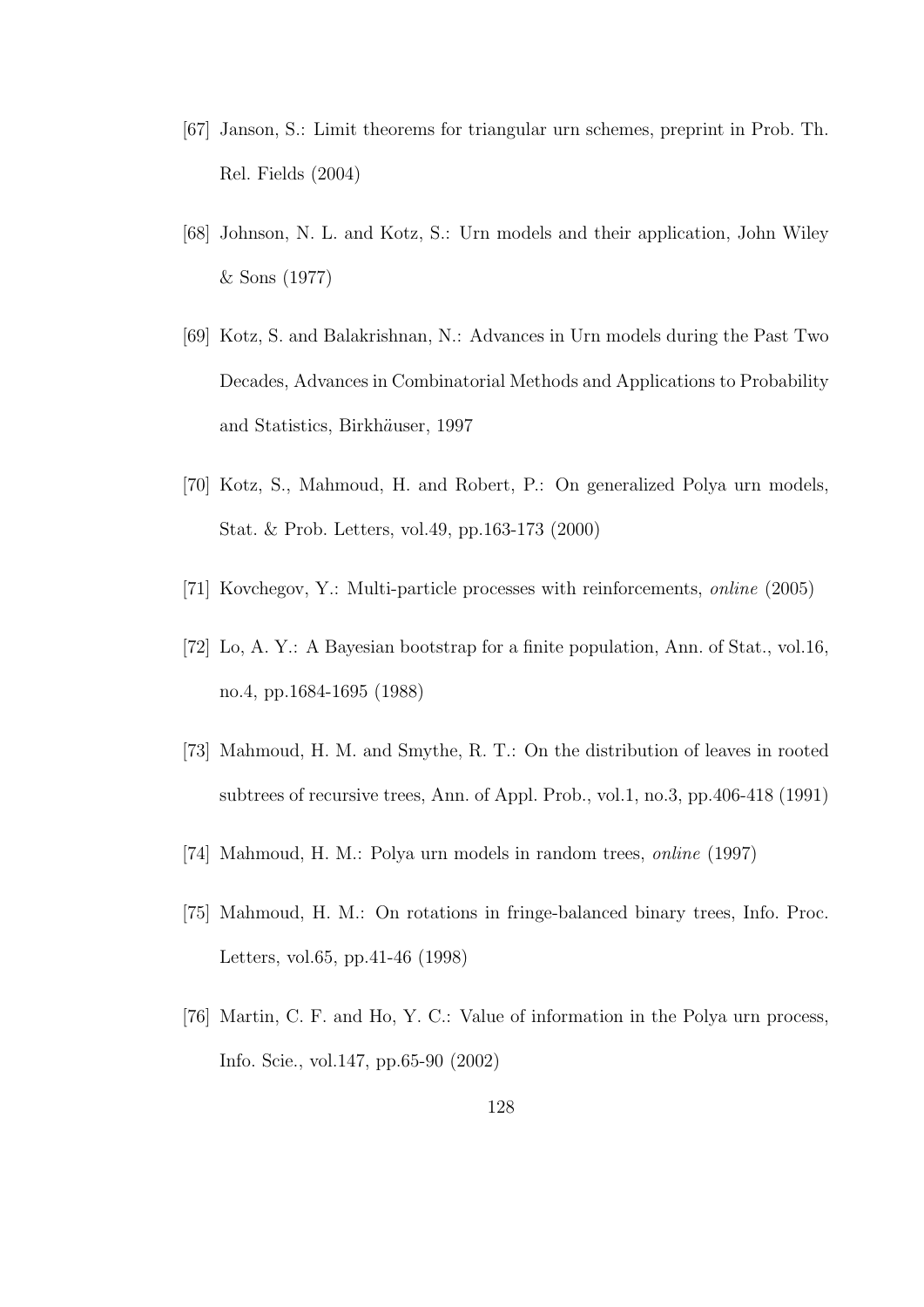- [77] Mauldin, R. D., Sudderth, W. D. and Williams, S. C.: Polya trees and random distributions, Ann. of Stat., vol.20, no.3, pp.1203-1221 (1992)
- [78] Mckenzie, A. and Steel, M.: Distributions of cherries for two models of trees, Math. Biosciences, 164, pp. 81-92 (2000)
- [79] Meeden, G.: A noninformative Bayesian approach for two-stage cluster sampling, Indian J. of Stat., vol.61, Series B, pp.133-144 (1999)
- [80] Mori, T. F.: The maximum degree of the Barabasi-Albert random tree, Math. Sub. Class. (1991)
- [81] Muliere, P. and Walker, S.: Extending the family of Bayesian bootstraps and exchangeable urn schemes, J. R. Stat. Soc. B, vol.66, pp.175-182 (1998)
- [82] Muliere, P., Secchi, P. and Walker, S. G.: Urn schemes and reinforced random walks, Stoch. proc. and their appl., no.88, pp.59-78 (2000)
- [83] Muliere, P. and Secchi, P.: Urn schemes for constructing priors, from 'Bayesian theory in a completely predictive perspective' Wiley (2000)
- [84] Nelson, D. and Meeden, G.: Using prior information about population quantiles in finite population sampling, Indian J. of Stat., vol.60, Series A, pp.426- 445 (1998)
- [85] Oliveira, R: The onset of dominance in balls-in-bins processes with feedback, arXiv, math.PR/0510415 (2006)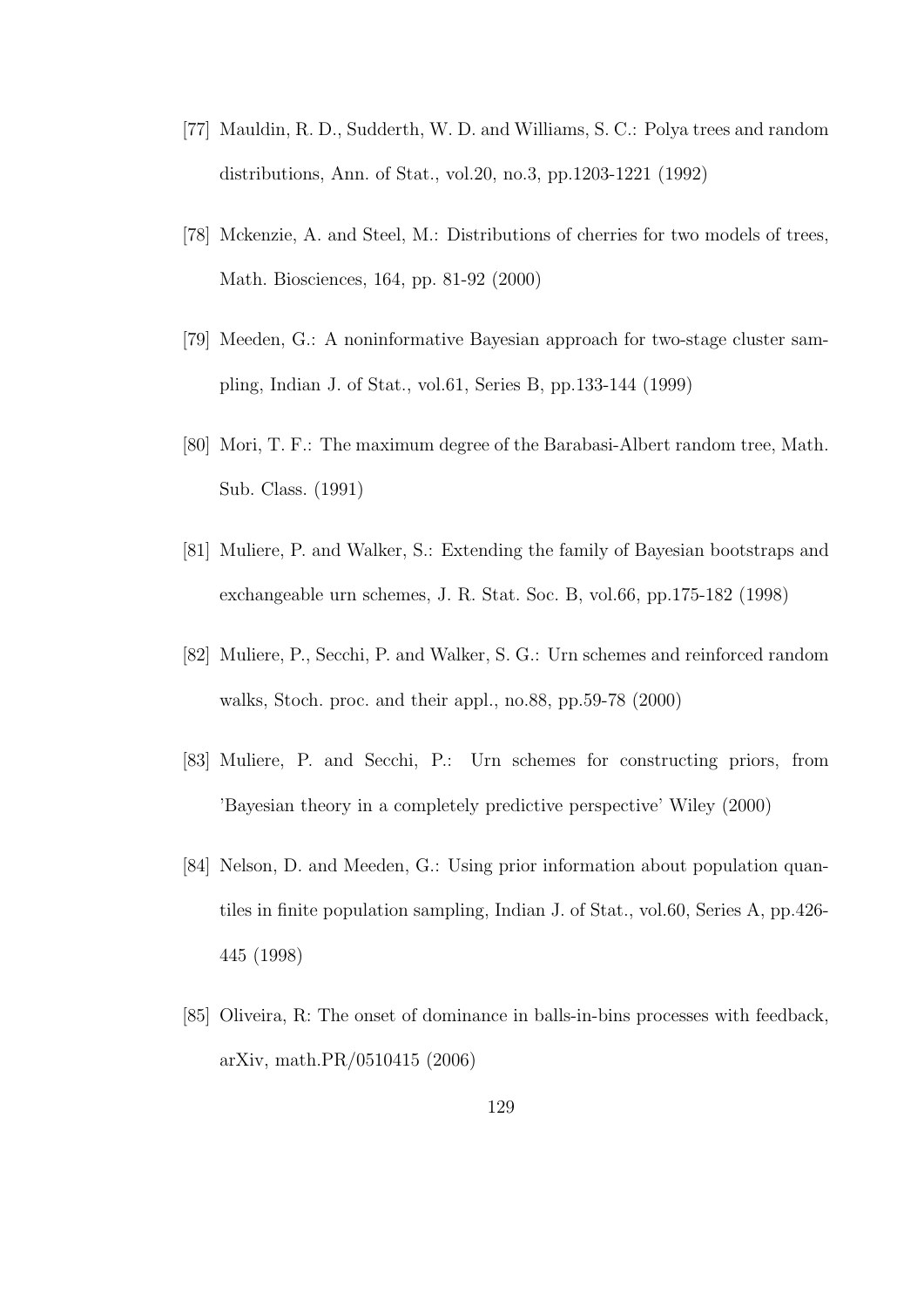- [86] Panholzer, A. and Prodiger, H.: An analytic approach for the analysis of rotations in fringe-balanced binary search trees, Ann. of Comb., vol.2, pp.173– 184 (1998)
- [87] Pemantle, R.: Random processes with reinforcement, Ph. D. thesis, M.I.T. (1988)
- [88] Pemantle, R.: Phase transition in reinforced random walk and RWRE on trees, Ann. of Prob., vol.16, no.3, pp.1229-1241 (1988)
- [89] Pemantle, R.: A time-dependent version of Polya's urn, J. of Th. Prob., vol.3, no.4 (1988)
- [90] Pemantle, R.: Nonconvergence to unstable points in urn models and stochastic approximations, Ann. of Prob., vol.18, no.2, pp698-712 (1990)
- [91] Pemantle, R.: When are touchpoints limits for generalized Polya urns? Proc. of Amer. Math. Soc., vol.113, no.1, pp.235-243 (1991)
- [92] Pemantle, R. and Skyrms, B.: A dynamic model of social network formation, PNAS, vol.97, no.16 (2000)
- [93] Pemantle, R.: Random processes with reinforcement, preprint (2001)
- [94] Pemantle, R. and Skyrms, B.: Network formation by reinforcedment learning: the long and medium run, Math. Soc. Sci. to appear (2003)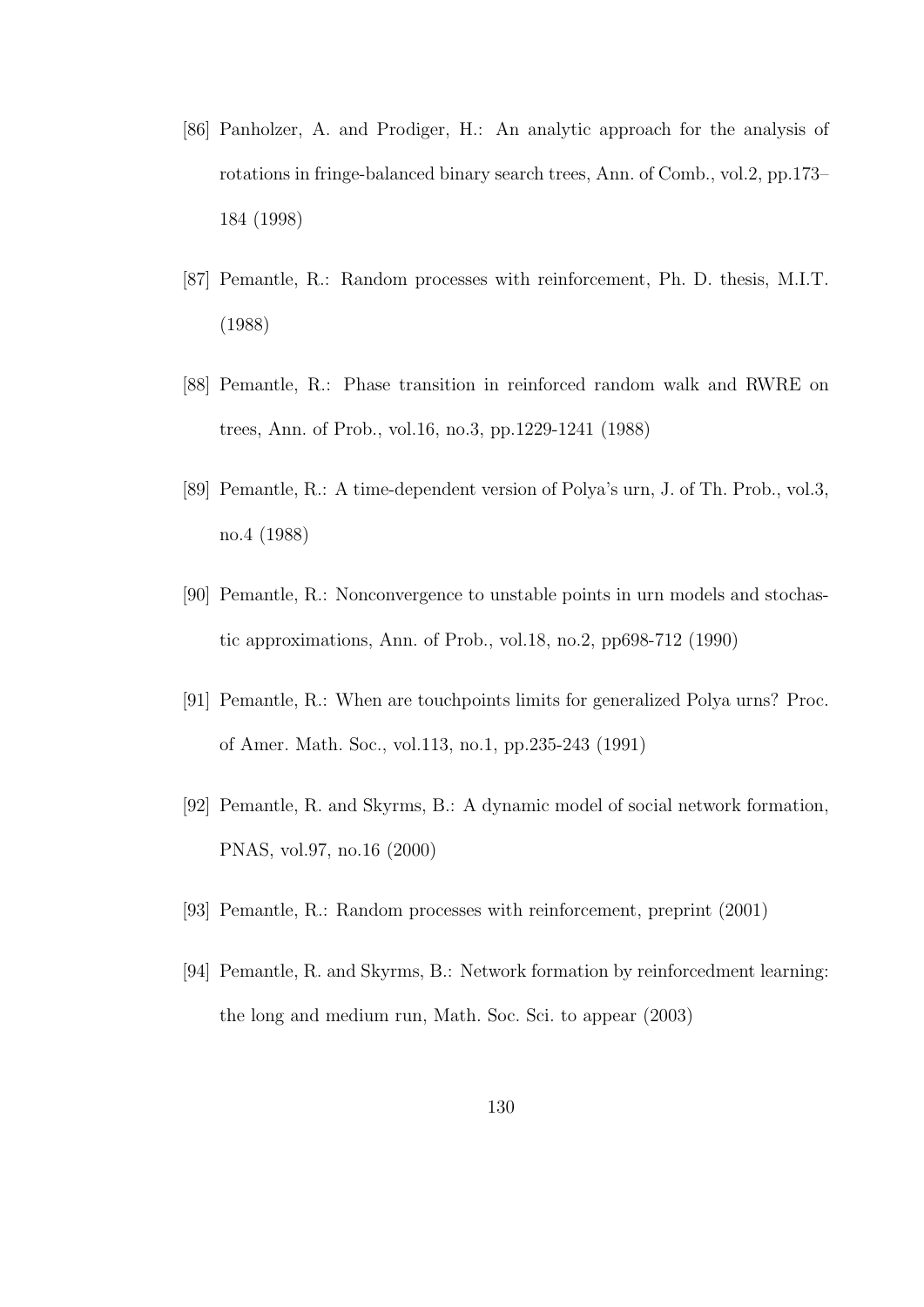- [95] Pemantle, R. and Volkov, S.: Vertex-reinforced random walk on Z has finite range, Ann. of Prob., vol.27, no.3, pp.1368–1388 (1999)
- [96] Rosenberger, W. F.: Asymptotic inference with response-adaptive treatment allocation designs, Ann. of Stat., vol.21, no.4, pp.2098-2107 (1993)
- [97] Rosenberger, W. F.: New directions in adaptive designs, Stat. Sci., vol.11, no.2, pp.137-149 (1996)
- [98] Rosenberger, W. F. and Grill, S. E.: A sequential design for psychophysical experiments: an application to estimating timing of sensory events, Stat. in Med., vol.16, pp.2245-2260 (1997)
- [99] Robbins, H. and Monro, S.: A stochastic approximation method, Ann. of Math. Stat., vol.22, no.3, pp.400-407 (1951)
- [100] Rogers, L. C. G. and Williams, D.: Diffusions, Markov Processes, and Martingales, vol.1, 2nd edition, Wiley (1994)
- [101] Rolles, S. W. W.: How edge-reinforced random walk arises naturally, Prob. Th. Rel.Fields, vol.126, no.2, pp.243-260 (2003)
- [102] Rubin, D. B.: The Bayesian bootstrap, Ann. of Stat., vol.9, no.1, pp.130-134 (1981)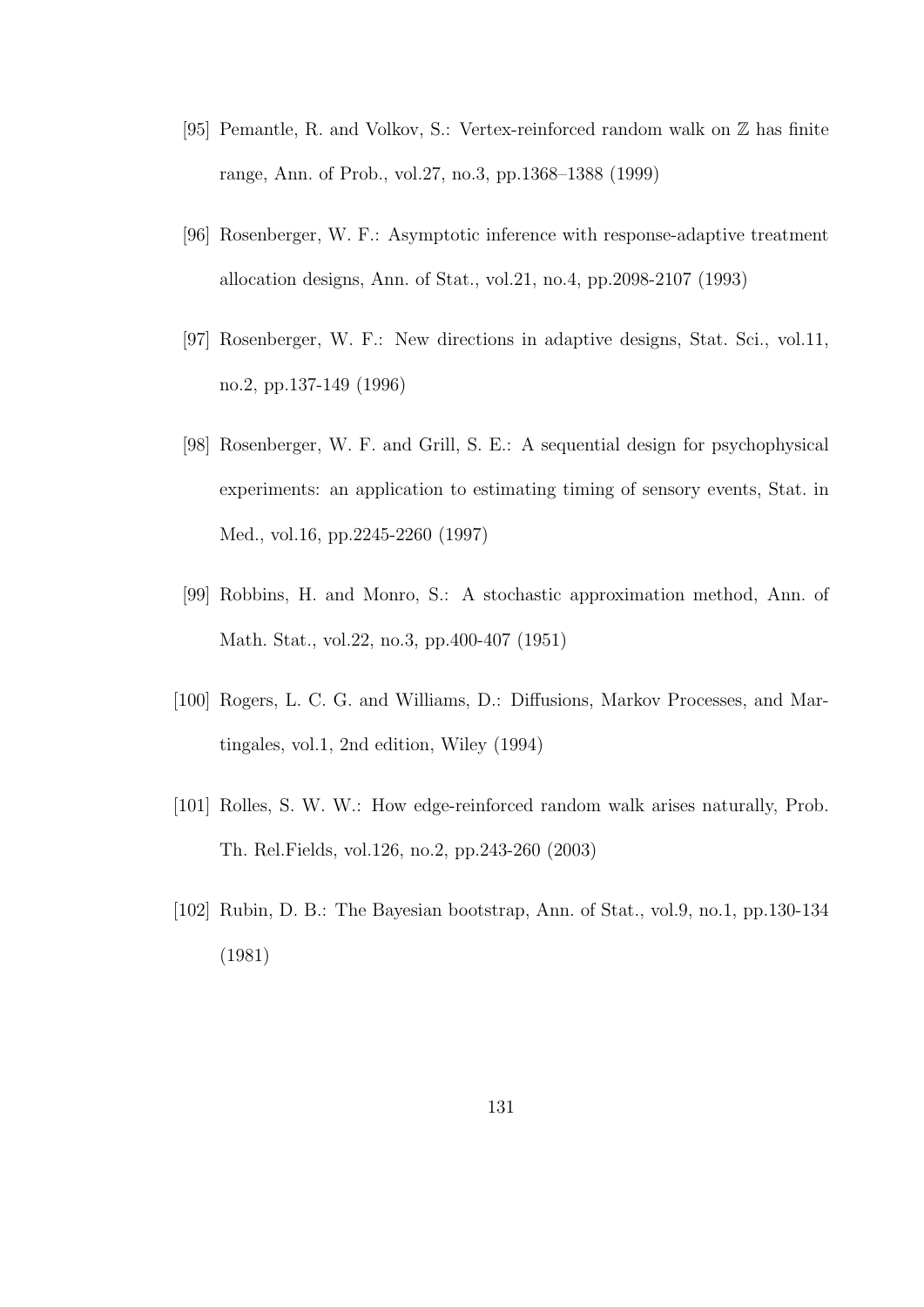- [103] Samuel, A. M.: A Bayesian, species-sampling-inspired approach to the uniques problem in microdata disclosure risk assessment, J. of official Stat., vol.14, no.4, pp373-383 (1998)
- [104] Schouten, H. J.: Adaptive biased urn randomization in small strata when blinding is impossible. Biometrics, wol.51, no.4, pp.1529-1535 (1995)
- [105] Schreiber, S. J.: Urn models, rreplicator processes and random genetic drift, SIAM J. Appl. Math., vol.61, no.6, pp.2148-2167 (2001)
- [106] Simon, R.: Adaptive treatment assignment methods and clinical trials. Biometrics. vol.33. no.4. pp.743-749 (1977)
- [107] Smythe, R. T. and Wei, L. J.: Significance tests with restricted randomization design, Biometrika, vol.70, no.2, pp.496-500 (1983)
- [108] Smythe, R. T.: Central limit theorems for urn models, Stoc. Proc. and Their Appl., vol.65, pp.115-137 (1996)
- [109] Walker, S. and Muliere, P.: Beta-Stacy processes and a generalization of Polya-urn scheme, Ann. of Stat., vol.25, no.4, pp.1762-1780 (1997)
- [110] Wei, J. L.: A class of designs for sequential clinical trials, J. of Amer. Stat. Asso., vol.72, no.358, pp.382-386 (1977)
- [111] Wei, L. J.: An application of an urn model to the design of sequential controlled clinical trials, J. of Amer. Stat. Asso., vol.73, no.363, pp.559-563 (1978)